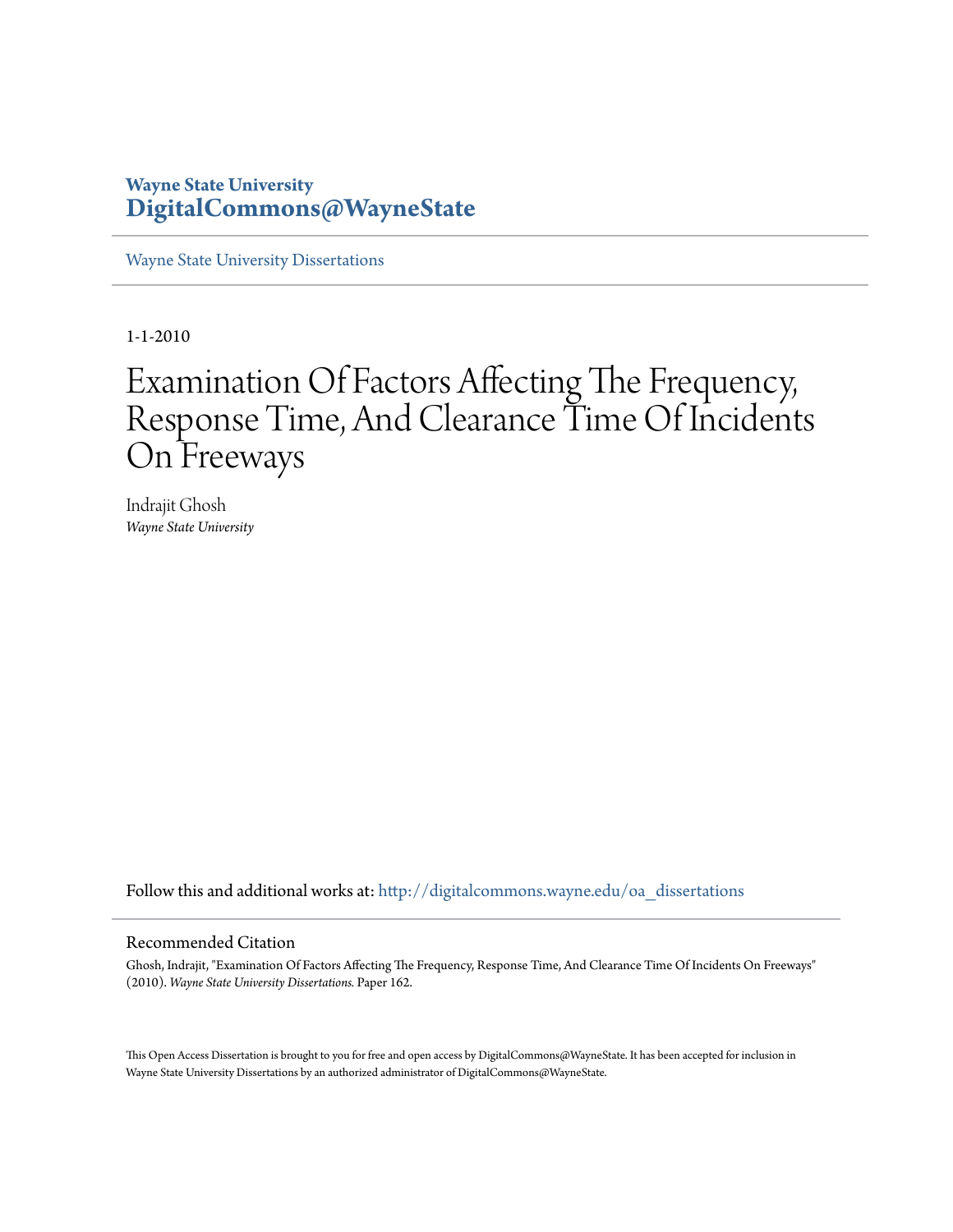### **EXAMINATION OF FACTORS AFFECTING THE FREQUENCY, RESPONSE TIME, AND CLEARANCE TIME OF INCIDENTS ON FREEWAYS**

by

## **INDRAJIT GHOSH**

## **DISSERTATION**

Submitted to the Graduate School

of Wayne State University,

Detroit, Michigan

in partial fulfillment of the requirements

for the degree of

## **DOCTOR OF PHILOSOPHY**

2010

MAJOR: CIVIL ENGINEERING

\_\_\_\_\_\_\_\_\_\_\_\_\_\_\_\_\_\_\_\_\_\_\_\_\_\_\_\_\_\_

\_\_\_\_\_\_\_\_\_\_\_\_\_\_\_\_\_\_\_\_\_\_\_\_\_\_\_\_\_\_

\_\_\_\_\_\_\_\_\_\_\_\_\_\_\_\_\_\_\_\_\_\_\_\_\_\_\_\_\_\_

\_\_\_\_\_\_\_\_\_\_\_\_\_\_\_\_\_\_\_\_\_\_\_\_\_\_\_\_\_\_

Approved by:

example and Advisor and Advisor and Date

\_\_\_\_\_\_\_\_\_\_\_\_\_\_\_\_\_\_\_\_\_\_\_\_\_\_\_\_\_\_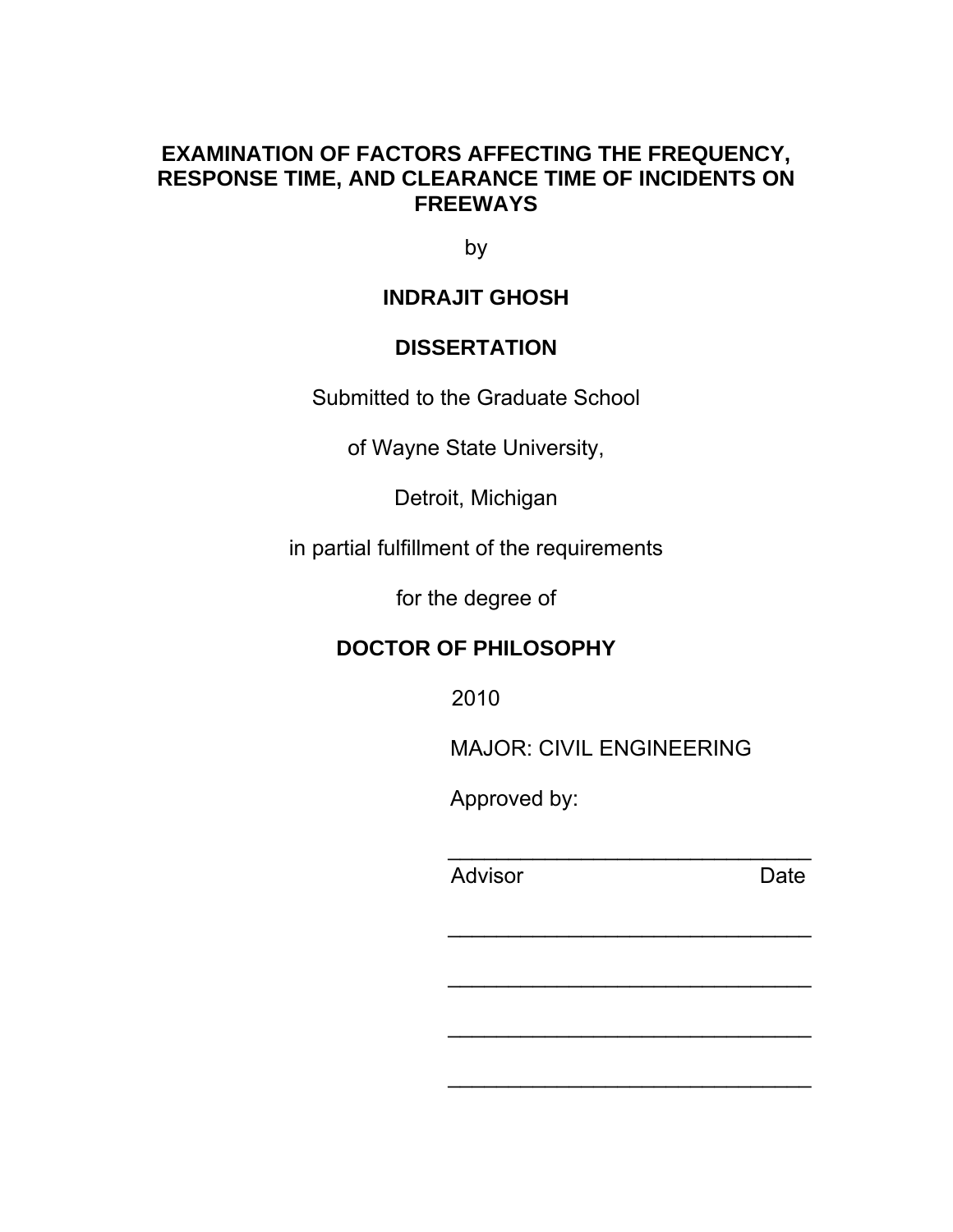**© COPYRIGHT BY INDRAJIT GHOSH 2010 All Rights Reserved**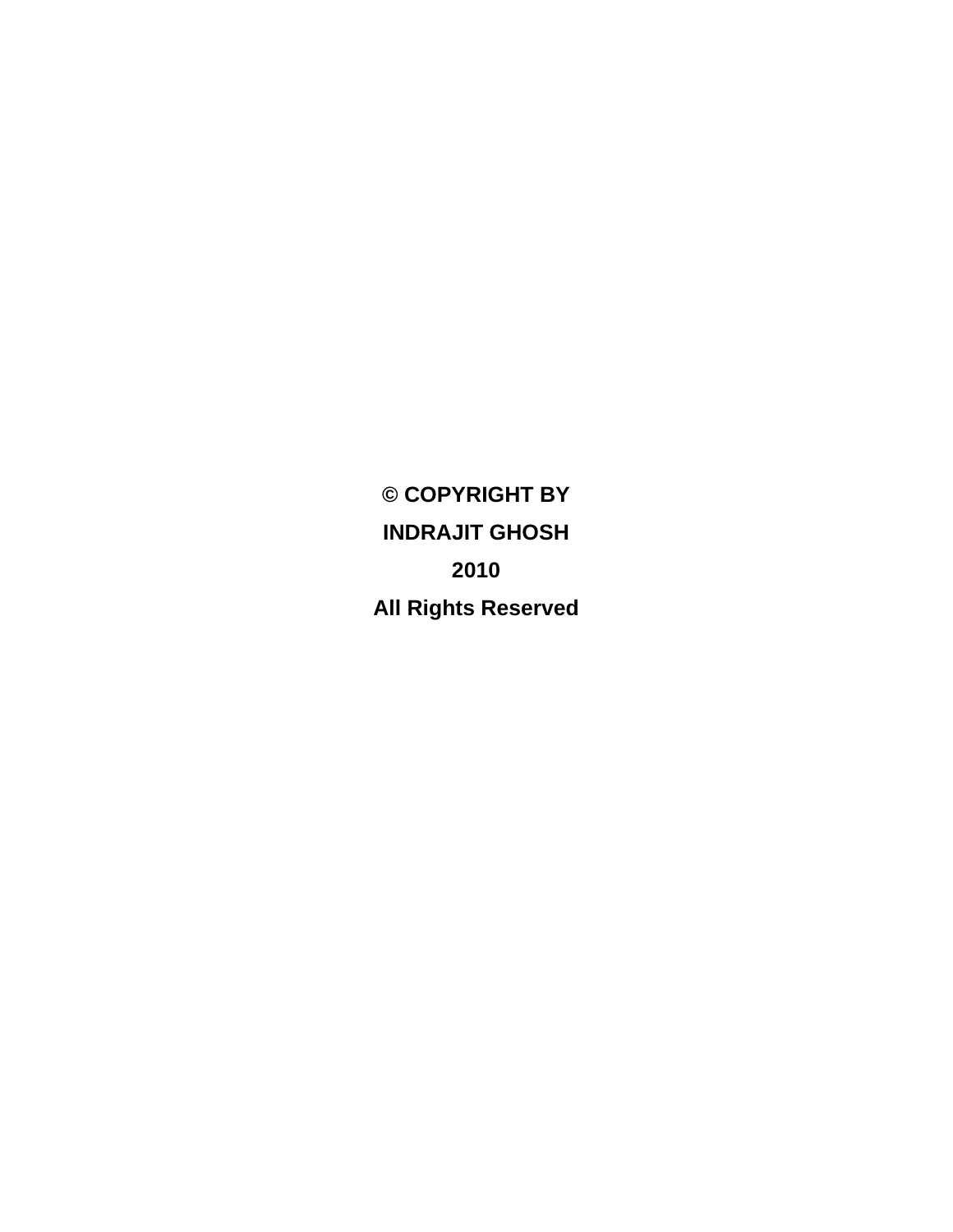## **DEDICATION**

*To my lovely parents, affectionate brother, and beautiful wife for their unconditional love without which it was not possible to achieve this goal in my life*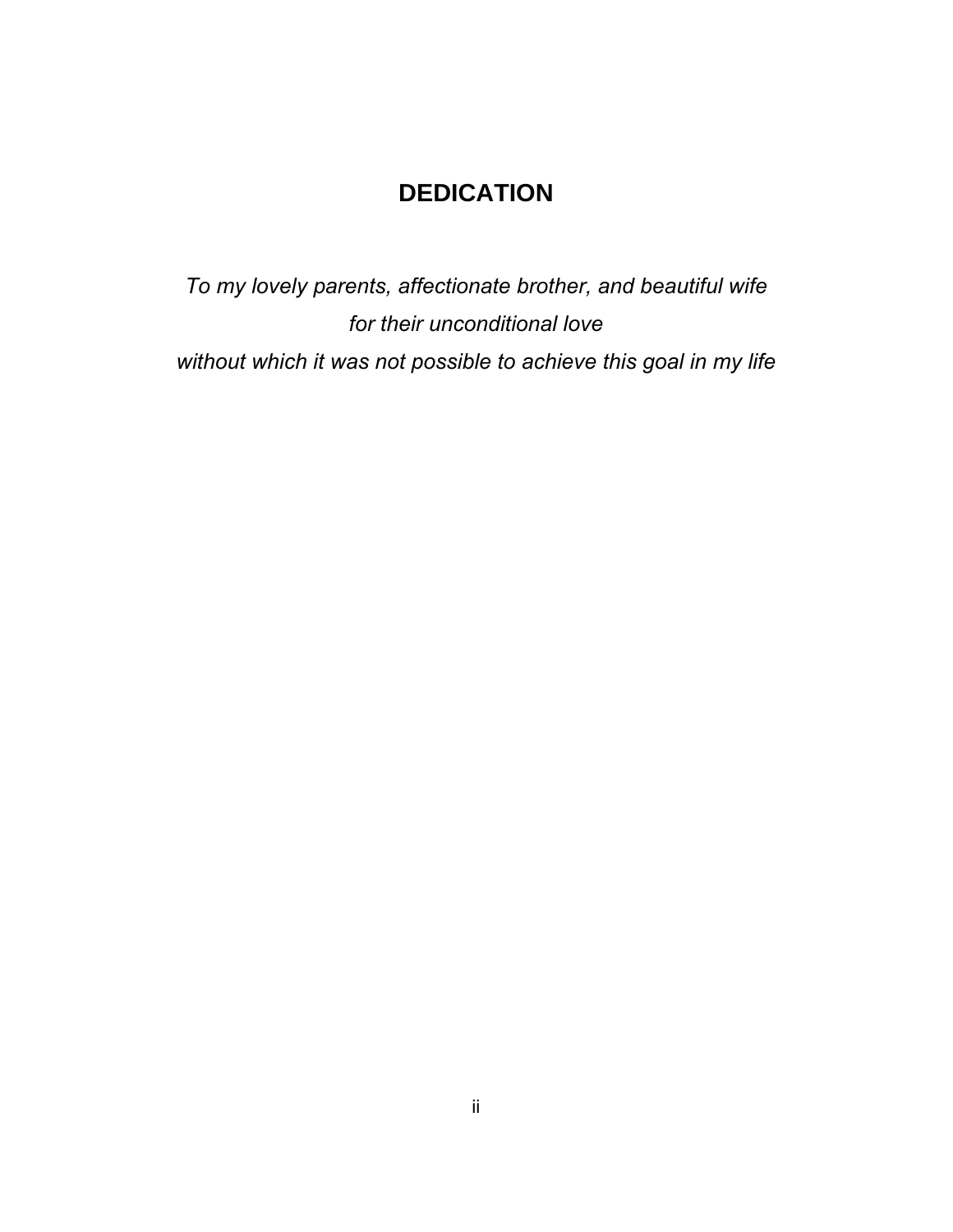### **ACKNOWLEDGEMENTS**

First, I would like to acknowledge my sincerest gratitude to my advisor Dr. Peter Tarmo Savolainen for his constant support, invaluable guidance and constructive criticism throughout the research. It has been a privilege working with him.

I would like to acknowledge the support of my esteemed dissertation committee members Dr. Timothy Gates, Dr. Snehamay Khasnabis, and Dr. Alper Murat during various stages of the dissertation.

I would also like to acknowledge the contribution of Dr. William H. Greene, Professor of Economics, Stern School of Business, New York University, for his prompt responses to my enquiries regarding the statistical modeling work using LIMDEP 9.

I am grateful to Suhartha Chowdhury for putting constant hard effort in the process of developing the software interface required as a part of this research. I am thankful to my friends and colleagues - Eric Andersen, Renardo Bezati, Johnny Chee, Daniel Cook, Samantha Cook, Dr. Abhishek Das, Kakan Dey, Lia Grillo, Shahinul Haque, Athira Jayadevan, Teja Karra, Jacquelyn Kawa, Bryan Kennedy, Adam Lacey, Mark Mathews, Stephan Maxe, Kishan Patel, Jason Pittenger, Brendan Russo, Jennifer Schalk, Kshitij Sharma, Anthony Vitti, and Sindhura Vuyyuru for their company, valuable help and constant encouragement throughout my graduate studies in Wayne State University.

iii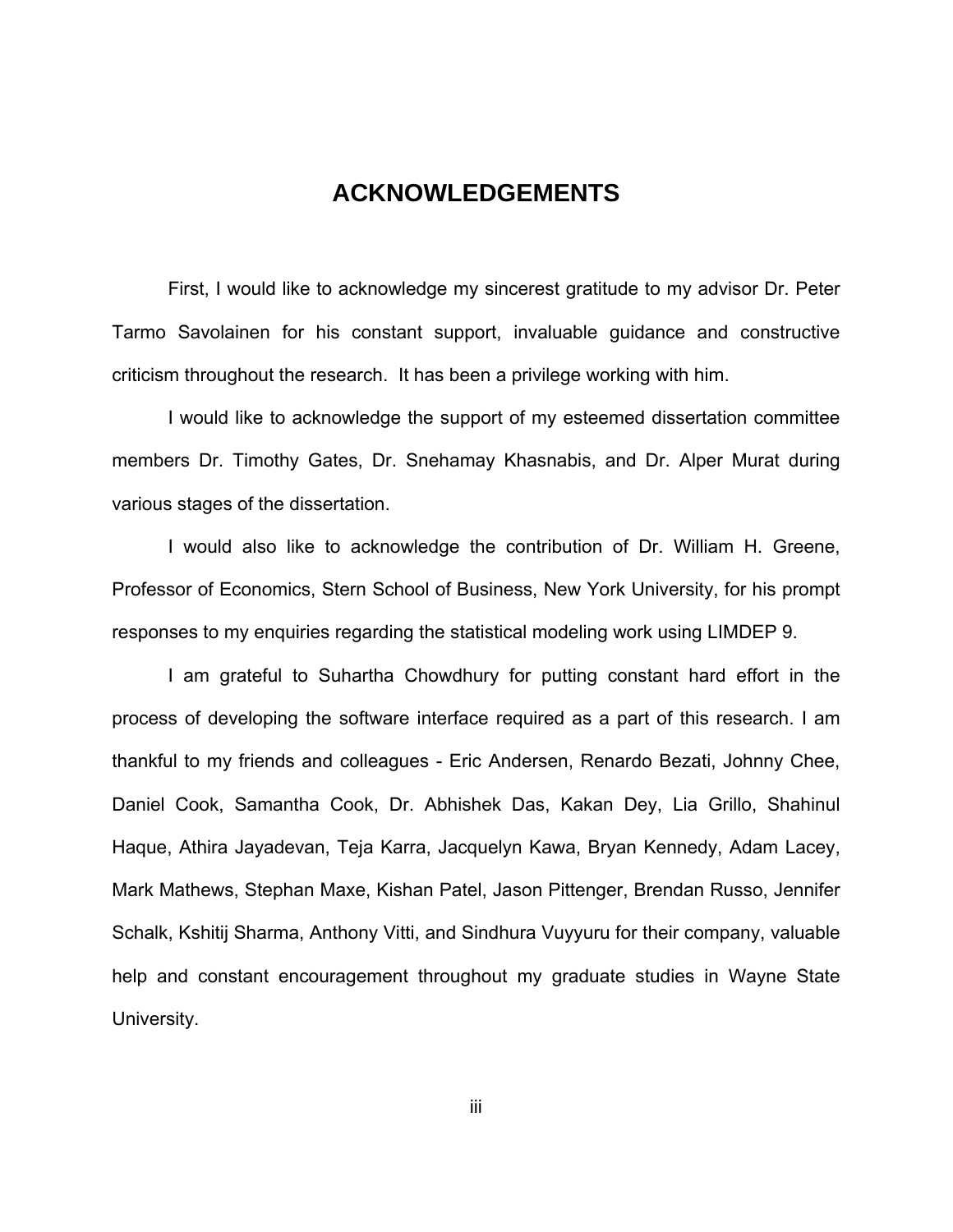I graciously acknowledge the support of Alexander Prysiazniuk, Junior Traffic Engineer at URS Corporation for providing the Michigan Department of Transportation Freeway Courtesy Patrol data required for this research.

I would like to thank NEXTRANS University Transportation Center at Purdue University, West Lafayette, Indiana and U.S. Department of Transportation for providing the financial support to conduct this study.

I would like to thank Dr. Tapan K. Datta, the Director of Wayne State University Transportation Research Group, for his constant guidance and invaluable direction throughout my graduate studies in Wayne State University.

I would like to express my sincere admiration to the Wayne State University Transportation Research Group (WSUTRG) and Department of Civil and Environmental Engineering for providing me financial support during my graduate studies.

My stay in the campus of Wayne State University has been wonderful because of friends like Shafiul Azam, Vedanth Basappa, Rahul Bhattacharya, Dr. Dinesh Devaraj, Saikat Dey, Dr. Sanjib Gogoi, Indrajyoti Indra, Pradeep Kumar, Dr. Sabyasachee Mishra, Vishal Rachmale, and many many others. And last but not the least, I would like to thank Ms. Liz Luzsinski for being so careful about us, the students in the WSUTRG. Thank you all for being a part of my life.

iv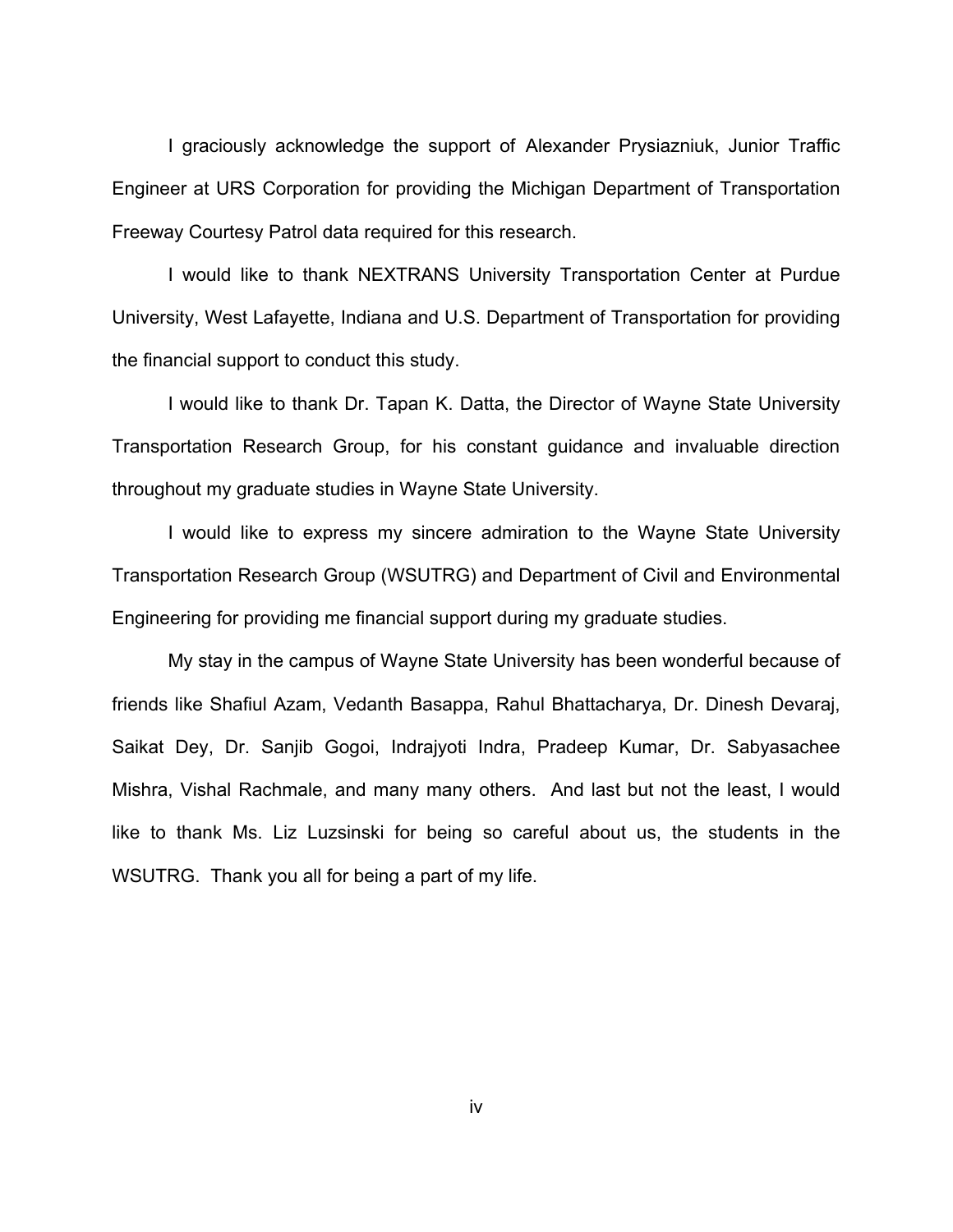## **PREFACE**

The objective of this research is to assess freeway operations in metropolitan Detroit, particularly as it relates to traffic incidents. A software interface has been developed to combine traffic flow data with incident data available from various sources. A framework is proposed to analyze the relationship between traffic incidents and the resultant congestion, as well as to identify important factors that impact the frequency of incidents and the time required by Freeway Courtesy Patrol (FCP) operators to respond and clear such incidents on various freeway sections. The developed framework is evaluated using data obtained from four freeways in southeastern Michigan.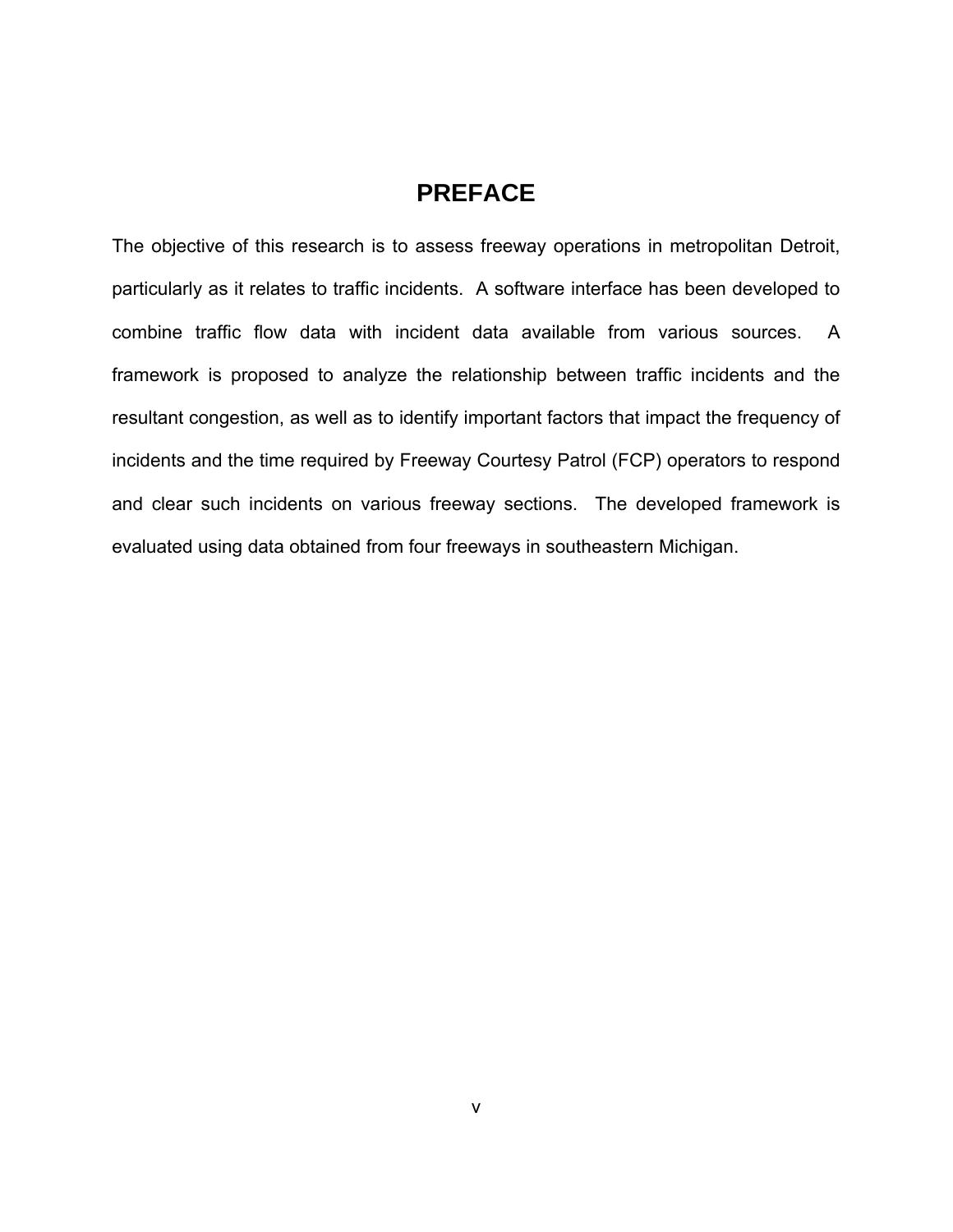## **TABLE OF CONTENTS**

| 2.1 Past research on congestion caused by incidents and incident frequency  13       |  |
|--------------------------------------------------------------------------------------|--|
|                                                                                      |  |
|                                                                                      |  |
|                                                                                      |  |
|                                                                                      |  |
|                                                                                      |  |
|                                                                                      |  |
|                                                                                      |  |
|                                                                                      |  |
| 4.2 Task 2 - Preparation of a sample database for preliminary analyses 34            |  |
| 4.3 Task 3 – Identification of incident occurrence, response, and clearance times 36 |  |
| 4.4 Task 4 – Development of a preliminary incident clearance model  40               |  |
|                                                                                      |  |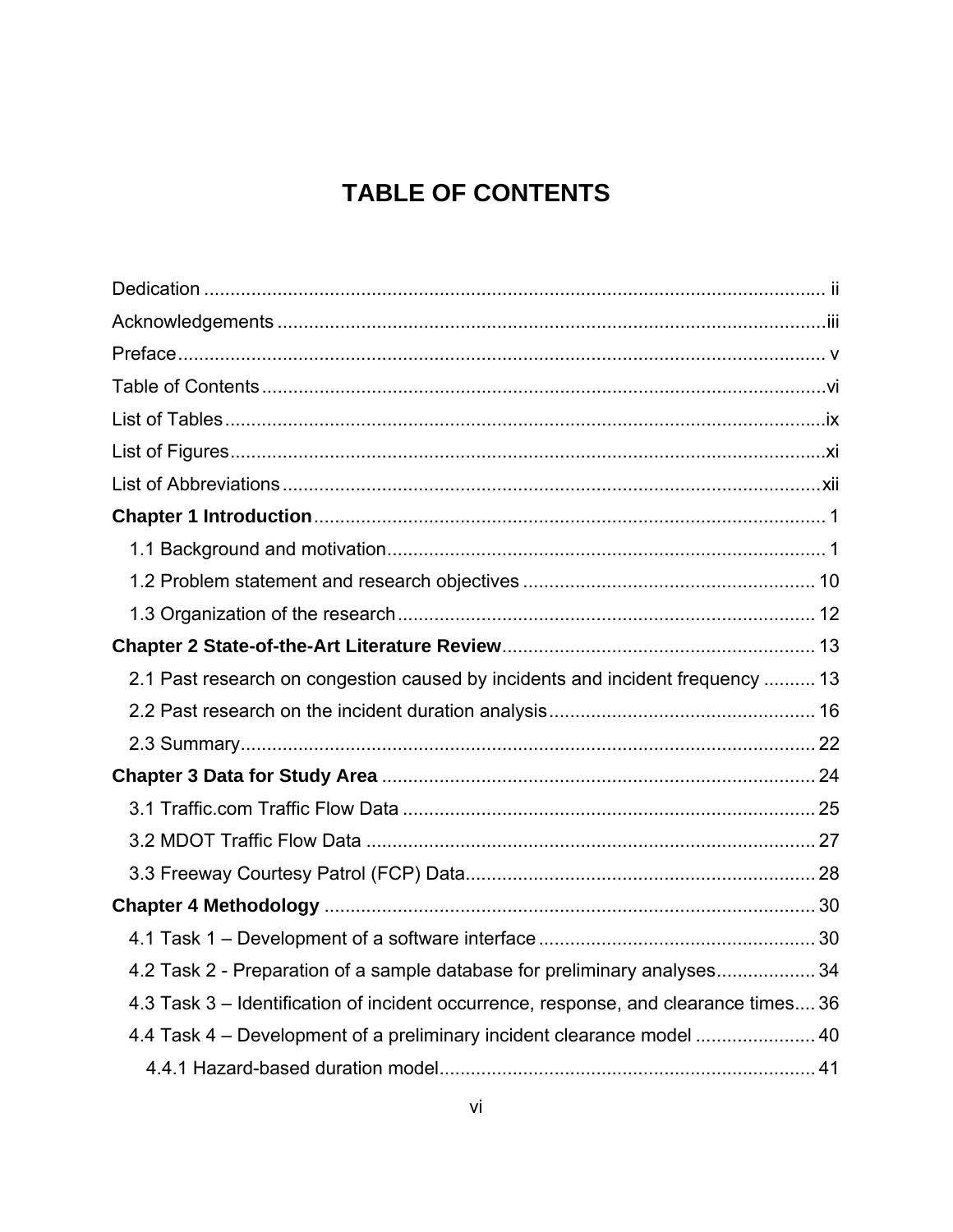| 4.8 Task 8 - Development of count data model for incident frequency  61 |    |
|-------------------------------------------------------------------------|----|
|                                                                         |    |
|                                                                         |    |
|                                                                         |    |
|                                                                         |    |
|                                                                         |    |
|                                                                         |    |
|                                                                         |    |
|                                                                         |    |
|                                                                         |    |
|                                                                         |    |
|                                                                         |    |
|                                                                         | 89 |
|                                                                         |    |
|                                                                         |    |
|                                                                         |    |
|                                                                         |    |
|                                                                         |    |
|                                                                         |    |
|                                                                         |    |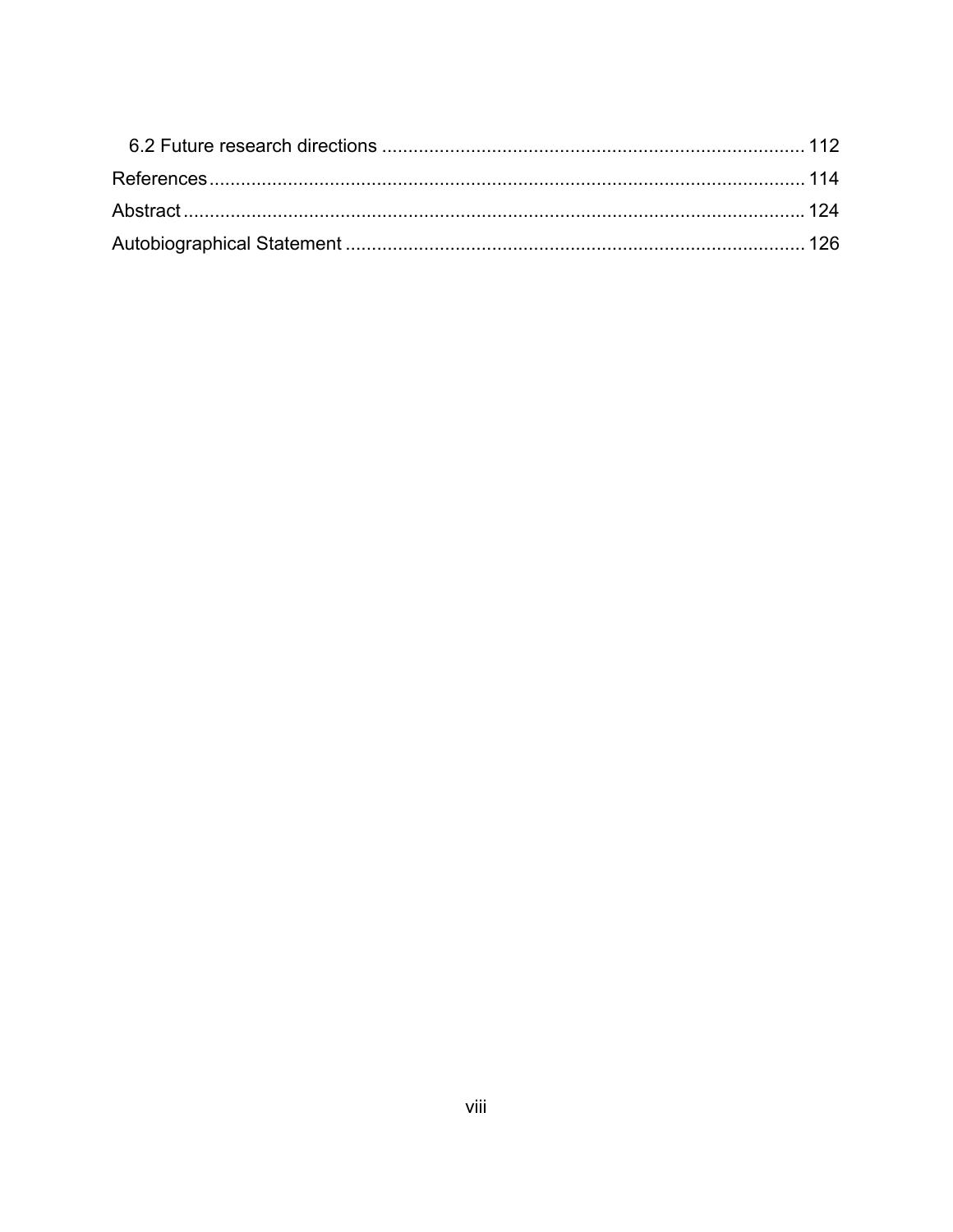## **LIST OF TABLES**

| Table 3.1. List of Variables Included In the Sensor Database (Traffic.Com, 2010) 26        |
|--------------------------------------------------------------------------------------------|
|                                                                                            |
| Table 4.1. Summary Statistics of Freeway Incidents Considered in Preliminary Analysis      |
| Table 4.2. Hazard and Survival Functions for Parametric Duration Models (Nam, 1997)        |
| Table 4.3. Frequency of Incident Types in Detroit Freeway Network  53                      |
|                                                                                            |
| Table 4.5. Summary Statistics of Incidents in Study Network (I-75, I-275, I-94, I-696). 55 |
| Table 4.6. Summary Statistics of Characteristics of Freeway Sections57                     |
| Table 5.1. Survival Model Estimation Results for Preliminary Incident Duration Time 73     |
| Table 5.2. Selection of Best Preliminary Incident Clearance Time Model 74                  |
| Table 5.3. Variable Elasticities for Preliminary Incident Duration Model 75                |
| Table 5.4. Survival Model Estimation Results for Larger Incident Clearance Time 79         |
| Table 5.5. Selection of Best Incident Clearance Duration Model  80                         |
| Table 5.6. Variable Elasticities for Larger Incident Clearance Duration Model 81           |
| Table 5.7. Semiparametric Model Estimation Results for Incident Clearance Time 88          |
| Table 5.8. Fully Parametric Model Estimation Results for Incident Response Time  90        |
|                                                                                            |
| Table 5.10. Variable Elasticities for Incident Response Duration Model  94                 |
| Table 5.11. Semiparametric Model Estimation Results for Incident Response Time  94         |
| Table 5.12. Results of Spatial Transferability Test for Clearance Duration Model  95       |
| Table 5.13. Results of Spatial Transferability Test for Response Duration Model 96         |
| Table 5.14. Estimation Result of Variable Coefficients for Clearance Duration Models 98    |
| Table 5.15. Estimation Result of Variable Coefficients for Response Duration Models 99     |
|                                                                                            |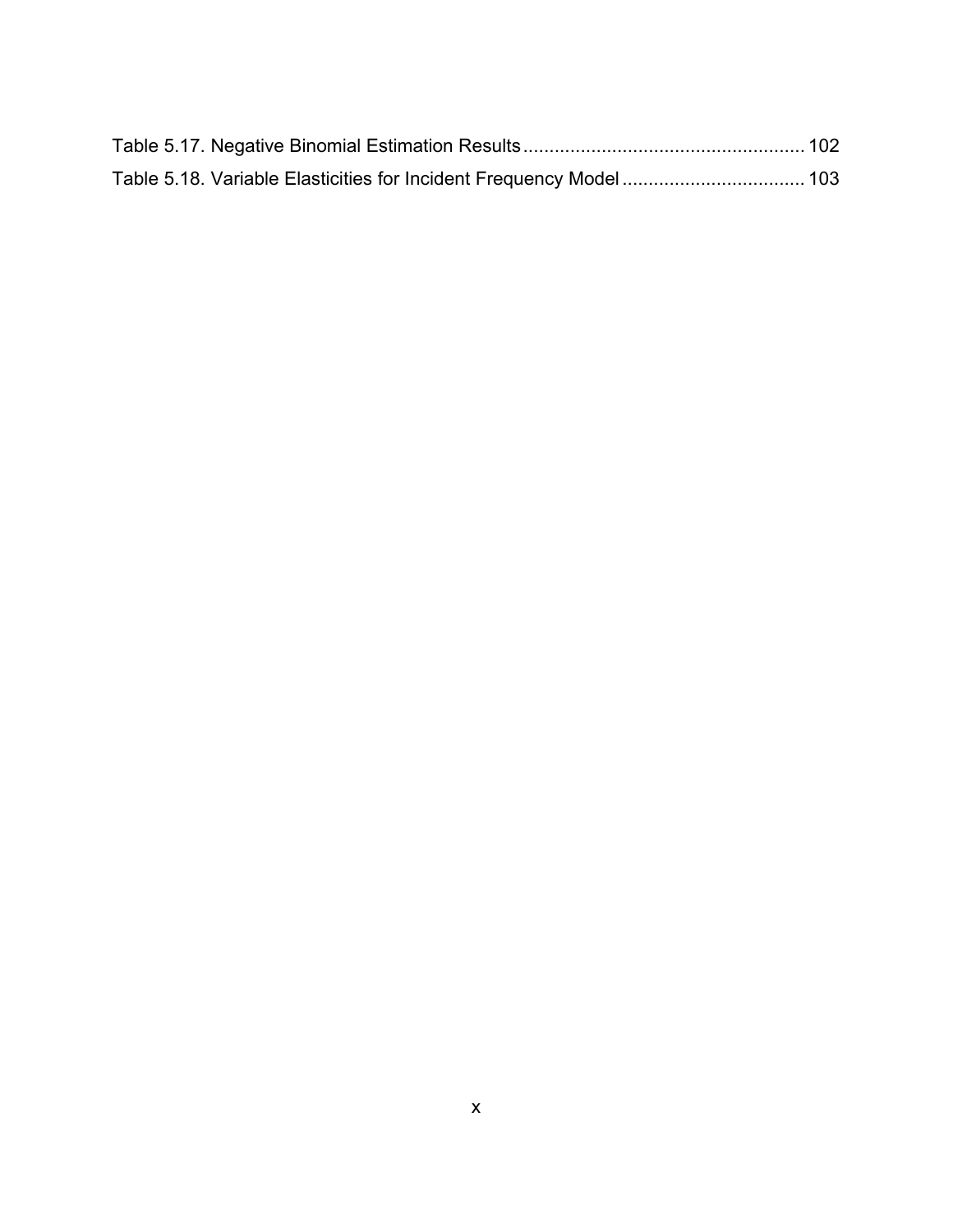## **LIST OF FIGURES**

| Figure 1.2. Components of a Typical Incident Duration (Nam and Mannering, 2000;        |  |
|----------------------------------------------------------------------------------------|--|
|                                                                                        |  |
| Figure 3.2. Location of Traffic.com Maintained Sensors (Traffic.com, 2010)  27         |  |
|                                                                                        |  |
|                                                                                        |  |
| Figure 4.3. Traffic Flow Profile With Respect to Time of Day for Incident #1  39       |  |
| Figure 4.4. Traffic Flow Profile With Respect to Time of Day for Incident # 2  40      |  |
| Figure 4.5. Proportional Hazards Model (Washington et al., 2003) 44                    |  |
| Figure 4.6. Hazard Functions for Different Distributions (Washington et al., 2003) 48  |  |
| Figure 5.1. Hazard Distribution Function for Weibull Distribution I (No Heterogeneity  |  |
| Figure 5.2. Hazard Distribution Function for Weibull Distribution with Gamma           |  |
| Figure 5.3. Hazard Distribution Function for Log-normal Distribution I 71              |  |
| Figure 5.4. Hazard Distribution Function for Log-logistic Distribution I 71            |  |
| Figure 5.5. Hazard Distribution Function for Weibull Distribution II (No Heterogeneity |  |
| Figure 5.6. Hazard Distribution Function for Weibull Distribution with Gamma           |  |
| Figure 5.7. Hazard Distribution Function for Log-normal Distribution II 78             |  |
| Figure 5.8. Hazard Distribution Function for Log-logistic Distribution II 78           |  |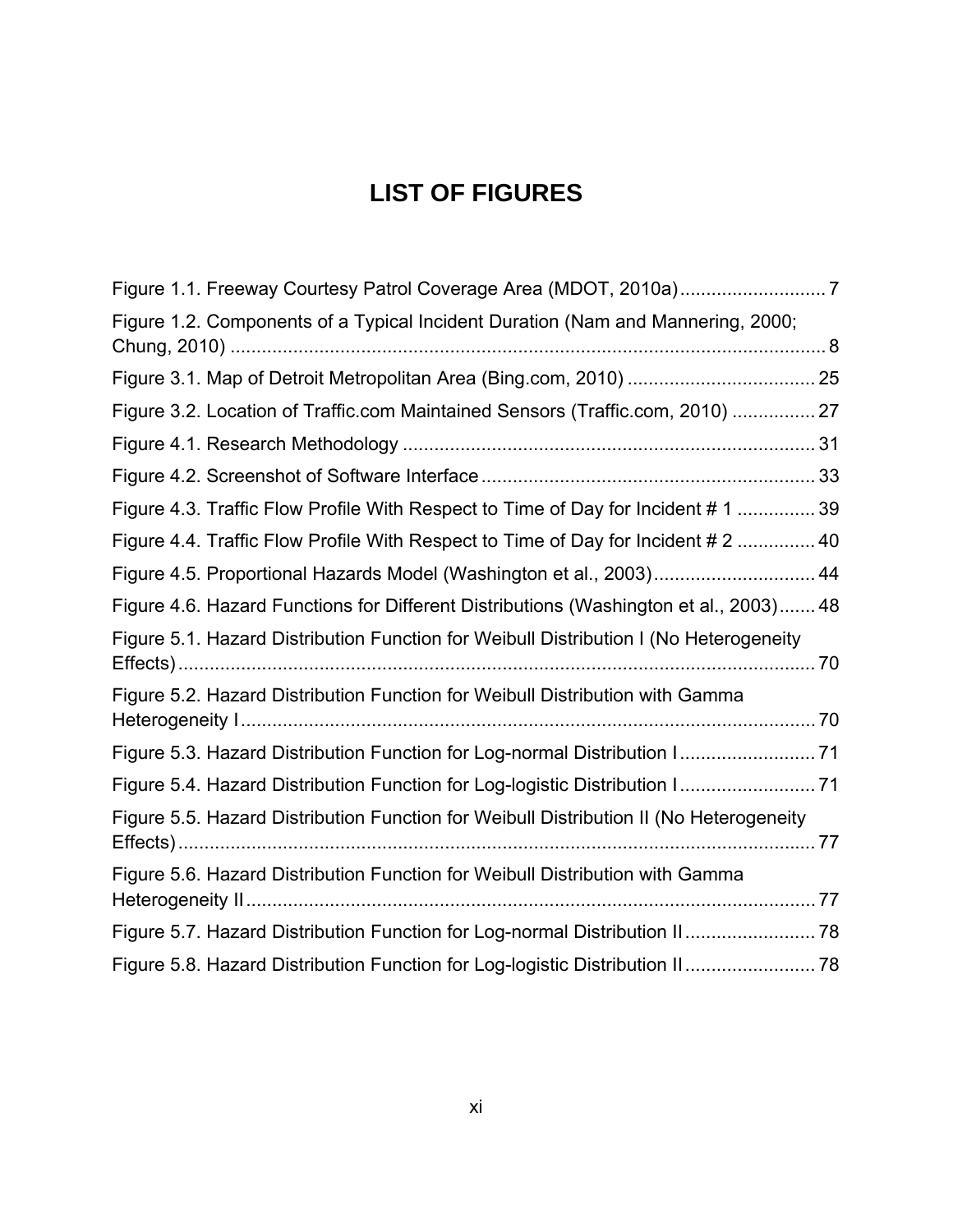## **LIST OF ABBREVIATIONS**

- FCP : Freeway Courtesy Patrol
- MDOT : Michigan Department of Transportation
- MITS : Michigan Intelligent Transportation Systems
- DMS : Dynamic Message Sign
- CCTV : Closed Circuit Television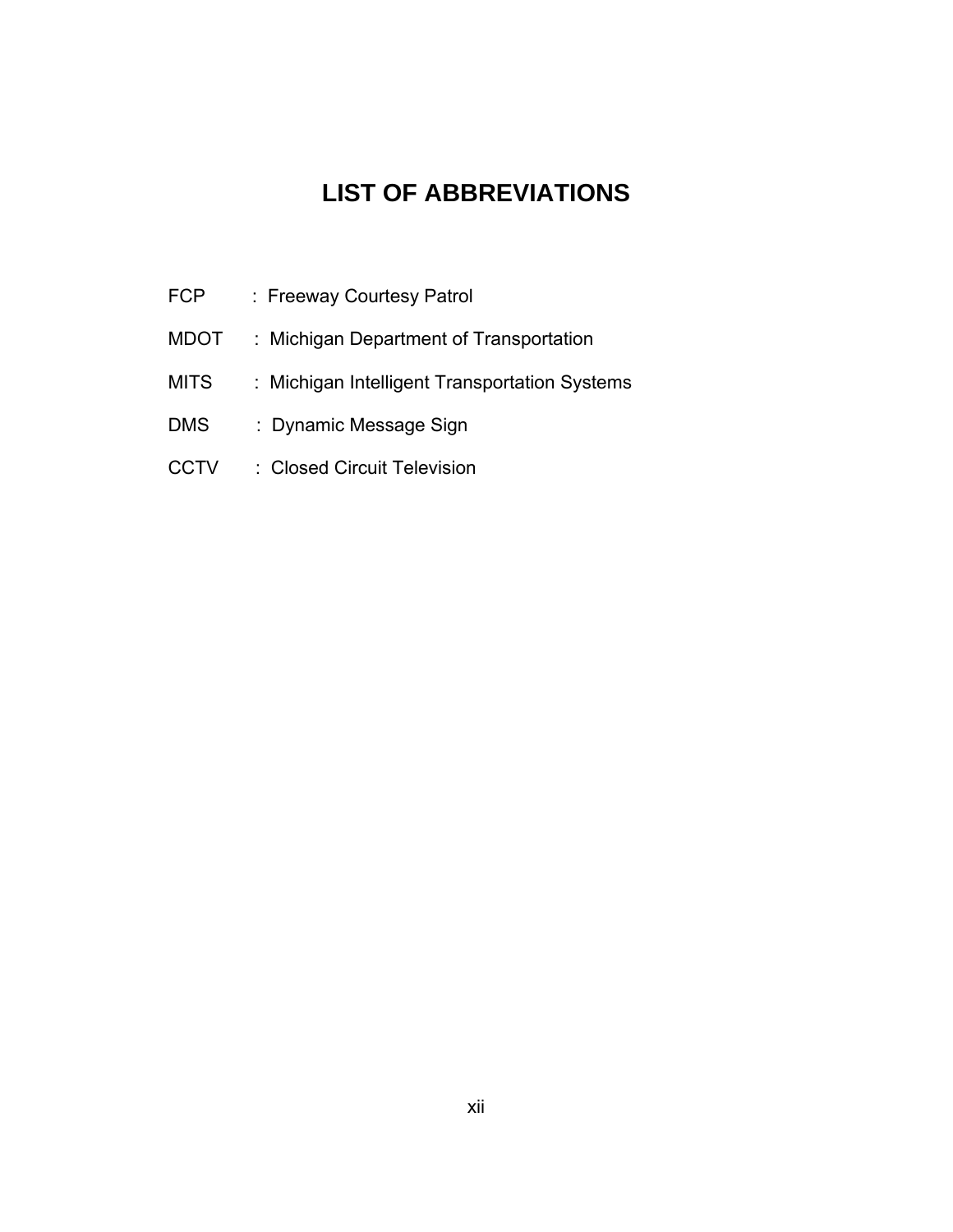### **Chapter 1 Introduction**

#### **1.1 Background and motivation**

Freeways serve as the major surface transportation corridors for most metropolitan areas in the United States. Over the past several decades, constantly increasing congestion on these freeways has caused considerable direct and indirect costs to businesses, commuters, and the environment (Hellinga et al., 2004). One mobility study conducted by the Texas Transportation Institute (TTI) estimated the total cost of traffic congestion, in terms of wasted fuel and lost efficiency, in the United States to be \$87.2 billion (Schrank and Lomax, 2009). Congestion generally occurs when demand exceeds capacity supplied by the transportation facilities. Congestion can be classified into two categories: recurring and nonrecurring (Carvell et al., 1997; Skabardonis et al., 2003). Recurring congestion refers to the situation where normal traffic demand exceeds the physical capacity of the freeway. This congestion typically occurs due to systematic capacity shortages during high traffic volume periods (e.g., morning and afternoon peak periods) and is predictable in terms of its location, duration, time, and effect (Carvell et al., 1997; Skabardonis et al., 2003). Commuters have reasonable knowledge of recurring congestion based upon their daily experiences and are capable of making their travel plan based upon this knowledge. Conversely, nonrecurring congestion is the result of a short-term reduction in the capacity of a roadway (e.g., closure due to traffic incidents, work zones, etc) or a temporary excess of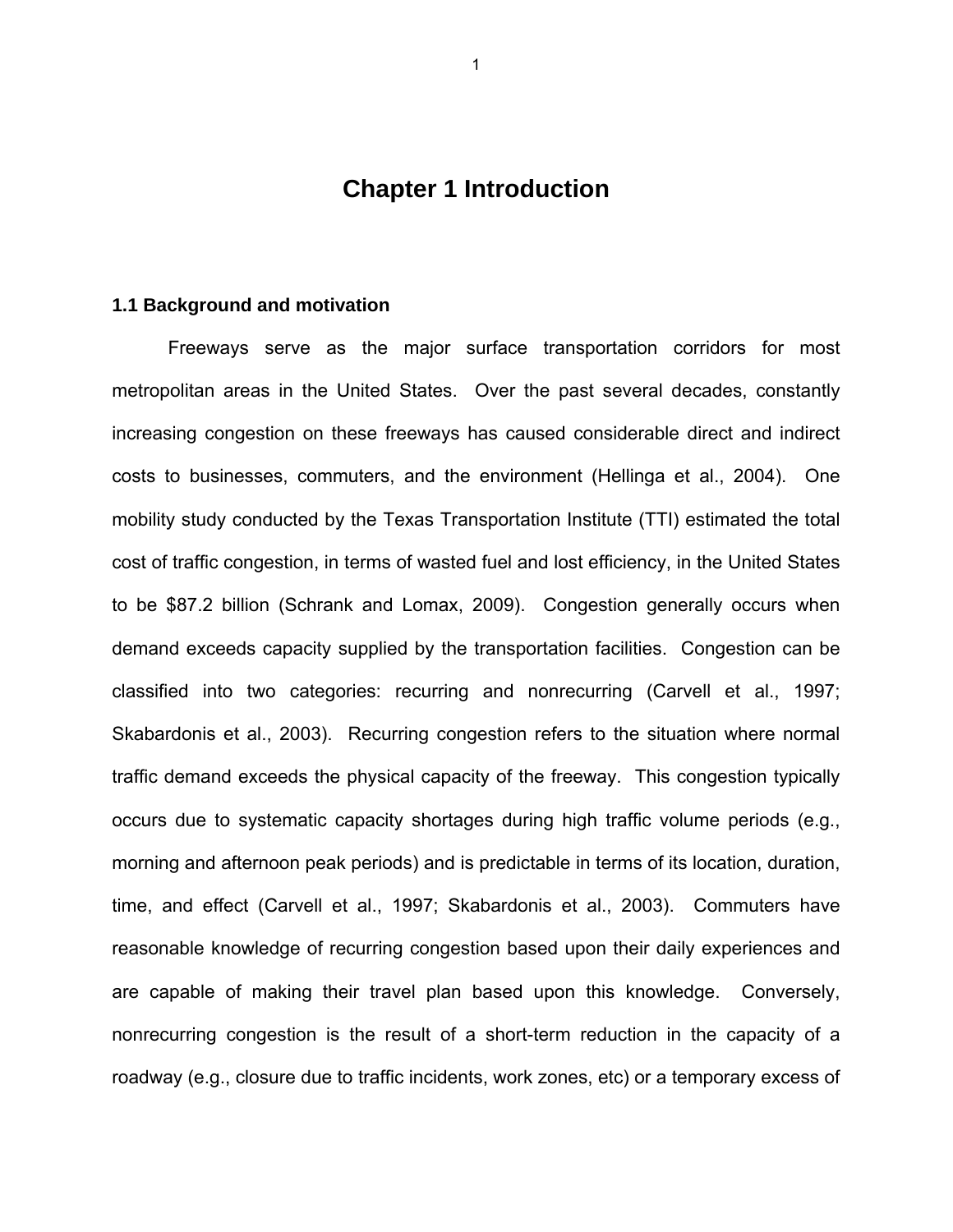demand in the case of special events (e.g., sporting events, concerts, festivals, etc). Factors responsible for nonrecurring congestion can be either unpredictable (e.g., a stalled vehicle) or planned (e.g., a construction activity). The distinctive factor differentiating nonrecurring and recurring congestion is that nonrecurring congestion is unanticipated by motorists and can result in a significant safety hazard and cause excessive delays to uninformed motorists (Carvell et al., 1997). Many of the events contributing to nonrecurring congestion can be categorized as traffic incidents. Traffic incidents are generally described as any planned or unplanned event affecting traffic flow on the roadway (Sethi et al., 1994). These events result in the reduction of traffic flow, thus affecting the roadway capacity either directly by lane closure or indirectly by motorists slowing down to view the incident (Giuliano, 1988). Incidents include traffic crashes, vehicle breakdowns, the presence of debris on the road, and other factors that cause temporary reduction of roadway capacity (Hellinga et al., 2004). As per Highway Capacity Manual, incidents are of major concern as they disrupt the level of service of provided by the traffic facilities, diminish capacity drastically, and create risk for those drivers directly involved (TRB, 1994). Incidents are responsible for a significant proportion of the delays and costs to the motoring public. Non-recurring congestion due to freeway incidents such as crashes, disabled vehicles, and weather events has been found to be accountable for one-half to three-fourths of the total congestion on metropolitan freeways in the United States (Giuliano, 1988). Basically the majority (approximately 60 percent) of congestion is caused by traffic incidents (Lindley, 1987). In most of the urban areas, incident-related delay accounts for 50 to 60 percent of total congestion delay. In smaller urban areas, it can account for an even larger proportion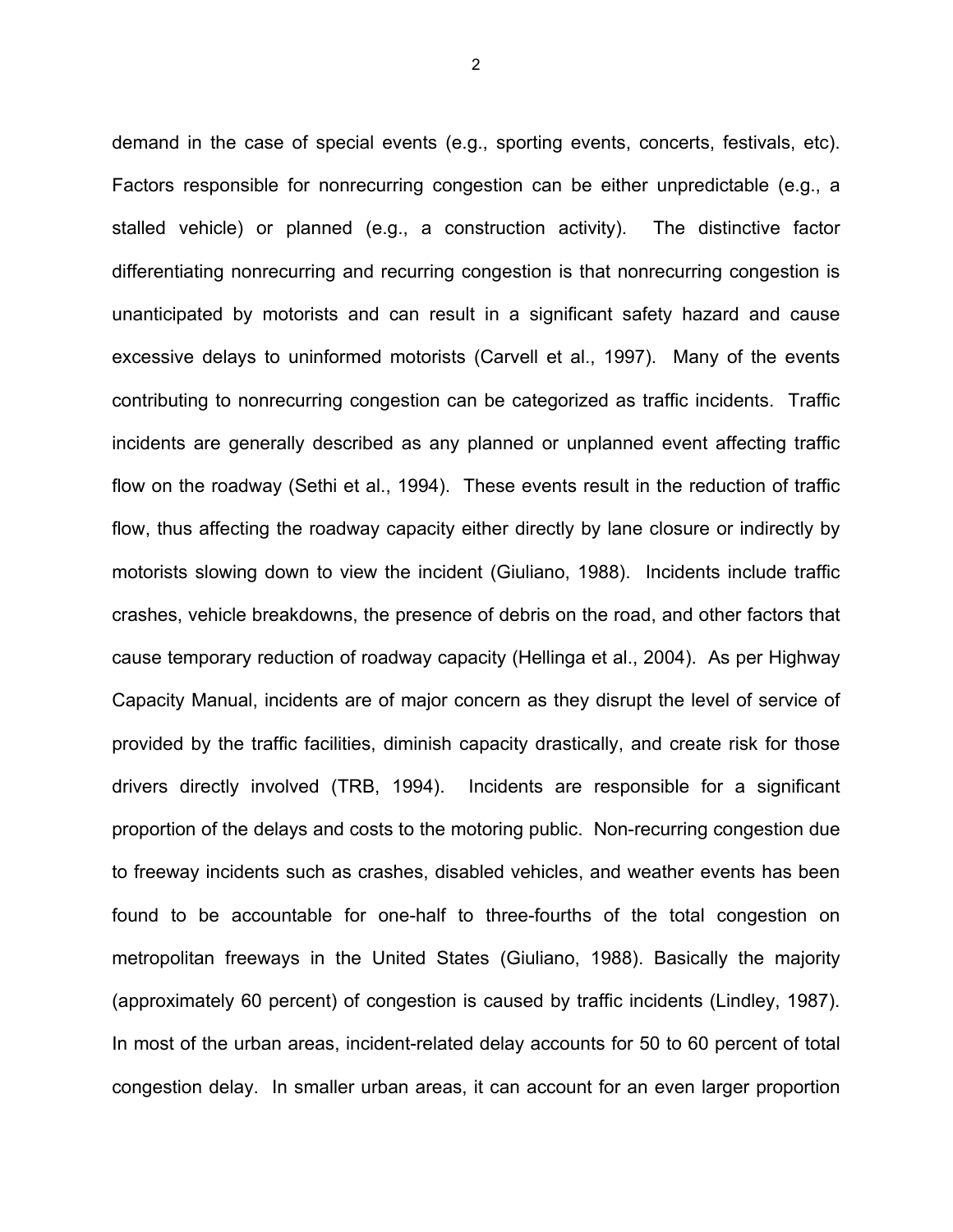(Farradyne, 2000). Besides being responsible for excessive delays, incidents can result in a significant safety hazards to uninformed motorists (Carvell et al., 1997), as well as to personnel responding to incidents (Neudorff et al., 2003). The risk of secondary crashes is also a critical problem. Incidents also have effects on the environment through increased fuel consumption and reductions in air quality. Other long-term effect of incidents include increased costs of commodities, services, and vehicle maintenance, as well as reduced productivity and negative impressions of the public agencies responsible for incident management (Wang et al., 2005b).

In response to the growing and adverse impacts of incidents, many communities have initiated incident management programs which detect and respond to incidents and restore the freeway to full capacity by clearing the incident scene as soon as possible (Khattak and Rouphail, 2004). In other words, one method of fighting nonrecurring congestion problems is to carry out an effective incident management program. Incident management can be broadly described as a coordinated and well planned approach for restoring traffic to its normal operations as quickly as possible after an incident has occurred (Carvell et al., 1997). A Traffic incident management program tries to pacify the impact of an incident on motorists by clearing the scene of an incident with timely activities. Such programs play an important role in the operation of the transportation system and require collaboration and efficient communication among various agencies, including fire and rescue, police, towing and recovery, transportation engineers, and freeway service patrol (Dougald and Demetsky, 2008). They involve an organized use of human and mechanical processes for spotting and confirming the incident, judging the magnitude and identifying the requirement to restore the normal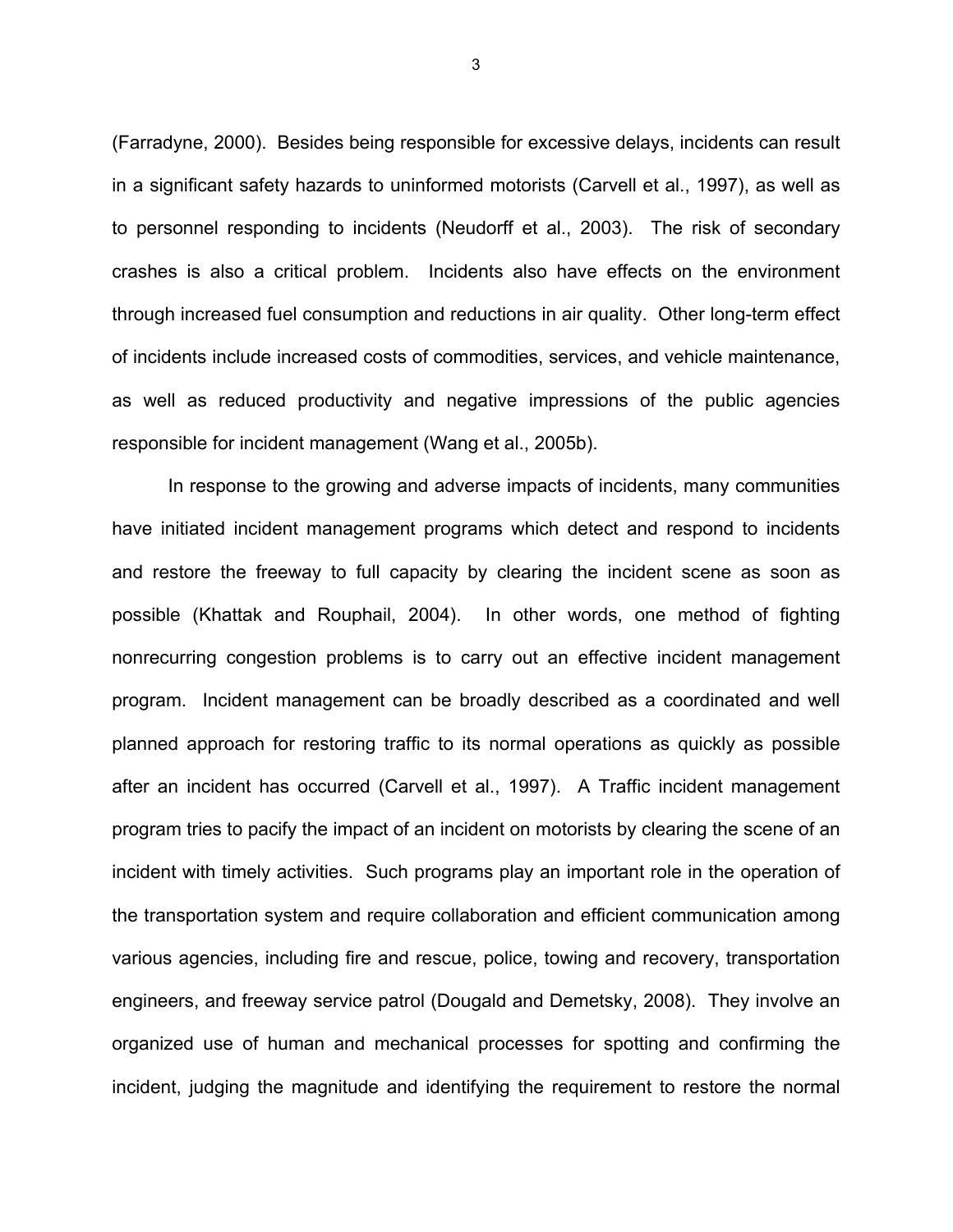operation, as well as supplying a suitable response in the form of control, information, and aid (Carvell et al., 1997). Effective incident management programs can reduce the duration and impacts of incidents, consequently improving the safety for roadway users, incident victims, and responders.

The Detroit metropolitan area, is home to one of the first ever freeway incident management program in the United States, established by the Michigan Department of Transportation (MDOT). Detroit is currently subject to the highest levels of traffic congestion in the State of Michigan, and disruptions to the Detroit freeway network, such as those caused by traffic incidents, create adverse impacts that can last for minutes or hours and may result in additional secondary incidents if not identified and cleared in a reasonable time period. During the 1980s, MDOT implemented a program to reduce congestion during rush hours, offer immediate management, and provide traffic information to motorists. This system included surveillance cameras, dynamic message signs (DMS), motorists aid telephones, and ramp metering (Robinson and Nowak, 1993). Presently, MDOT operates the Freeway Courtesy Patrol (FCP) program as part of its larger freeway incident management program from the Michigan Intelligent Transportation Systems (MITS) Center in downtown Detroit. FCP program has become an increasingly crucial component of the incident management program. Such FCP programs are widely used to help mitigate the effects of nonrecurring congestion (Dougald and Demetsky, 2008). They are normally active in high traffic volume areas, especially freeways, and are responsible for the task of clearing obstructions such as debris and disabled vehicles from roadways and assisting police with traffic control in the case of crashes (Dougald and Demetsky, 2008). Several State Departments of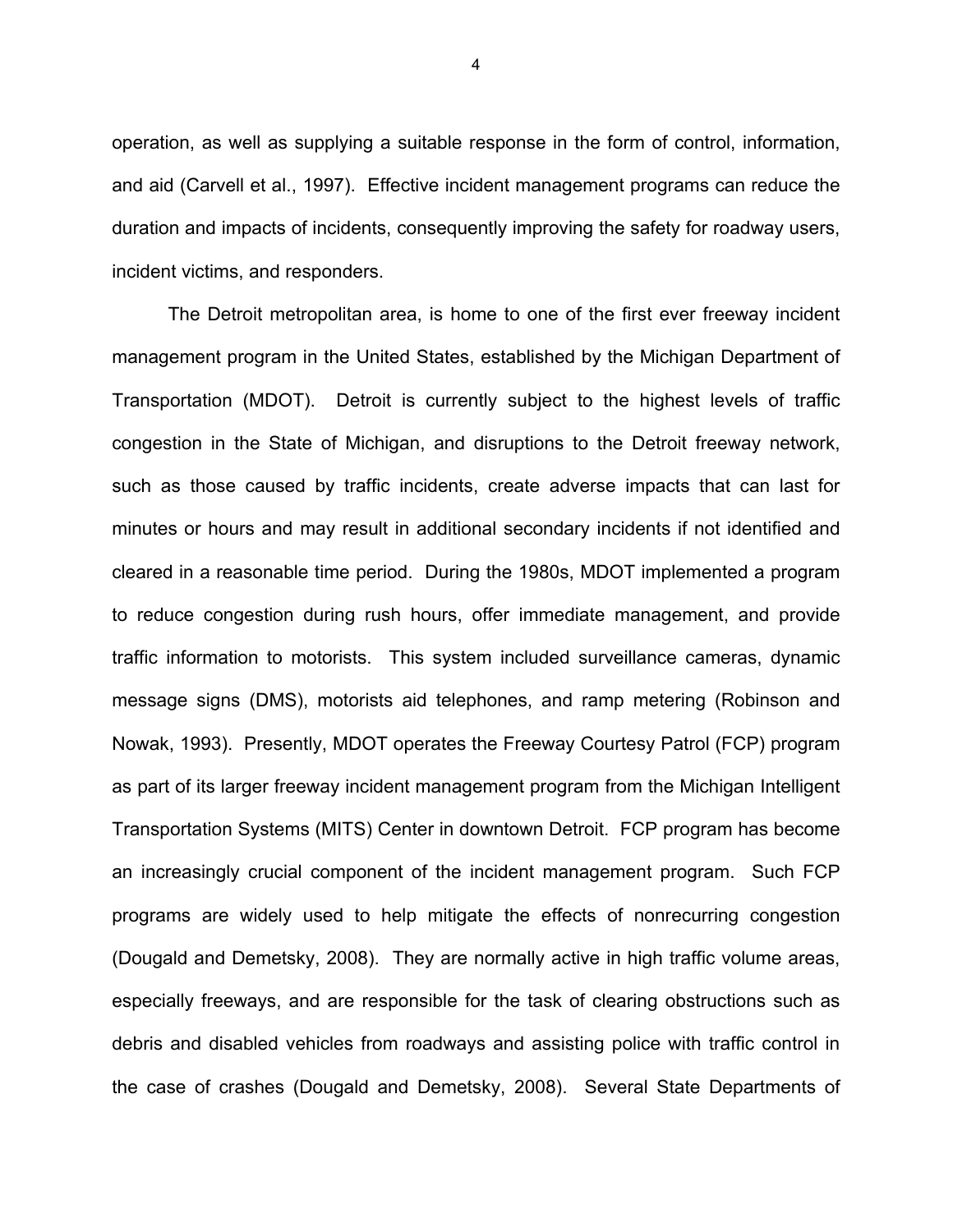Transportation have carried out return-on-investment evaluations of their FCP programs and found the benefit-to-cost ratios (B/C) ranging from 1.1:1 to 36:1 (Dougald and Demetsky, 2008). The benefits considered in these studies generally include reduction in motorist delay, fuel consumption, emissions, and reductions in secondary incidents (Dougald and Demetsky, 2008).

The MITS Center, serves as the hub of ITS applications at MDOT where personnel administer a traffic surveillance system that covers 200 freeway miles. The center is able to monitor freeway performance through a series of in-pavement and roadside traffic detectors, as well as closed-circuit cameras. The cameras are used to identify incidents in combination with a hotline by which motorists can phone in incidents and other issues that they encounter on the road. When incidents are identified, FCP vans are dispatched to respond to the incident and provide assistance to affected motorists in a timely manner such that the freeway network can maintain operations at or near its capacity. Established in 1994, the MDOT FCP provides service to the motorists in southeastern Michigan region by helping out stranded motorists, keeping freeways clear of vehicle breakdowns and traffic crashes, thus helps commuters and other drivers alleviating traffic congestions, reduces travel time and improves motorists' safety by forming safe and sound driving situations. Followings are the general services provided by the MDOT FCP to the motorists (SEMCOG, 2009):

- Provides gas and other fluids to the disabled vehicles;
- Removes abandoned vehicles and debris from roadways;
- Fixes flat tires;
- Supplies minor mechanical assistance;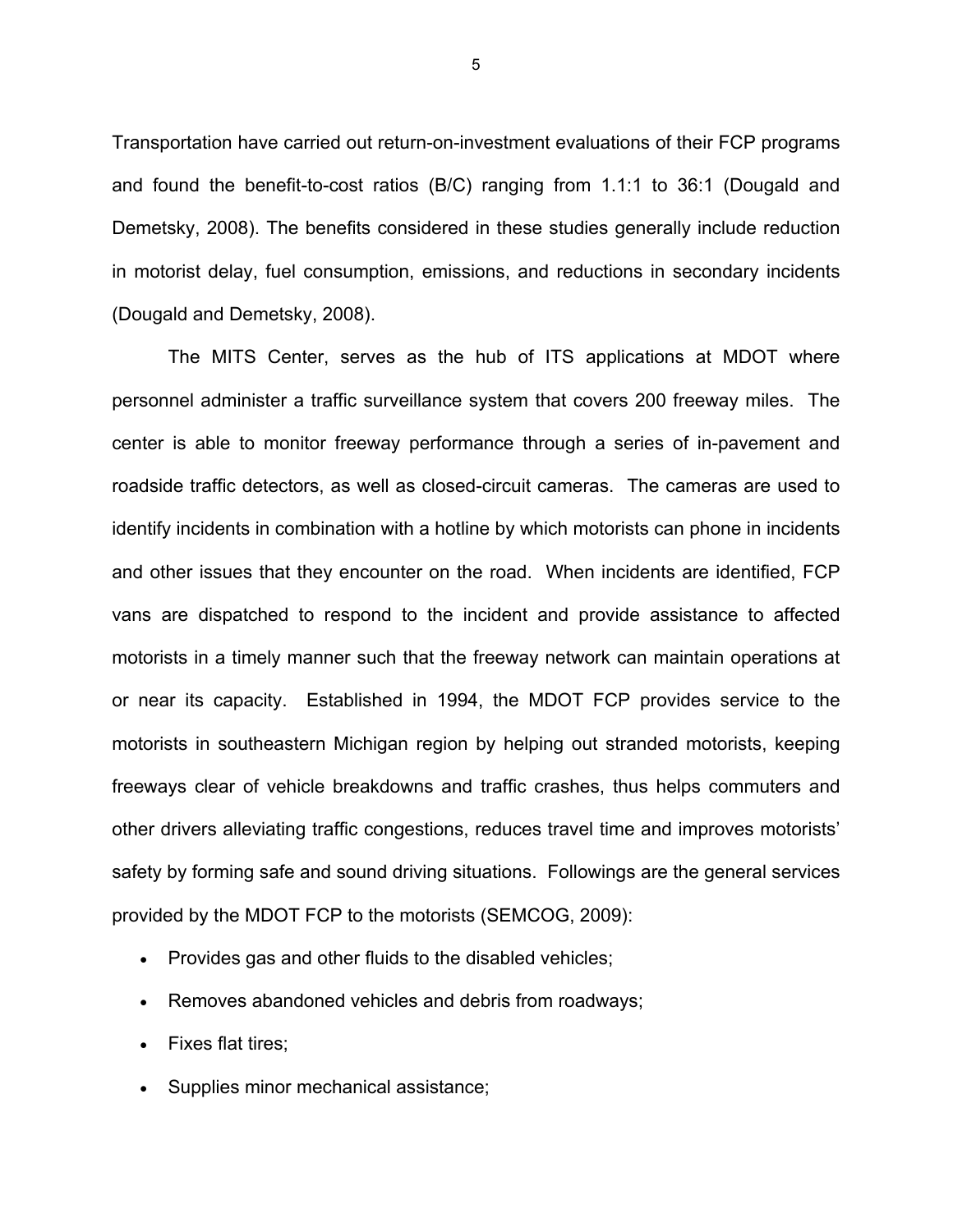- secure the area around your vehicle;
- Provides cell phone assistance;
- Provides up to five miles of towing at no charge;
- Transports stranded motorists;
- Provides directions.

In addition to reacting to dispatch calls, FCP vans roam the freeway network during the day and are thus able to respond to remote incidents in a more timely manner. Figure 1.1 illustrates the FCP coverage area within the Southeast Michigan freeway network. The locations of dynamic message signs (DMSs) for dissemination of messages/information to the motorists and close-circuit TV cameras (CCTV) to detect incidents are also illustrated in Figure 1.1.

It is estimated that the FCP saved commuters 11.5 million hours of delay in 2008, in addition to reducing 2,094 kilograms per day of volatile organic compounds (VOC), 999 kilograms per day of nitrogen oxides (NOx) and 15,411 kilograms per day of carbon monoxide (CO) pollutants. The Southeastern Michigan Council of Governments (SEMCOG) estimates that for each dollar spending on FCP operation, a profit of \$15.20 was realized in 2008. Since 1994, the FCP has assisted 230,149 stranded motorists, made 108,440 unoccupied vehicle stops, and stopped to clear debris 12,460 times on southeastern Michigan freeways. Based on recent data, the average time required for FCP responders to clear an incident is approximately 12.5 minutes (SEMCOG, 2009).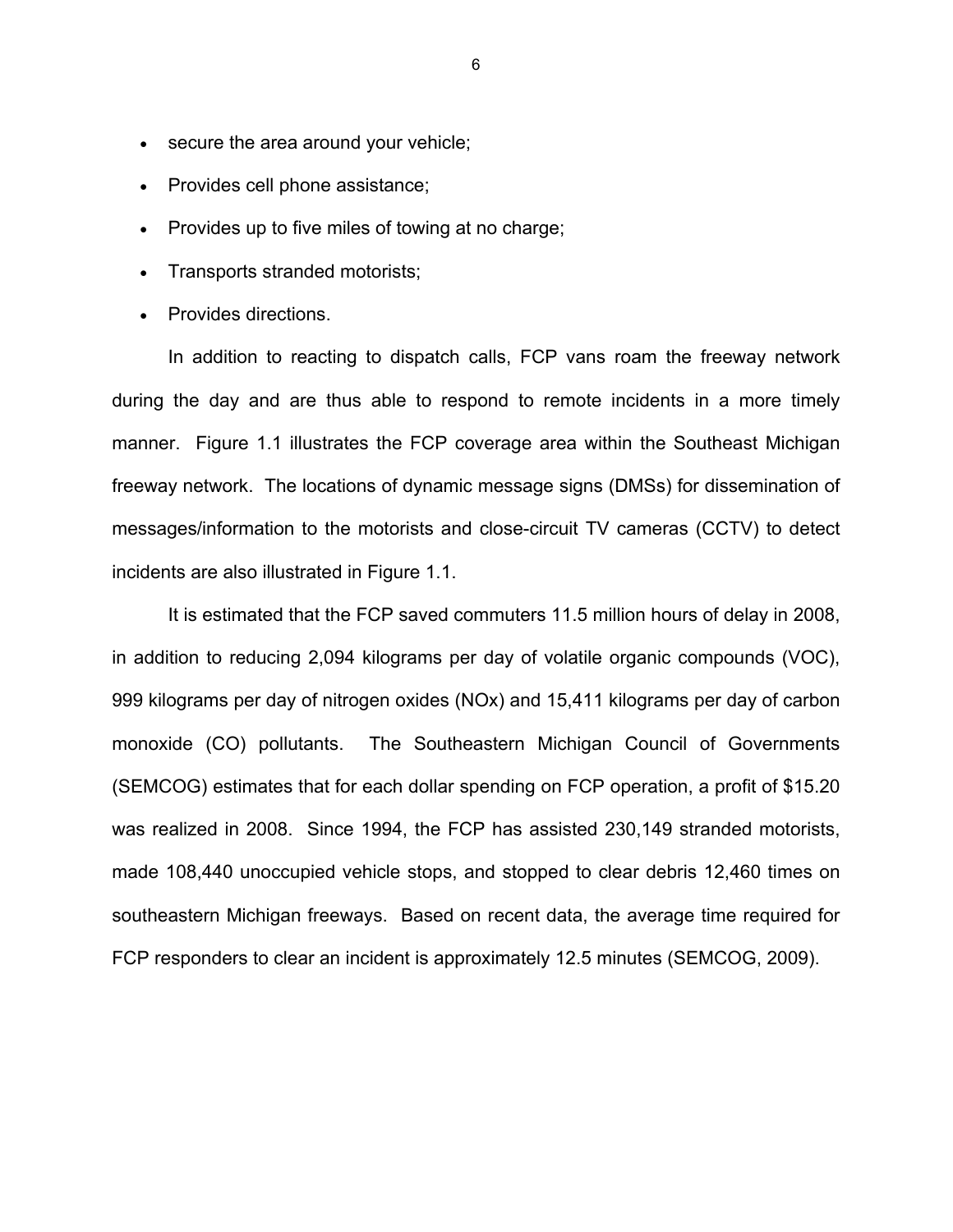

Figure 1.1. Freeway Courtesy Patrol Coverage Area (MDOT, 2010a)

Incident response time and clearance time are two critical components of the overall incident duration, which is primary concern of transportation agencies and the traveling public. Incident duration is generally defined as the time elapsed between the occurrence of an incident and the time at which roadway is restored to its capacity (Garib et al., 1997; Nam and Mannering, 2000; Smith and Smith, 2001; Chung, 2010). The Highway Capacity Manual (TRB, 1994) divides a traffic incident into four distinct phases as shown in Figure 1.2: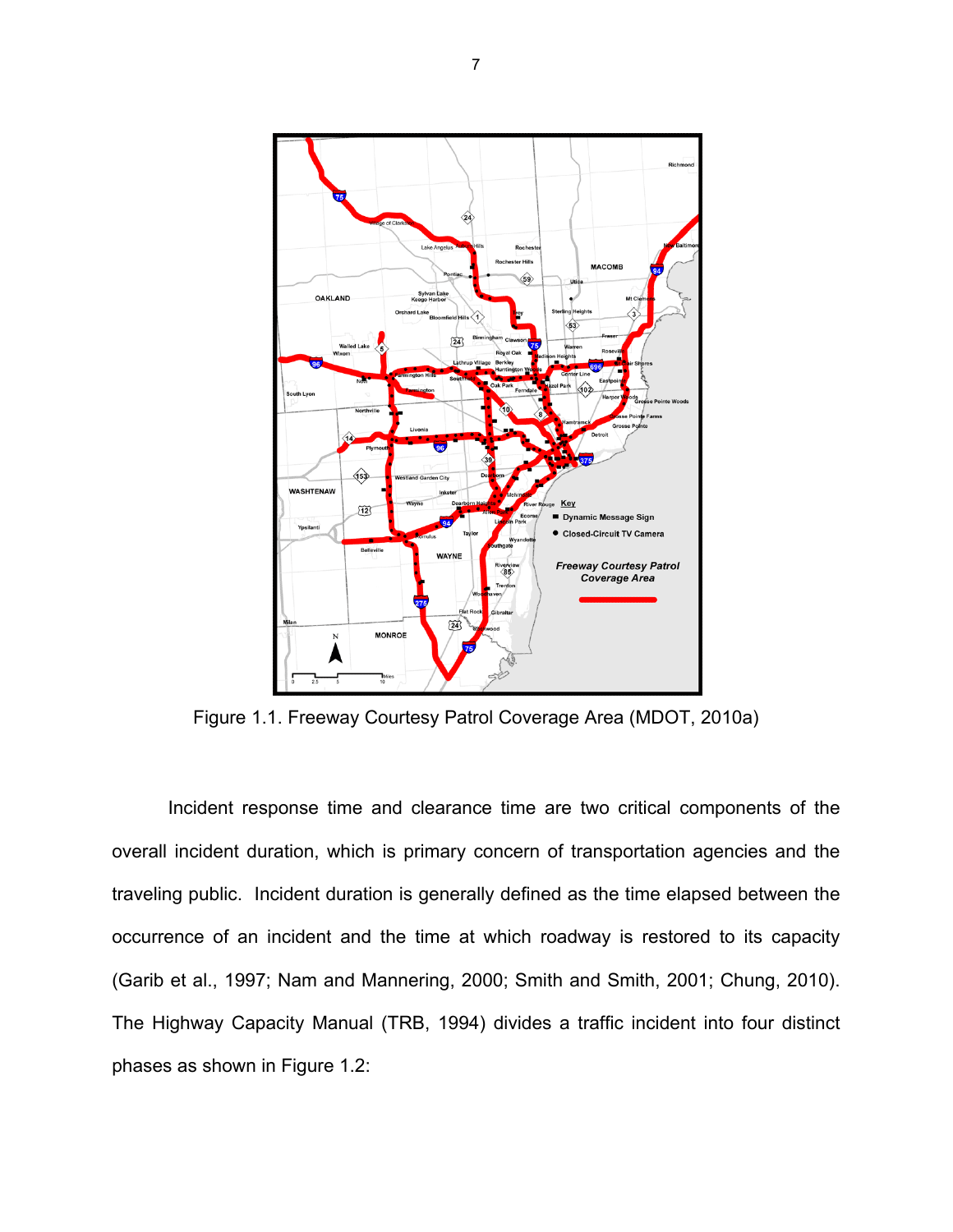- Incident detection time (time between the incident occurrence and the incident detection),
- Response time (difference between incident detection time and the time when incident response team arrived on the incident site),
- Clearance time (time required for the incident response team to clear the incident site) and
- Recovery time (time between incident clearance and recovery of the incident site to normalcy).



Figure 1.2. Components of a Typical Incident Duration (Nam and Mannering, 2000; Chung, 2010)

Though incident duration typically involves four phases, it is possible to have circumstances where an incident does not experience all of these four aforementioned phases. For example, if an incident took place within the sight of police or response teams while patrolling the area, then both the detection and response times may be negligibly small. Similarly, if an incident is observed by surveillance camera by Traffic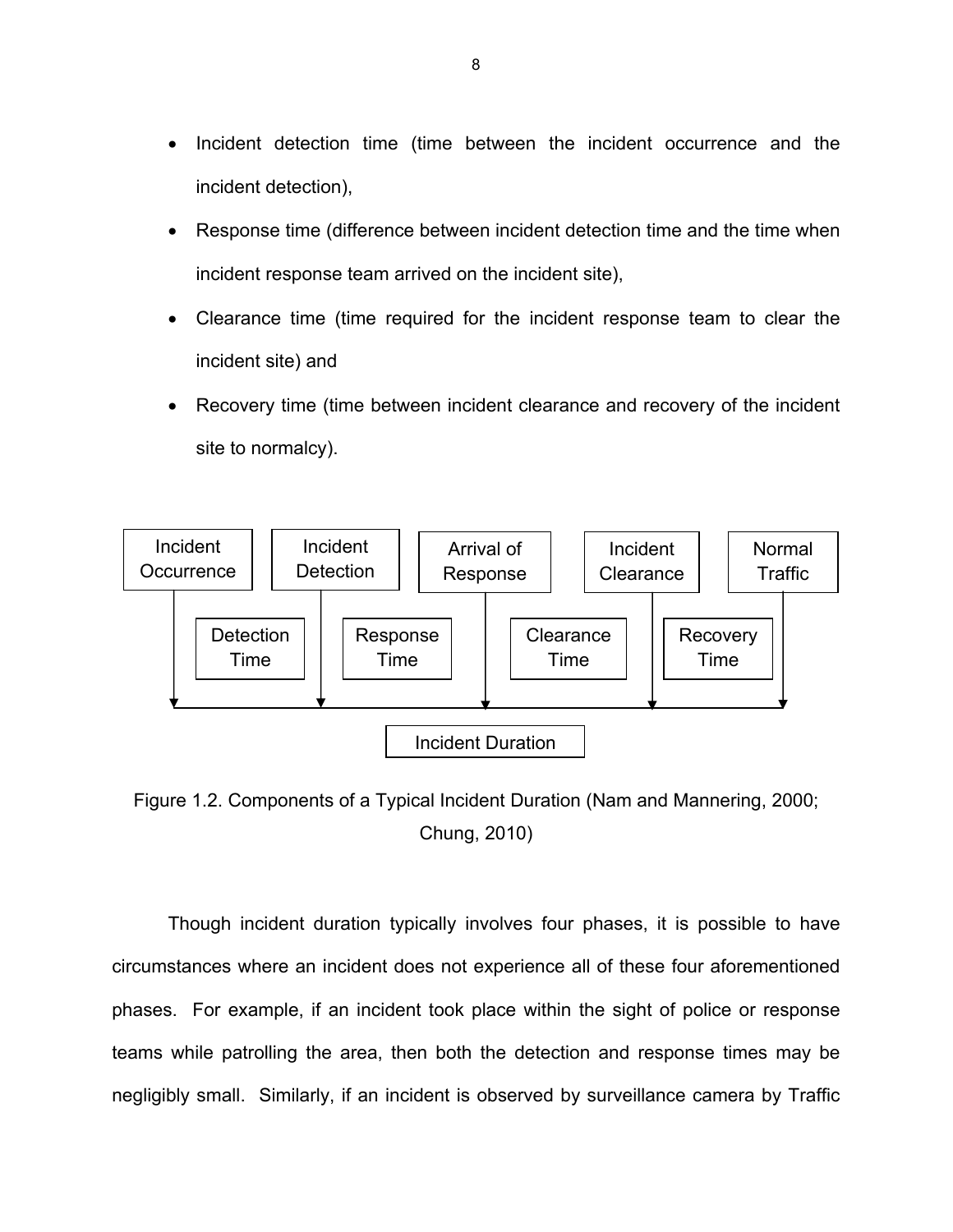Operation Center personnel, there will not be a detection phase. Incidents with short detection, response, and clearance stages may not affect traffic flow conditions and consequently may not have any recovery stage. In some cases of minor incidents, incident response team does not need to arrive at the incident site which therefore eliminates the clearance phase and the situation on the incident scene can be handled by the people involved without getting support from police or response teams (Smith and Smith, 2001). These types of circumstances have been referred as gone-on-arrival scenarios in the incident database used in the present research.

Incident durations can be significantly reduced through effective incident management. Analyzing each phase of the incident duration as opposed to the overall incident duration provides additional information useful for agencies involved in incident management program. Response time and clearance time for incidents are the most critical parts of incident duration as they can be directly affected by the road agency. Response time refers to the period from incident detection until the arrival of FCP operators on the scene. In other words, response time measures the duration from the time FCP operators are dispatched until they arrive on-site. Response time is critical to incident management strategies as the longer an incident affects traffic flow, the higher the chance of a secondary incident. The incident clearance stage which constitutes the safe and timely removal of stalled vehicles, wreckage, spilled materials and debris from the roadway or shoulders and reinstates the roadway to its full capacity is usually the most time consuming portion of the incident management process (Pearce, 2000). Quick clearance practices ensure the safety of responders and motorists involved in the incident by minimizing their exposure to the adjacent passing traffic (NCHRP, 2003).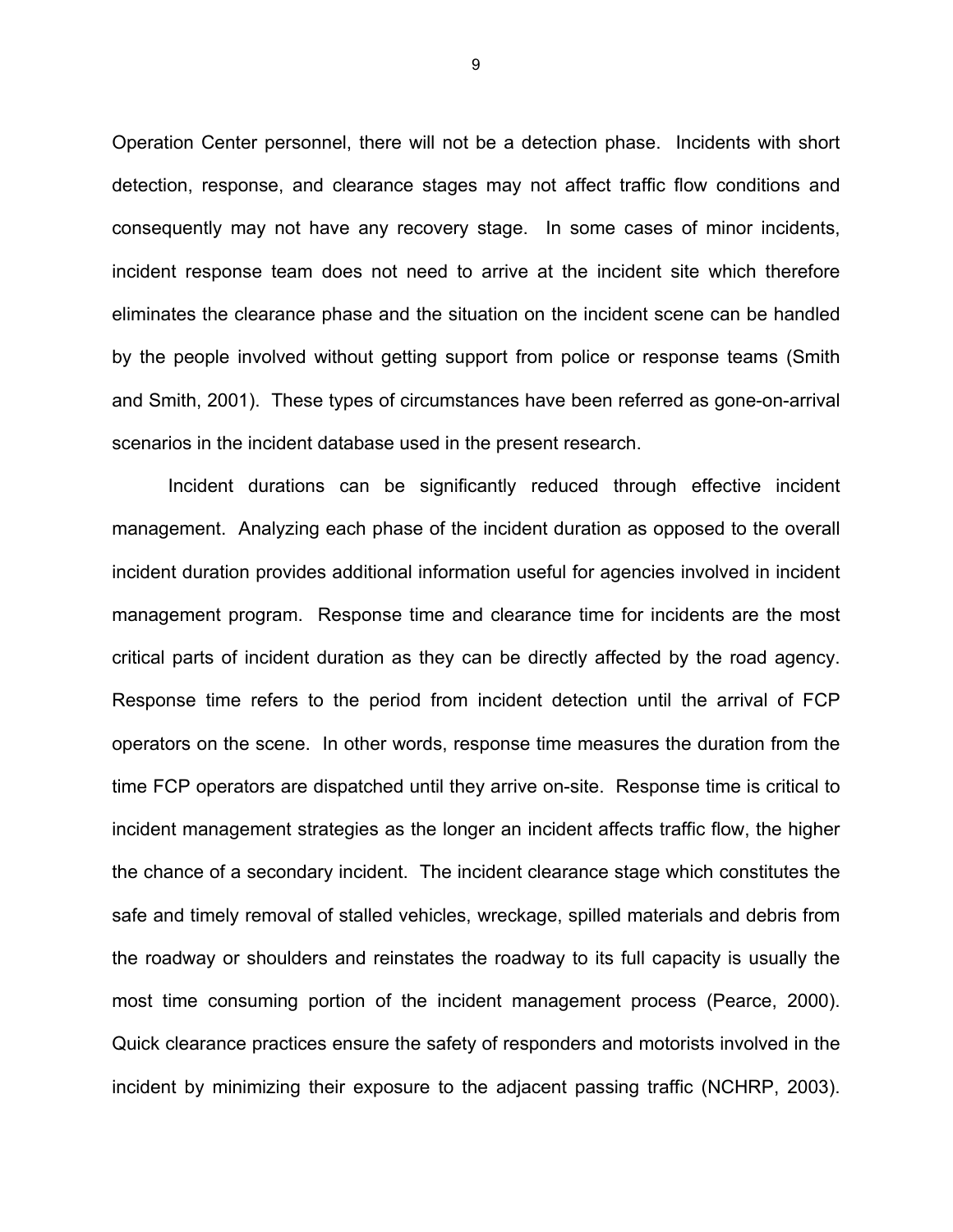This necessitates the reduction of incident clearance to improve incident management operation. It has been found that the incident clearance process takes at least twice the duration of other steps in incident management process (Pearce, 2000).

In the current study, incident detection time and recovery time durations could not be modeled due to the absence of detailed traffic flow data obtained from sensors that could be helpful to identify incident occurrence time and the time when freeway is restored to its capacity which can be determined based upon the distinct change in traffic flow characteristics over time.

#### **1.2 Problem statement and research objectives**

Freeway incident management programs aim to minimize user delay by quickly reinstating the capacity of freeways in case of incident occurrence (Konduri et al., 2003). To do so requires a systematic understanding of incident patterns, in order to restore roadways to full capacity (Konduri et al., 2003; Jones et al., 1991). Consequently, the collection and examination of incident-related data, as well as the development of incident forecasting models are really important for freeway incident management systems. Such data and models are helpful in the selection of program strategies, and allocation of personnel in case of incident occurrence (Konduri et al., 2003; Jones et al., 1991). Compared to crash modeling, very little amount of work has been done in the field of modeling the incidents (Konduri et al., 2003). The primary reason behind it is the process of acquiring incident data using expensive field surveillance procedures and extensive data processing, whereas crash data is available from Federal and State agencies (Konduri et al., 2003).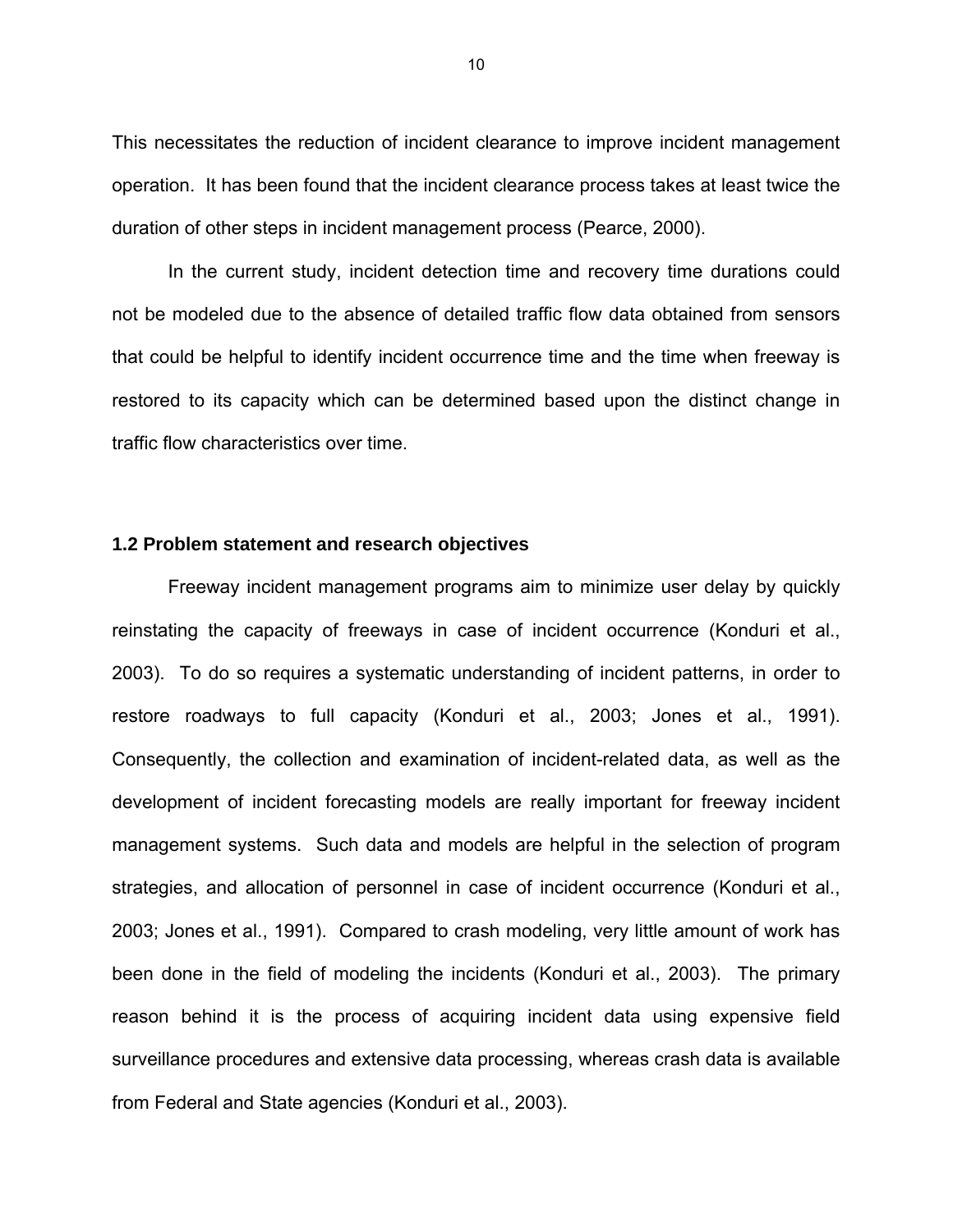The MITS Center in Downtown Detroit maintains a series of databases that detail freeway operations, as well as the activities of the FCP. However, these databases are independent of one another and no research has concurrently examined the interrelationships between freeway operations and the services provided by the MITS Center. This study aims at analyzing operations on the Detroit freeway network, including inputs related to the occurrence of incidents. Initially, a software interface is proposed which can be used to combine data from these various sources. These data include traffic flow information obtained from side-fire detectors, as well as data related to FCP operations in the Detroit freeway network. In addition to linking these independent data sources, primary data analyses along a stretch of freeway in Detroit metro area helps identifying important factors influencing the occurrence of incidents as well as the response time of FCP responders and incident clearance time. Developing larger models using collected data for the Detroit freeway network allows for a determination of what factors may impact the frequency of incidents as well as response time of the responders and incident clearance time on particular freeway sections in Detroit metro area.

The purpose of this research is to examine incident data along with side-fire detector data and to identify factors affecting the frequency, response time and clearance time of incidents on major freeways in the Detroit metro area, specifically.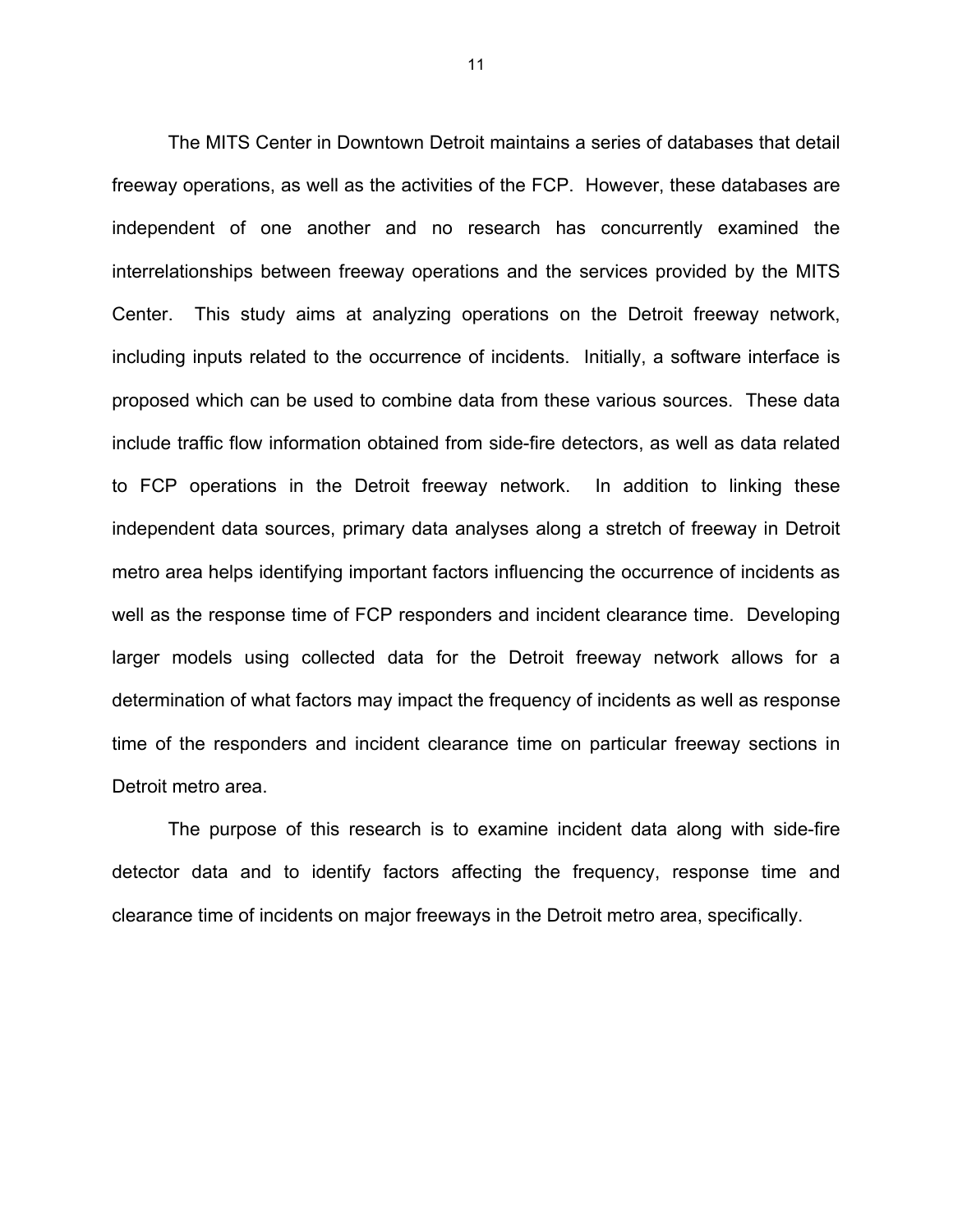The research objectives are:

- 1) To develop a software interface that can be used to link traffic flow and incident data.
- 2) To identify factors that affect the frequency of incidents on particular freeway sections in the Detroit metro area.
- 3) To determine the impacts of various factors on incident duration, including traffic flow, geometric characteristics and type of incidents.
- 4) To evaluate the operation of the MITS Center, specifically the FCP, and propose recommendations for improving traffic safety and operations.
- 5) To examine whether incident impacts are similar across different freeways.

### **1.3 Organization of the research**

The report is organized into six chapters. Having outlined the importance of this study and the research objectives, the remainder of the study is organized as follows. Chapter 2 provides a state-of-the-art literature review of previous research in the area of freeway safety and operations. Chapter 3 describes the study area and the data obtained from different sources and utilized in the study. The research methodology is presented in Chapter 4. Chapter 5 includes the results of various statistical analyses conducted as a part of the study. Chapter 6 provides conclusions together with future research directions.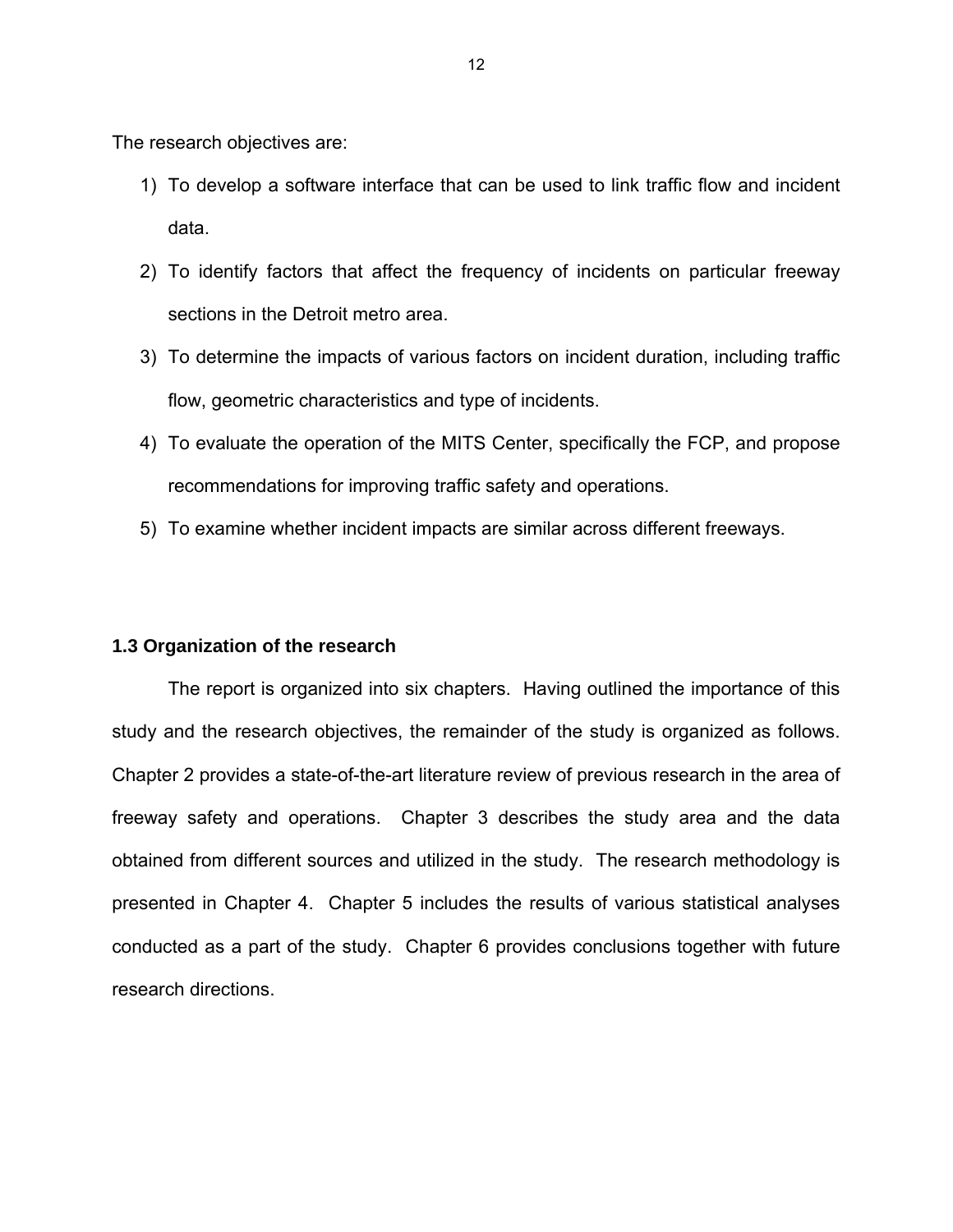### **Chapter 2 State-of-the-Art Literature Review**

Past research on incident characteristics include analyses of the frequency and duration of incidents and the resulting effect of congestion on the roadway capacity. Similar to traffic crashes, the numbers of incidents experienced on a particular road segment during a given time period are well modeled as a Poisson random variable (Jones et al., 1991; Skabardonis et al., 1997). Concurrently, numerous approaches have been utilized by researchers to model the time duration caused by freeway traffic incidents. Most of the primitive studies conducted in this field used merely descriptive statistics for the data obtained from time-lapse cameras, closed-circuit television (CCTV), and police logs (Giuliano, 1988). Various more advanced analytical techniques have also been applied to study incident duration, including multiple regression (Golob et al., 1987; Giuliano, 1988; Garib et al., 1997), truncated regression (Khattak et al., 1995), survival analyses (Jones et al., 1991; Nam and Mannering, 2000; Stathopoulos and Karlaftis, 2002; Chung, 2010), nonparametric regression, and classification tree models (Smith and Smith, 2001). This chapter presents a summary of prior research related to incident frequency and duration.

### **2.1 Past research on congestion caused by incidents and incident frequency**

Goolsby (1971) analyzed about 2,000 lane-blocking incidents on Gulf Freeway in Houston. An average of 4.5 lane-blocking incidents occurred on each weekday during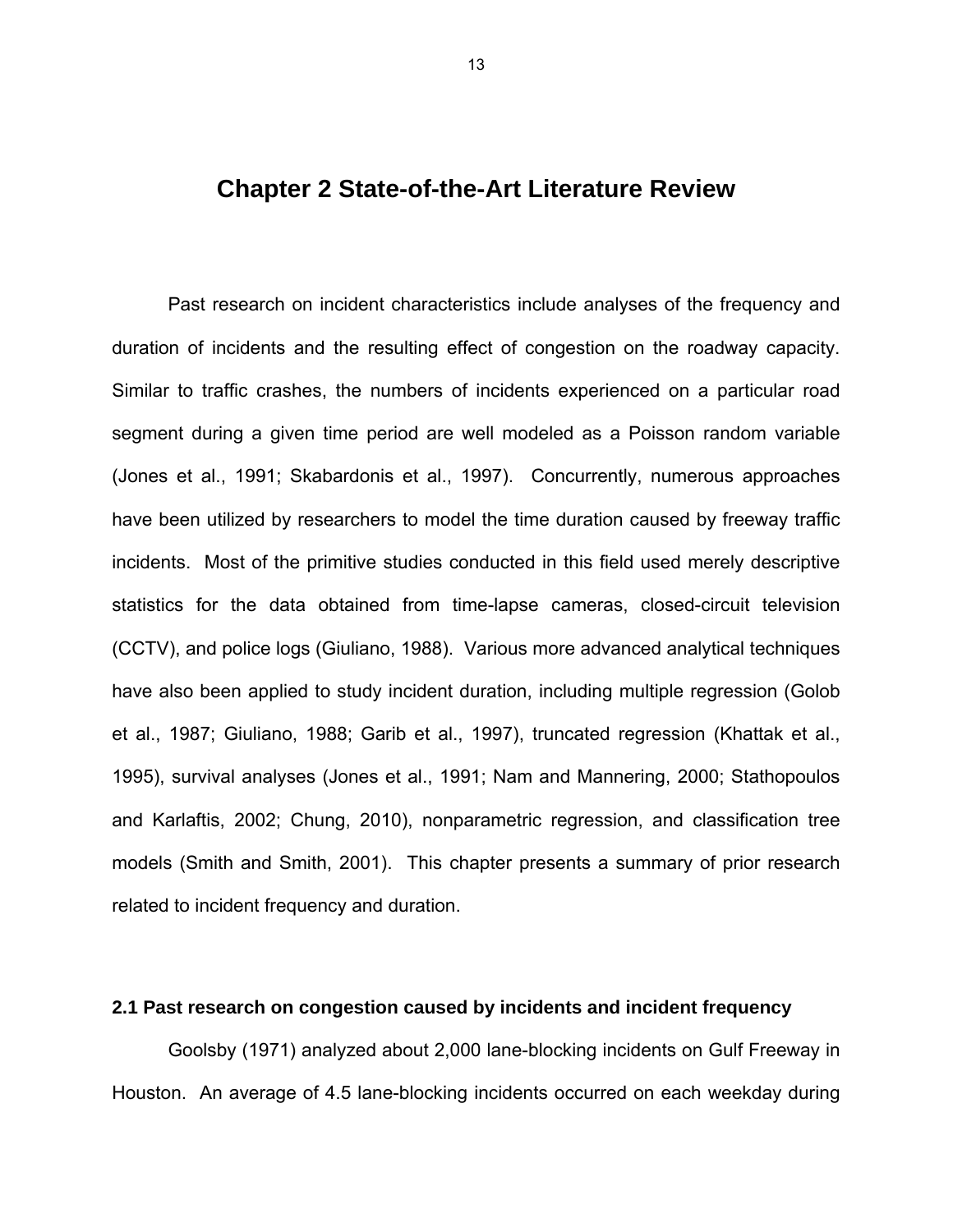daylight hours. The maximum numbers of vehicle breakdowns were found to occur in the outside lanes while, conversely, crashes tended to occur near the median. Noninjury crashes were found to impact traffic for approximately 45 minutes on average and the average time for the detection and reporting of crashes was found to be one minute. After the reporting of any crashes, it took an average of 12 minutes for the police to arrive on the scene and the average time between the police arrival and crash removal was seven minutes. Minor crashes or stalled vehicles that blocked one of three available lanes reduced capacity by 50 percent and those crashes blocking two lanes reduced capacity by an average of 79 percent. "Gaper delay" was responsible for a 33 percent reduction of normal flow in the presence of a crash on freeway shoulders. Most incidents were found to occur during the morning (26.7 percent stalls, 25.6 percent crashes) and afternoon (48.2 percent stalls, 40.8 percent crashes) peak periods.

As a part of a study in the Seattle metro area, Jones et al. (1991) developed Poisson regression models to examine crash frequency and identify the effects of factors including day of week, month, weather, road surface condition, and the occurrence of special events (football, baseball, and basketball games).

Ullman and Ogden (1996) studied about 600 major traffic incidents in Houston blocking travel lanes for a duration of 45 min or more. Higher numbers of incidents were observed at freeway-to-freeway interchange areas than between them. About 81 percent of these incidents involved trucks alone (single or multiple trucks), and another 17 percent involved both trucks and automobiles. 70 percent of the incidents involved single vehicle, spilled loads and/or overturned trucks accounted for 57 percent of the incidents.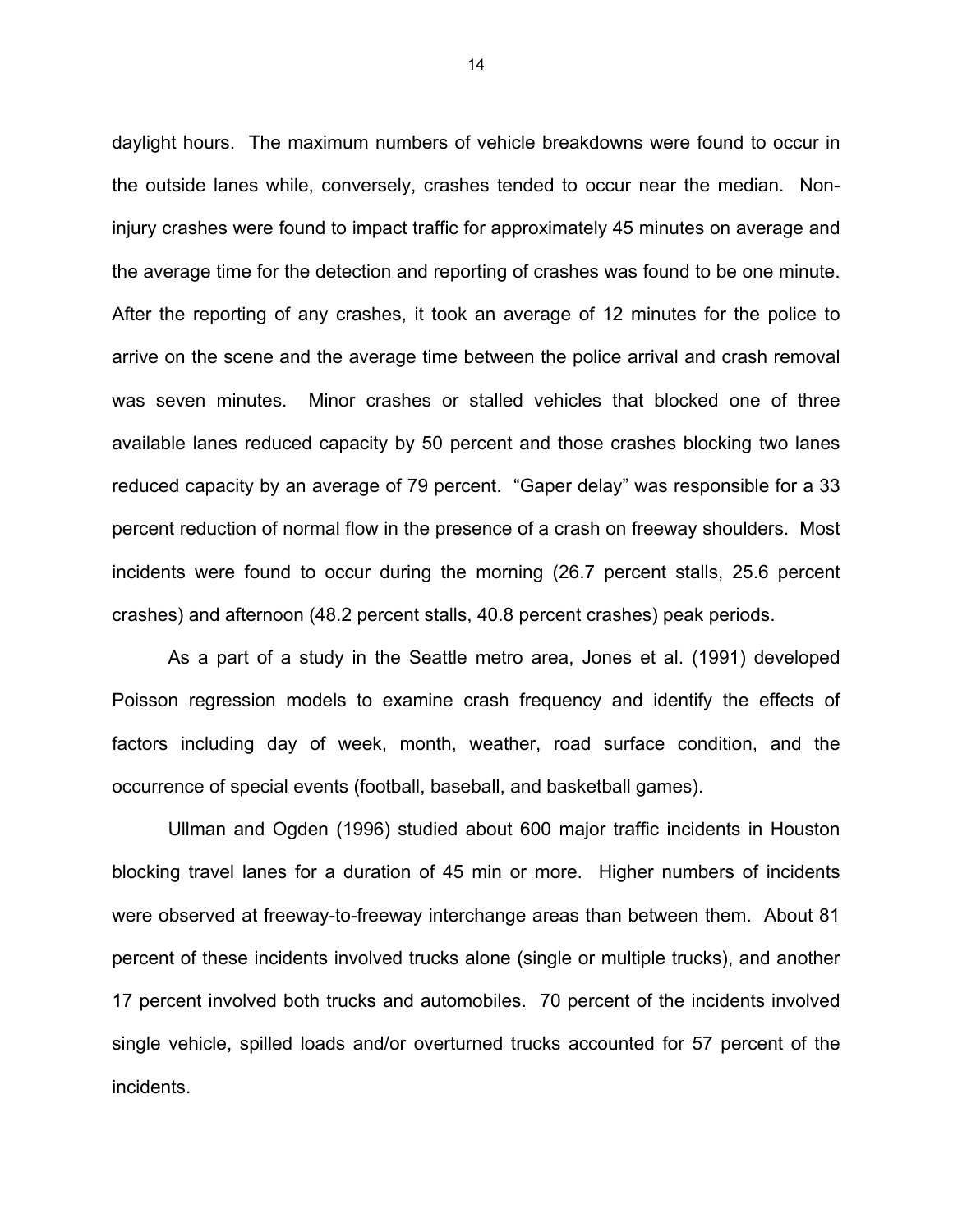Skabardonis et al. (1997) carried out a field experiment on I-880 freeway in Los Angeles to determine factors affecting incident frequency. More incidents were experienced during the PM peak hours, especially breakdowns on the right shoulder. Crashes accounted for about 10 percent of all incidents and almost half of all crashes involved more than two vehicles.

Another study by Skabardonis et al. (1999) on I-20 in Los Angeles examined incident patterns and identified significant factors affecting incident frequency. Crashes constituted over 6 percent of all incidents and occurred more frequently at sections with weaving area and lane drops. The Poisson distribution was observed to provide sufficient fit for the incident frequency data.

Chen et al. (2003) assessed the effect of incidents on travel times along I-5 North in Los Angeles through the incident records from the California Highway Patrol (CHP). Higher incident rates were found during the peak hours. The occurrence of incidents accounted for an additional 5 minutes of travel time on average for most trips. Incidents also strongly affected the variance of travel time during midday non-peak hours. No congestion was observed due to incidents during the late night and early morning hours.

Skabardonis et al. (2003) used data from loop detectors on freeway corridors in California to estimate average delay on urban freeways. Weekday data during the peak periods were utilized for all study corridors. Non-recurrent congestion was found to account for 13 to 31 percent of total congestion delay during peak hours. Non-recurrent congestion delay was found to be dependent on roadway segment characteristics, frequency and type of incidents, and the occurrence of recurrent congestion.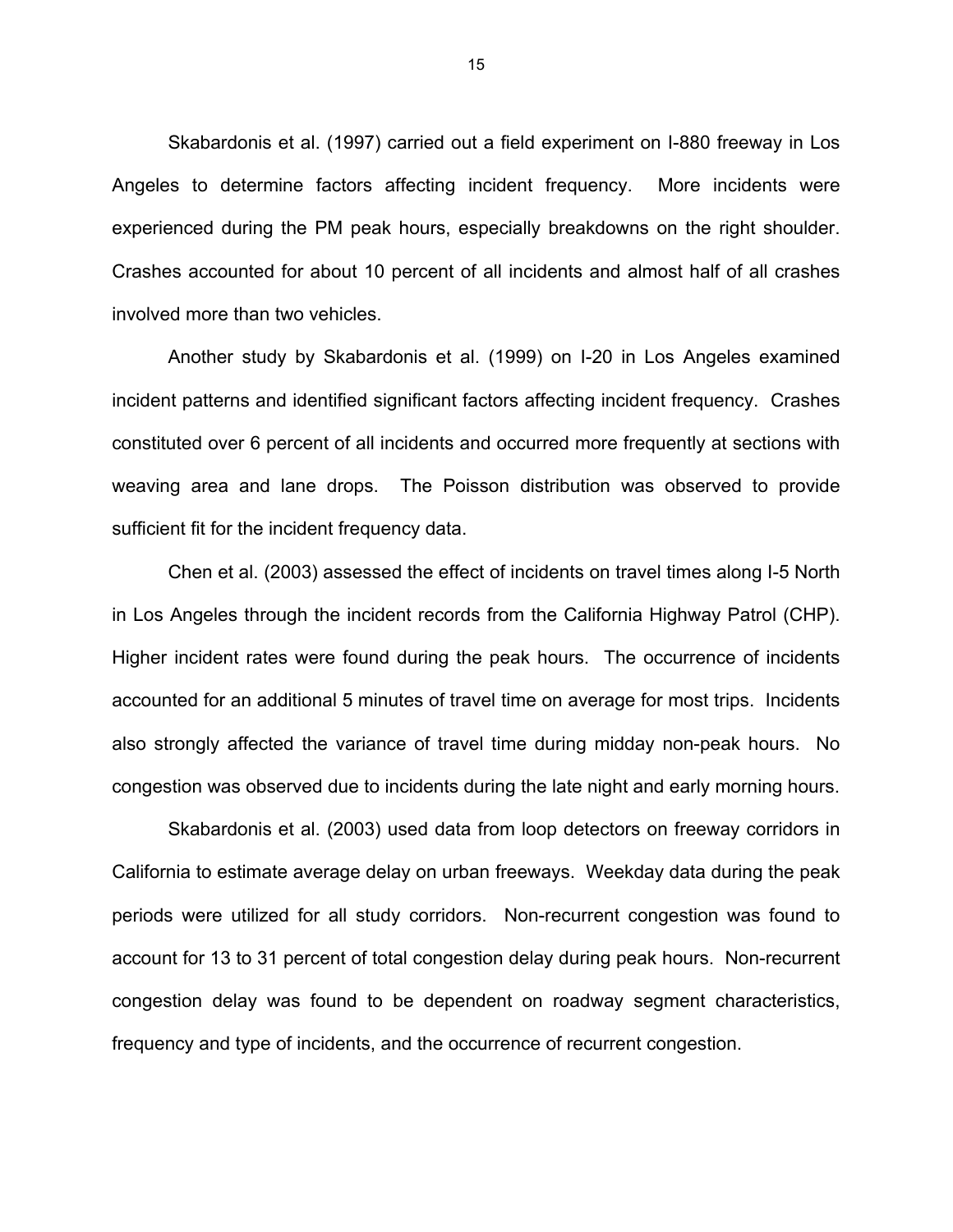Smith et al. (2003) measured the capacity reduction due to over 200 crashes occurring on urban freeways in Virginia. Crashes blocking one of the three freeway lanes reduced capacity by 63 percent while crashes blocking two lanes reduced capacity by 77 percent. It was recommended that capacity reduction be modeled as a random variable as opposed to assuming a deterministic value.

#### **2.2 Past research on the incident duration analysis**

Golob et al. (1987) analyzed over 9,000 crashes involving trucks in the greater Los Angeles area and found that the log-normal distribution fit the duration of each groups of freeway truck crashes well, though the sample size of each group was relatively small.

Giuliano (1988) expanded upon the study conducted by Golob et al. and applied a log-normal distribution in a duration analysis of 876 incidents in Los Angeles. Crashes and lane closure related incidents accounted for 11 percent and 18 percent of all incidents, respectively, and were responsible for 17 percent and 14 percent of the total duration. Results showed that the factors affecting incident duration included incident type, lane closures, time of day, day of week, accident type, and truck involvement. The durations of incidents were found to be highly skewed and only 2 percent of incidents had durations of more than 2 hrs.

Jones et al. (1991) assessed the effectiveness of various statistical techniques to study crash duration and evaluate accident management strategies in the Seattle metro area. The results showed that the duration of incidents was better characterized by a log-logistic distribution than a log-normal. The time of year, time of day, lighting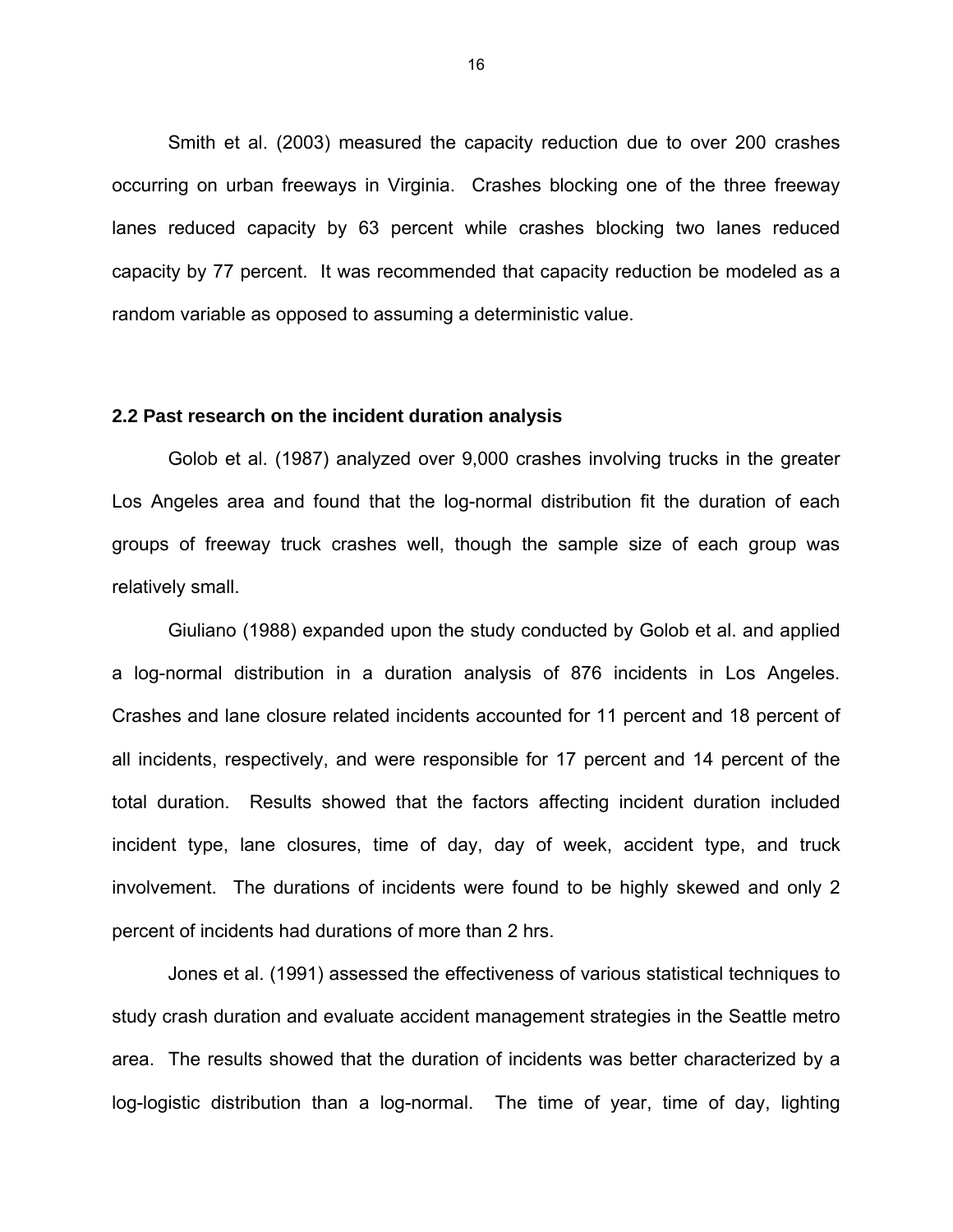conditions, and characteristics related to the driver, vehicle, and type of crash were all found to impact crash duration. Drunk drivers were found to be associated with shorter clearance times due to the higher urgency of law enforcement response to alcoholrelated crashes.

Khattak et al. (1995) used truncated regression to model incident duration on roads in Chicago. Numerous factors were found to impact incident duration, including time of day, location, weather and visibility conditions, response time of the first rescue vehicle, damage to the freeway facility, and severity of injuries.

Ullman and Ogden (1996) found clearance times to be considerably longer when incidents involved four or more responding agencies. The median clearance time was found to be slightly less than 2.5 hours and, of that time, 1.75 hours was found to be related to blockage of travel lanes. The distribution of incident duration was found to be slightly right-skewed, as a number of incidents lasted more than the median clearance time. A median clearance time of more than 3 hours was estimated for overturn trucks related incidents. Property damage only (PDO) crashes were found to have relatively minor impacts on traffic.

Garib et al. (1997) carried out an analysis of about 200 incidents on I-880 in California and developed linear regression models for freeway incident delay. Results showed that the factors affecting incident duration included number of lanes affected, involved vehicles, truck involvement, time of the day, police response time, and weather conditions.

Madanat and Feroze (1997) developed truncated regression models to predict incident clearance time using data from approximately 4,000 incidents on the Borman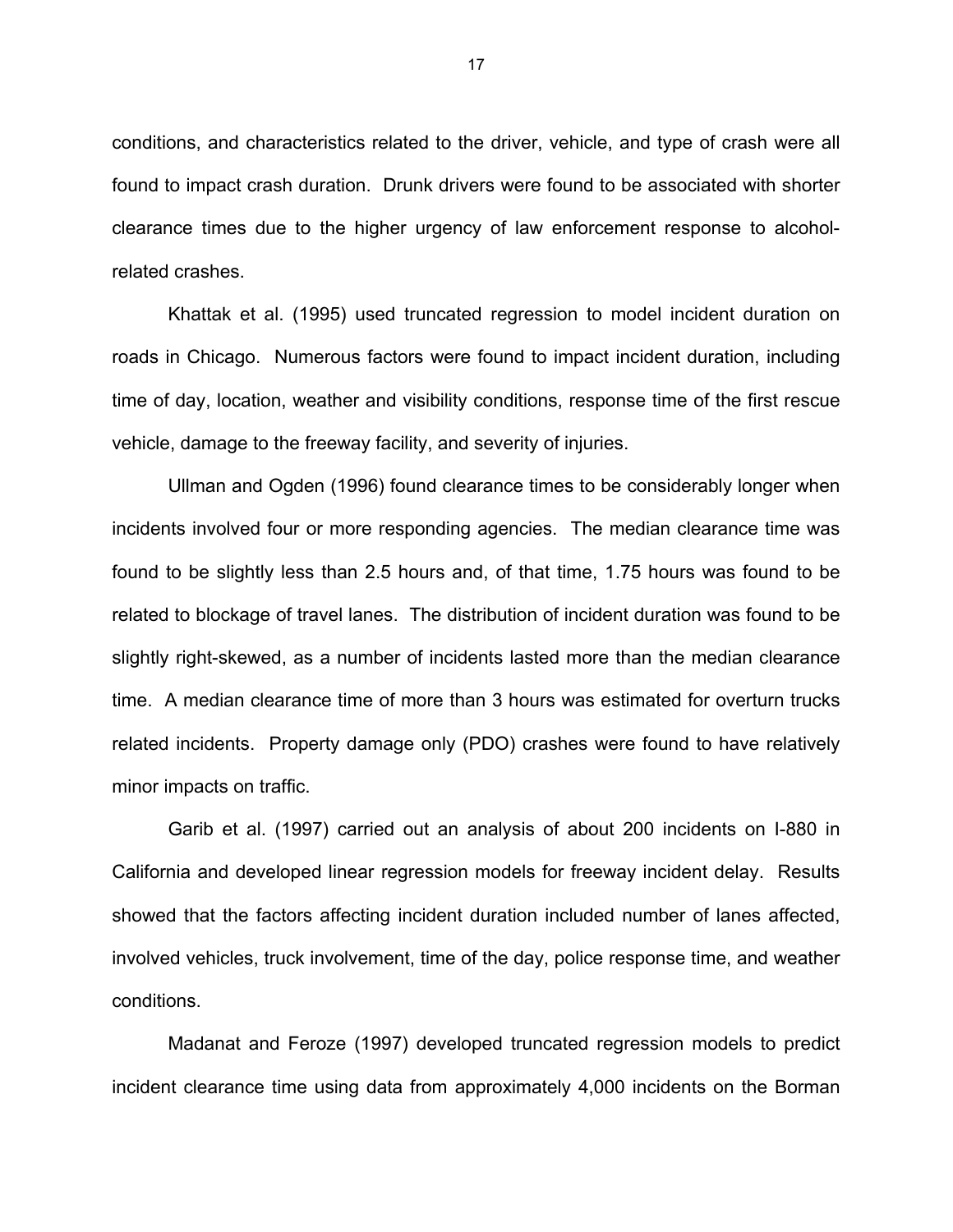Expressway in Indiana. Three separate models were developed for different types of incidents: overheating vehicles, debris on the roadway and crashes. The mean clearance time of overheating related incidents was slightly over 12 minutes. Average clearance time for incidents involving debris on roadways and crashes were about 4 minutes and 20 minutes, respectively. Injuries associated with incidents, truck and bus involvement, adverse weather conditions, and higher average traffic speeds increased incident duration.

Skabardonis et al. (1997) found that after the implementation of a Freeway Service Patrol (FSP) program on the I-880 freeway in Los Angeles, the average response time was reduced from 29 minutes to 18 minutes. The average clearance time of incidents and lane-blocking crashes was found to be 20 minutes, while the average time to clear breakdowns on the shoulder was 7 minutes. Weather was found to be a significant factor affecting incident rates. Implementation of the FSP reduced the response time of assisted breakdowns by 57 percent, though no significant effects of the FSP has been observed on the duration of all incidents. This may be due to the fact that the FSP is primarily involved in assisting with minor incidents.

A subsequent study by Skabardonis et al. (1999) on the I-20 freeway in Los Angeles found that average response time and clearance time for the incidents assisted by FSP were 11.4 minutes and 13.4 minutes respectively. Breakdowns on shoulders were cleared in about 10 minutes, whereas crashes and lane-blocking incidents were cleared in 20 minutes. Assisted and non-assisted incidents lasted for 24.8 minutes and 14.4 minutes respectively. Incident duration was found to follow a log-normal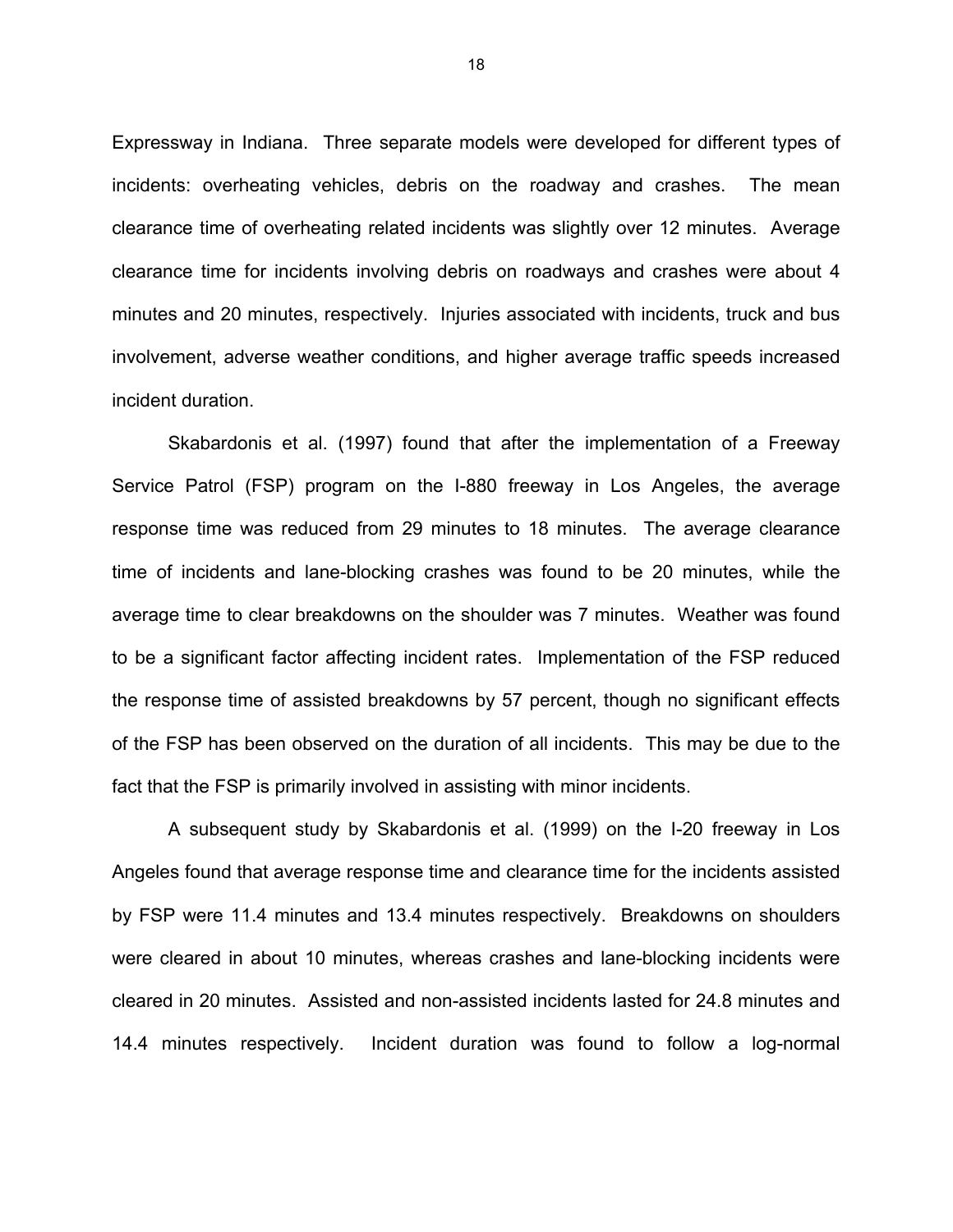distribution. The type and location of incidents, as well as FSP assistance were found to affect incident duration.

Nam and Mannering (2000) developed hazard duration models for 700 incidents from Washington State. They developed separate models for the detection/reporting, response, and clearance durations. Incidents occurring during the afternoon peak period, nighttime hours, and weekends tended to have longer response times. For the incident detection and response models, a Weibull distribution with gamma heterogeneity provided the best fit when compared to all other parametric models and both of these models exhibited positive duration. The log-logistic distribution provided the best fit for the clearance time duration model. Longer clearance times were observed during commuting and nighttime hours, as well as when fatalities or lane closures were involved.

Kim and Choi (2001) developed a fuzzy incident response model using incident data on the freeway in the Los Angeles area. Involved vehicle types, type of incident, incident vehicle location were considered to analyze the incident service time. Their study showed that fuzzy system can be effectively used in the freeway incident management process with fewer numbers of explanatory variables. This study did not consider the incident types separately; rather they categorized ten different incident types (crash, vehicle fire, abandoned, debris removal, flat tire, mechanical, electrical, over-heated, out of-gas, locked out) into three discrete levels. Additionally, they did not include other important variables that could be deciding factors (time of day, day of week, environmental conditions, traffic flow condition, etc) in the freeway incident management strategy.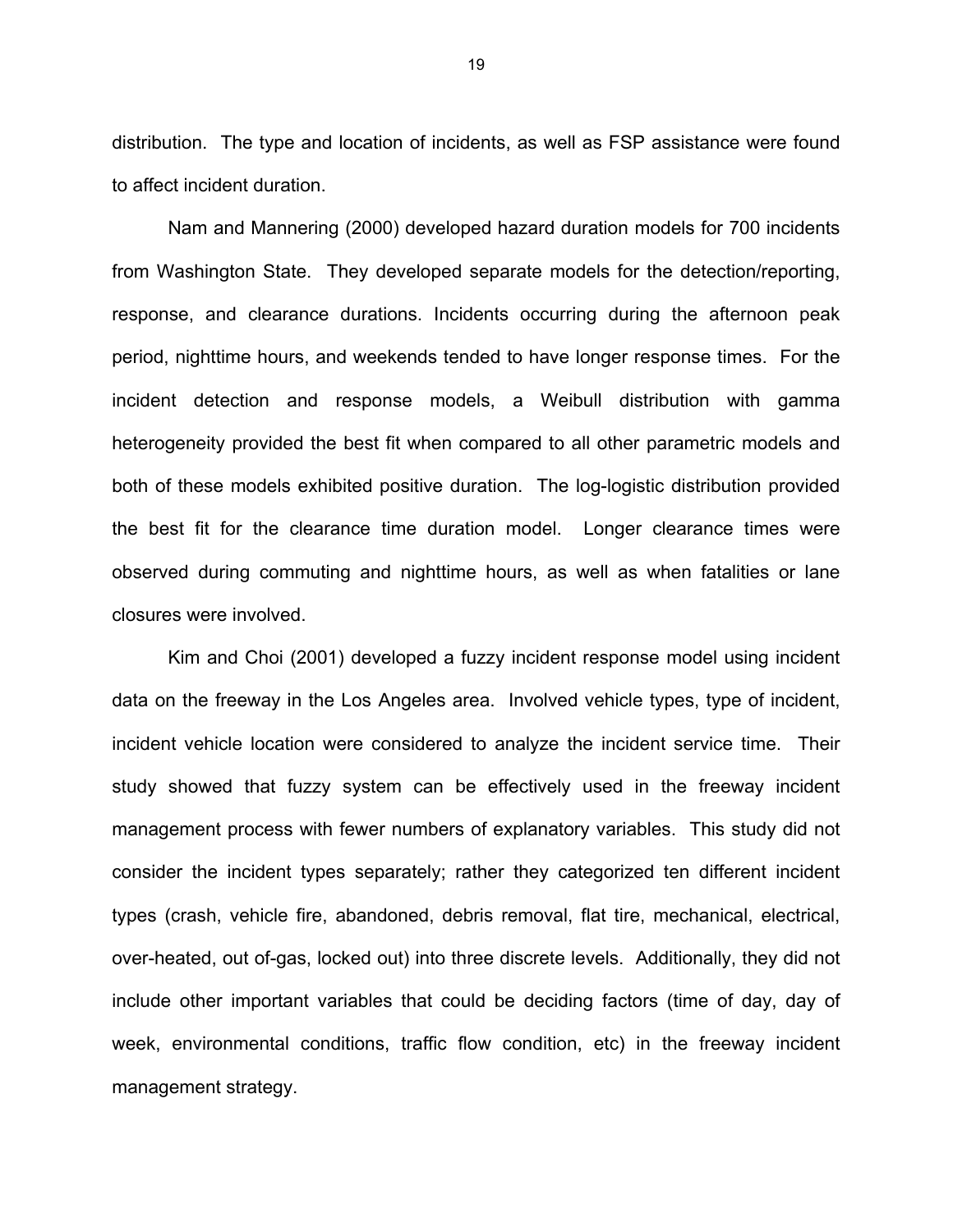Smith and Smith (2001) used stochastic model, nonparametric regression model and classification tree model for the prediction of clearance time of freeway crashes in Virginia using about 6,800 accident data. Chi-square goodness-of-fit test results showed that available crash clearance time data does not support the Weibull or lognormal distributions for the stochastic models. The other two types of developed models performed unsatisfactorily in predicting the clearance time of future accidents due to large prediction errors and lower percentage of accurate predicted clearance time.

Stathopoulos and Karlaftis (2002) developed hazard-based duration models using data collected on a major road in the City of Athens, Greece to examine congestion resulting from an incident. This study showed that the log-logistic distribution best described the congestion duration in comparison to Weibull and Exponential distributions. It was found that congestion was most likely to diminish at 6 minutes and less likely to diminish when it persisted to more than 12 minutes.

Wang et al. (2002) developed a vehicle breakdown duration model using fuzzy logic (FL) theory due to limited availability of incident related data for over 200 incidents on a motorway in UK. Vehicle breakdown duration for all vehicle types considered were observed to follow Weibull distribution, though they are statistically significantly different. Incident report mechanism, location of breakdown and time of breakdown were factors affecting the durations. Breakdown reported by emergency telephone service had lower average duration than not reported by it. Vehicle breakdown at the middle of a link experienced higher duration. Vehicle breakdown duration lasted longer in the morning and at night for all types of vehicles.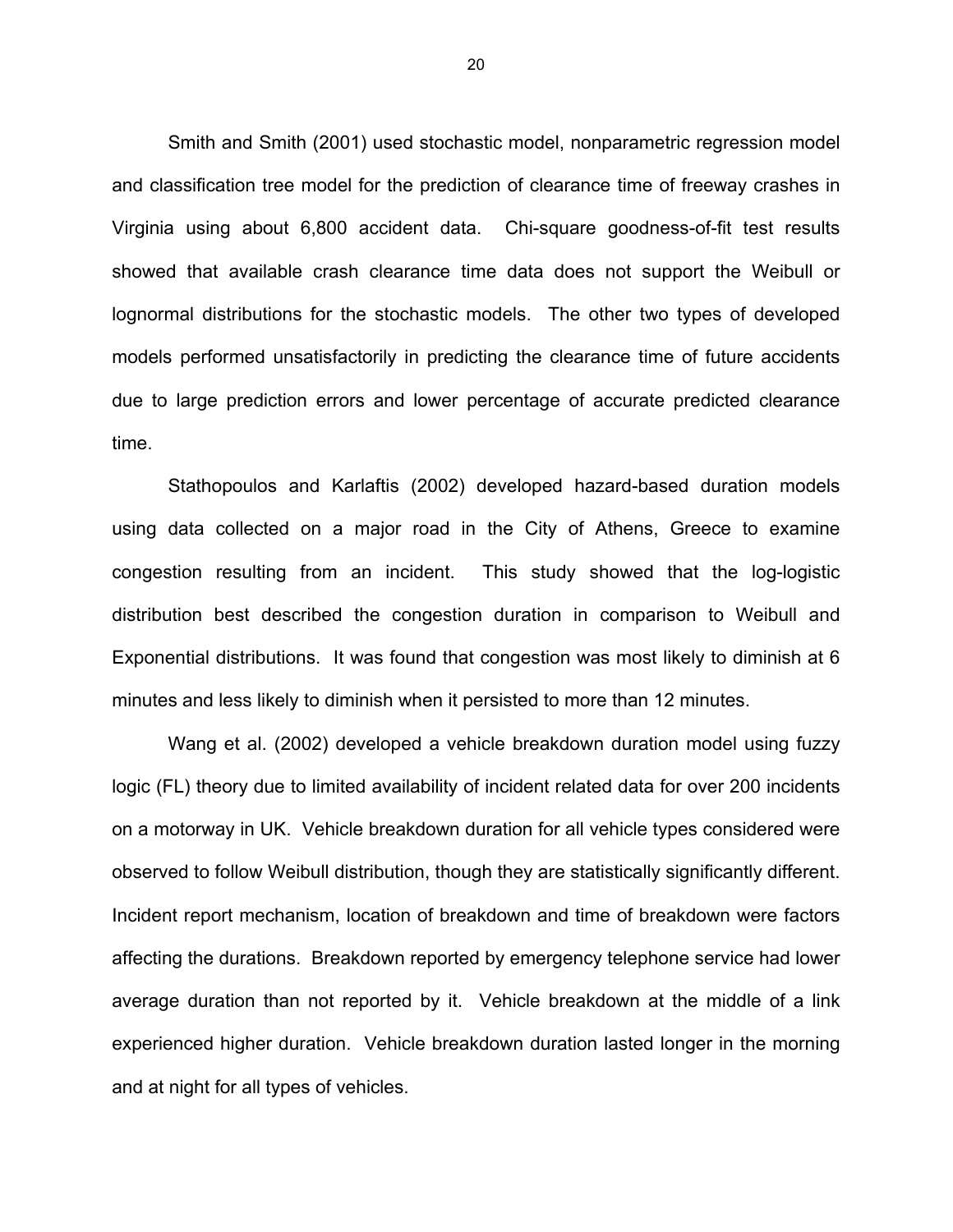Wang et al. (2005a) extended their previous analysis of factors affecting the breakdown duration using data of over 200 vehicle breakdowns on one of the most important motorways in UK. In addition to fuzzy logic (FL) theory, artificial neural networks (ANN) was utilized to develop duration models. Kolmogorov-Smirnov test conformed that breakdown duration followed Weibull distribution instead of log-normal distribution. Out of the four breakdown characteristics (type of vehicle, location, time of day and report mechanism) considered, ANN model showed that the reporting mechanism and location of breakdowns had the greatest and least effect on the duration, respectively. Though both the models provided reasonable estimates of breakdown duration with fewer number of variables, the ANN model was found to outperform the FL model. Both the models could not predict outliers well due to limited number of explanatory variables thus suggesting requirement of more information/data.

Chung (2010) used the log-logistic accelerated failure time metric model to develop an accident duration prediction model for the Korean Freeway System. Duration was found to increase with the number of injuries and involved vehicles, as well as when fatalities were involved. A likelihood ratio test showed that the estimated parameters in the duration model were stable over time.

Valenti et al. (2010) used a database of 237 incidents in Italy and compared the results of five statistical models in the process of estimating the incident duration. Multiple Linear Regression was observed to be the best predictor for incidents with shorter duration. For medium and medium-long duration incidents, Support/Relevance Vector Machine model exhibited the best prediction. Artificial Neural Network offered the best results in case of incidents having duration more than 90 minutes. The other two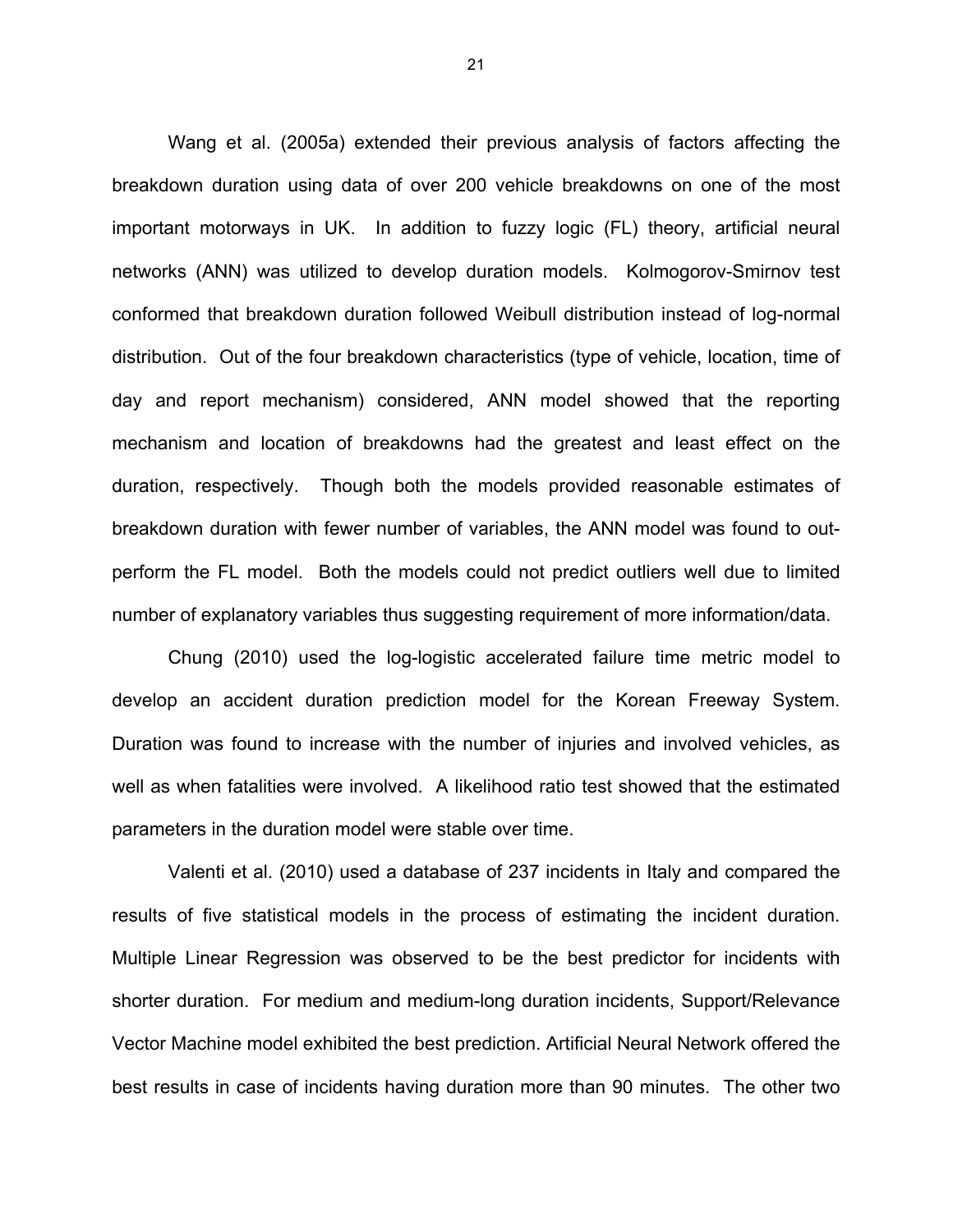models, namely, Prediction/Decision Tree Model (CHAID) and K-Nearest-Neighbor did not show satisfactory performances in the prediction of incidents having durations more than 90 minutes. Good prediction accuracy was obtained for all the developed models while considering the incidents having duration of 90 minutes or less because of smaller proportion of severe incidents in the database. It is apparent from the result that these prediction models are capable of showing best performance for different incident duration range.

#### **2.3 Summary**

The research literature demonstrates that various analytical techniques can be utilized to examine the frequency of incident occurrence on a particular road section as it relates to roadway geometry, traffic volumes, and other characteristics. No other studies have been found related to frequency analysis of incidents on freeways. All the earlier studies worked with the analysis of crash frequency. As incident frequency data consists of non-negative integers, application of standard ordinary least-square regression is inappropriate as it assumes a continuous dependent variable (Washington et al., 2003). More appropriately, Poisson and negative binomial regression models can be used as tools to evaluate the relationship among highway geometry, traffic-related elements, and other factors with incident frequencies.

When analyzing the duration of incidents, standard linear regression methods may be inappropriate due to the assumption of a simple linear relationship between incident duration and various predictor variables. While regression analysis may be easier to understand and interpret than survival analysis (Khattak et al., 1995), hazard-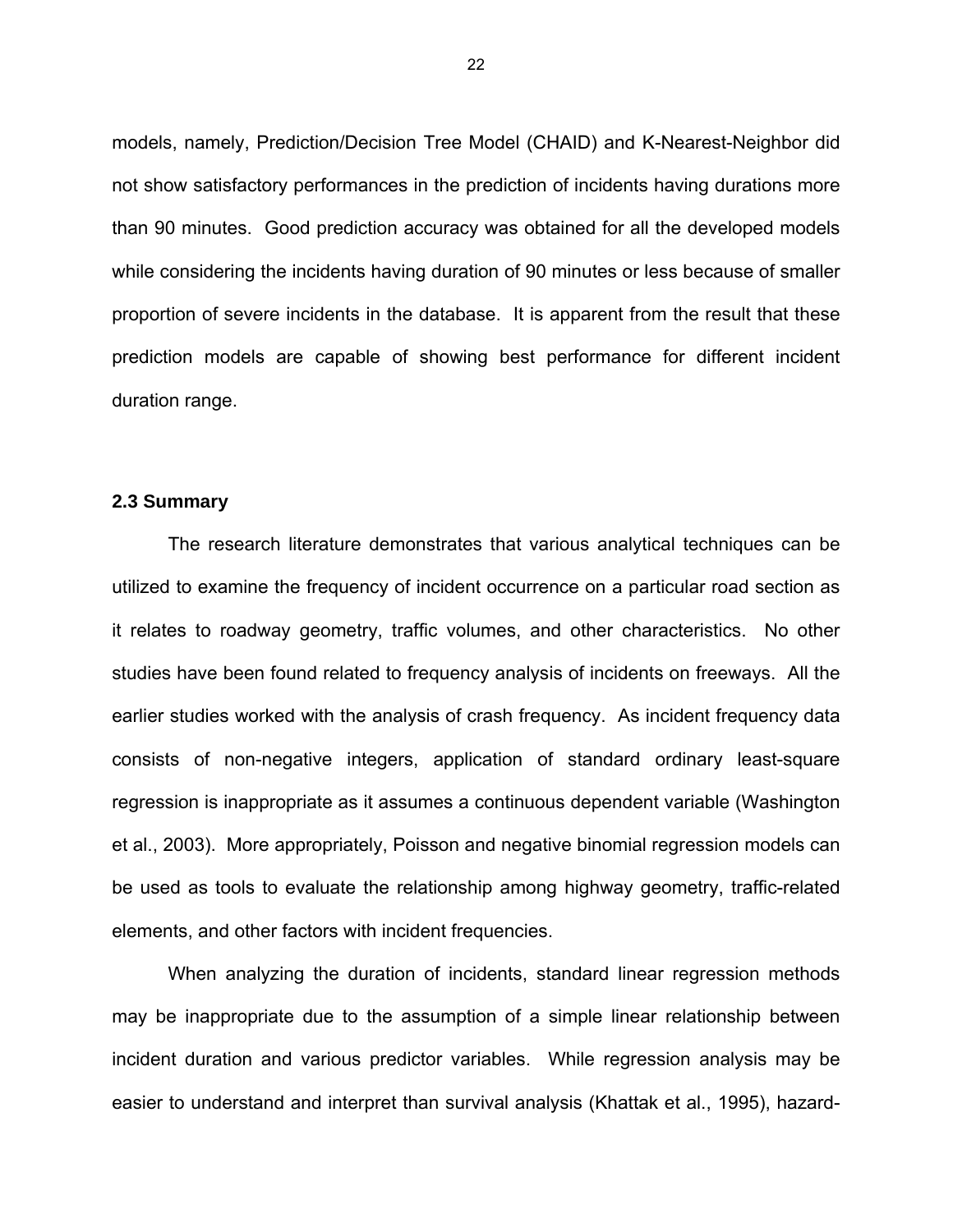based duration models allow the explicit study of the relationship between how long an incident has lasted and the likelihood of the incident ending soon (Jones et al., 1991; Nam and Mannering, 2000; Stathopoulos and Karlaftis, 2002; Chung, 2010). Hazardbased duration models are well suited for analyzing time-related data that include welldefined start and end points (Collett, 2003).

Some researchers have used fuzzy logic, artificial neural networks to develop incident duration models. Comparing previous study results is difficult for a number of reasons: different variables have been used by various researchers; results may not be transferrable across different locations; and there is generally dissimilarity in the data collection and reporting process. The survival analysis considered in the earlier studies found several factors (incident characteristics, environmental conditions, time of day, monthly variation, roadway characteristics, traffic flow condition, operational and response characteristics, information broadcasting, etc.) to significantly affect incident duration.

This research aims to build upon previous studies and develop analytical models to examine both the frequency of incidents and the time required by the MDOT Freeway Courtesy Patrol to respond and clear them. The inclusion of a wide range of factors (e.g., traffic flow, roadway geometry, service provided by incident response team, etc.) will allow for a determination of the impacts of such factors on incident frequency, response time as well as clearance time of incidents. The results of these analyses will aid decision makers in optimizing the operations of the MITS Center and, as a result, the Detroit freeway network.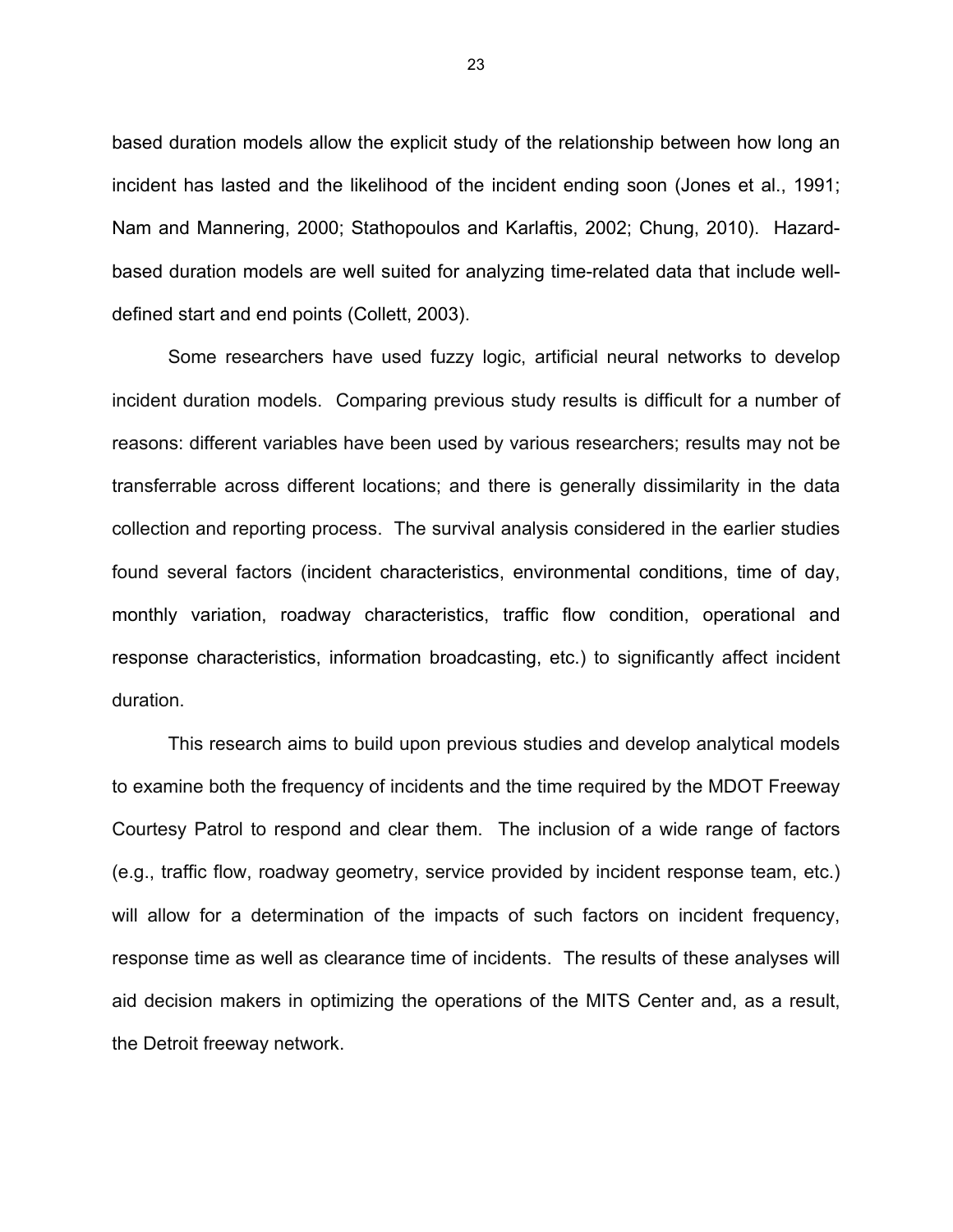# **Chapter 3 Data for Study Area**

The primary objective of this research is to assess the data that is being collected and maintained by the Michigan Department of Transportation (MDOT) Michigan Intelligent Transportation Systems (MITS) Center and to use these data to examine traffic operations on the southeastern Michigan freeway network. A software interface is developed in order to integrate two databases for subsequent data analysis activities. To analyze the freeway operations in Detroit metro area, data are obtained from two primary sources: traffic flow data from roadside sensors collected by Traffic.com and Freeway Courtesy Patrol (FCP) operational data maintained by the MITS Center.

The MITS Center is located in downtown Detroit and serves as the primary hub of MDOT ITS-related applications. The Center staff monitors a network of twelve freeways in southeastern Michigan using a series of closed circuit television (CCTV) cameras, inductive loop detectors, and side-fire roadside traffic detectors. This monitoring system is used to aid the MDOT FCP in providing assistance to nearly 35,000 stranded motorists in the Detroit metro region each year and responding to many of the more than 10,000 crashes which are experienced annually on a sophisticated network of interconnected freeways as shown in Figure 3.1.

24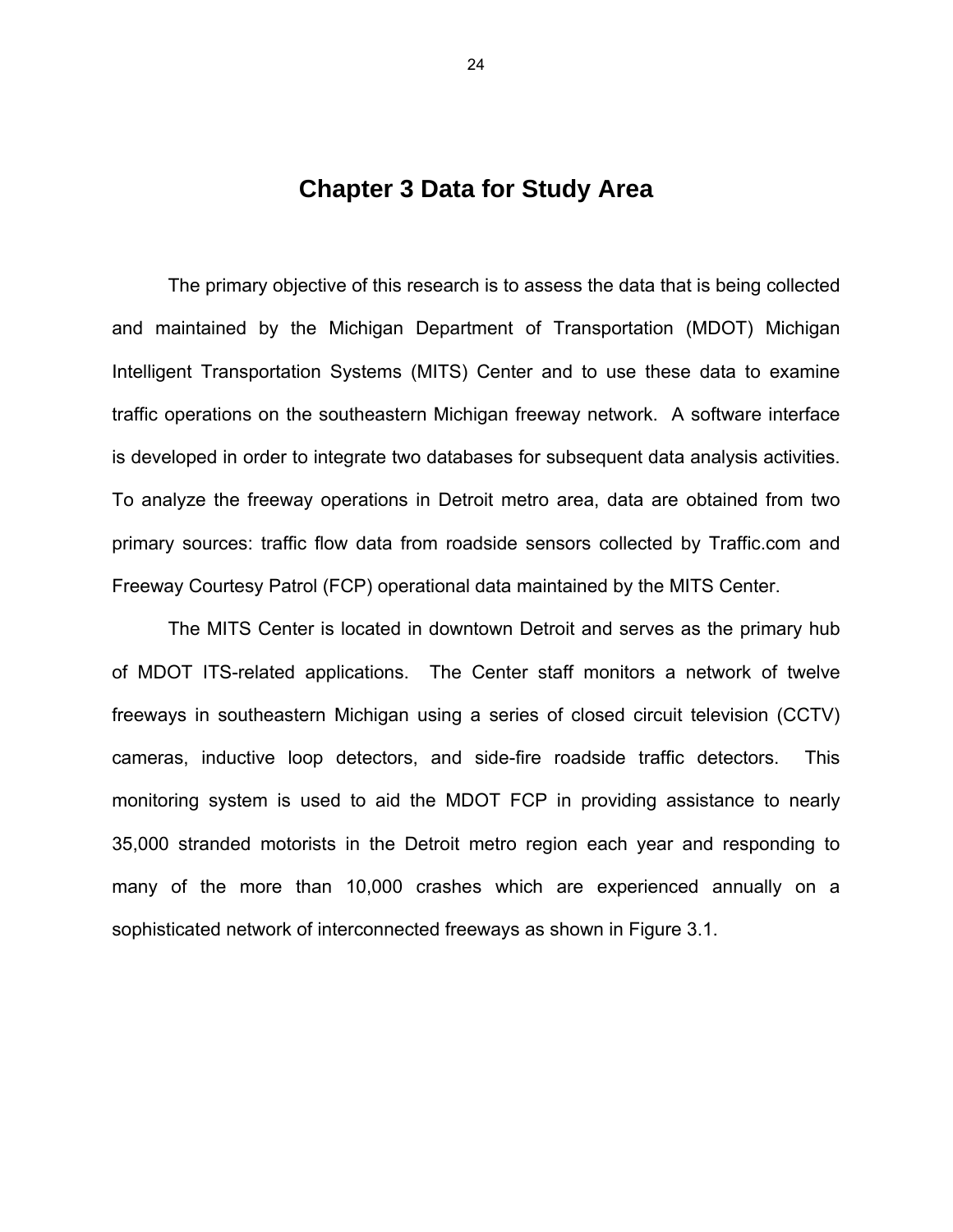

Figure 3.1. Map of Detroit Metropolitan Area (Bing.com, 2010)

## **3.1 Traffic.com Traffic Flow Data**

Traffic.com provides information on traffic conditions for a specific metropolitan area by utilizing a map of the Detroit metro area, including traffic flow data, as well as a summary of incidents, events, and roadwork. The Traffic.com sensor manager feature provides MDOT with detailed data related to traffic on those corridors that are covered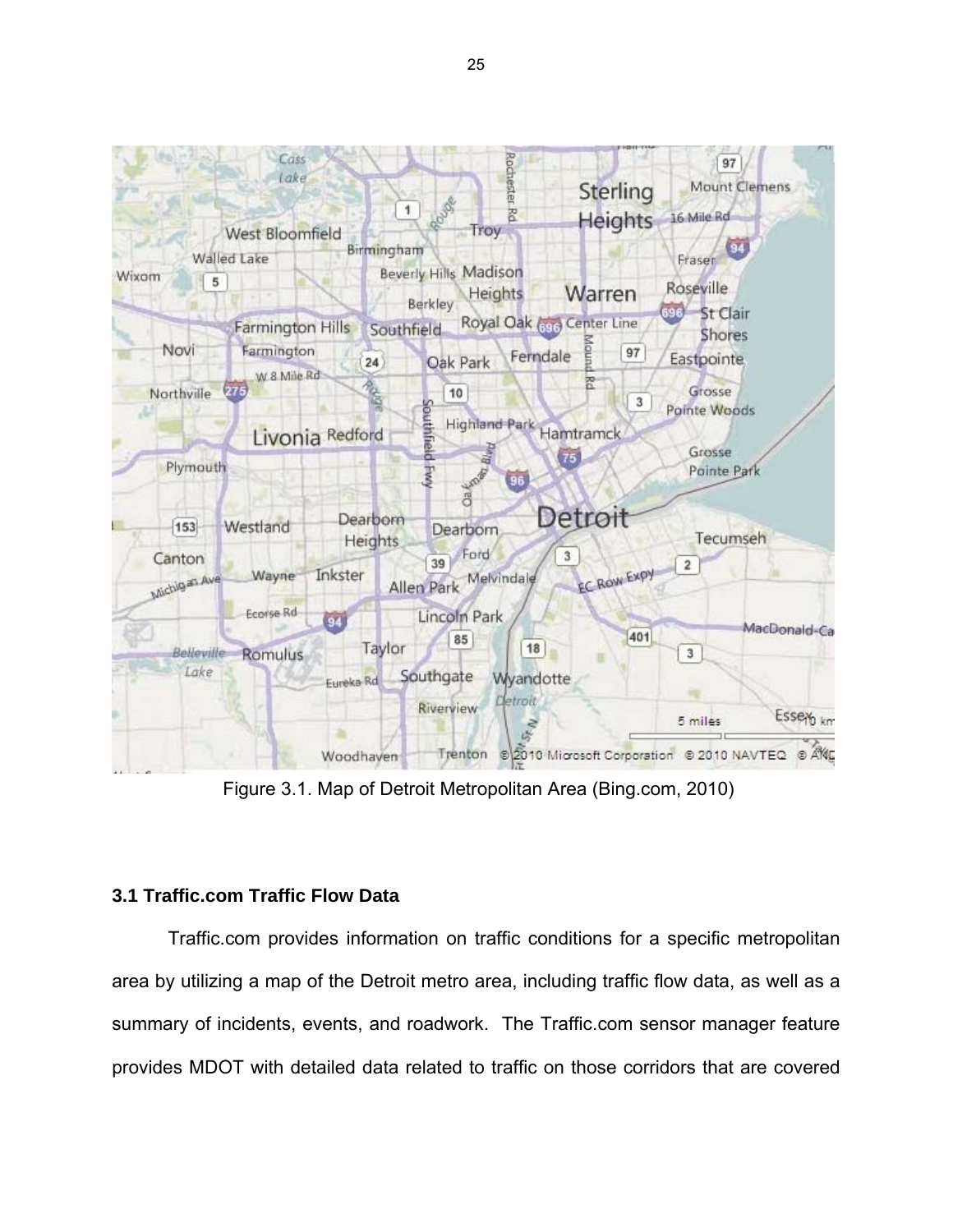by their side-fire detectors. Table 3.1 provides a list of important variables along with a brief description of each. Sensor data are available in 5 minute intervals for each sensor. This results in up to 288 observations for a specific day for each sensor. Traffic.com maintains a total of 110 sensors along four local major freeways (Interstate 75, Interstate 94, Interstate 275 and Interstate 696) in the Detroit metro area. A map showing the locations of these sensors is shown in Figure 3.1. For this study, traffic flow data from a sample of the 110 active sensors were extracted and analyzed. Each of these sensors provides data related to time, number of lanes, average vehicular speed, total number of vehicles along with vehicle classes (Class I, Class II, Class III and Class IV), and detection zone occupancy information for each direction of travel. Mile markers along each freeway for these 110 sensors are also available from Traffic.com.

| <b>Name</b>      | <b>Description</b>                                                  |
|------------------|---------------------------------------------------------------------|
| Time             | Timestamp                                                           |
| Sensor           | Unique sensor ID number (for all lanes)                             |
| <b>Device</b>    | Sensor device ID (per lane, or zero for all lanes combined)         |
| <b>Direction</b> | Direction of vehicular travel                                       |
| Lane Position    | Location of incident within lane                                    |
| Lane Type        | Type of lane: Thru (mainline), on-ramp, off-ramp, etc.              |
| Speed            | Average speed in MPH                                                |
| Volume           | Total count of all vehicles that were measured by vehicle class     |
| Occupancy        | The percentage of time that a roadway detection zone was "occupied" |

| Table 3.1. List of Variables Included In the Sensor Database (Traffic.Com, 2010) |  |  |
|----------------------------------------------------------------------------------|--|--|
|----------------------------------------------------------------------------------|--|--|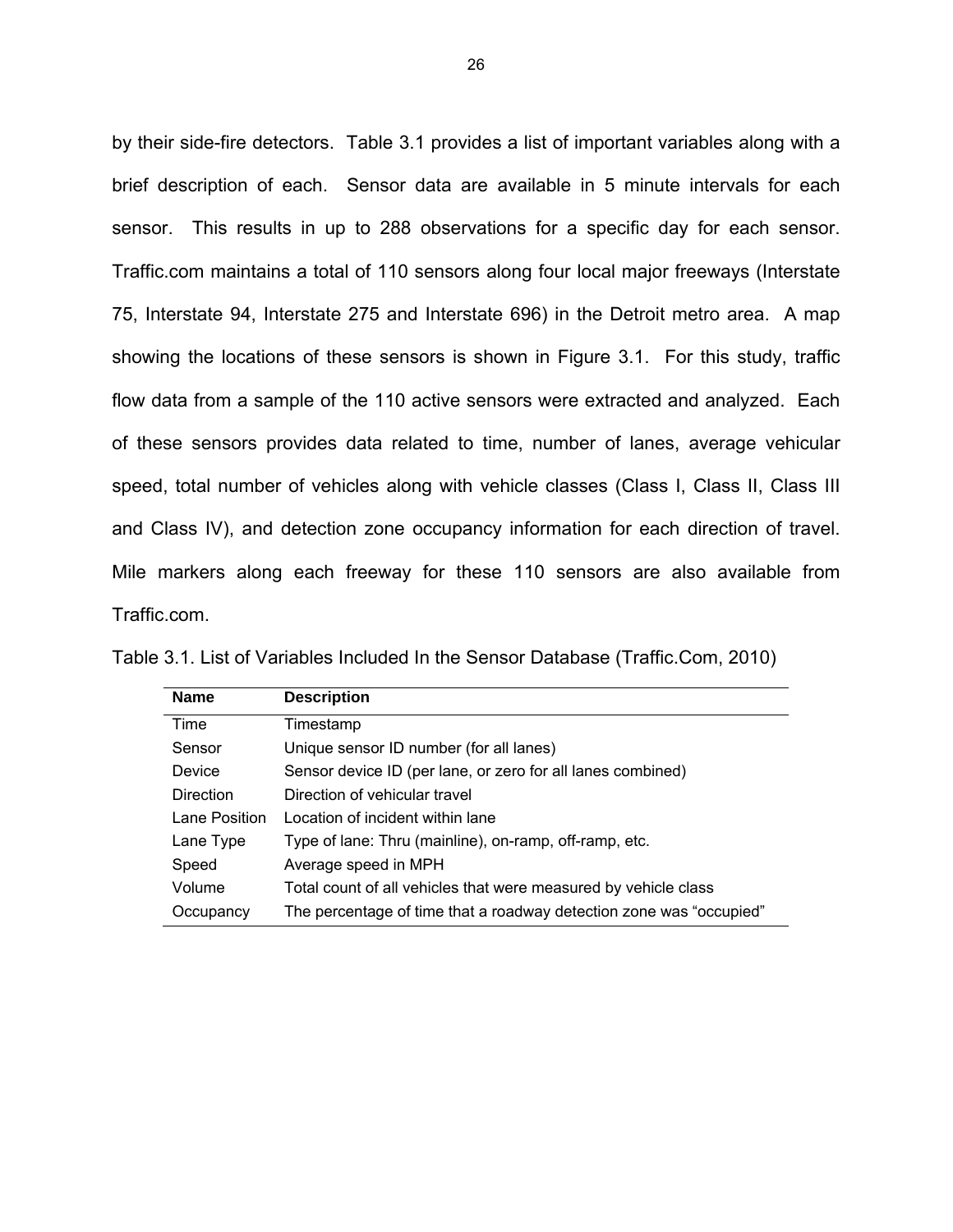

Figure 3.2. Location of Traffic.com Maintained Sensors (Traffic.com, 2010)

## **3.2 MDOT Traffic Flow Data**

In addition to the sensors owned and maintained by Traffic.com, MDOT maintains a series of in-pavement loop detectors/sensors along the freeway network. While these data are also available through Traffic.com, the data are very sparse. Due to the very limited number of sensors that can be used to extract traffic condition related information data for the evaluation study of transportation operations in Detroit metro area, MDOT owned sensors were not included for the present study.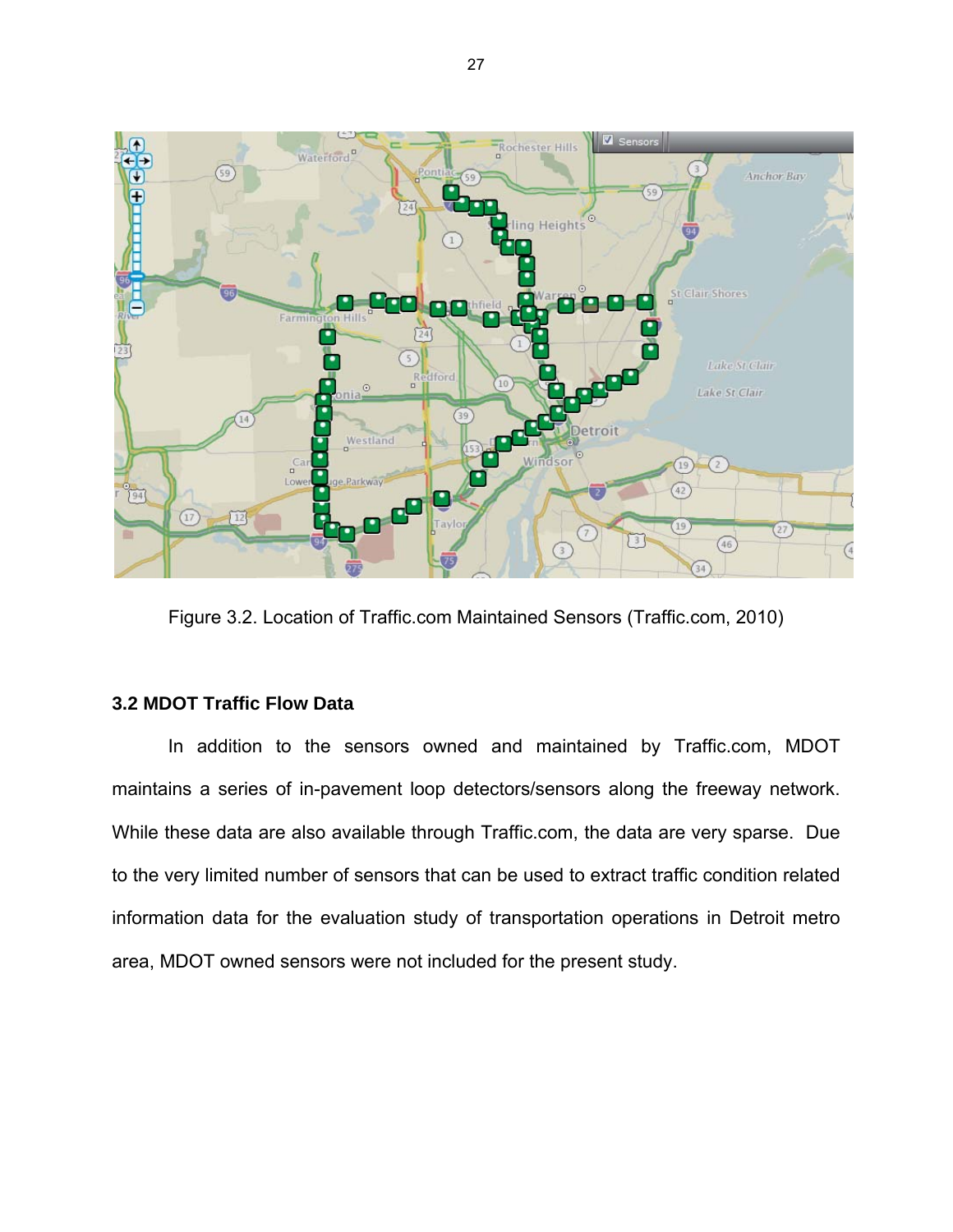### **3.3 Freeway Courtesy Patrol (FCP) Data**

Incident-related data for 2009 are obtained from a database maintained by the MDOT MITS center for its FCP program. During each FCP call, data are recorded related to each incident. These data include information related to each vehicle (vehicle classification, state of vehicle registration, year, model, color as well as manufacturer of vehicle), incident location (county name, name and type of freeway, direction, nearest cross street, mile marker on freeways), incident type (abandoned vehicle, flat tire, out of gas, mechanical trouble, debris, crash, other, etc), type of service provided by the response team and total time taken by the operator to reach the incident scene and to clear the incident. Table 3.2 provides a list of variables present in the FCP database along with their description.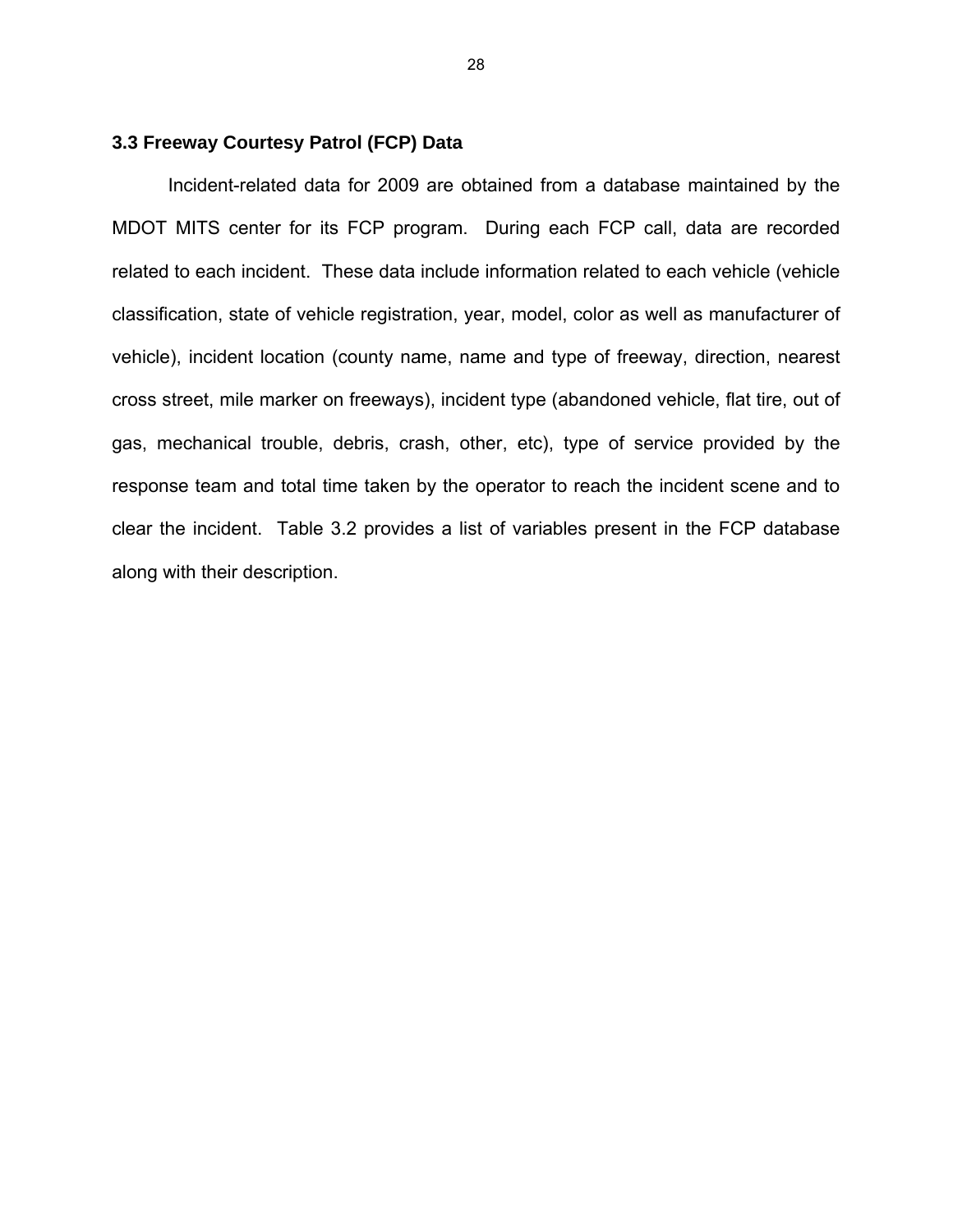| <b>Name</b>      | <b>Description</b>                                                           |
|------------------|------------------------------------------------------------------------------|
| Day of Week      | Day that the Call occurred                                                   |
| ccDateDD         | Date the Call occurred                                                       |
| ccDispatched     | The time FCP operator was dispatched                                         |
| ccArrived        | The time FCP operator arrived on the scene                                   |
| ccCleared        | The time FCP operator left the scene                                         |
| typVehicleType   | Type of vehicle                                                              |
| ccVehicleYear    | Model year of the vehicle                                                    |
| vmMake           | Manufacturer of the vehicle                                                  |
| vmmModel         | Model of the vehicle                                                         |
| ccOccupants      | Number of persons in the vehicle                                             |
| fwdDirection     | The route direction of the freeway                                           |
| ccMileMarker     | Mile marker of the Call location                                             |
| ccLaneBlocked    | Whether any lanes/shoulders were blocked                                     |
| ccTroubleType    | Problem which prompted Call                                                  |
| ccServiceType    | Service performed by the FCP operator                                        |
| ResponseTime     | Time taken by FCP operator to arrive on the scene from the place of dispatch |
| <b>ClearTime</b> | Time taken by the FCP operator to clear the incident                         |
| fcp_Longt        | Longitude of the Call location                                               |
| fcp_Lati         | Latitude of the Call location                                                |

Table 3.2. List of Variables Included In the FCP Database

In order to assess the impact of incidents on freeway operations, the FCP incident data must be linked to traffic flow data from the impacted freeway sections. The procedure for linking and subsequently analyzing these data are described in Chapter 4.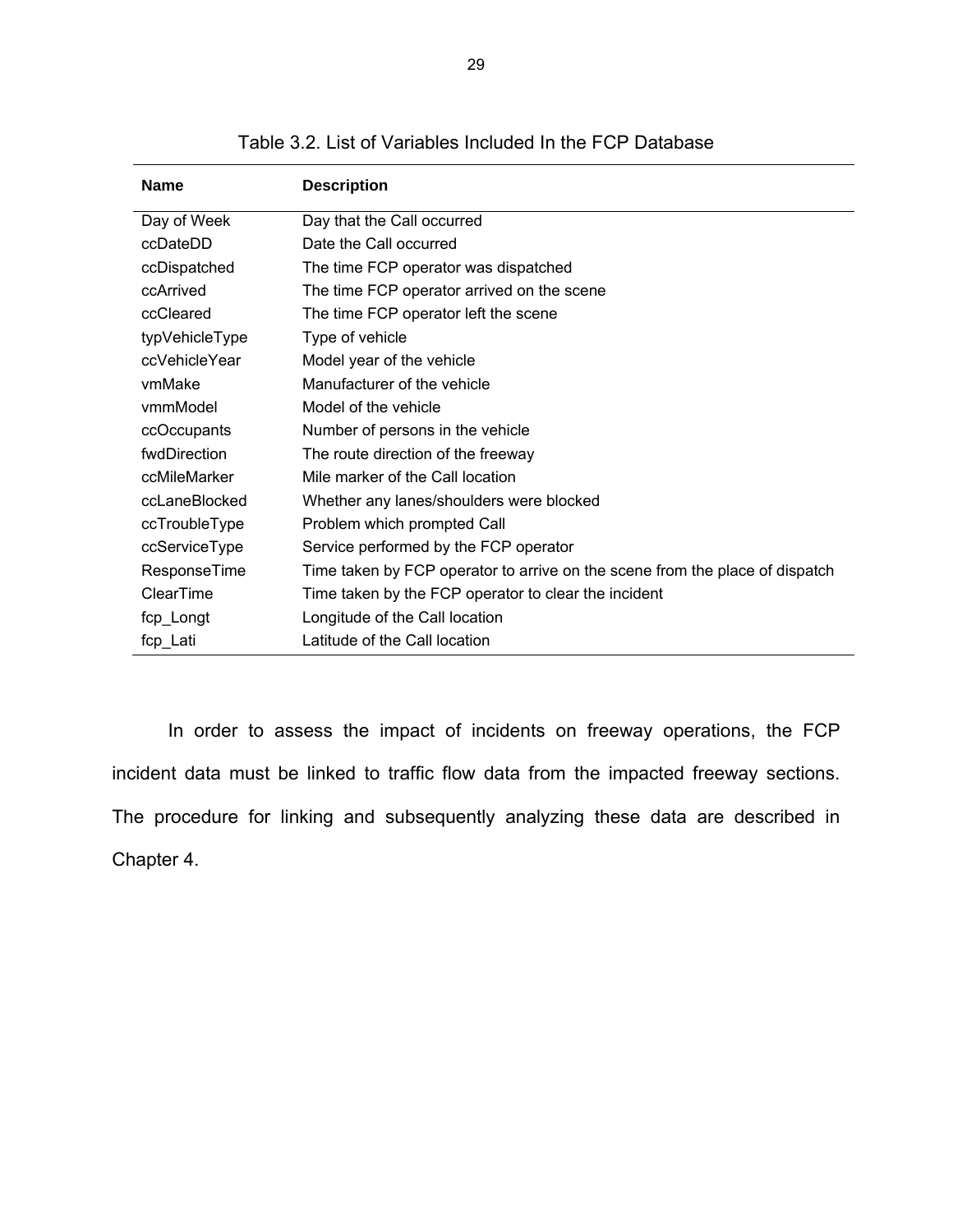# **Chapter 4 Methodology**

In order to accomplish the stated research objectives discussed in Chapter 1, the methodology illustrated in Figure 4.1 is followed as a guideline for the present research. Initially, a software interface is developed to link data from several sources and to identify when incidents have occurred. Using this software interface, sample data is collected for a small section of freeway. A procedure is developed to determine the occurrence of incidents. Then, preliminary hazard-based duration models are developed to examine the duration of incidents clearance time. Larger models using data for Detroit metro area freeway network are developed to identify factors affecting incident frequency and duration on different sections of freeways. The specific tasks associated with this study are described in detail in the following sections.

### **4.1 Task 1 – Development of a software interface**

The previously described data in chapter 3 provide rich source of information that can be utilized to improve the effectiveness and efficiency of MITS Center operations in Detroit metro area. However, until this point, these separate databases were not integrated and much of the available data was not utilized for research purposes. As such, the initial task of this study is to develop a software interface program combining the Traffic.com sensor data and MDOT FCP data into a single integrated database.

30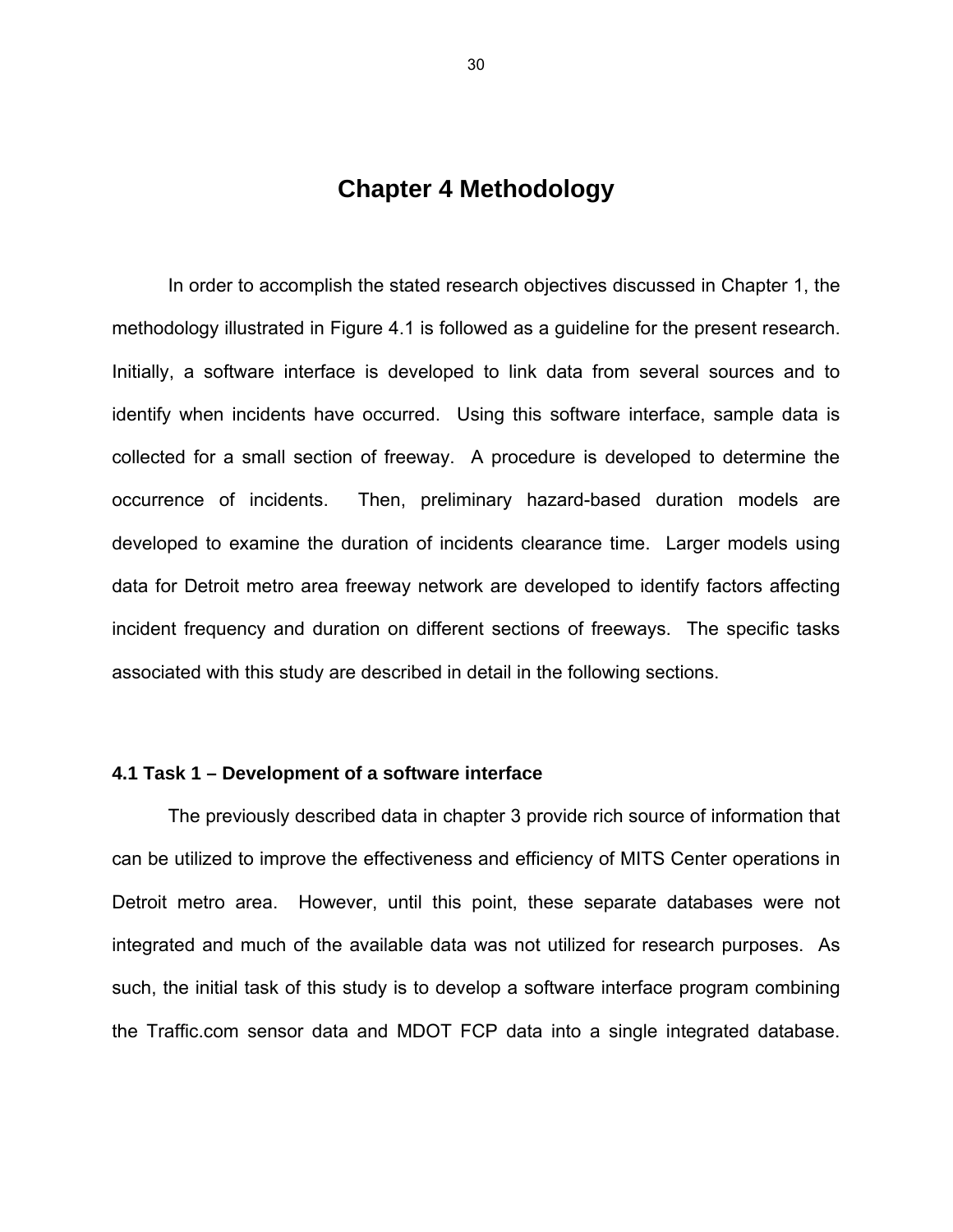The software interface, shown in Figure 4.2, allows users to extract traffic flow data during the time of incidents from the 110 active sensors maintained by Traffic.com along



Figure 4.1. Research Methodology

four local freeways (Interstate 75, Interstate 94, Interstate 275 and Interstate 696) in Detroit metro area. Traffic.com provides the mile marker data for each sensor. The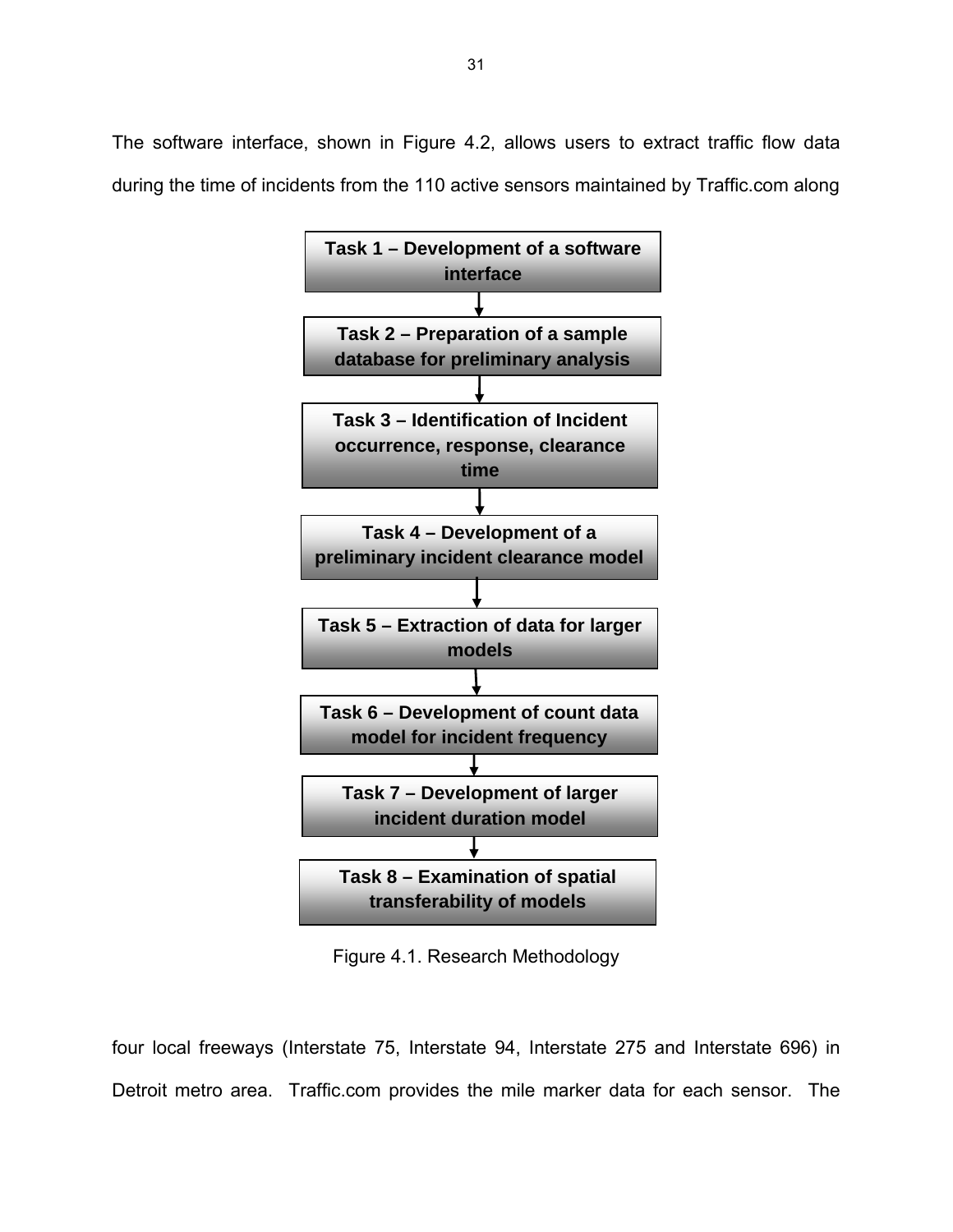mile markers for each incident location are also provided in the FCP database, though there are numerous incident cases with no mile markers information. Mile markers of such incidents are found manually as part of this research. FCP database maintained by the MITS center has latitude and longitude information for each incident occurrence. Google map (2010) was used to find the mile marker of the incidents utilizing latitude and longitude information. For a particular section and a given date range, this software compares the mile markers of each incident location with those of the Traffic.com maintained sensors, identifying the nearest downstream sensor to an incident within a distance specified by the user and extracts the traffic flow information from that particular sensor for each lane type and position for a certain time range.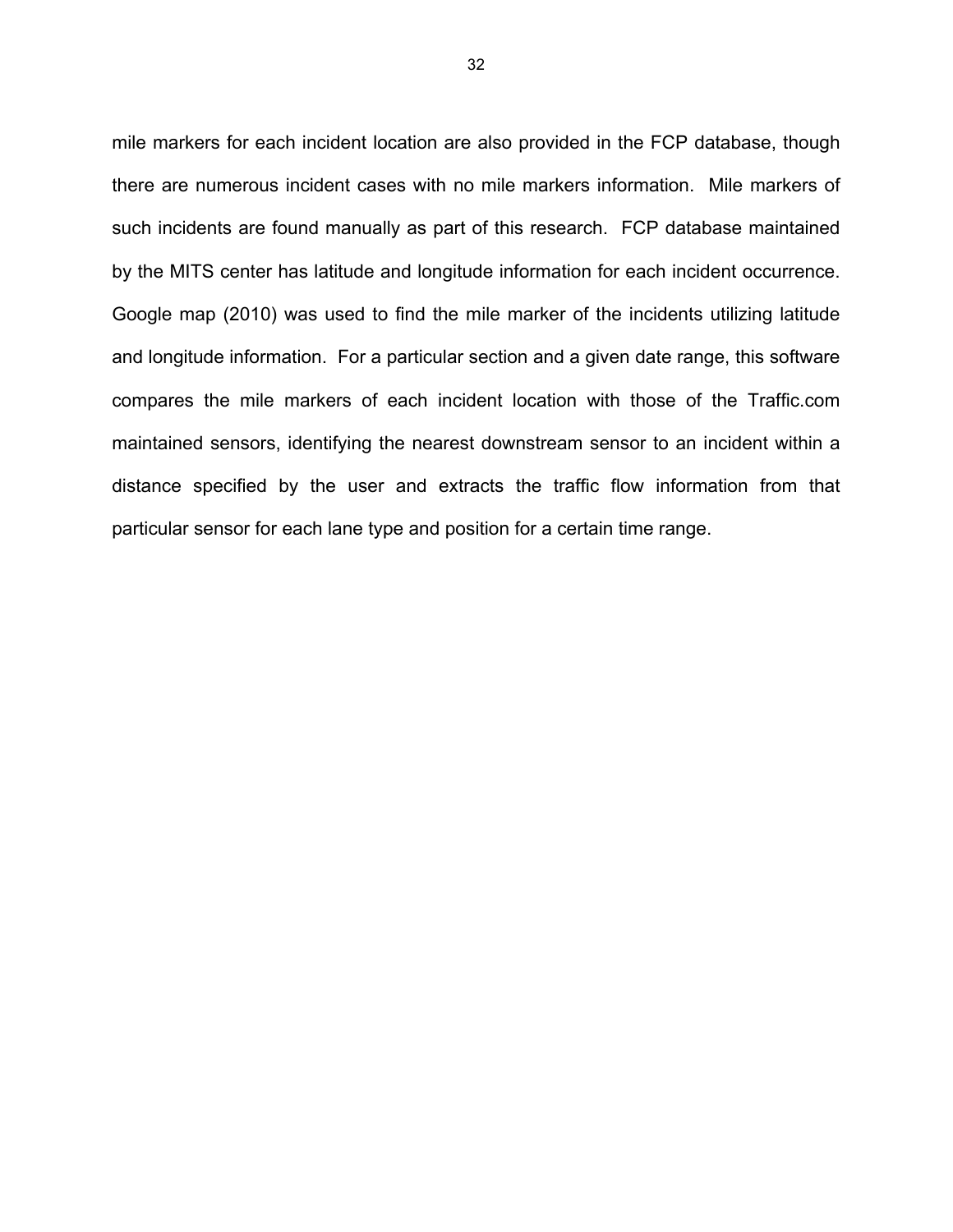| <b>Please select the months:</b>                                                                                                                                   |
|--------------------------------------------------------------------------------------------------------------------------------------------------------------------|
| (Hold down CTRL key to select multiple months)                                                                                                                     |
| January<br>February<br>March<br>April<br>May<br>June<br>July<br>August<br>September<br>October<br>November<br>December                                             |
| OK<br>Please select the appropriate filter(s) for the selected months:<br>$4\frac{1}{r}$<br>$5\left  \frac{1}{2}\right $<br>Please select the range of days:<br>to |
| Please enter the freeway stretch:<br>to<br>Plese select the Freeway:<br>54<br>57<br>$I - 75$ $\rightarrow$                                                         |
| Lane Type:<br>Lane Position:<br>ALL<br>V LEFT CENTER<br><b>V LEFT</b><br><b>RIGHT CENTER</b><br>RIGHT<br><b>CENTER</b><br>$\cdot$                                  |
| Select Ouput:<br>FCP ONLY +<br>Enter Distance Range:<br>$\overline{1}$<br>Enter Time Range:<br>30<br>Minute                                                        |
| Reset<br>Exit<br>Execute                                                                                                                                           |

Figure 4.2. Screenshot of Software Interface

The FCP database provides the users several timestamps related to an incident. In addition to providing the timestamps of FCP vehicle's arrival time in the incident location and departure time from the scene, almost 15 percent of incidents in the FCP database also include a dispatch time for incident response team. The time of incident occurrence may also be determined based on sudden changes in traffic flow data (speed, total volume and occupancy) obtained from the sensors.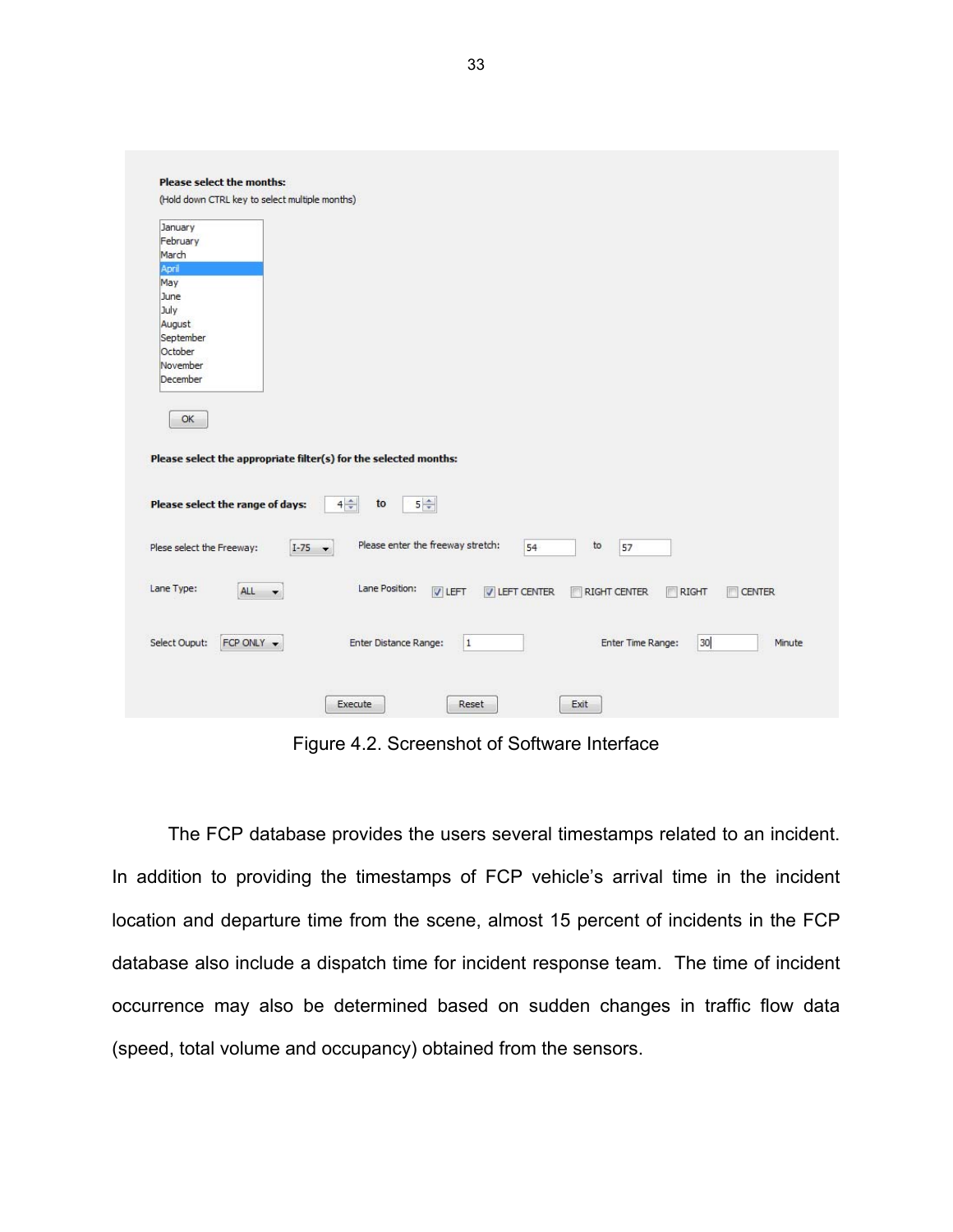#### **4.2 Task 2 – Preparation of a sample database for preliminary analyses**

Traffic.com provides data for each sensor on each freeway over 5-minute intervals. Due to the large volume of data available for the Detroit freeway network, sample data are extracted for a section of Interstate 75 (I-75) in southeastern Michigan north of the City of Detroit for preliminary analyses aimed at determining the feasibility of the study approach and providing direction for the subsequent larger scale analysis. The sample data are related to those incidents that occurred along the six-mile stretch of I-75 between 8 Mile Road and 14 Mile Road between January and September of 2009. This particular stretch of I-75 is chosen for the study as it has a large volume of traffic and incident management for this stretch of freeway is extremely critical as incidents and the resulting congestion may lead to other incidents, as well as excessive delay to road users. The study section yields a data set of 1,549 incidents, of which 62 cases are removed from the dataset because of incomplete information. The final analysis dataset includes the FCP data for each of the remaining 1,487 incidents. Additionally, weather condition around the time of incident occurrence was obtained for each of the incidents from Weather Underground (2010). Table 4.1 provides summary information related to these incidents.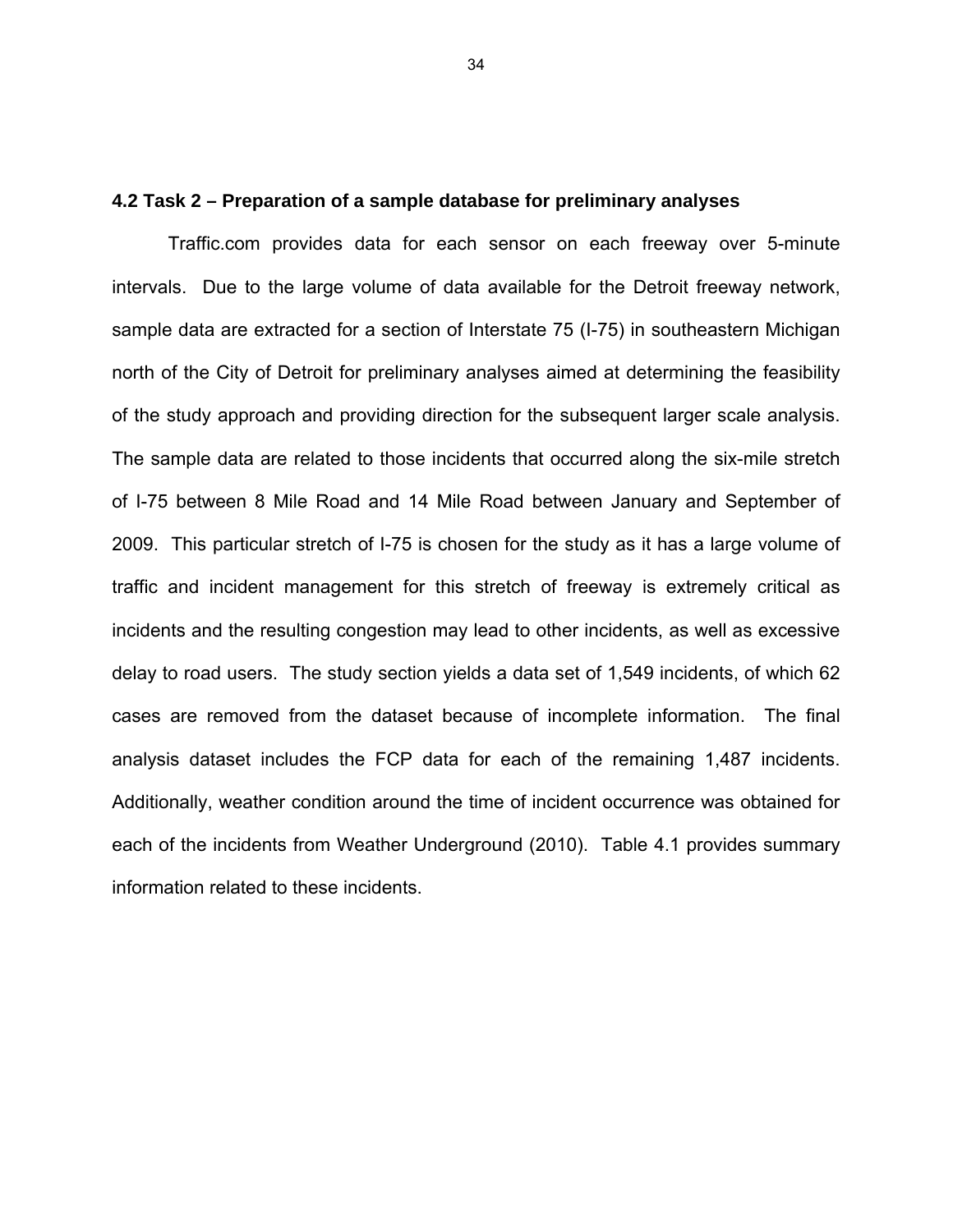|                                    | <b>Number</b>  |                              | <b>Number</b>  |  |
|------------------------------------|----------------|------------------------------|----------------|--|
| Variable                           | (percentage)   | Variable                     | (percentage)   |  |
| Day of Week                        |                | Area of Roadway Affected     |                |  |
| Weekend                            | 299 (20.11%)   | Shoulder only                | 1,330 (89.44%) |  |
| Weekday                            | 1,188 (79.89%) | Exactly one travel lane      |                |  |
| <b>Number of Vehicles Involved</b> |                | More than one travel lane    | 22 (1.48%)     |  |
| One Vehicle                        | 1,427 (95.97%) | Service type                 |                |  |
| Multiple vehicles                  | 60 (4.03%)     | Abandoned vehicle            | 436 (29.32%)   |  |
| Weather                            |                | Flat tire                    | 194 (13.05%)   |  |
| Clear                              | 1,324 (89.04%) | Out of gas                   | 103 (6.93%)    |  |
| Rain                               | 101 (6.79%)    | Mechanical problems          | 119 (8.00%)    |  |
| Snow/icy                           | 40 (2.69%)     | Clearing debris              | 69 (4.64%)     |  |
| Foggy                              | 22 (1.47%)     | Directing traffic            | 61 (4.10%)     |  |
| Direction of travel                |                | Towing                       | 107 (7.20%)    |  |
| Northbound                         | 797 (53.60%)   | Standby for EMS              | 24 (1.61%)     |  |
| Southbound                         | 690 (46.40%)   | <b>Transporting motorist</b> | 14 (0.94%)     |  |
| FCP operator arrival time          |                | Providing cell phone         | 11 (0.74%)     |  |
| First shift (10 p.m. - 6 a.m.)     | 127 (8.54%)    | Gone on arrival              | $8(0.54\%)$    |  |
| Second shift (6 a.m. - 2 p.m.)     | 665 (44.72%)   | Providing directions         | 21 (1.41%)     |  |
| Third shift (2 p.m. -10 p.m.)      | 695 (46.74%)   | Service declined by driver   | 133 (8.94%)    |  |
| Incident clearance time            |                | Other services               | 38 (2.56%)     |  |
| First shift (10 p.m. - 6 a.m.)     | 128 (8.61%)    | Multiple services required   | 149 (10.02%)   |  |
| Second shift $(6 a.m. - 2 p.m.)$   | 646 (43.44%)   |                              |                |  |
| Third shift (2 p.m. -10 p.m.)      | 713 (47.95%)   |                              |                |  |

Table 4.1. Summary Statistics of Freeway Incidents Considered in Preliminary Analysis

Table 4.1 shows that only 20 percent of incidents occurred on weekends. Higher weekday traffic volumes are the primary reason for the higher percentage of incidents experienced on weekdays. About 96 percent of the incidents involved only a single vehicle. Approximately 89 percent of incidents occurred under clear weather conditions, with the remainder comprised of rainy, snowy, or icy weather. These proportions are similar to the crash involvement rates in these respective weather categories. Nearly 54 percent of the incidents occurred in the northbound direction of I-75, which may be due to greater congestion in this direction during high-activity periods. Over 89 percent of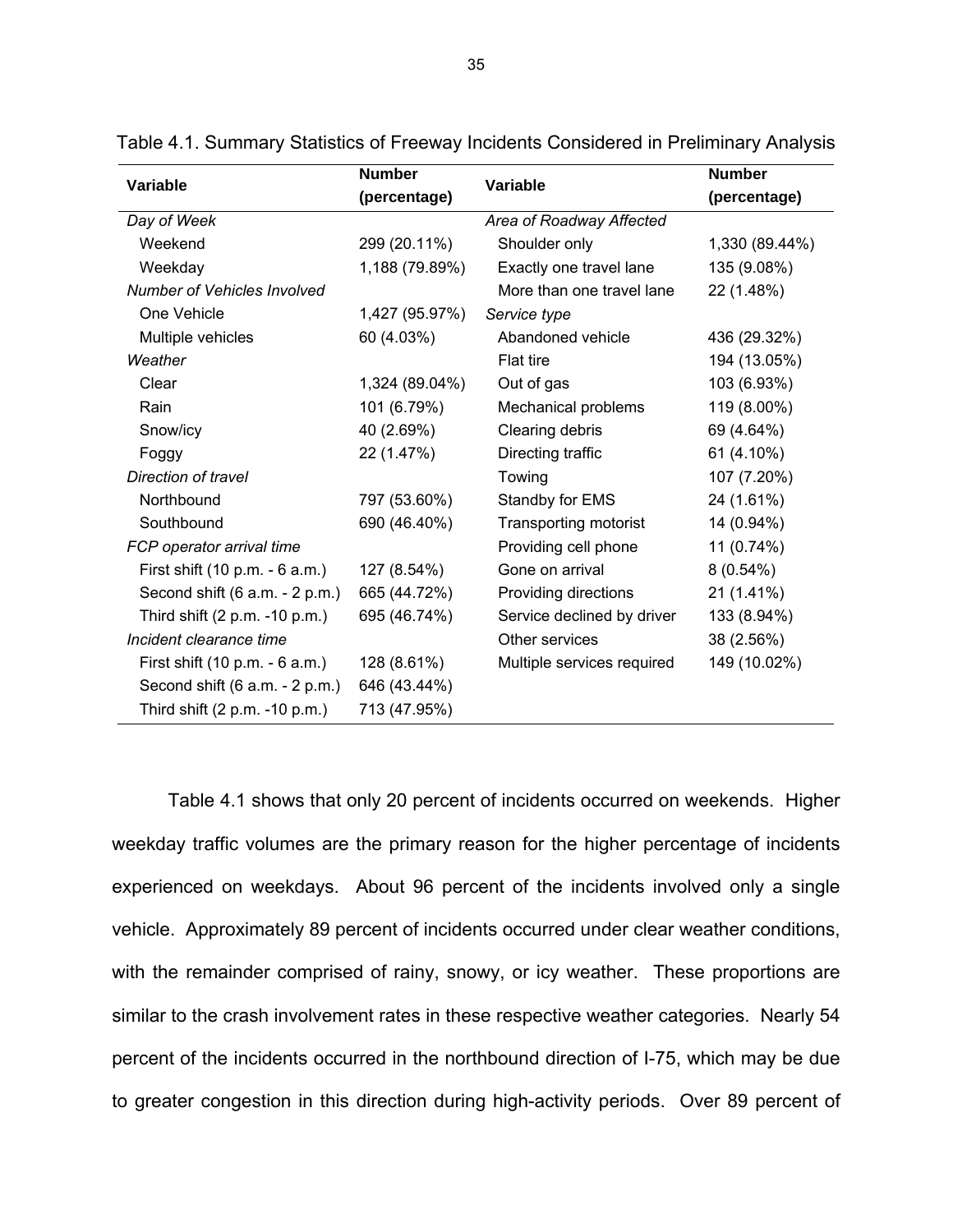the incidents occurred on the shoulders, with 9 percent of incidents impacting a single lane, and the remainder affecting multiple travel lanes. About 91 percent of incidents occurred during the morning (6 am to 2 pm) and afternoon (2 pm to 10 pm) shifts as traffic volume are reduced in the late evening and into the early morning.

The most commonly occurring incidents were in response to abandoned vehicles (29 percent), followed by flat tires (13 percent), mechanical problems (8 percent), or vehicles running out of gas or requiring a tow (7 percent). Multiple services were required for 10 percent of incidents. In approximately 9 percent of cases where the FCP responded, the driver of the incident-involved vehicle declined any assistance. The remaining incident types each comprised less than 5 percent of the total sample. This includes standby service, which generally included situations where a FCP operator stayed on the incident scene while emergency medical services were dispatched to the scene or when the owner does not give the towing company consent to remove a vehicle. These extracted data were combined with the related traffic flow data from Traffic.com in order to conduct some preliminary investigations.

#### **4.3 Task 3 – Identification of incident occurrence, response, and clearance times**

Approximate incident occurrence times can be determined by examining traffic flow characteristics over time. As the Traffic.com data are aggregated in 5-minute intervals, vehicle breakdown-related incidents tend to have very little effect on traffic flow, whereas crashes generally result in greater impacts due to their severity. To illustrate this fact, traffic data are presented during two incidents as shown in Figures 4.3 and 4.4. These figures show the plot of vehicular speed, traffic volume and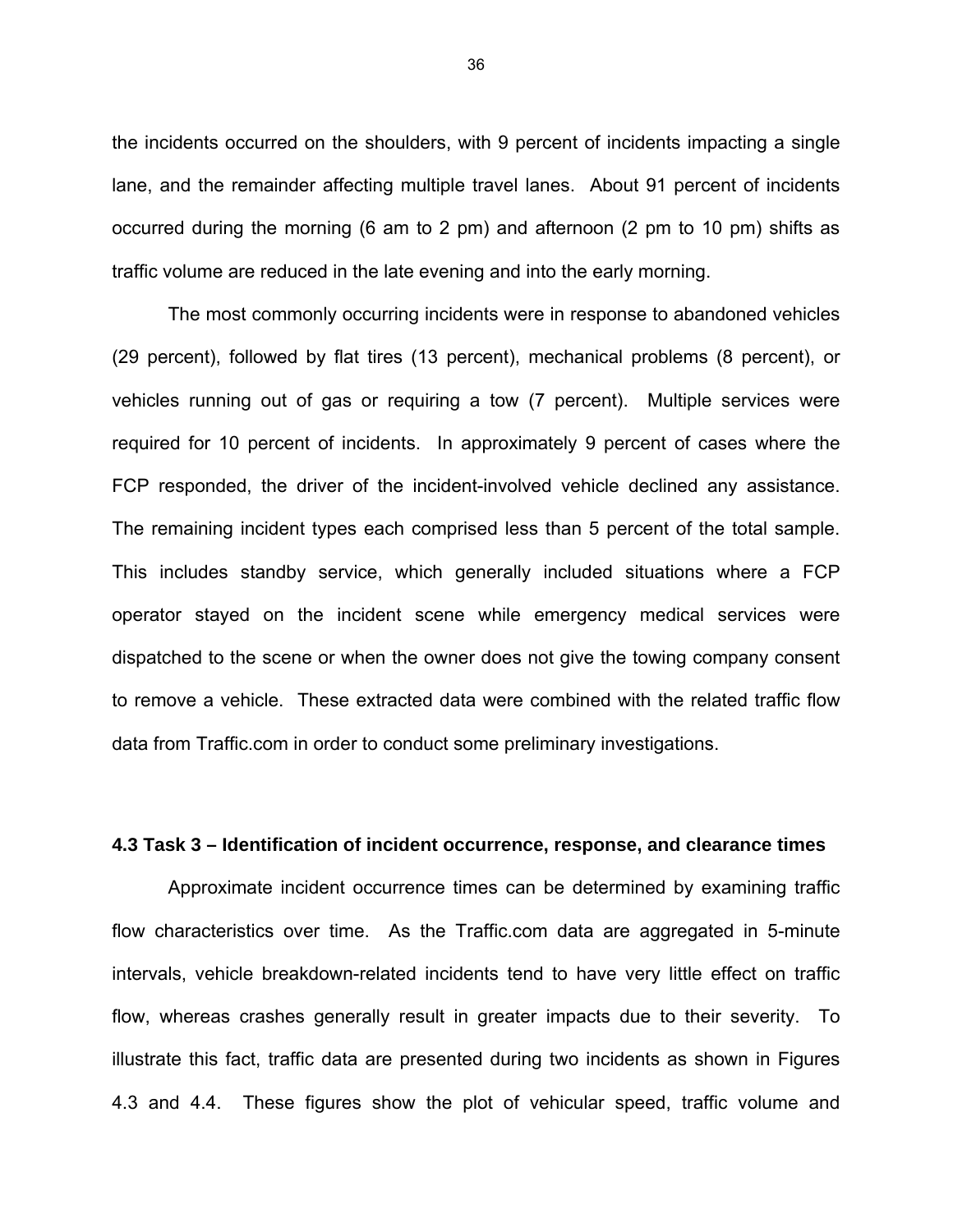detection zone occupancy information with respect to the time of day for the lanes on which two types of incidents occurred and try to assess potential to automatically identify incidents using the traffic flow profiles. Traffic flow data for the lanes blocked by these two incidents were obtained from the nearest downstream sensor using the software interface. The first incident (Figure 4.3), which is related to a vehicle breakdown was attended by a response team that arrived on the scene at 12:57 PM and cleared the incident at 1:01 PM. This particular incident is shown to have very little effect on traffic flow conditions. No distinct change in any of the traffic flow characteristics can be found from Figure 4.3. Conversely, the approximate occurrence time of the second incident (Figure 4.4), which is a traffic crash, can be detected by the drastic change in the profile of traffic flow characteristics. So, Figure 4.4 shows the traffic flow profile for an "identifiable" incident. The FCP database confirms that the response team arrived on the scene at 3:00 PM and the incident was cleared at approximately 3:48 PM. Figure 4.4 shows a sudden change in traffic volume and mean speed at approximately 2:50 PM and again at 3:50 pm.

Several recent studies have used detector data to identify or predict crashes on a near real-time basis and to identify major factors and conditions that lead to crashes (Lee et al., 2002; Lee et al., 2003; Abdel-Aty and Pande, 2005; Abdel-Aty and Pande, 2009). These studies mainly utilized 30-seconds loop detector data and found that various traffic conditions measured in terms of coefficient of variations in speed, standard deviation of volume and average lane occupancy for different time slices prior to crash occurrence and for upstream sensors act as significant crash precursors on freeways. Conversely, some other studies did not observe any abnormal patterns in

37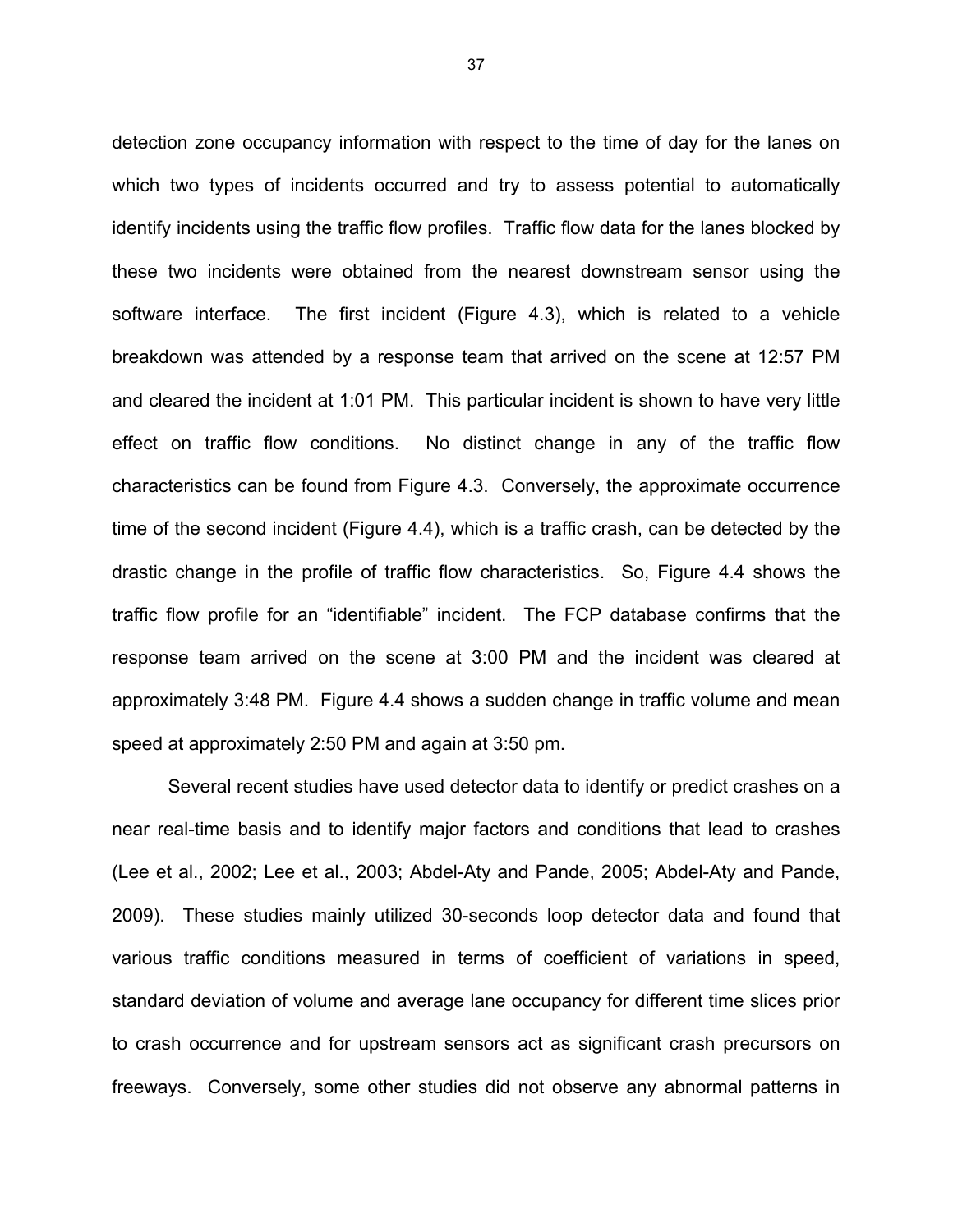pre-crash traffic flow characteristics (e.g., speed and its variation) prior to occurrence of crashes on freeways (Lu et al., 2006; Kockelman and Lu, 2007). For the present study, sensor data from Traffic.com can be obtained for a minimum pooling interval of 5 minutes. As shown in Figure 4.3, these 5-minute intervals are not suitable to identify incidents based upon variations in real-time traffic flow characteristics prior to incident occurrence, with the exception of very severe incidents.

Given these limitations, the occurrence times could not be accurately determined in an automated fashion and the time at which the freeway was restored to its capacity could also not be readily identified for similar reasons. As such, this research focuses specifically upon the duration of incident response and clearance, the two components of the total incident duration that are most directly affected by the transportation agency. If more precise traffic detector data were to become available, analyzing the total incident duration would provide a promising avenue for future research, though this task is outside the scope of this study.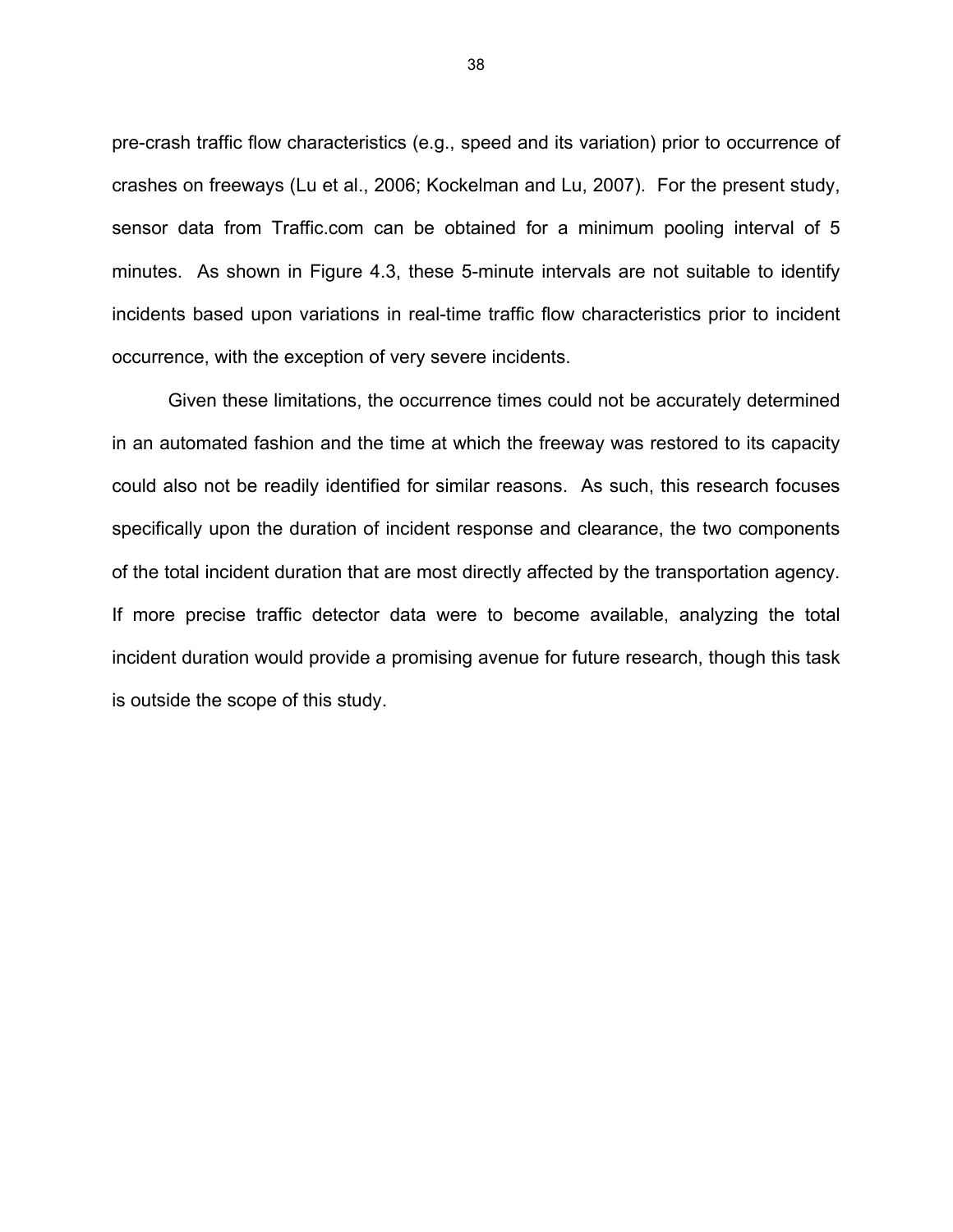

Figure 4.3. Traffic Flow Profile With Respect to Time of Day for Incident # 1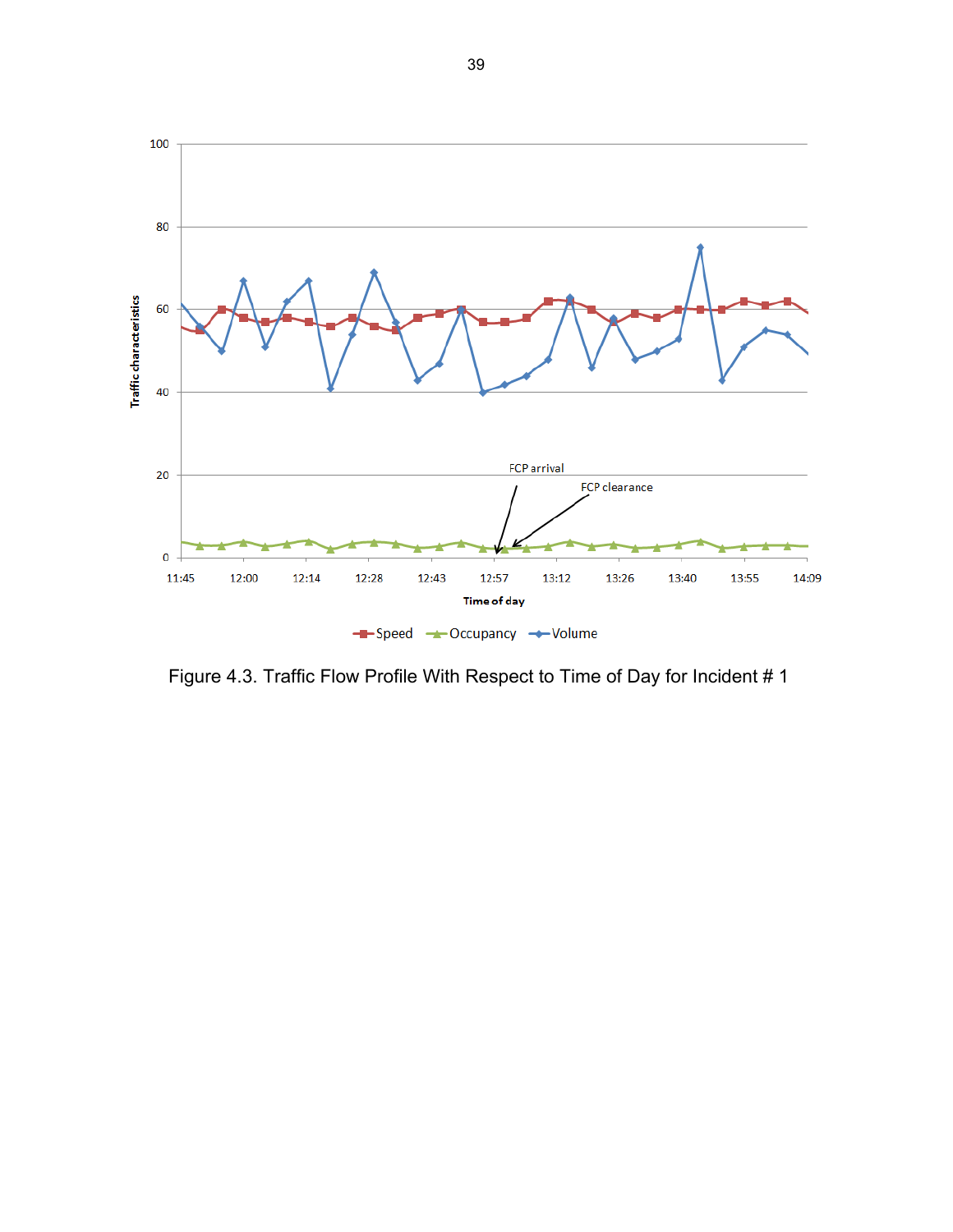

Figure 4.4. Traffic Flow Profile With Respect to Time of Day for Incident # 2

## **4.4 Task 4 – Development of a preliminary incident clearance model**

In addition to determining which factors affect incident frequency, it is also important to identify those factors which increase (or decrease) the clearance time of an incident. For example, delays encountered during the clearance process may be due to weather conditions, traffic characteristics, or other factors. Such time interval data are well-suited to analysis by hazard duration models, which allow for an assessment of the impacts of covariates on the duration of an event. One of the ultimate goals of the FCP is to restore each roadway facility to its capacity as quickly as possible when clearing an incident. Duration models are examined as a part of the study to address the time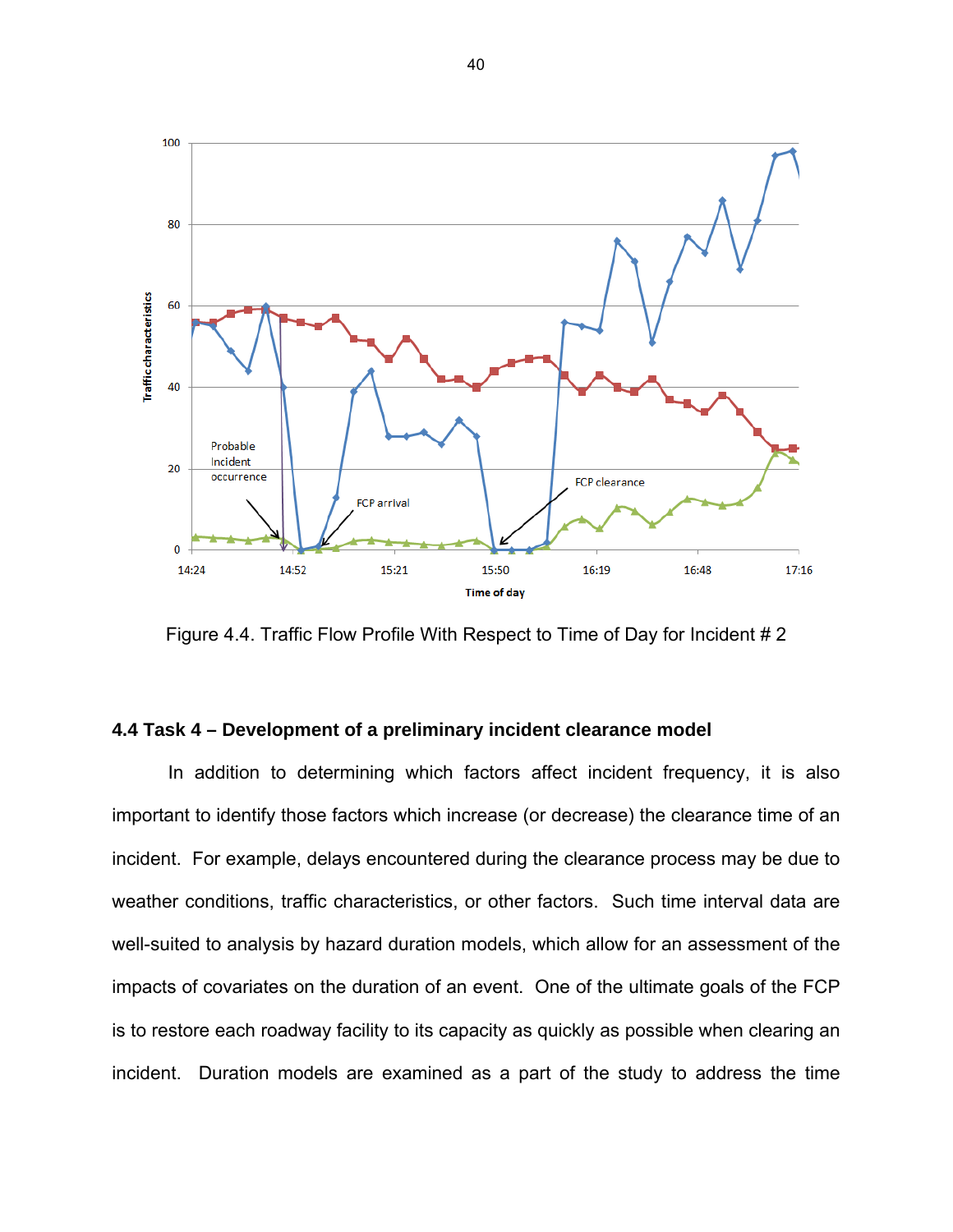intervals required for incidents to get cleared and for traffic to recover to pre-incident levels following the occurrence of an incident.

#### 4.4.1 Hazard-based duration model

Hazard-based duration models are well suited for analyzing time-related data that include well-defined start and end points (Collett, 2003). In the field of transportation engineering, hazard-based duration models have been applied for the analysis of traffic crashes (Jovanis and Chang, 1989; Chang et al., 1990; Mannering, 1993), trip-making decisions (Mannering and Hamed, 1990; Hamed and Mannering, 1993; Bhat, 1996a, 1996b; Bhat, 2004), and vehicle ownership (Mannering and Winston, 1991; Gilbert, 1992; De Jong, 1996; Yamamoto and Kitamura, 2000), vehicular delay at an international border crossing (Paselk and Mannering, 1994) as well as incident durations (Jones et al., 1991; Nam, 1997; Nam and Mannering, 2000, Stathopoulos and Karlaftis, 2002; Chung, 2010).

For the task of developing a preliminary incident duration model, hazard models are applied to analyze the time between when the FCP vehicle arrives on the scene and the time the incident is cleared. These models are used to examine the likelihood that an incident will be cleared during the time period *(t +∆t)* given that it has already lasted until time *t*. Following the work of Jones et al. (1991), the central concept for a hazard duration model is not the unconditional probability (i.e., the probability of an incident lasting exactly ten minutes), but its conditional probability (i.e., the probability of an incident ending in the tenth minute given that it has lasted nine minutes). Defining a duration period precisely requires an explicit origin (in this case, the time the FCP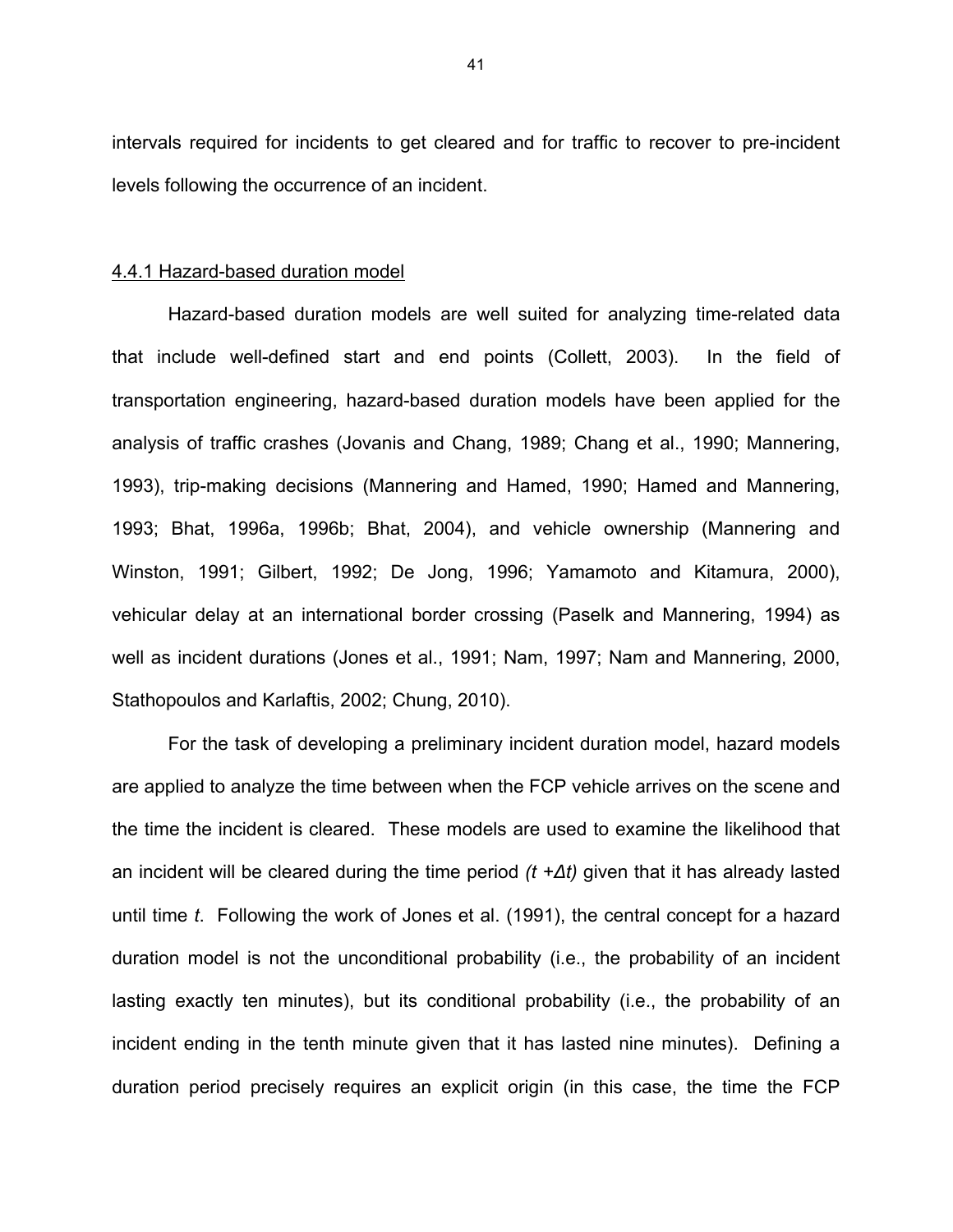vehicle arrives on the scene), as well as an end (the time the FCP has cleared the incident and leaves the scene). Within the context of preliminary incident clearance duration model, the incident clearance time is impacted by several factors of interest, including the type of incident, service performed by the FCP operator, time-of-day, and others, the effects of which can be captured by the hazard model.

As a general, for the hazard duration models, a function is defined of the following form:

$$
F(t) = \int_0^t f(u) du = Pr(T < t), \qquad 0 < t < \infty
$$
 (1)

This equation specifies the probability that a random variable, *T*, is less than some specified value, *t*. In this case, it is the probability that an incident has a duration less than *t*. For all points that *F(t)* is differentiable, a probability density function *f(t)* is defined as:

$$
f(t) = \frac{\partial F(t)}{\partial t} = \lim_{\Delta t \to 0} \frac{P(t \le T \le t + \Delta t)}{\Delta t}
$$
 (2)

This gives the instantaneous probability that an incident (duration) will end in the infinitesimally small interval *[t, t + ∆t]*.

Another basic function in hazard-based duration modeling is the survivor function, *S(t)*, which gives the probability that an incident has a duration greater than or equal to *t,* and is expressed as follows:

$$
S(t)=1-F(t)=Pr(T\geq t)
$$
\n(3)

The relationship between failure times and the survivor function is captured through the hazard function (Collett, 2003). The hazard function provides the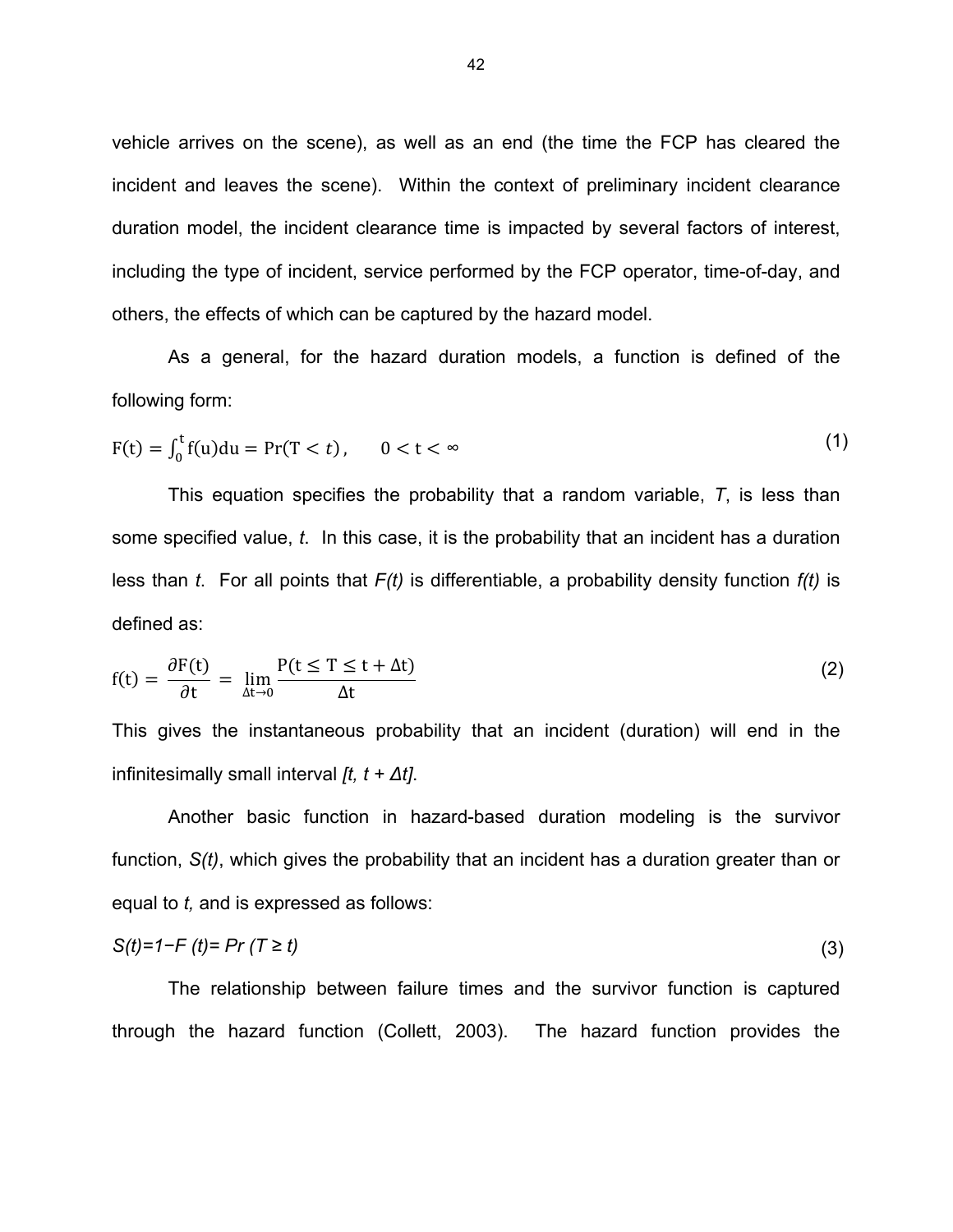instantaneous probability that an incident will end during the infinitesimally small time interval between *t* and *t+∆t*, and this function is expressed as:

$$
h(t) = \frac{f(t)}{S(t)} = \lim_{\Delta t \to 0} \frac{Pr(t \le T \le t + \Delta t | T \ge t)}{\Delta t}
$$
(4)

In incident duration analysis, *h(t)* can be approximately interpreted as the rate at which the incident duration will end at time *t,* given that it has already lasted for *t* minutes. This function is also referred to as the hazard rate (Collett, 2003).

The slope of the hazard function captures dependence of the probability of a duration ending based upon the current duration, termed as duration dependence. When the slope of the hazard function, *dh(t)/dt*, is greater than 0, the hazard function is termed to have positive duration dependence, which indicates that the longer the duration of the incident is, the more likely the incident is to be ended soon. The converse case is termed negative duration dependence, which indicates that the longer the incident duration, it is less likely to end soon. When *dh(t)/dt=*0, the probability of incident duration ending soon is constant and independent of time. Hazard-based duration models can also explain the effect of covariates on these probabilities (Washington et al., 2003).

The models developed herein are referred to as proportional hazards models. The data used in the present study do not contain any sort of censoring and there are no time varying covariates, so no method can be preferred over the other among the two methods namely, proportional hazards model and accelerated lifetime model (Jones et al., 1991). In proportional hazards models, the effects of the explanatory variables are multiplicative and the hazard function is of the form: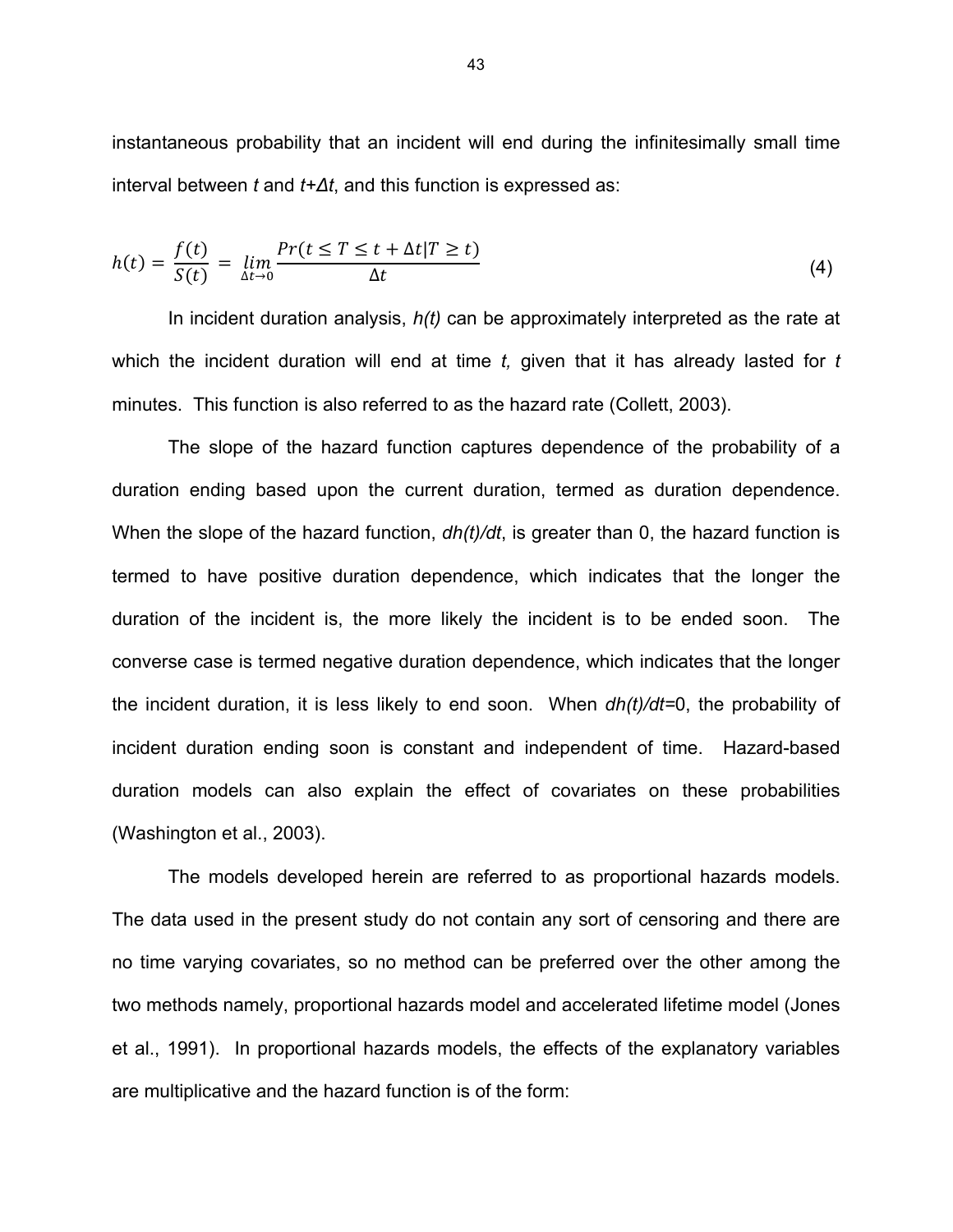$$
h(t \mid X) = h_0(t) y(\beta X) \tag{5}
$$

where *t* is time, X is a vector of explanatory variables,  $\beta$  is a vector of estimable parameters,  $h_0(t)$  is the baseline hazard model (i.e., the hazard at  $\beta X = 0$ ), and  $y(\beta X)$  is a scaling factor of the form  $exp(\beta X)$ . This approach is illustrated in Figure 4.5.



Figure 4.5. Proportional Hazards Model (Washington et al., 2003)

Fully parametric and semiparametric models are used to implement proportional hazard models. Fully parametric models assume a distribution of duration time in addition to having a parametric assumption on the functional form of the influence of the covariates on the hazard function. On the contrary, semiparametric models do not assume a distribution for the duration time, though they hold the parametric assumption of the covariate influence (Washington et al., 2003).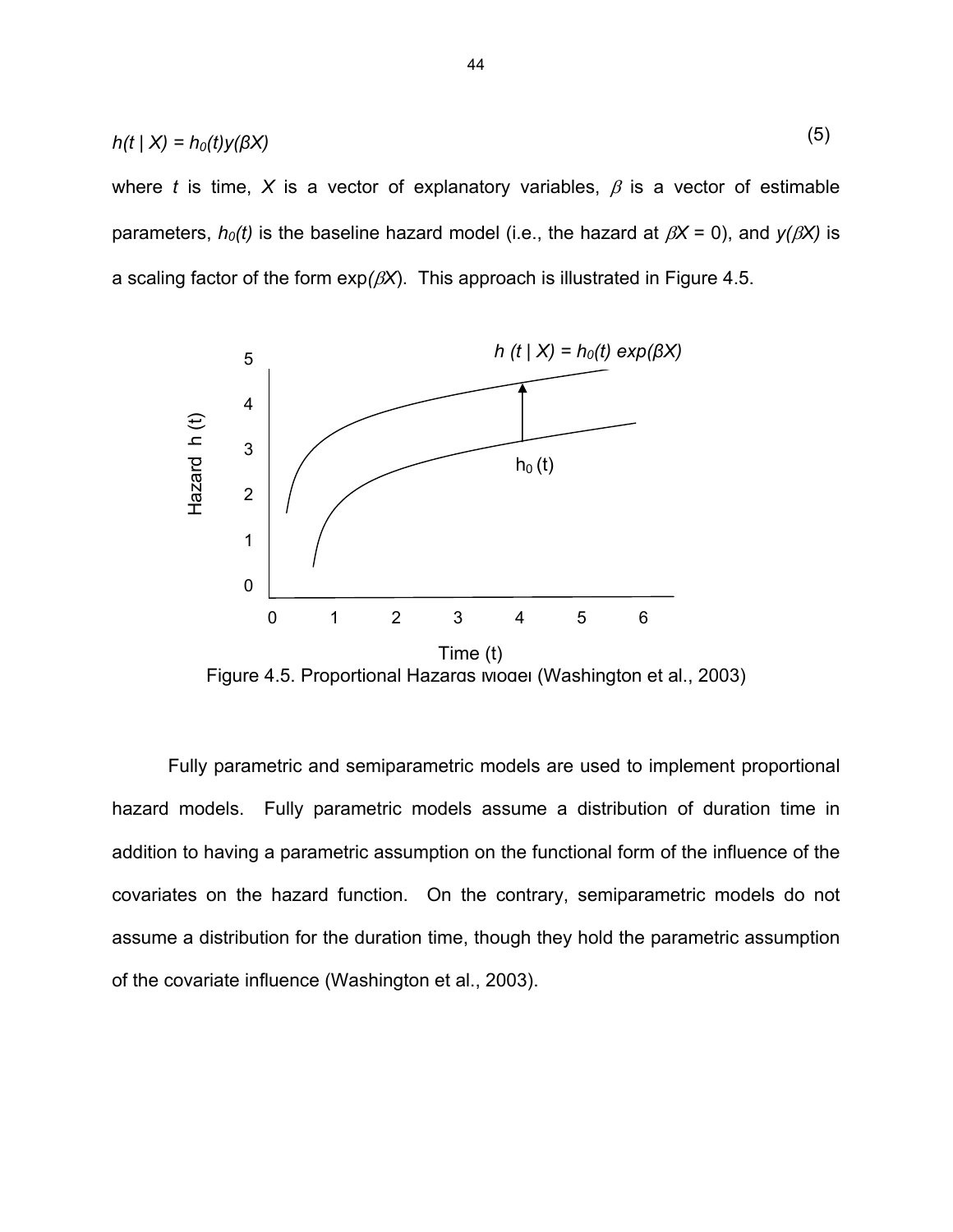#### 4.4.2 Fully parametric models

The fully parametric models employed as a part of this research assume a variety of distributional alternatives for the hazard function, namely the Weibull, the lognormal, and log-logistic distributions (Nam, 1997; Greene, 2002; Kalbfleisch and Prentice, 2002; Stathopoulos and Karlaftis, 2002; Collett, 2003; Lee and Wang, 2003; Washington et al., 2003). Some other alternatives are gamma, exponential, Gompertz distributions. Table 4.2 provides corresponding hazard function and survival function of various parametric duration models.

Table 4.2. Hazard and Survival Functions for Parametric Duration Models (Nam, 1997)

| Name of distribution |                                                | Hazard function, h(t) Survivor function, S(t) |
|----------------------|------------------------------------------------|-----------------------------------------------|
| Exponential          |                                                | e- <sup>a</sup> t                             |
| Weibull              | $\lambda P(\lambda t)^{P-1}$                   | $e^{-(\lambda t)p}$                           |
| Log-logistic         | $\lambda P(\lambda t)^{P-1}/[1+(\lambda t)^P]$ | $1/[1+(\lambda t)^P]$                         |

The exponential distribution is the simplest one to use and interpret for the duration modeling purposes. With parameter shift parameter *λ*>0, its density function is

$$
f(t) = \lambda \exp(-\lambda t) \tag{6}
$$

With hazard function

$$
h(t) = \lambda \tag{7}
$$

 $\overline{a}$ 

This hazard function is not a function of implying that the probability of an incident will end is independent of the time and there is no duration dependence (Washington et al., 2003).

The Weibull distribution which is most commonly used in the survival analyses is a more generalized form of the exponential distribution. It allows for positive duration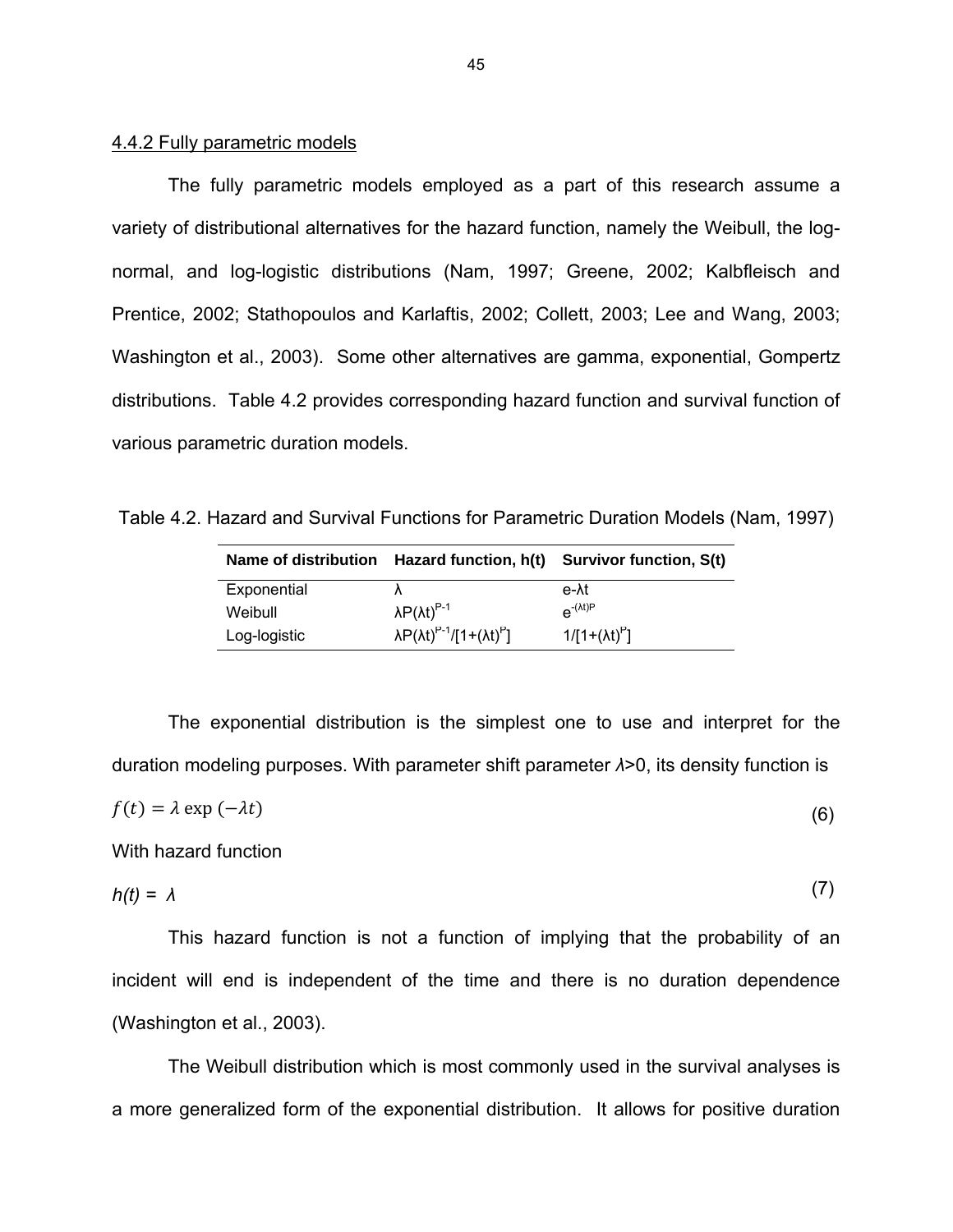dependence (hazard is monotonic increasing in duration and probability of the duration ending increases over time), negative duration dependence (hazard is monotonic decreasing in duration and probability of the duration ending decreases over time), or no duration dependence (hazard is constant and probability of the duration ending does not change over time). Hazard functions of Weibull distribution have been shown in the Figure 4.6. In Figure 4.6, Weibull I shows positive duration dependence, while Weibull II shows negative duration dependence. With shift parameter *λ>*0 and scale parameter *P*>0, its density function is

$$
f(t) = \lambda P(\lambda t)^{P-1} \exp[-(\lambda t)^P]
$$
\n(8)

With hazard function

$$
h(t) = \lambda P(\lambda t)^{P-1} \tag{9}
$$

Equation 9 says that when Weibull parameter *P* is greater than 1, the hazard is monotone increasing in duration (designated as Weibull I in Figure 4.6). If *P* is less than 1, it is monotone decreasing in duration (shown as Weibull II in Figure 4.6); and if *P* is equal to 1, the hazard is constant in duration and reduces to exponential distribution's hazard (Equation 7). Being a generalized form of exponential distribution, Weibull distribution allows for more flexible means of capturing duration dependence. The major limitation Weibull distribution has is that it requires the hazard to be monotonous over time, whereas in the real world application a non-monotonic hazard is theoretically reasonable (Washington et al., 2003).

The log-logistic distribution allows for non-monotonic hazard functions and is often used to approximate the more computationally unmanageable lognormal distribution. The log-logistic with parameters  $\lambda > 0$  and P $> 0$  has the density function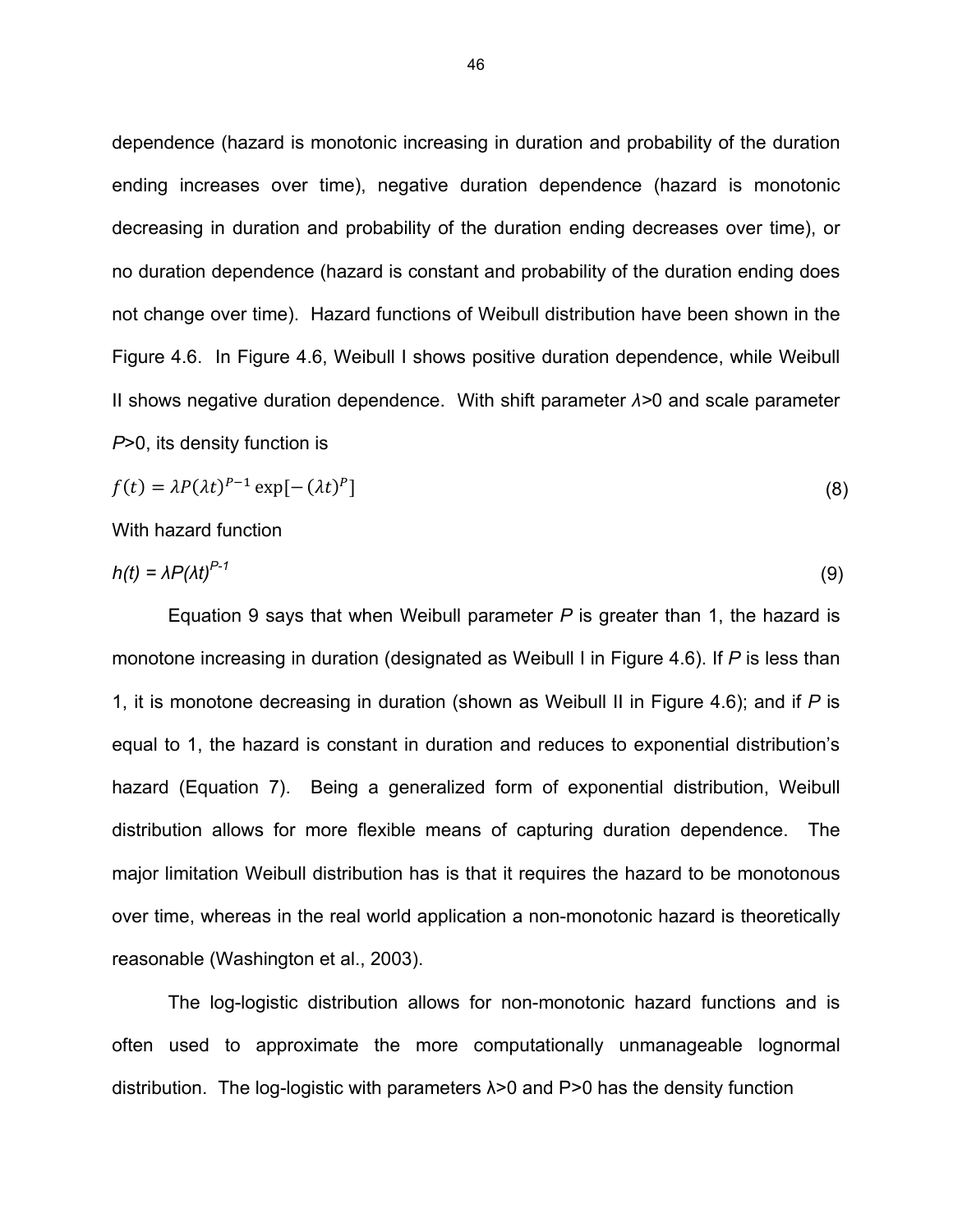$$
f(t) = \lambda P(\lambda t)^{P-1} [1 + (\lambda t)^P]^{-2}
$$
\n(10)

#### And hazard function

$$
h(t) = \lambda P(\lambda t) P - 1/[1 + (\lambda t)P] \tag{11}
$$

The hazard function of log-logistic distribution is identical to that of the Weibull distribution except for the denominator. One example of log-logistic hazard function has been shown in Figure 4.6. Equation 11 shows that if *P* is less than 1, then the hazard is monotone decreasing in duration. If *P* is greater than 1, then the hazard is monotone increasing in duration from parameter  $\lambda$ ; and if  $P$  is equal to 1, then the hazard increases in duration from zero to an inflection point,  $t = \frac{f}{P-1}$ <sup>1/P</sup>*I*/*A* (shown in Figure 4.6) , and decreases towards zero thereafter (Washington et al., 2003).

The lognormal distribution does not have a closed form hazard function and therefore cannot be solved analytically. It has the density function

$$
f(t) = \left(\frac{P}{t}\right) \phi[Pln(\lambda t)] \tag{12}
$$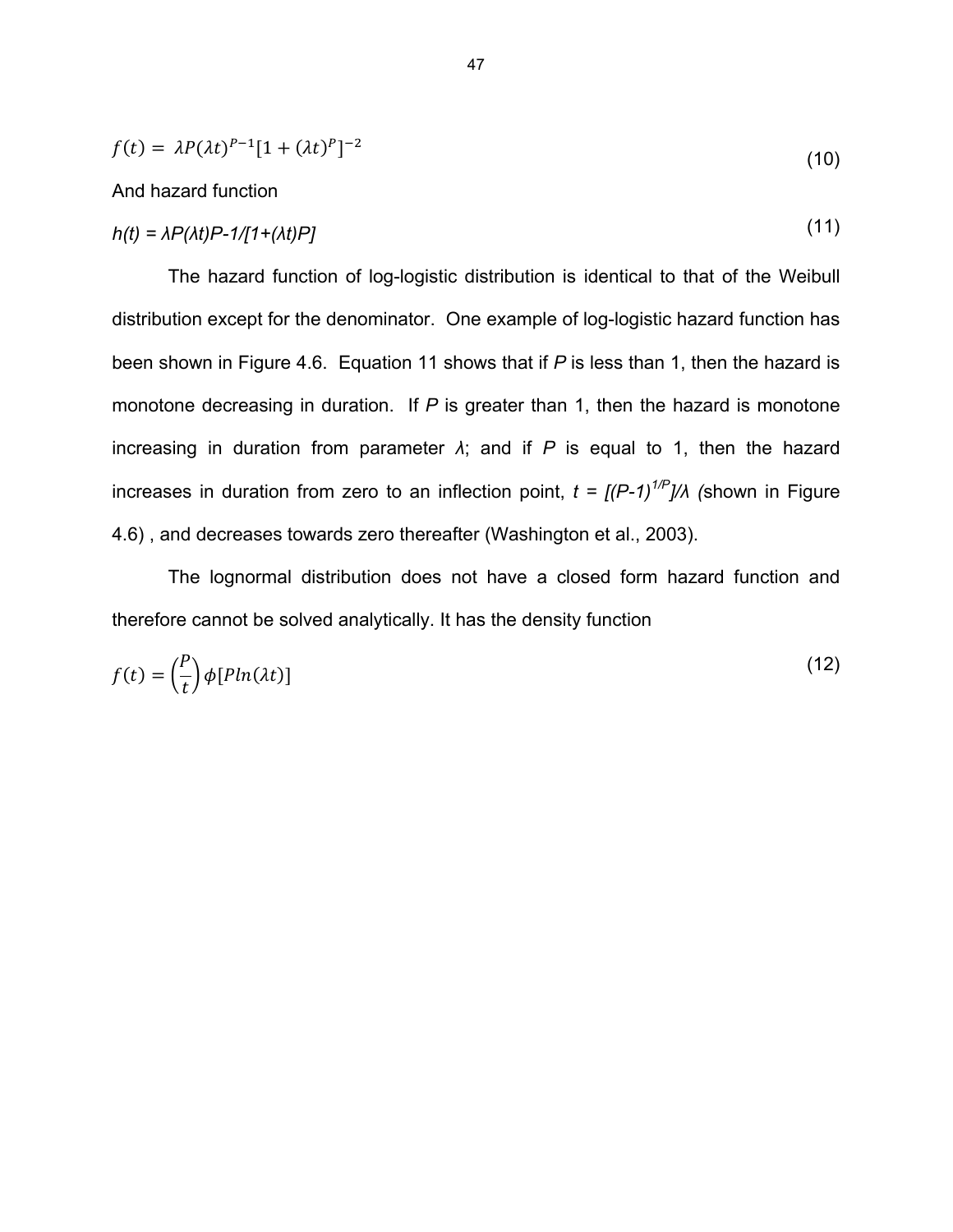

Figure 4.6. Hazard Functions for Different Distributions (Washington et al., 2003)

## 4.4.3 Comparisons of fully parametric models

The choice of any one of these distributional alternatives is based on theoretical grounds or statistical evaluation. The selection of an appropriate functional form for the duration distribution is a crucial aspect of duration analysis as it not only defines the shape of the underlying hazard, but also affects the efficiency and potential bias of the estimated parameters (Washington et al., 2003). For the present research, the model that provides the best fit was selected based on likelihood ratio statistics.

Likelihood ratio statistics is given by  $-2(LL_i - LL_c)$  where  $LL_i$  is the initial loglikelihood (with all coefficients equal to zero) and *LL<sub>c</sub>* is the log-likelihood at convergence. This statistic is  $\chi^2$  distributed with degrees of freedom equal to the number of estimated coefficients included in the model. The distribution which provides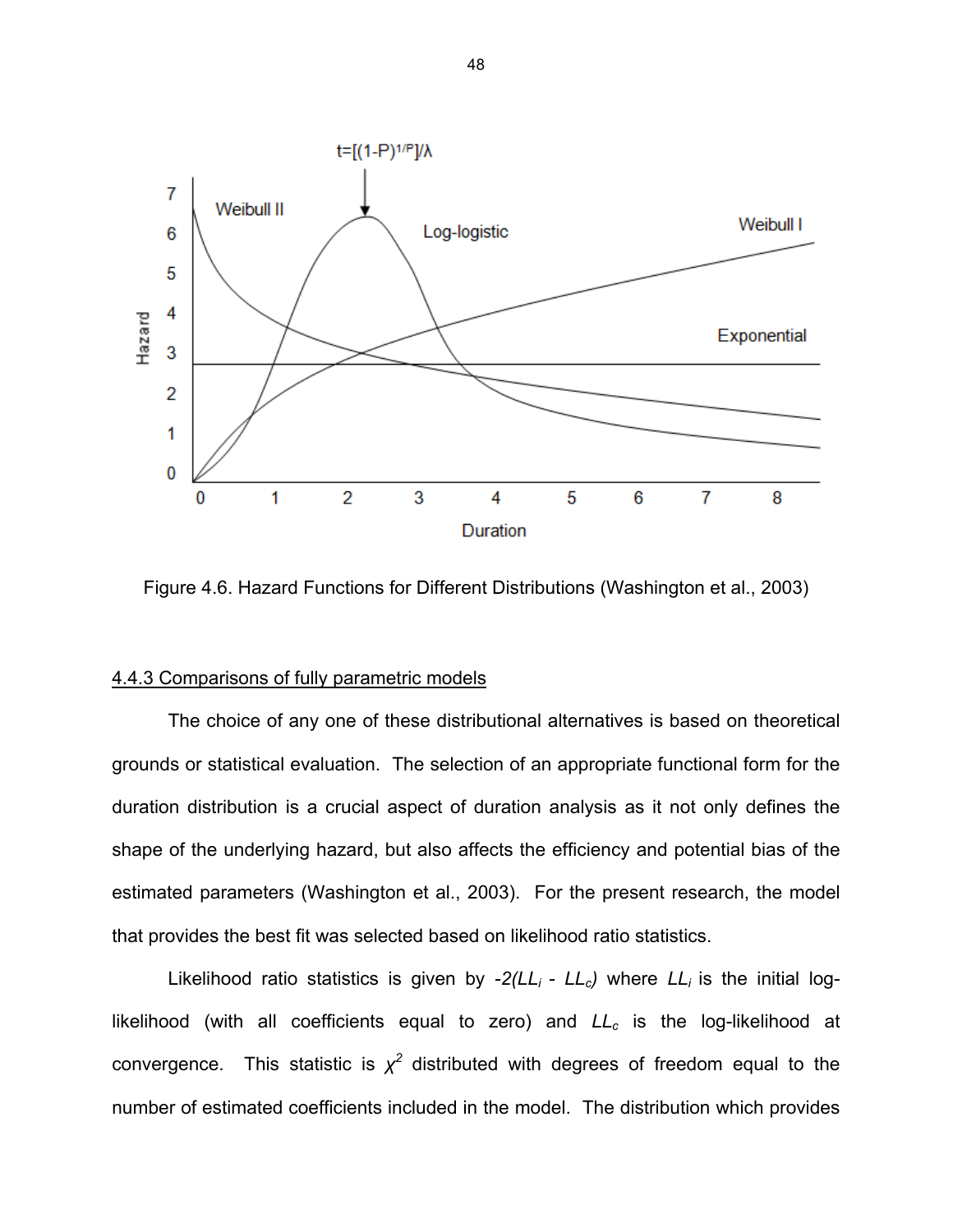the highest level of significance for this statistics can be selected as the best-fit distribution (Washington et al., 2003).

Another approach of selecting appropriate parametric distribution suggested by Cox and Oakes (1982) is to utilize the plots of the survival and hazard distributions obtained from nonparametric methods. Shapes and characteristics of the survival and hazard curves can be visually compared to choose the appropriate parametric distribution (Washington et al., 2003).

Akaike information criterion (AIC) and Bayesian information criterion (BIC) obtained as values in the output of duration models using Limdep 9 can also been used to select a model among a class of parametric models with different numbers of parameters. Model with lowest AIC or BIC is preferred over others (Burnham, 2002).

#### 4.4.4 Heterogeneity

In the formulation of proportional hazard models, the survival function is assumed to be homogeneous across observations. It implies that all variation in duration is implicitly captured by the vector of explanatory variables, *X*. However, problem occurs when some of the unobserved factors that are not included in the vector *X*, have an effect on durations. This is termed as an unobserved heterogeneity. In the presence of unobserved heterogeneity, it can result in major specification error leading to erroneous inferences on the shape of the hazard function and inconsistent parameter estimates. In fully parametric models, a heterogeneity term can be introduced to capture unobserved effects across the data and to work with the resulting conditional survival function (Gourieroux et al., 1984; Washington et al., 2003).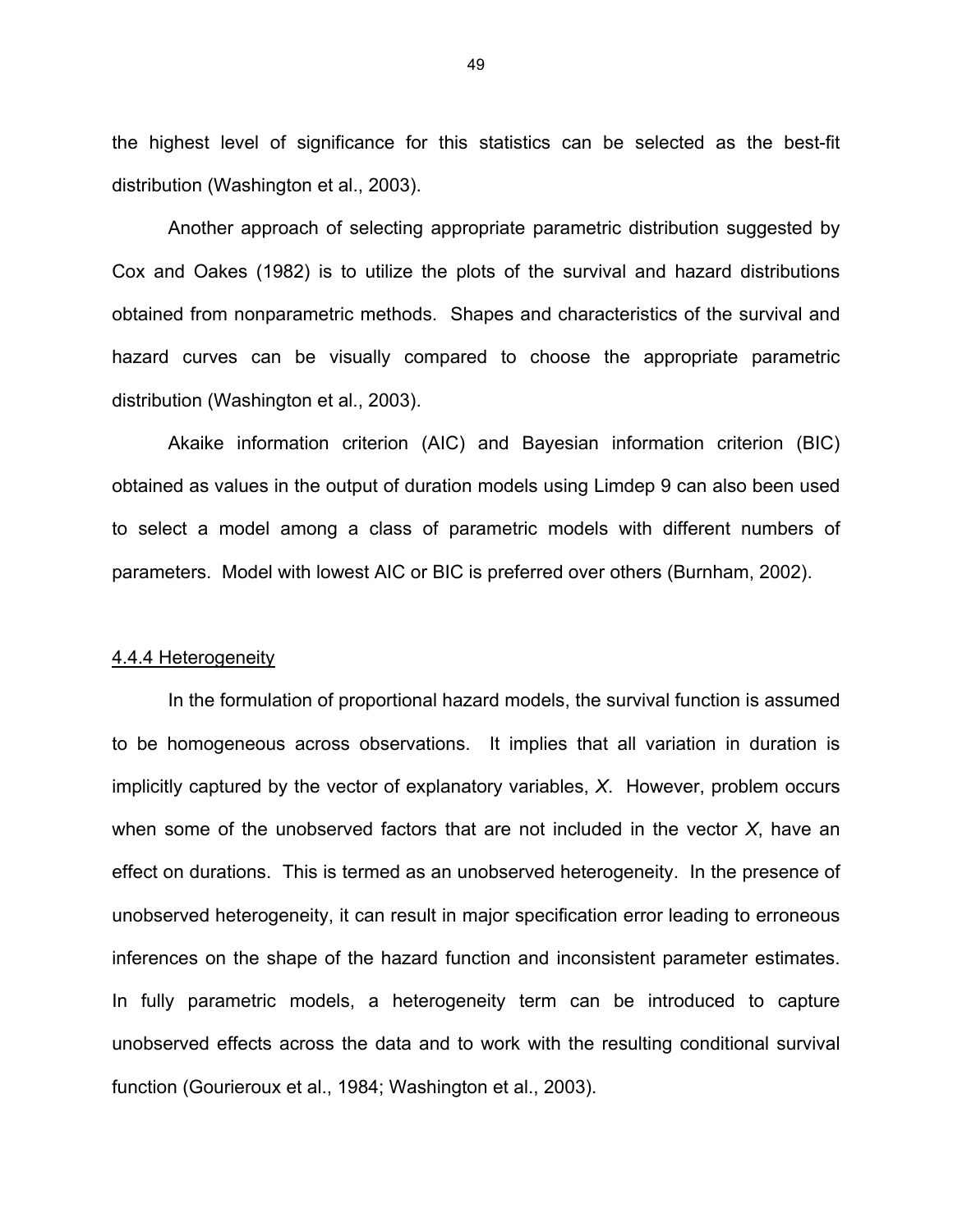Assuming a heterogeneity term, *w*, is distributed over the observations with some function *g(w)*, along with a conditional survival function, *S(t|w)*, the unconditional survival function is (Washington et al., 2003),

$$
S(t) = \int S(t|w)g(w)dw
$$
\n(13)

A common assumption to account for heterogeneity is to consider *w* as gamma distributed (Hui, 1991). Such a model (Weibull distribution with gamma heterogeneity) is developed as a part of this study and compared to three other model specifications.

#### 4.4.5 Semiparametric models

Nonparametric survival analysis methods can model survival or duration data without depending on any particular statistical distributions. As discussed earlier, fully parametric models assume a distribution of duration times and also have a parametric assumption on the functional form of the covariates on the hazard function  $exp(\beta X)$ . On the contrary, semiparametric models are more general as they do not assume a duration time distribution, but they retain the parametric assumption of the covariate influence (Washington et al., 2003).

Semiparametric modeling approach is convenient to apply when little or almost no knowledge is obtainable about the underlying hazard distribution. This approach is based on proportional hazards approach and was developed by Cox (1972). The Cox proportional hazards model is semiparametric as  $exp(\beta X)$  is used as the functional form of the covariate influence. This model is based on the ratio of hazards. The probability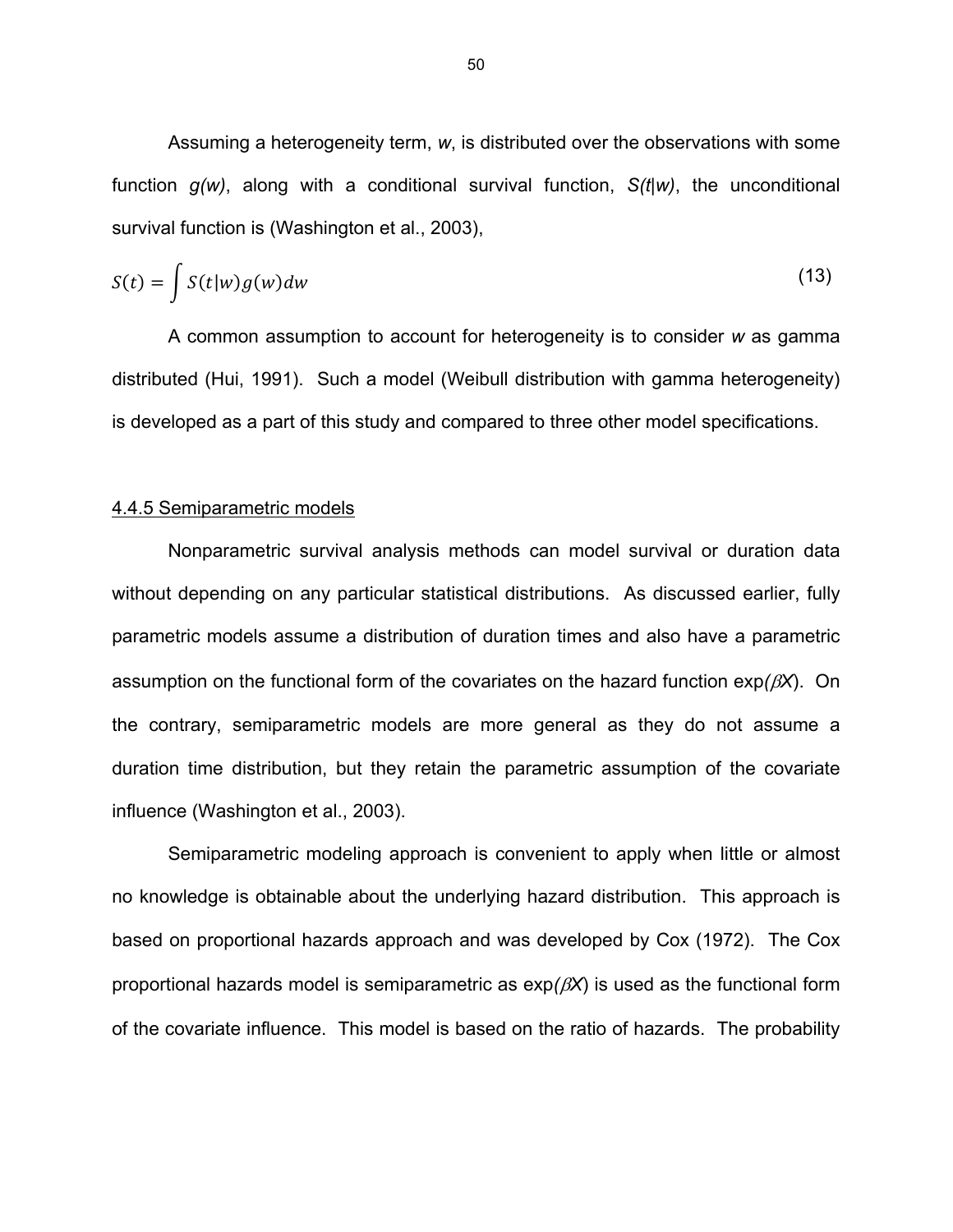of an incident *i* exiting a duration at time *ti*, given that at least one incident exits at time *ti,*  is given as

$$
\frac{\exp\left(\beta X_i\right)}{\sum_{j\in\mathrm{R}_i}\exp\left(\beta X_j\right)}\tag{14}
$$

where *Ri* denotes the set of incidents, *j*, with durations greater than or equal to *ti*. This model is readily estimated using standard maximum likelihood methods. If only one incident completes its duration at each time (no tied data), and no incidents are censored, the partial log likelihood is

$$
LL = \sum_{i=1}^{I} \left[ \beta X_i - \sum_{j \in R_i} \exp \left( \beta X_j \right) \right]
$$
 (15)

If no incidents are censored and tied data are present with more than one incident exiting at time *ti*, the partial log likelihood is the sum of individual likelihoods of the *ni* incidents that exit at time *ti* 

$$
LL = \sum_{i=1}^{I} \left[ \beta \sum_{j \in t_i} X_j - n_i \sum_{j \in R_i} \exp \left( \beta X_j \right) \right]
$$
 (16)

Semiparametric models have two limitations. First, they do not provide information about the duration dependence. As a consequence, when primary interest of a study is to find out the probability of duration exits with respect to duration, it is not of much use. Second, there is a chance of potential loss in efficiency. When underlying survival distribution is known, Cox semiparametric proportional hazards model does not result in efficient parameter estimates in case of censored data (Washington et al., 2003). Nevertheless, this efficiency loss has been found to be usually small by various researchers (Efron, 1977; Oaks, 1977).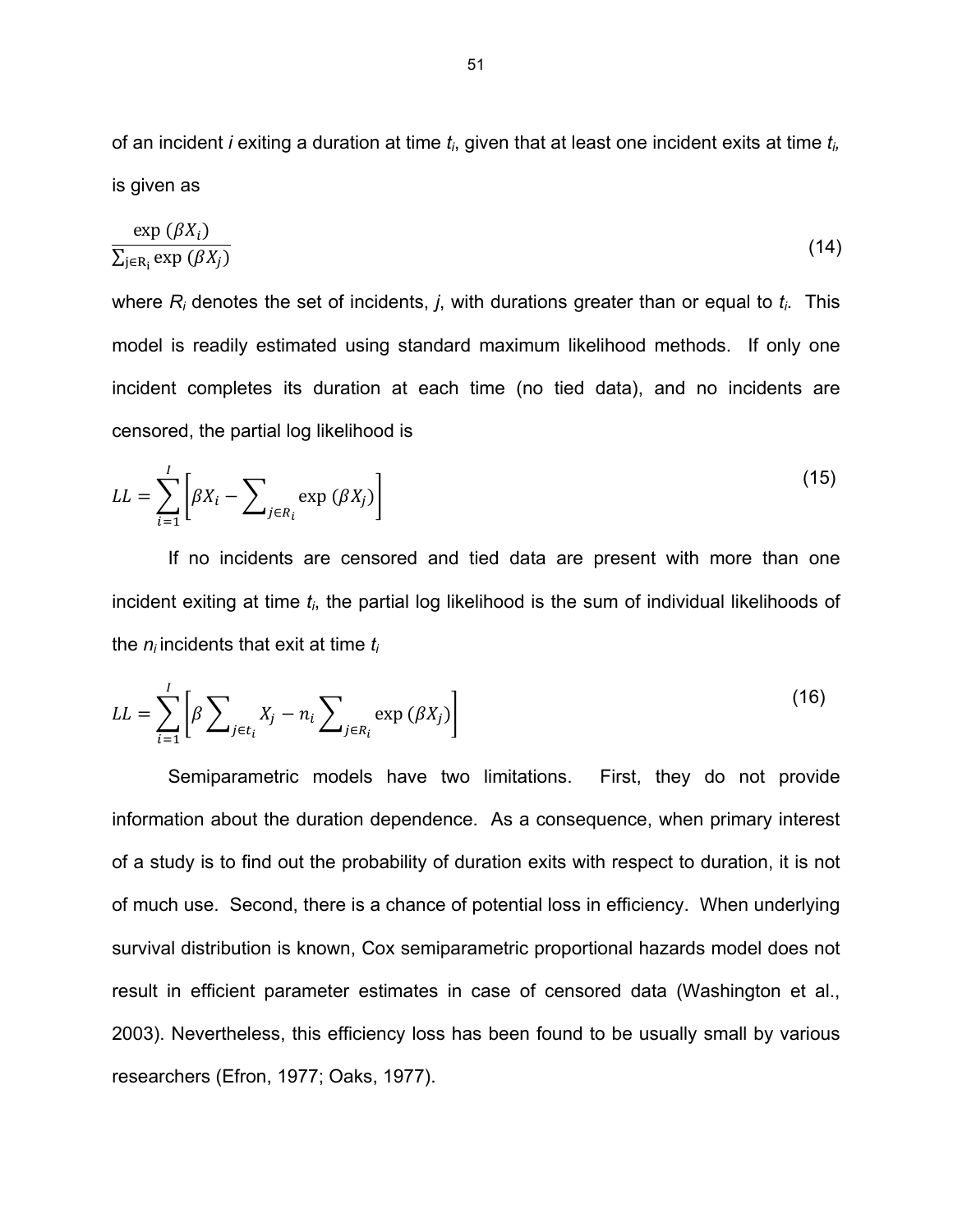#### **4.5 Task 5 – Extraction of data for larger models**

Based on the results obtained from the pilot study using the sample data, larger scale models are developed for the Detroit Metropolitan area. The purpose of developing larger models is to expand the analysis across the freeway network to examine the transferability of the models and determine how the impacts of significant factors vary across freeways and across sections on specific freeways. These expanded models are developed using data for several sections of different freeways. Numerous freeway sections are examined to determine how site-specific factors impact incident frequency and duration and how these impacts vary across locations. Including data from different freeways also allows for a further examination of model transferability, which provides an opportunity for a broad examination of freeway operations in metro Detroit and a determination of how incident characteristics vary across freeways. Analyzing larger models by utilizing data from several freeway sections provide a more comprehensive assessment of incident management on metro area freeways and can allow for an identification of avenues for optimizing incident management practices.

During 2009, the Detroit metro area experienced approximately 51,407 incidents that were responded to by the MDOT Freeway Courtesy Patrol (FCP). In the FCP database for Detroit freeway network, several incidents were found with no lane or shoulder blockage information. After removal of these incidents with incomplete information, this number is reduced to 48,116. Table 4.3 shows the frequency of incidents by type.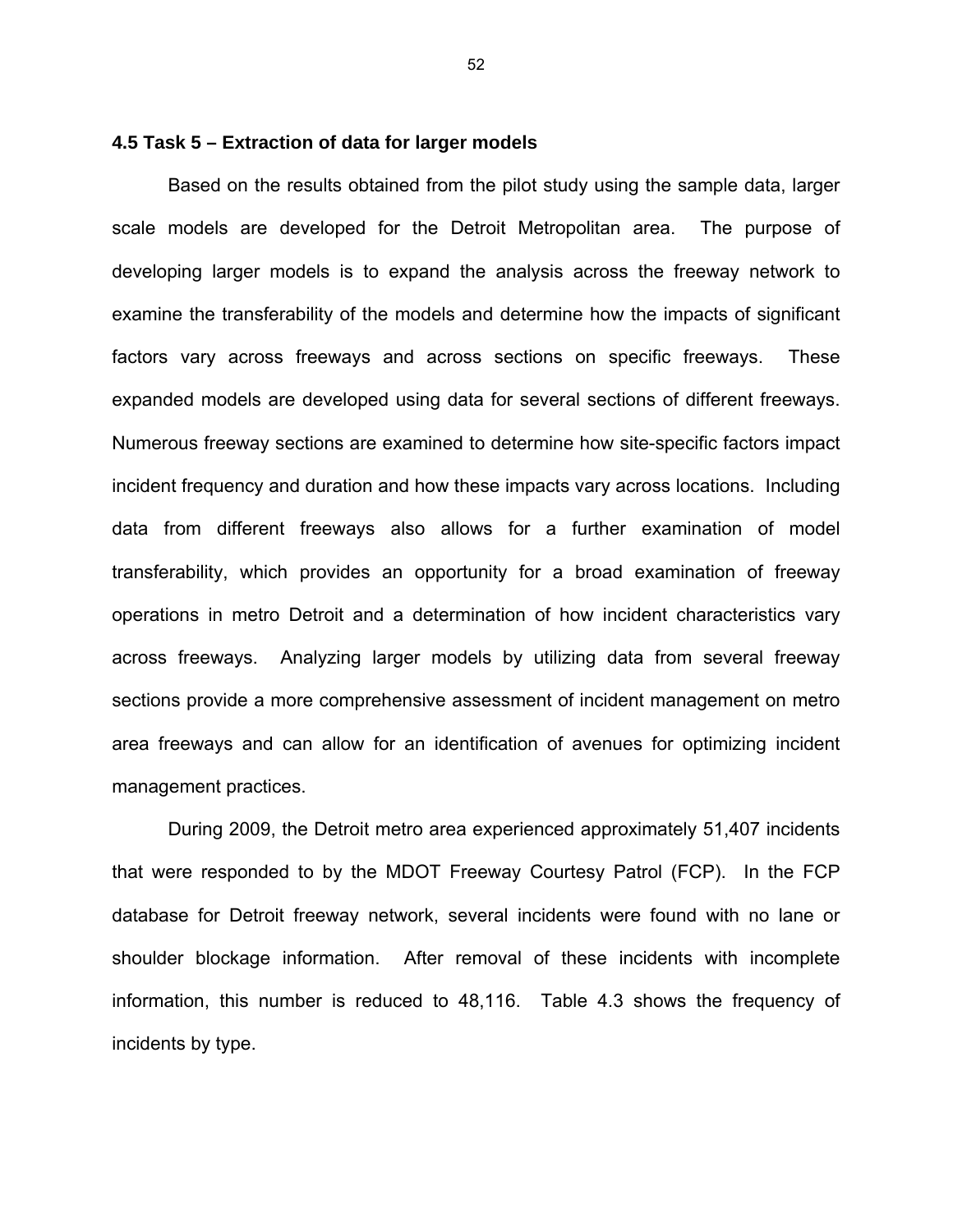| Incident type      | <b>Frequency</b> | Percentage |  |
|--------------------|------------------|------------|--|
| Abandoned vehicle  | 14,435           | 30%        |  |
| <b>Flat tire</b>   | 9,319            | 19%        |  |
| Ran out of gas     | 5,201            | 11%        |  |
| Mechanical failure | 10,919           | 23%        |  |
| Debris on road     | 2,587            | 5%         |  |
| Crash              | 1,743            | $4\%$      |  |
| Other              | 2,845            | 6%         |  |
| Multiple           | 1,067            | $2\%$      |  |
| Total              | 48,116           | 100%       |  |

Table 4.3. Frequency of Incident Types in Detroit Freeway Network

Table 4.4 shows the frequency of incidents on each freeway and shows that Interstate 94 (I-94) experienced the highest frequency of incidents in 2009, followed by Interstate 75 (I-75).

| <b>Freeways</b> | Number of<br>incidents | Percentage |
|-----------------|------------------------|------------|
| $1-275$         | 3,829                  | 8.0%       |
| I-375           | 79                     | $0.2\%$    |
| I-696           | 5,005                  | 10.4%      |
| $1 - 75$        | 10,761                 | 22.4%      |
| I-94            | 12,983                 | 27.0%      |
| $1-96$          | 6,909                  | 14.4%      |
| M-5             | 3,812                  | 7.9%       |
| M-8             | 665                    | $1.4\%$    |
| M-10            | 2,876                  | $6.0\%$    |
| M-14            | 421                    | $0.9\%$    |
| M-39            | 88                     | 0.2%       |
| M-59            | 688                    | 1.4%       |
| Total           | 48116                  | 100.0%     |

Table 4.4. Incident Frequency for Detroit Freeway Network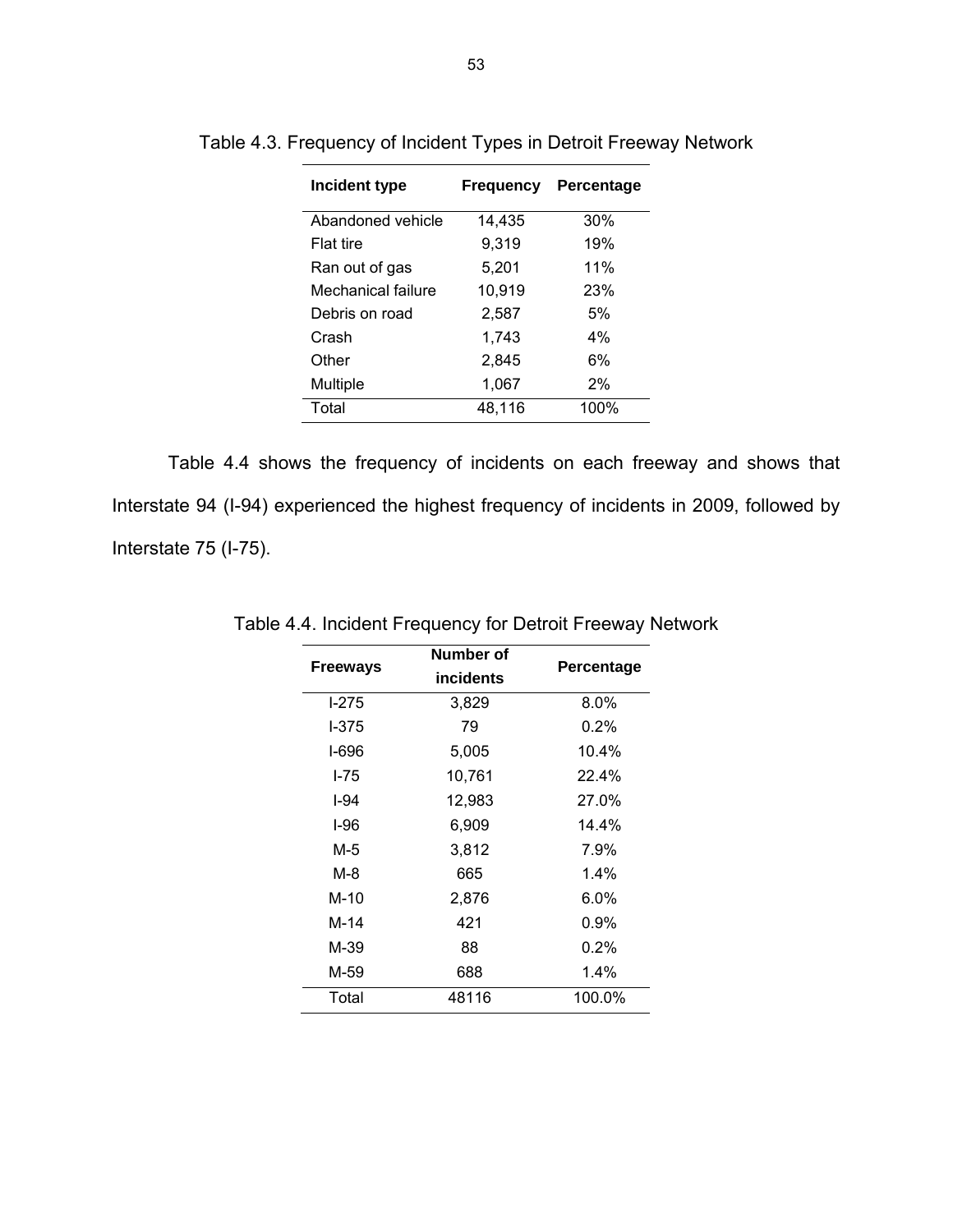The four local freeways (Interstate 75, Interstate 94, Interstate 275 and Interstate 696) where Traffic.com maintains sensors experienced a total of 32,578 of these incidents. Four cases have been deleted from the overall database due to excessive high values of FCP response time and incident clearance time. Average response time for the FCP operators and clearance time for the incidents on these four freeways are observed as 11.51 minutes and 9.81 minute, respectively. Summary statistics of the remaining 32,574 incidents are shown in Table 4.5. Data related to these incidents are utilized to develop larger-scale models and examine freeway operations in southeastern Michigan region. Each of these four freeways is divided into finite-length sections of each 1-Mile length and these sections are examined to determine how site-specific variables (e.g., number of lanes, presence of horizontal curves, number of horizontal curves, maximum and minimum radii of horizontal curves, number of entrance and exit ramps, etc.) impact incident frequency, response and clearance times and how these impacts vary across freeway sections. Northbound and southbound, eastbound and westbound freeway sections are considered separately. Consequently, total freeway network consisting of the four local freeways (I-75, I-94, I-275 and I-696) is disaggregated into 422 sections of 1-Mile length. The geometric features and traffic related information ( $85<sup>th</sup>$  and  $15<sup>th</sup>$  percentile speed, peak hour volume) are collected for each of these sections. Traffic flow related information cannot be obtained for some sections (especially the end sections for a particular freeway) due to the absence of side-fire detectors in these sections. In cases where a section with no detector falls between two sections having detectors, traffic related information is calculated by taking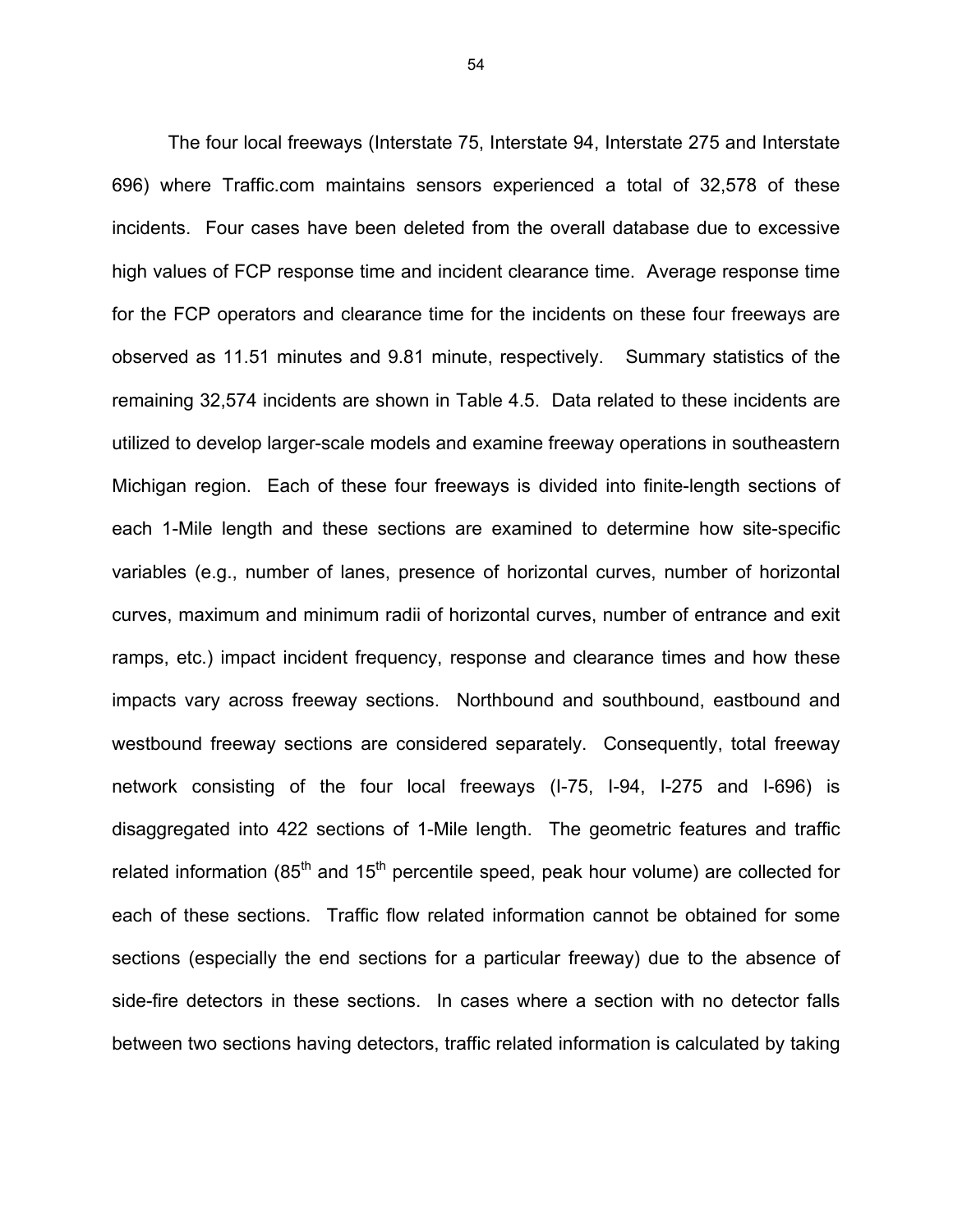the average of traffic flow information for the previous and next sections. The summary statistics of these 422 freeway sections are presented in Table 4.6.

| Variable                    | <b>Number</b>  | Variable                   | <b>Number</b>  |
|-----------------------------|----------------|----------------------------|----------------|
|                             | (percentage)   |                            | (percentage)   |
| Day of Week                 |                | Area of Roadway Affected   |                |
| Weekend                     | 5,492(16.86%)  | Shoulder only              | 28,900(88.72%) |
| Weekday                     | 27,082(83.14%) | Exactly one travel lane    | 3,258(10.00%)  |
| Month                       |                | More than one travel lane  | 416 (1.28%)    |
| January                     | 2,214(6.80%)   | Service type               |                |
| February                    | 2,158(6.62%)   | Abandoned vehicle          | 9,862(30.28%)  |
| March                       | 2,404(7.38%)   | Flat tire                  | 4,313(13.24%)  |
| April                       | 2,941(9.03%)   | Out of gas                 | 2,757(8.46%)   |
| May                         | 2,721(8.35%)   | Mechanical problems        | 2,038(6.26%)   |
| June                        | 2,710(8.32%)   | Clearing debris            | 1,678(5.15%)   |
| July                        | 2,832(8.69%)   | Directing traffic          | 740(2.27%)     |
| August                      | 3,295(10.12%)  | Towing                     | 2,052(6.30%)   |
| September                   | 2,963(9.10%)   | Standby for EMS            | 675(2.07%)     |
| October                     | 3,042(9.34%)   | Transporting motorist      | 278(0.85%)     |
| November                    | 2,720(8.35%)   | Providing cell phone       | 126(0.39%)     |
| December                    | 2,574(7.90%)   | Gone on arrival            | 222(0.68%)     |
| Number of Vehicles Involved |                | Providing directions       | 404(1.24%)     |
| One Vehicle                 | 32,208(98.88%) | Service declined by driver | 3,202(9.83%)   |
| Multiple vehicles           | 366(1.12%)     | Other services             | 859(2.64%)     |
|                             |                | Multiple services required | 3,368(10.34%)  |
| Freeway                     |                | FCP operator dispatch time |                |
| $I-75$                      | 10,760(33.03%) | First shift (10 pm - 6 am) | 305(8.47%)     |
| $1-275$                     | 3,828(11.75%)  | Second shift (6 am - 2 pm) | 1,453(40.33%)  |
| $I-94$                      | 12,981(39.85%) | Third shift (2 pm -10 pm)  | 1,845(51.21%)  |
| $I-696$                     | 5,005(15.37%)  | FCP operator arrival time  |                |
| Direction of travel         |                | First shift (10 pm - 6 am) | 2,875(8.83%)   |
| Northbound                  | 7,520(23.09%)  | Second shift (6 am - 2 pm) | 15,469(47.49%) |
| Southbound                  | 7,068(21.70%)  | Third shift (2 pm -10 pm)  | 14,230(43.69%) |
| Eastbound                   | 8,803(27.02%)  | Incident clearance time    |                |
| Westbound                   | 9,183(28.19%)  | First shift (10 pm - 6 am) | 2,875(8.83%)   |
|                             |                | Second shift (6 am - 2 pm) | 15,301(46.97%) |
|                             |                | Third shift (2 pm -10 pm)  | 14,397(44.20%) |

Table 4.5. Summary Statistics of Incidents in Study Network (I-75, I-275, I-94, I-696)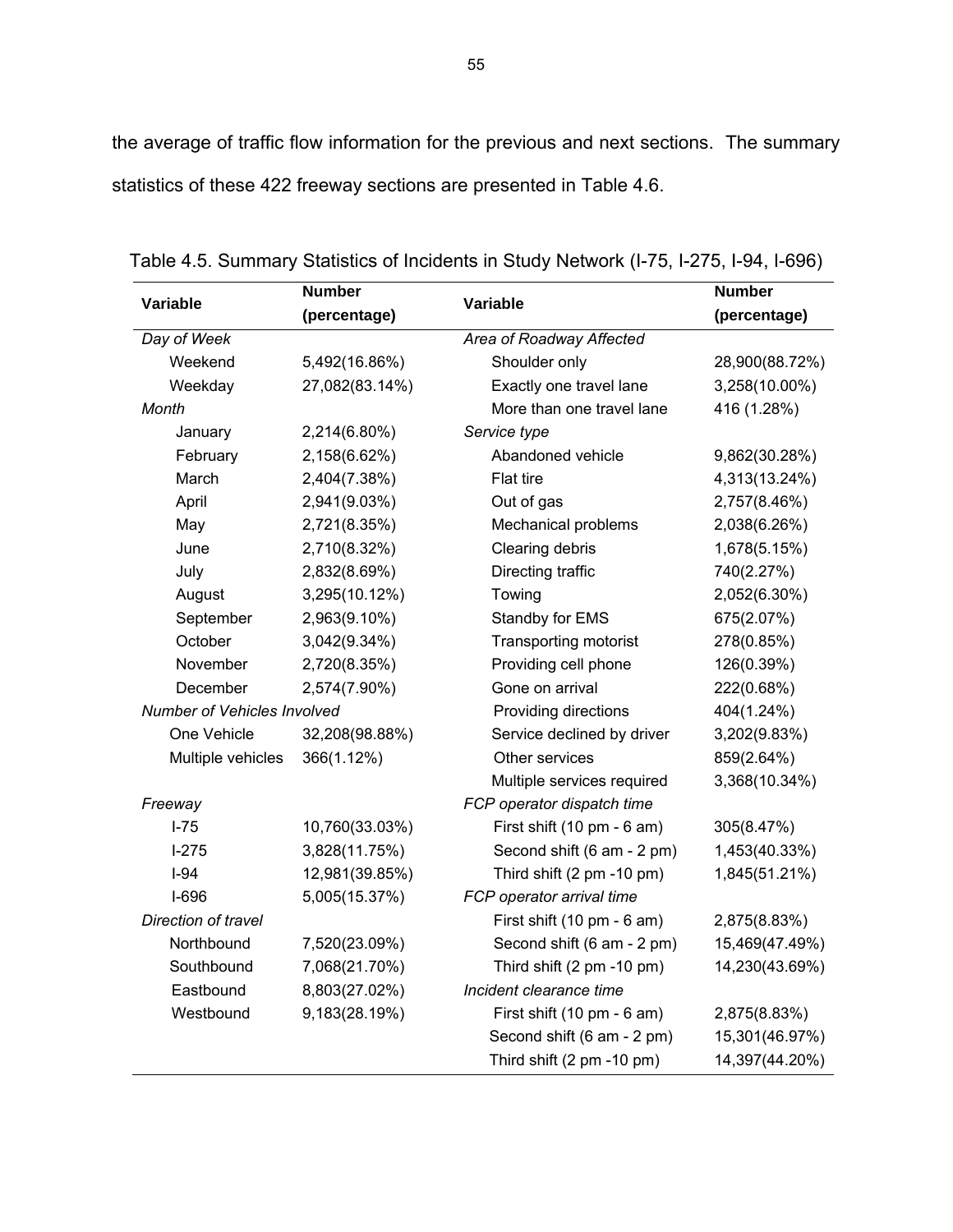Table 4.5 shows that only 17 percent of incidents occurred on weekends due to lower weekend traffic as compared to weekdays. Only a single vehicle was involved in about 99 percent of the incidents. Nearly 23 percent and 28 percent of the total incidents occurred in the northbound and westbound direction of these freeways, respectively, which may be due to greater congestion in these two directions during high-activity periods. Over 88 percent of the incidents occurred on the shoulders, with 10 percent and 1.3 percent of incidents impacting a single lane and multiple travel lanes, respectively. About 91 percent of incidents occurred during the morning (6 am to 2 pm) and afternoon (2 pm to 10 pm) shifts as traffic volume are reduced in the late evening and into the early morning. Month of August and February were found to experience the highest (10 percent) and lowest (6.6 percent) percentage of incidents, respectively. 33 percent and 39 percent of the incidents were observed on Interstate 75 and Interstate 94, respectively.

The most frequently occurring incidents were in response to abandoned vehicles (30 percent), followed by flat tires and incidents requiring multiple services (13 percent), vehicles running out of gas (8 percent), mechanical problems or requiring a tow (7 percent). In approximately 10 percent of the cases, the driver of the incident-involved vehicle declined any assistance from the FCP responder. Other remaining incident types each consisted of less than 6 percent of the total sample.

56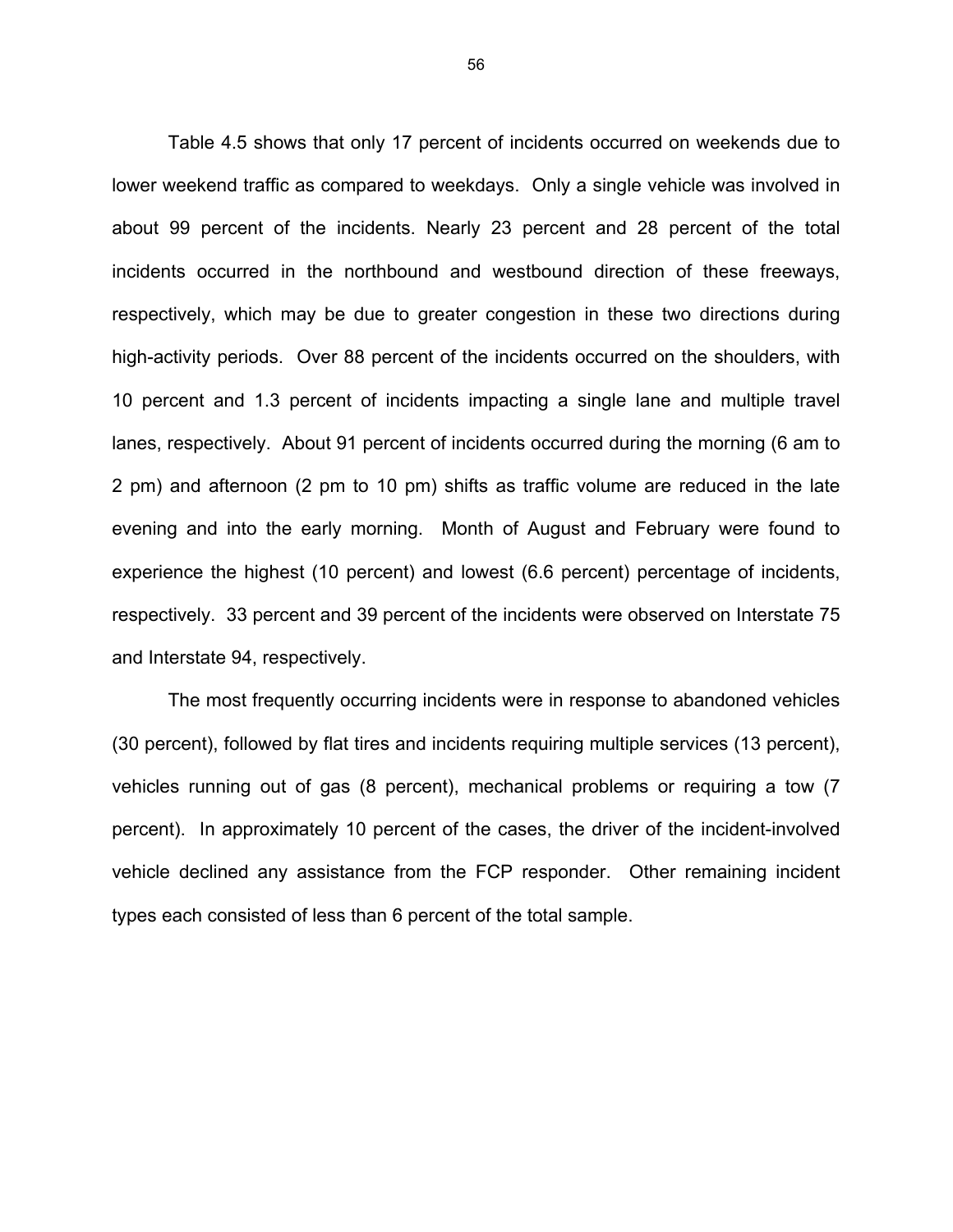| Variable                               | Minimum  | <b>Maximum</b> | Mean    | <b>Standard</b><br><b>Deviation</b> |
|----------------------------------------|----------|----------------|---------|-------------------------------------|
| Incident frequency (per month)         | $\Omega$ | 43             | 6.4     | 6.3                                 |
| 85 <sup>th</sup> percentile speed      | 59       | 76             | 68.5    | 3.3                                 |
| 15 <sup>th</sup> percentile speed      | 48       | 68             | 58.7    | 3.8                                 |
| Peak hour volume                       | 2,892    | 6,720          | 4,494.2 | 910.8                               |
| Number of lanes                        | 2        | 4              | 3.1     | 0.4                                 |
| Number of horizontal curves            | 0        | 3              | 0.8     | 0.8                                 |
| Maximum radius of the horizontal curve | $\Omega$ | 4.365          | 1.412.3 | 1,344.3                             |
| Minimum radius of the horizontal curve | 0        | 4.365          | 1,328.1 | 1,287.4                             |
| Number of entrance ramps               | 0        | 3              | 0.9     | 0.8                                 |
| Number of exit ramps                   |          | 3              | 0.8     | 0.7                                 |

Table 4.6. Summary Statistics of Characteristics of Freeway Sections

Note: Data represents 422 freeway sections of one mile length on I-75, I-275, I-94, I-696

The Table 4.6 provides the summary statistics of different characteristics for the 422 sections (each of one mile length) considered in this study. In 2009, the maximum number of incidents that a freeway section experienced was 43, whereas there are 46 sections with no history of incident occurrence in 2009. Peak hour volume was found to vary between 2,892 vehicles per hour to 6,720 vehicles per hour. For different freeways considered in this study, maximum of three horizontal curves were found on a one mile section. For the analysis of incident frequency data, same maximum and minimum radius of horizontal curves have been used for freeway sections with only one horizontal curve. The tangent sections are referred to the freeway sections of one mile length with no horizontal curves. Maximum of three entrance ramps and three exit ramps were observed for freeway sections.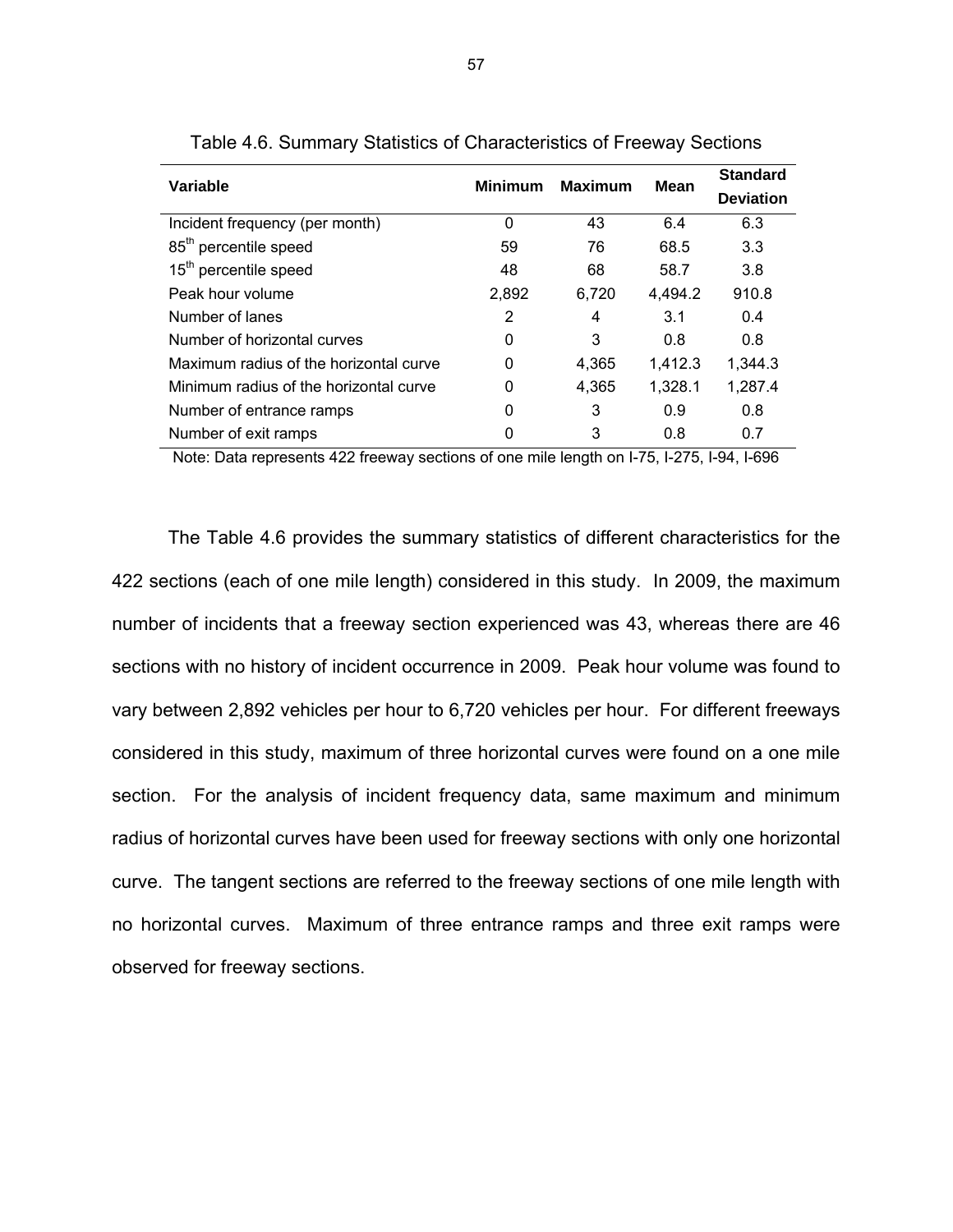#### **4.6 Task 6 – Development of larger incident duration model**

Incident response and clearance processes are very critical elements of traffic management for road agencies, particularly in large urban environments where the effects of incidents can create long-lasting impacts on congestion in addition to contributing to secondary incidents. Hazard duration models are developed (both fully parametric and semiparametric) using data for four major local freeways in Detroit freeway network to examine the factors affecting clearance times for incidents responded to by the FCP as well as the response time of the FCP operators and to assess the transferability of these impacts across other freeway sections in southeastern Michigan region. In the case of fully parametric models, four types of distributions are assumed for the underlying hazard functions namely, Weibull distribution, Weibull distribution with gamma heterogeneity, log-normal distribution and log-logistic distribution. For semiparametric models it is not necessary to assume any distribution. So it is not possible to obtain any information related to duration dependence and interpret duration effects from the semiparametric model results, though a semiparametric framework does provide greater flexibility, which is important if some of the parametric assumptions may not be appropriate for particular duration data. Preliminary incident clearance models are already developed utilizing incident data for a stretch of Interstate 75 in Detroit metro region. But no traffic flow related information was not considered during this preliminary work. So, additional site specific factors, such as number of lanes, presence of horizontal curves, maximum and minimum radii of horizontal curves, presence of entrance and exit ramps, and traffic flow related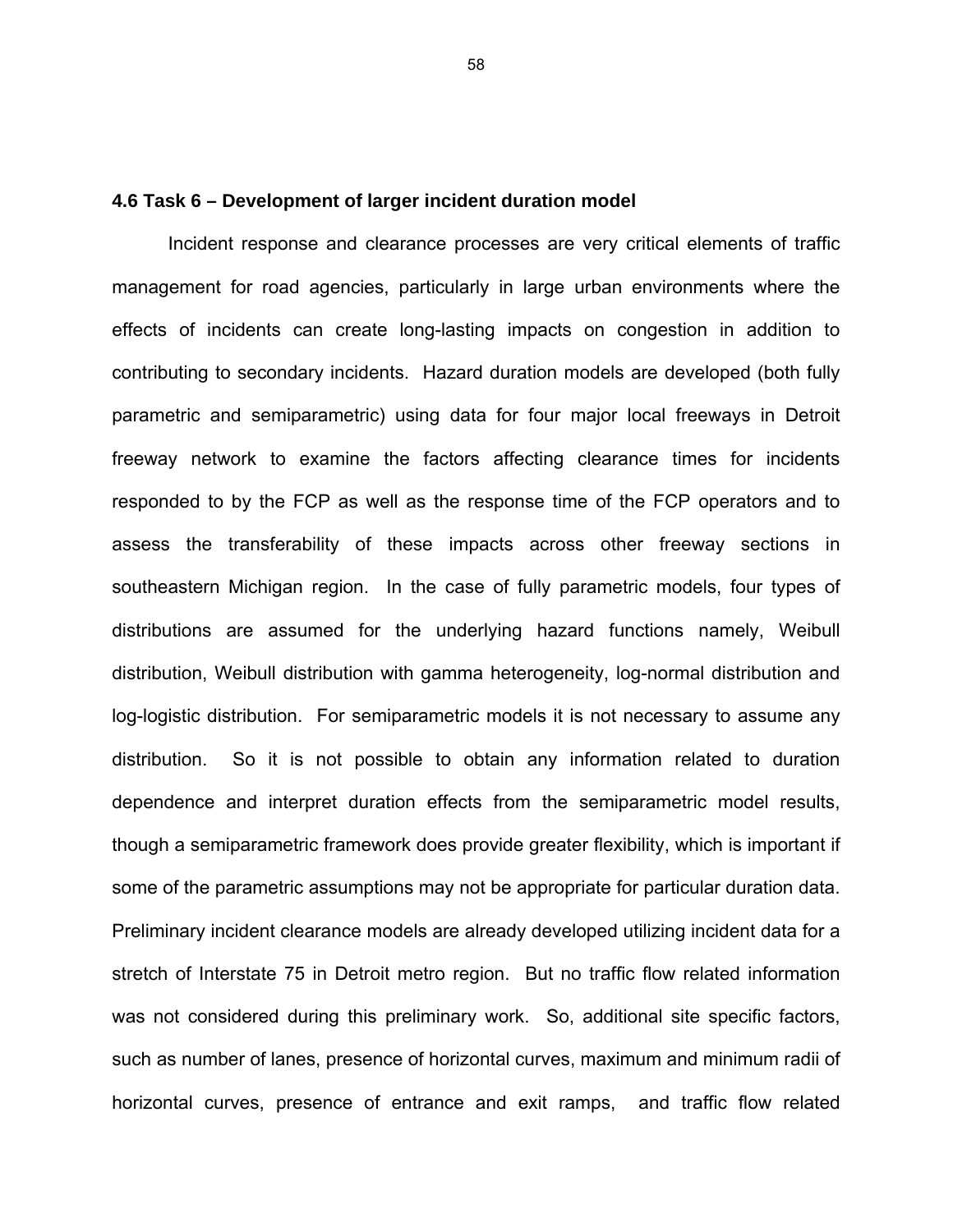variables, such as  $85<sup>th</sup>$  percentile and  $15<sup>th</sup>$  percentile speed, as well as peak hour traffic volume data are considered as a part of subsequent models.

### **4.7 Task 7 – Examination of model transferability**

The stability of incident duration over location is an essential theoretical and empirical concern as incident duration pattern changes over location. If it is not taken into account, the prediction of incident duration as obtained from developed models can be incorrect. Spatial transferability is examined as detailed in this section.

### 4.7.1 Spatial transferability

The spatial transferability of the model is checked by using data for other locations. Likelihood ratio test is conducted based on data for other locations to check the spatial transferability of the developed models and to use it for future forecasting. If it is not done, coefficients of developed model can be resulted in incorrect forecasting.

### 4.7.2 Likelihood ratio test

For any model it is imperative to check if the estimated parameters are transferable spatially (among places or areas) or temporally (over time). Spatial transferability guarantees the use of estimated parameters to be utilized in other places, saving cost of further data collection and estimation. On the other side, temporal transferability is favored to confirm that the model estimated parameters are stable over time. Likelihood ratio test is generally conducted to check spatial and temporal transferability (Washington et al., 2003).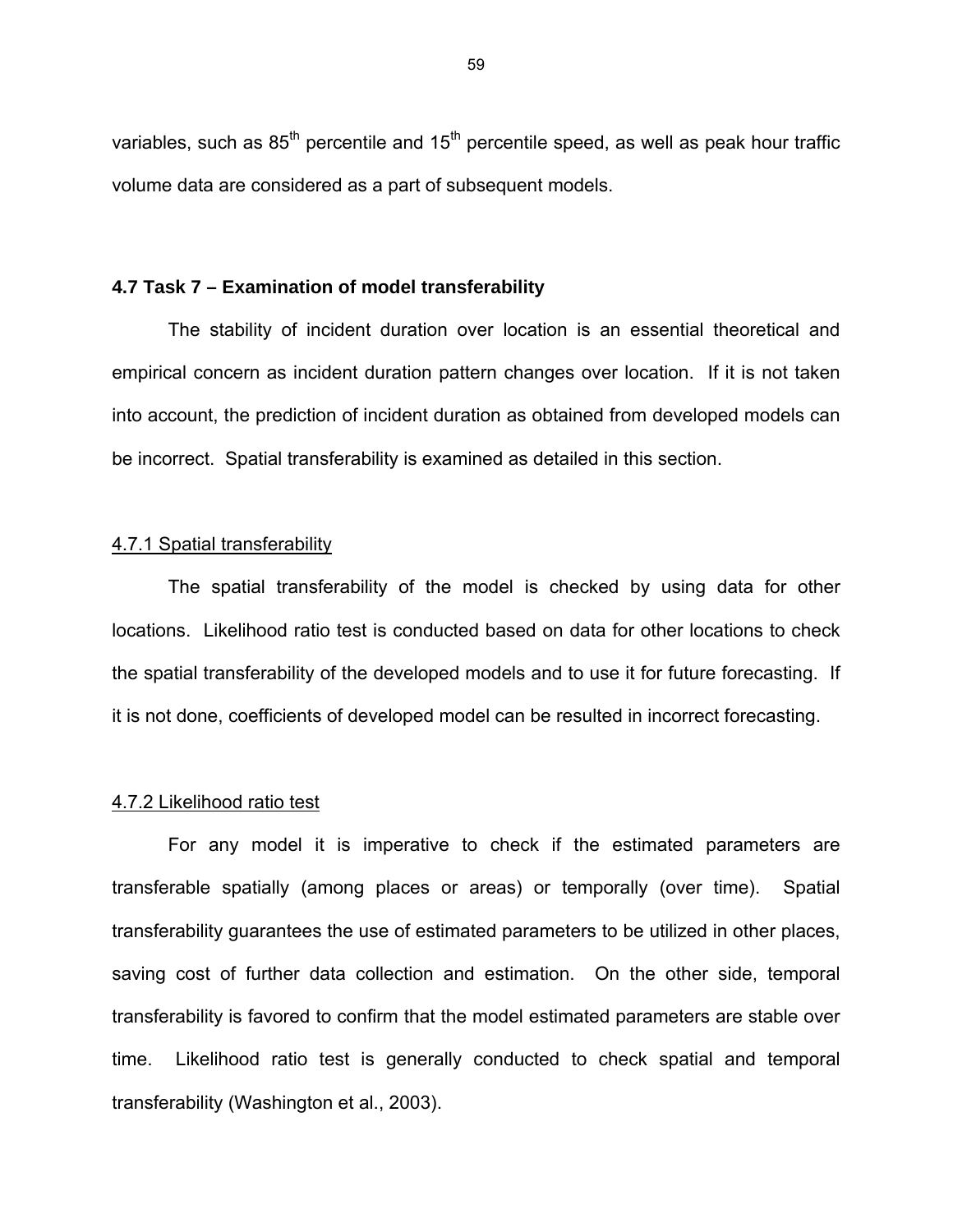Incident duration patterns can change over place (region/section) and time due to variation in factors such distance of nearest traffic management centers from where FCP operators are dispatched, allotment of FCP operators along certain freeways, geometrical characteristics (presence of horizontal and vertical curves, number of lanes, shoulder width, etc), educational programs for drivers, and incorporation of modern technologies for roads and vehicles. The duration model developed for the study should be checked for its spatial transferability to ensure presence of stability in the models over locations.

To test the transferability of parameters between two regions or time periods, following likelihood ratio test should be carried out (Washington et al., 2003):

$$
X^2 = -2[LL(\beta_T) - LL(\beta_a) - LL(\beta_b)]
$$
\n(17)

where *LL(βT)* is the log-likelihood value at convergence of the model using data from both region *a* and *b* (or both time periods *a* and *b*), *LL(βa)* is the log-likelihood value at convergence of the model using region *a* data (or time *a* data) and *LL(βb)* is the loglikelihood value at convergence of the model using region *b* data (or time *b* data). Same variable should be used in all three models- total, region a model and region b model. The test statistic follows the chi-square distribution  $(X^2)$  and has degrees of freedom equal to the total number of estimated parameters in region *a* and region *b* models (or all periodical models) minus the number of estimated parameters in the overall model. The resulting  $X^2$  statistic provides the probability of the models having different parameters (Washington et al., 2003).

The likelihood ratio test gives forth a good evaluation of the model's transferability. Before checking the spatial and temporal transferability, it has to be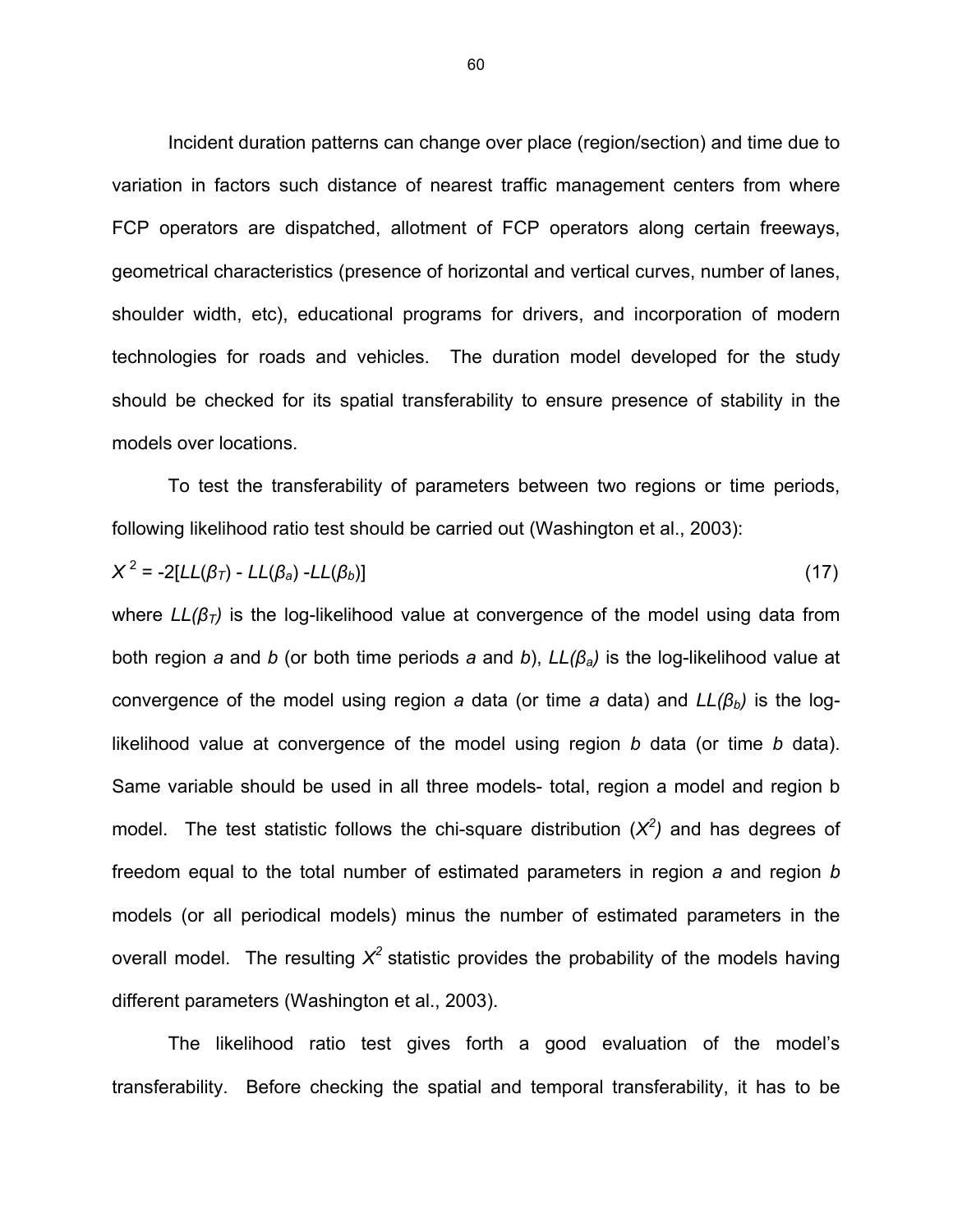made sure that the models are well specified because the omitted variables and other specification errors can lead to rejection of transferability erroneously. For the present research, spatial transferability is checked using likelihood ratio test.

### **4.8 Task 8 – Development of count data model for incident frequency**

Statistical modeling is undertaken to predict incident frequency based upon segment-specific information on roadway geometry, traffic characteristics and other factors. This work attempts to identify the conditions under which freeway sections tend to experience a higher frequency of incidents on monthly basis. As incident frequency data consists of non-negative integers, application of standard ordinary least-square regression is inappropriate as it assumes a continuous dependent variable (Washington et al., 2003). Poisson regression and negative binomial regression models are used as predictive tools to evaluate the relationship among month of incident occurrence, highway geometry, traffic-related elements, other incident characteristics and incident frequencies per month. These models allow for a determination of what segmentspecific factors have the greatest impact on incident frequency. This information may provide useful to MDOT for the purposes of FCP routing and in determining means of reducing incidents in particular locations. In many situations, the zero outcomes of the data are undoubtedly different from the non-zero ones (Greene, 1994, 2000). If the possibility of a zero-inflated counting process is ignored, it can lead to biased estimation of Poisson and negative binomial regression coefficients. But it was observed that out of 422 finite length sections considered for this study, only 46 sections (11%) have zero incidents for the year 2009. So, zero-inflated probability processes, such as the zeroinflated Poisson (ZIP) and zero-inflated negative binomial (ZINB) regression models,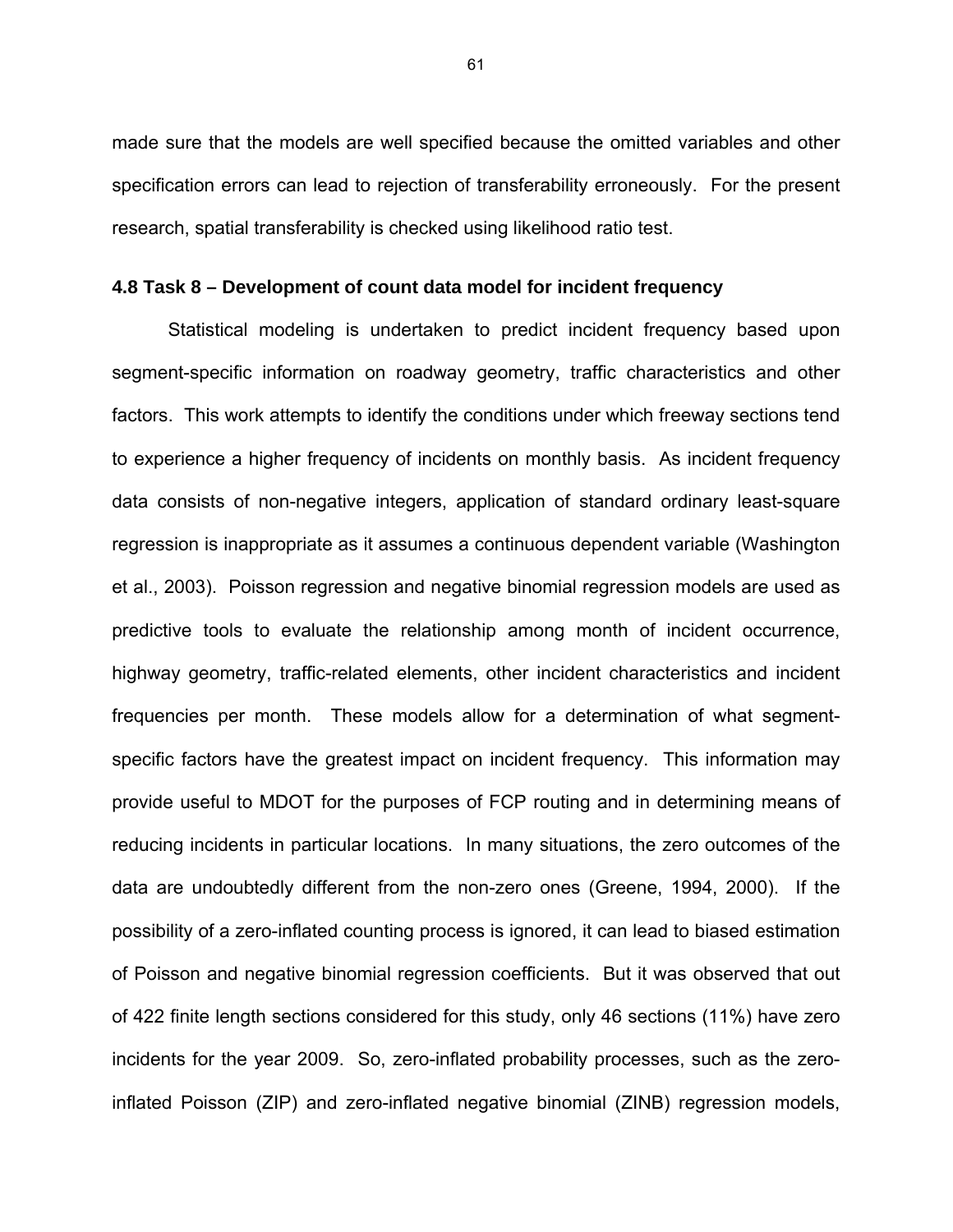are not developed as a part of the study to determine the relative incident likelihoods of freeway sections having incidents and having no history of incident.

### 4.8.1 Poisson regression model

Poisson regression model is applied to wide range of transportation count data. In a Poisson regression model, the probability of roadway entity (for example, section) i having  $n_i$  incidents per some time period (where  $n_i$  is a non-negative integer) is given by:

$$
P(n_i) = \frac{exp(-\lambda_i)\lambda_i^{n_i}}{n_i!}
$$
 (18)

where *P(ni)* is the probability of roadway section *i* having *ni* incidents per time period and *λi* is the Poisson parameter for roadway section *i*, which is equal to roadway section *i'*s expected number of incidents per month, *E[ni]*. Poisson regression models are estimated by specifying the Poisson parameters *λi* (the expected number of incidents per period) as a function of explanatory variables. The most common relationship between explanatory variables and the Poisson parameter is the log-linear model,

$$
\lambda_i = \exp(\beta X_i) \text{ or } \text{, equivalently } LN(\lambda_i) = \beta X_i,
$$
\n(19)

where  $X_i$  is a vector of explanatory variables and  $\beta$  is a vector of estimable coefficients. With this form of  $\lambda_i$ , the coefficient vector  $\beta$  can be estimated by the maximum likelihood method with the likelihood function being

$$
L(\beta) = \prod_{i} \frac{\exp[-\exp(\beta X_i)][\exp(\beta X_i)]^{n_i}}{n_i!}
$$
 (20)

The log the likelihood function is simpler to manipulate and more appropriate for estimation,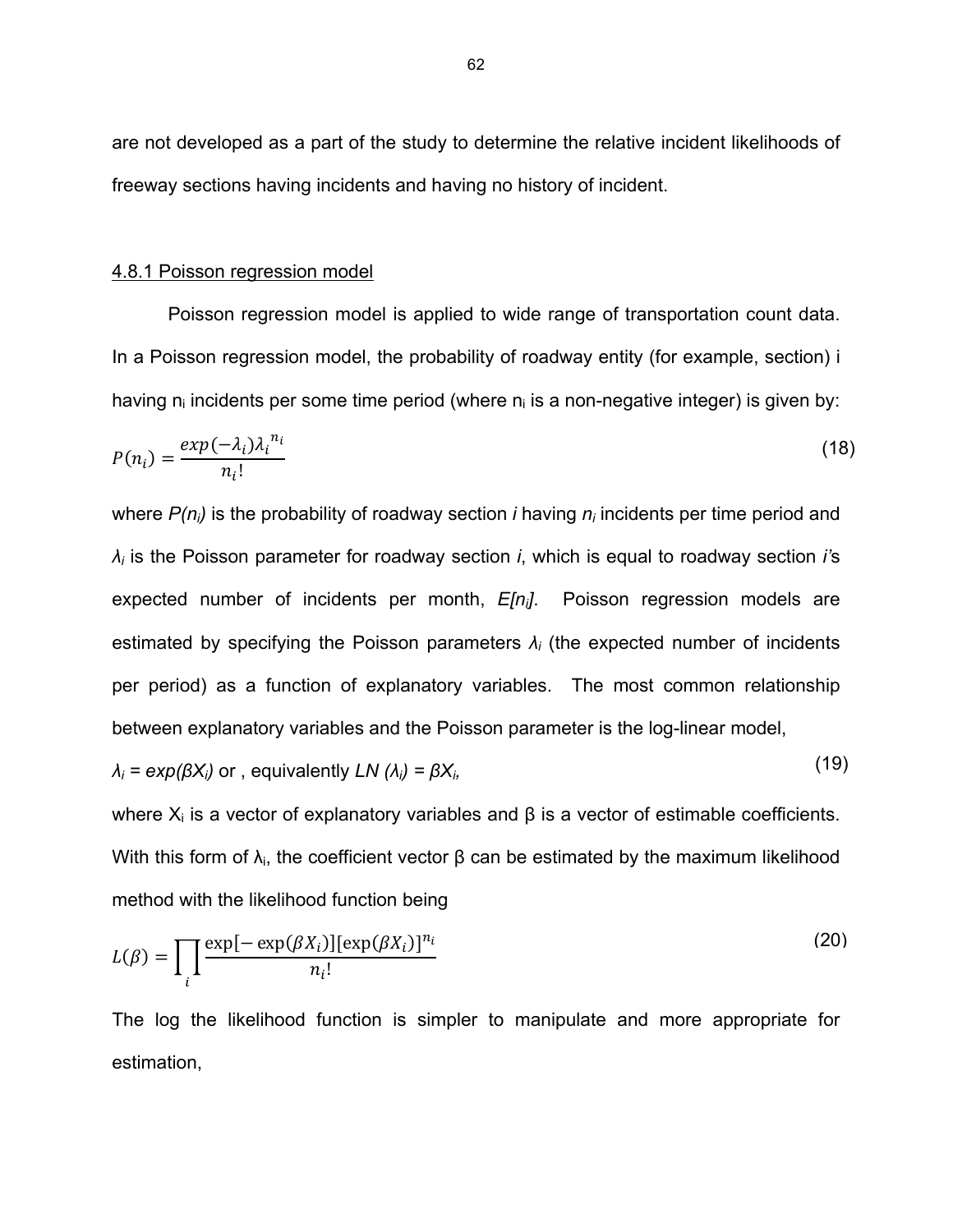$$
LL(\beta) = \sum_{i=1}^{n} [-\exp(\beta X_i) + y_i \beta X_i - LN(y_i!)]
$$
\n(21)

The important characteristic of Poisson probability distribution is that the mean and variance of a Poisson probability distribution are equal. When the variance is significantly larger than the mean, the data are said to be overdispersed. In many cases, overdispersed count data are successfully modeled using a negative binomial model (Washington et al., 2003).

#### 4.8.2 Negative binomial model

To overcome the overdispersion problem, negative binomial regression has been commonly used by various researchers which relaxes the assumption that the mean of incident frequencies is equal to the variance. The negative binomial distribution assumes that the Poisson parameter follows a gamma probability distribution. The model results in a closed-form equation and the mathematics to manipulate the relation between the mean and variance structures is relatively simple (Lord and Mannering, 2010). An error term is added to the expected incident frequency *λi.* Equation 19 then becomes

$$
\lambda i = \exp(\beta X_i + \varepsilon_i) \tag{22}
$$

where exp(εi) is a gamma-distributed error term with mean one and variance *α*. The formulation of the negative binomial distribution is

$$
P(n_i) = \frac{\Gamma(\theta + n_i)}{[\Gamma(\theta), n_i!]} \cdot u_i^{\theta} (1 - u_i)^{n_i}
$$
\n(23)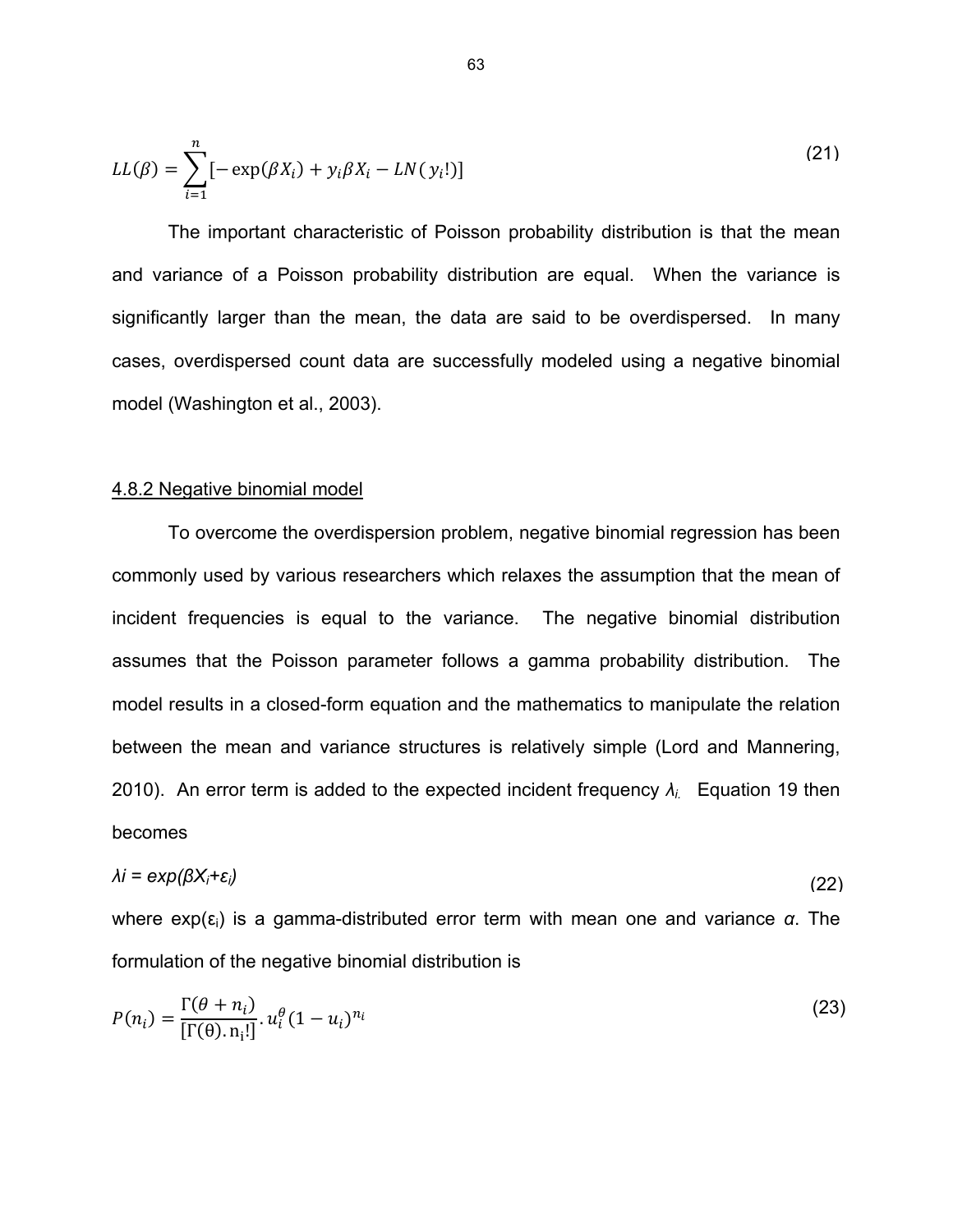where  $u_i = θ/θ + λ_i$  and  $θ = 1/α$ , and  $Γ(·)$  is a value of gamma distribution. The corresponding likelihood function is

$$
L(\lambda_i) = \prod_{i=1}^{N} \frac{\Gamma(\theta + n_i)}{[\Gamma(\theta), n_i!]} \left[\frac{\theta}{\theta + \lambda_i}\right]^{\theta} \left[\frac{\lambda_i}{\theta + \lambda_i}\right]^{n_i}
$$
(24)

where *N* is the total number of freeway sections. The coefficient estimates can be obtained by the maximum likelihood method. This model structure allows the mean to differ from the variance such that,

$$
var[n_j] = E[n_j][1 + \alpha E[n_j]]
$$
 (23)

 $(25)$ 

where  $\alpha$  is used as a measure of dispersion. If  $\alpha$  is not significantly different from zero, the negative binomial model simply reduces to a Poisson model with *var[ni] = E[ni]*. If *α* is significantly different from zero, the negative binomial model is the correct choice.

# **4.9 Calculation of Elasticities**

Elasticity values are computed to measure how specific variables affect outcome probabilities. Elasticity values represent the percentage change in the probability of an outcome due to a 1% change in an explanatory variable. For a continuous variable  $x_{ki}$ , the elasticity is calculated as

$$
E_{x_{ki}}^{P(i)} = \frac{\partial P(i)}{\partial x_{ki}} \times \frac{x_{ki}}{P(i)}
$$
(26)

where  $P(i)$  is the probability of outcome *i*,  $x_{ki}$  is the value of variable *k* for outcome *i* in the vector of variables *Xi*. For indicator variables (those variables that take on values of 0 and 1) the elasticity cannot be determined using Equation 24. Some measure of the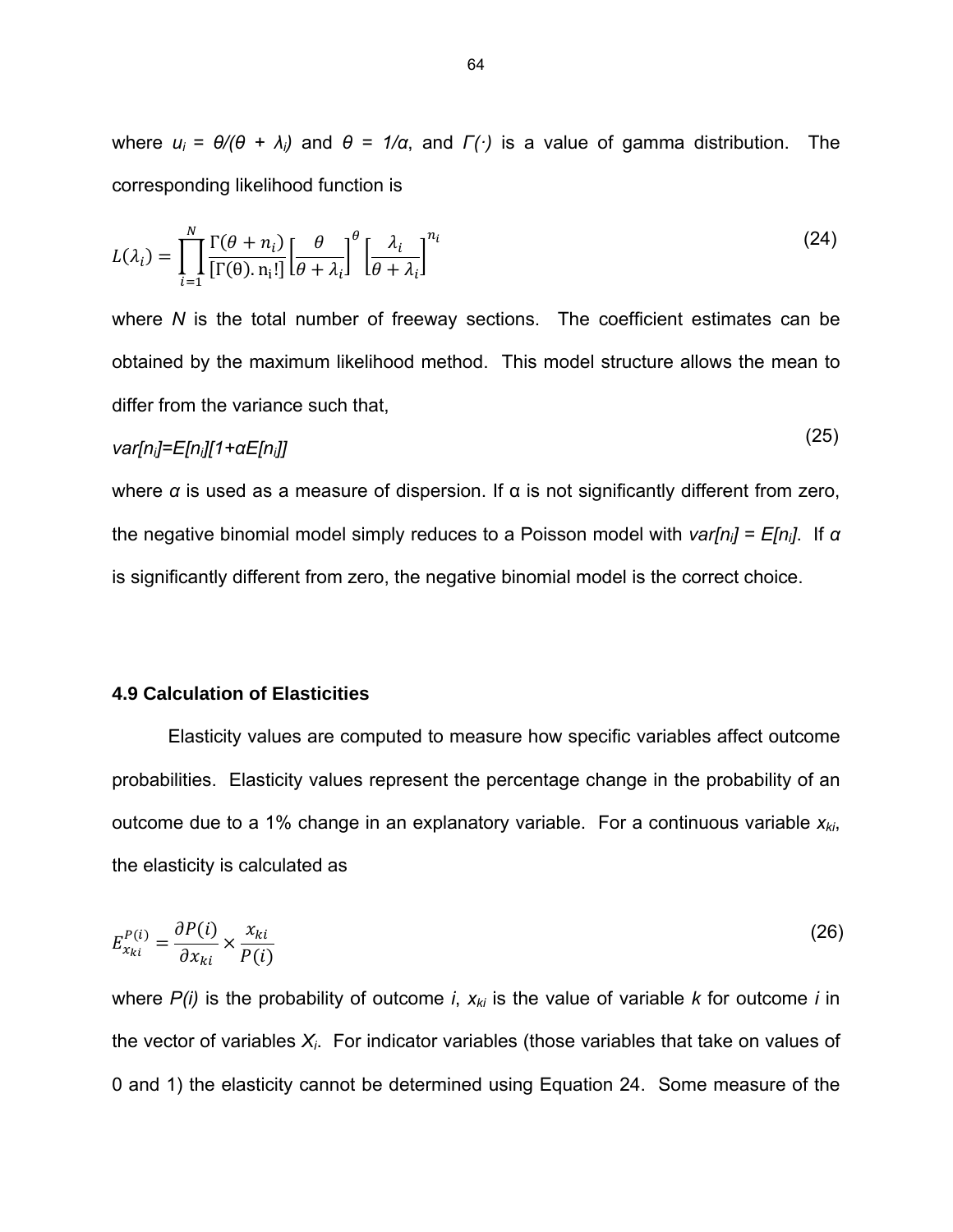sensitivity of indicator variables is conducted by computing a pseudo-elasticity. Pseudo-elasticity is defined as the percentage change in the probability of an outcome when an indicator variable is changed from zero to one. It is calculated for the set of observations where  $x_{ki} = 0$ . The following equation (Equation 27) is used to calculate pseudo-elasticity

$$
E_{x_{ki}}^{P(i)} = \frac{\exp[\Delta(\beta_i x_i)] \sum_{\forall l} \exp(\beta_{kl} x_{kl})}{\exp[\Delta(\beta_i x_i)] \sum_{\forall l_n} \exp(\beta_{kl} x_{kl}) + \sum_{\forall l \neq l_n} \exp(\beta_{kl} x_{kl})} - 1
$$
\n(27)

where  $I_n$  is the set of alternate outcomes with  $x_k$  in the function determining the outcome, and *I* is the set of all possible outcomes (Washington et al., 2003).

For count data models also elasticities are calculated to assess the marginal effect of the indicator variables. Elasticities are the suitable way to evaluate the relative effect of each variable in the model and provide estimation of the impact of a variable on the expected frequency and are interpreted as the effect of a 1% change in the variable on the expected frequency *λi* (Washington et al., 2003). Elasticity of frequency *λi* is defined as

$$
E_{x_{ik}}^{\lambda_i} = \frac{\partial \lambda_i}{\partial x_{ik}} \times \frac{x_{ik}}{\lambda_i} = \beta_k x_{ik}
$$
 (28)

where *xik* is the value of variable the *k*th independent variable for observation *i*, *β<sup>k</sup>* is the estimated parameter *for k*th independent variable and *λi*. is the expected frequency for observation *i*,.

The elasticity for noncontinuous indicator variables (those variables that take on values of 0 and 1) cannot be determined using Equation 28. In such cases, a pseudoelasticity is computed to estimate an approximate elasticity of the variables. It gives the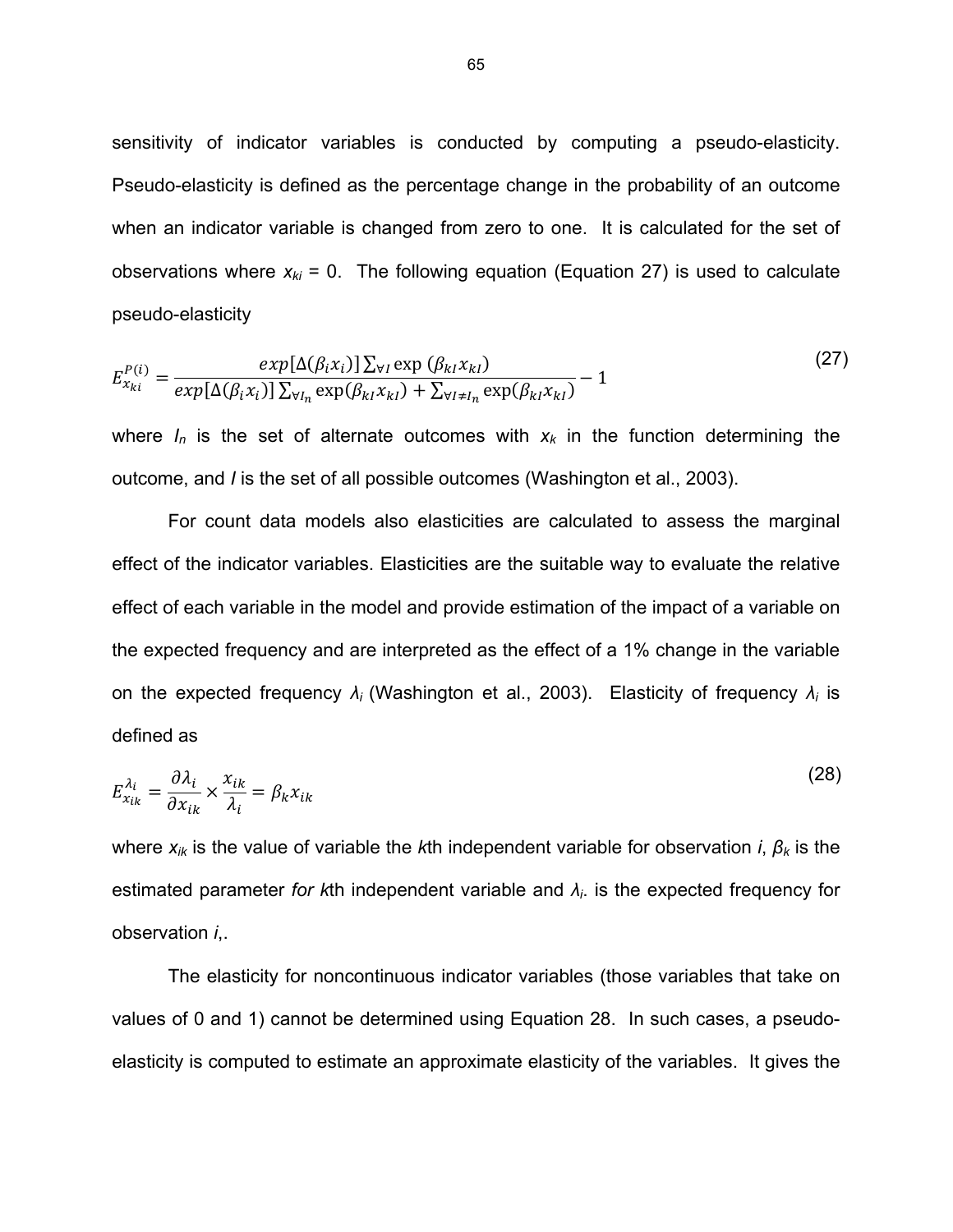incremental change in the frequency caused by changes in indicator variables. The elasticity for indicator variables, is computed as (Washington et al., 2003)

$$
E_{x_{ik}}^{\lambda_i} = \frac{\exp(\beta_k) - 1}{\exp(\beta_k)}\tag{29}
$$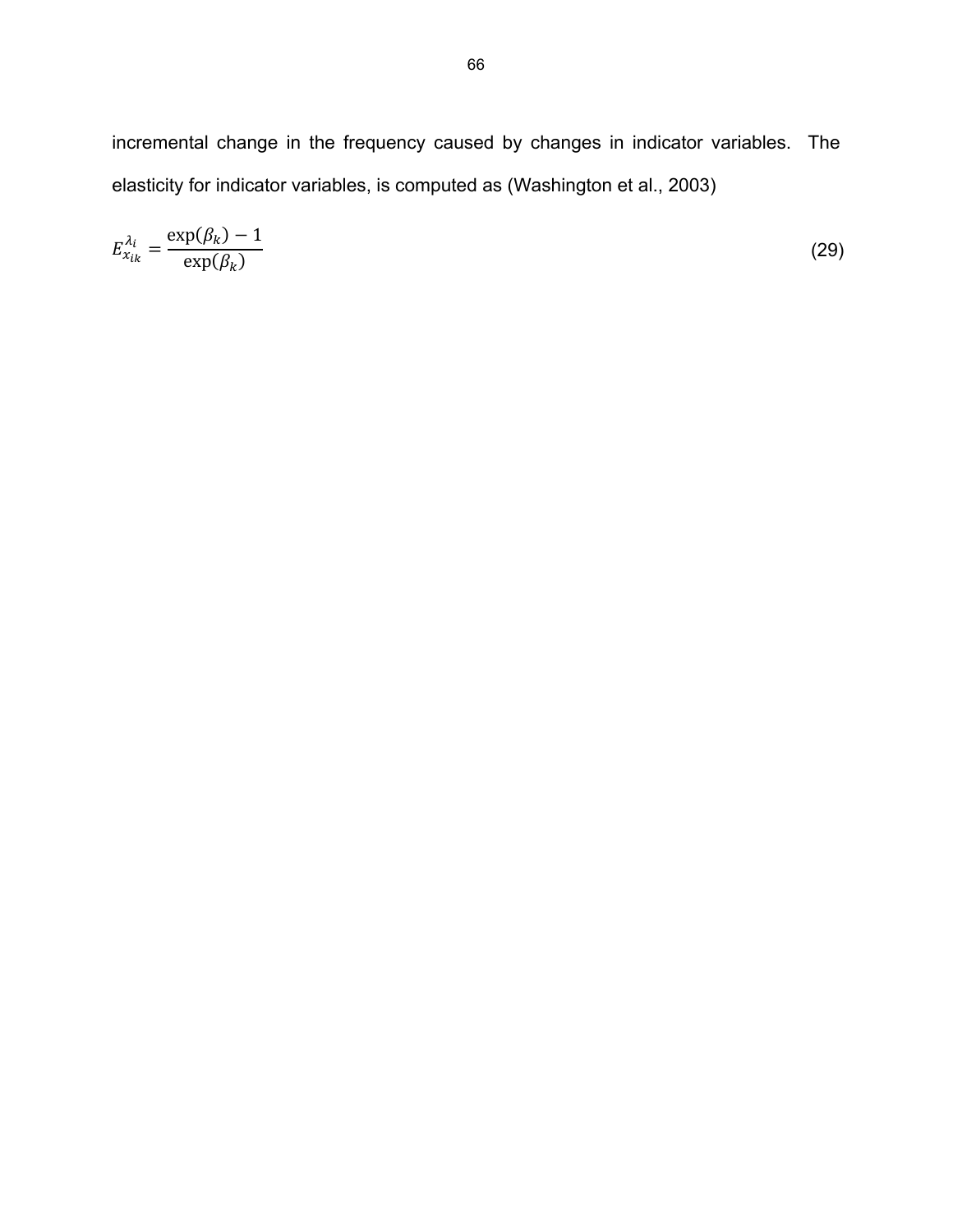# **Chapter 5 Results and Discussions**

As described in the previous chapter (Chapter 4), count data models have been developed in the present study to analyze factors affecting the incident frequency per month on Detroit freeway network. Modeling count data as continuous one by applying standard least squares regression is inappropriate. Both the Poisson regression and negative binomial regression models have been used for the modeling purposes. One limitation of using the Poisson regression model for the count data is that it requires the mean of the count process to be equal to its variance. Overdispersion occurs at situations when variance of the data is significantly larger than the mean. Overdispersed count data are successfully modeled by developing negative binomial model (Washington et al., 2003).

Additionally, hazard-based duration model approach has been used in the present study to analyze incident duration. Though duration data are usually continuous and thus can be modeled using least square regression, estimation techniques based on hazard functions provide additional information about underlying duration problem. Hazard-based duration models study the conditional probability of a time duration ending at some time t, given that the duration has already lasted for time t. Incorporating these models in the present study not only identify important factors influencing the response time taken by the FCP operators and clearance time of the incidents, but also provide insights about the probability of a duration ending on the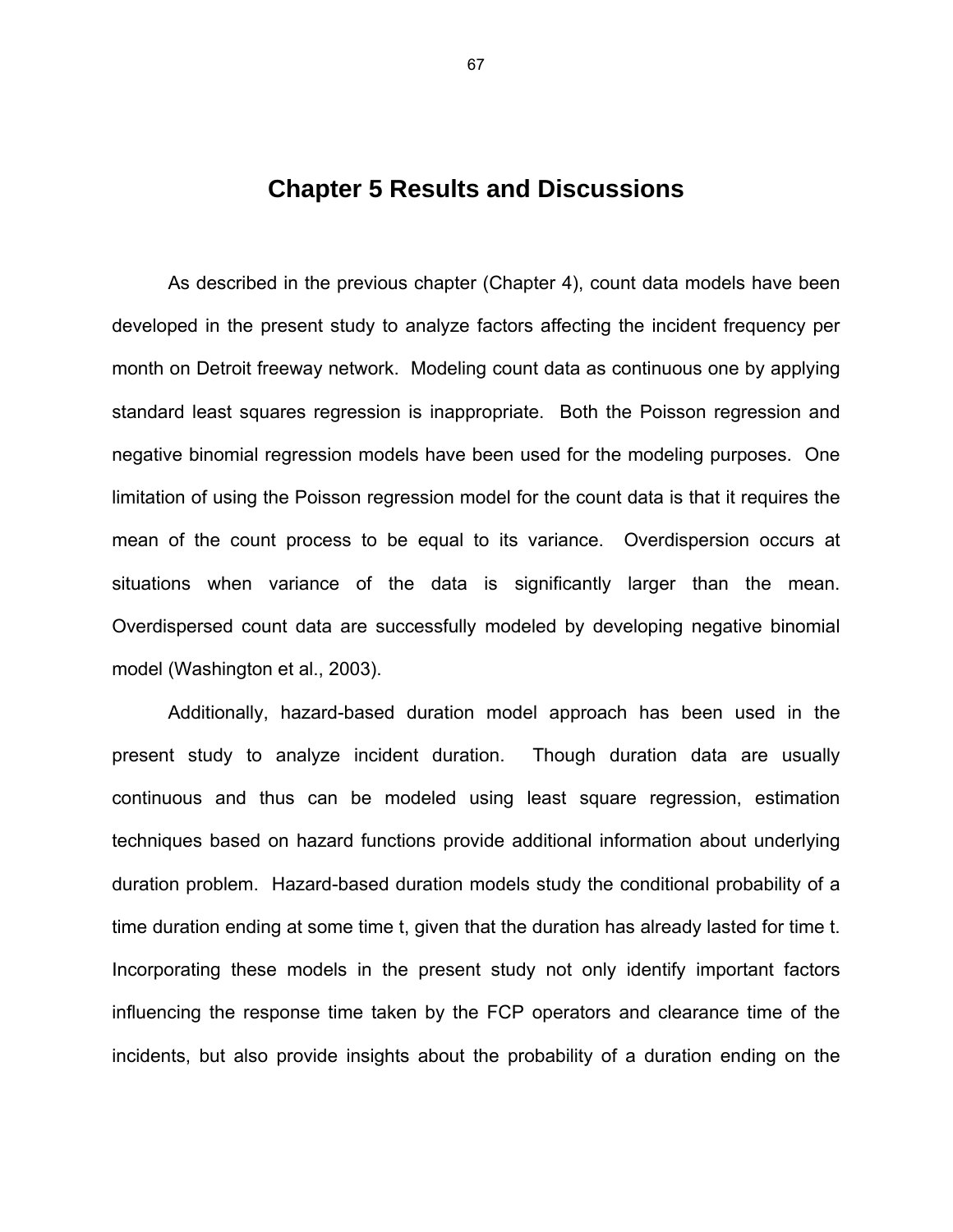length of the duration (i.e., duration dependence) from the slope of the hazard function (Washington et al., 2003).

# **5.1 Results of incident clearance duration model**

As discussed in the previous chapter, preliminary incident clearance duration models are developed using incident related data for a stretch of freeway in Detroit metro area. Afterwards, using the comprehensive database for four local freeways in the southeastern Michigan freeway network, larger clearance duration models have been developed and examined to identify the major significant factors affecting clearance times. Results of both preliminary incident clearance model and larger incident clearance models are discussed in the following sub-sections.

# 5.1.1 Preliminary incident clearance model

### *5.1.1.1 Fully parametric models*

The preliminary work is focused on examining the factors influencing the time required to clear incidents along the study section of Interstate 75 by developing four hazard duration models, each with a different assumption regarding the underlying distribution for the hazard function. The distributions that are compared include the Weibull, both with and without heterogeneity effects, as well as the log-normal and loglogistic distributions. LIMDEP Version 9 software is used for the analysis as it allows flexibility in terms of model specification (Greene, 2007).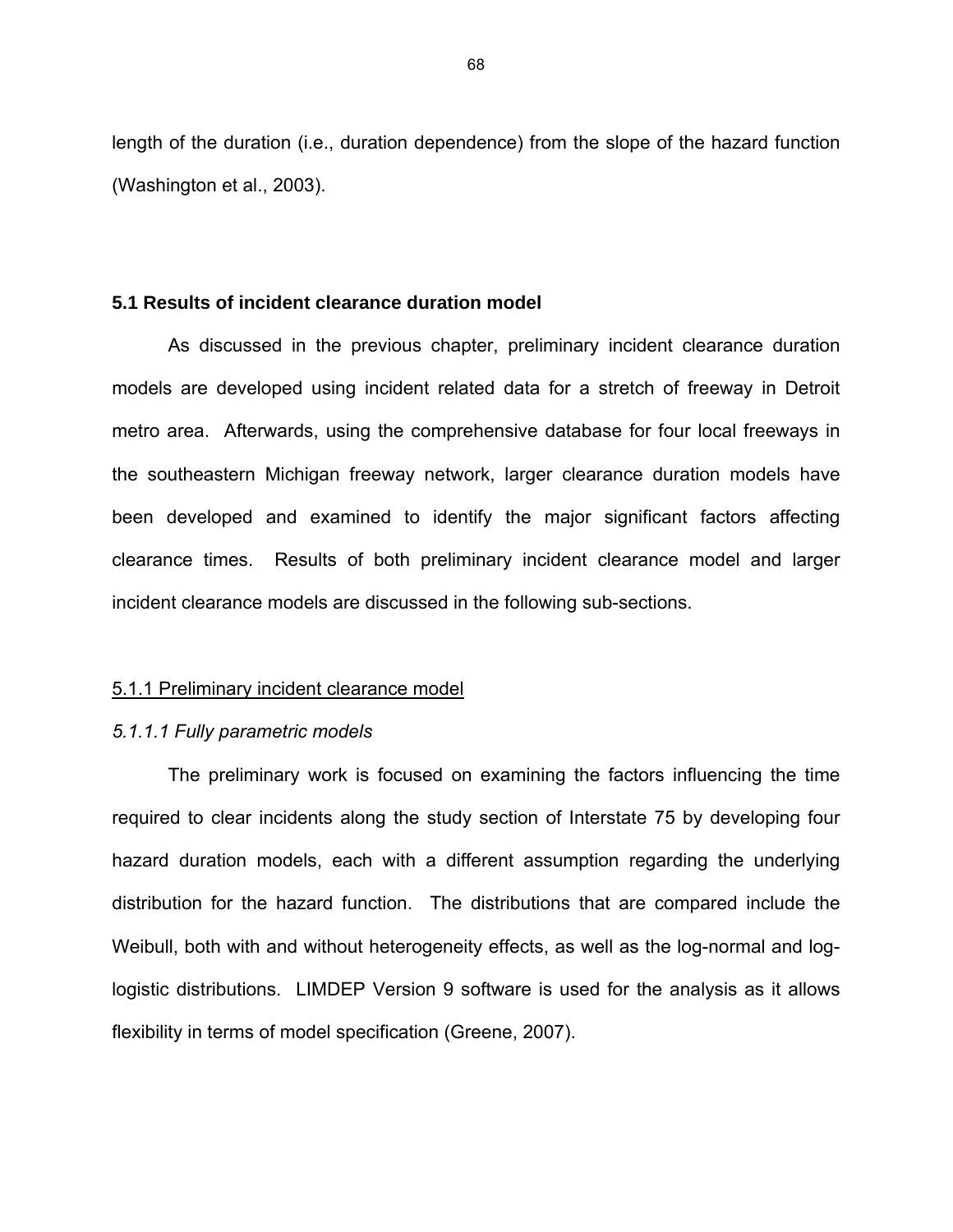Figure 5.1, 5.2, 5.3 and 5.4 present plots of each of these four hazard functions versus incident duration. As mentioned earlier, hazard function is the conditional probability that an event will clear between time *t* and *t+dt*, given that the incident already lasted up to time t. In other words, hazard function on the y-axis of Figure 5.1, 5.2, 5.3 and 5.4 gives the rate at which incident clearance durations are ending at time *t,* given that the incident clearance process has not ended up to time t (Washington et al., 2003). From visual inspection of Figure 5.1, it is apparent that in case of the Weibull distribution, hazard function increases monotonically, which indicates that as incident clearance duration increases, the likelihood of the incident being cleared over the following time period also increases continuously. However, when introducing heterogeneity effects based upon the gamma distribution, the distribution appears more reasonable as shown in Figure 5.2. The hazard function peaks at between 9 and 10 minutes, after which the likelihood of the incident being cleared decreases monotonically. Figure 5.3 and Figure 5.4 present the hazard functions of log-normal and log-logistic distribution. For both the distributions, the hazard functions (probability of incidents getting cleared at time *t*, given that it already lasted up to time *t*) initially increase, and then decrease monotonically after a certain inflection point.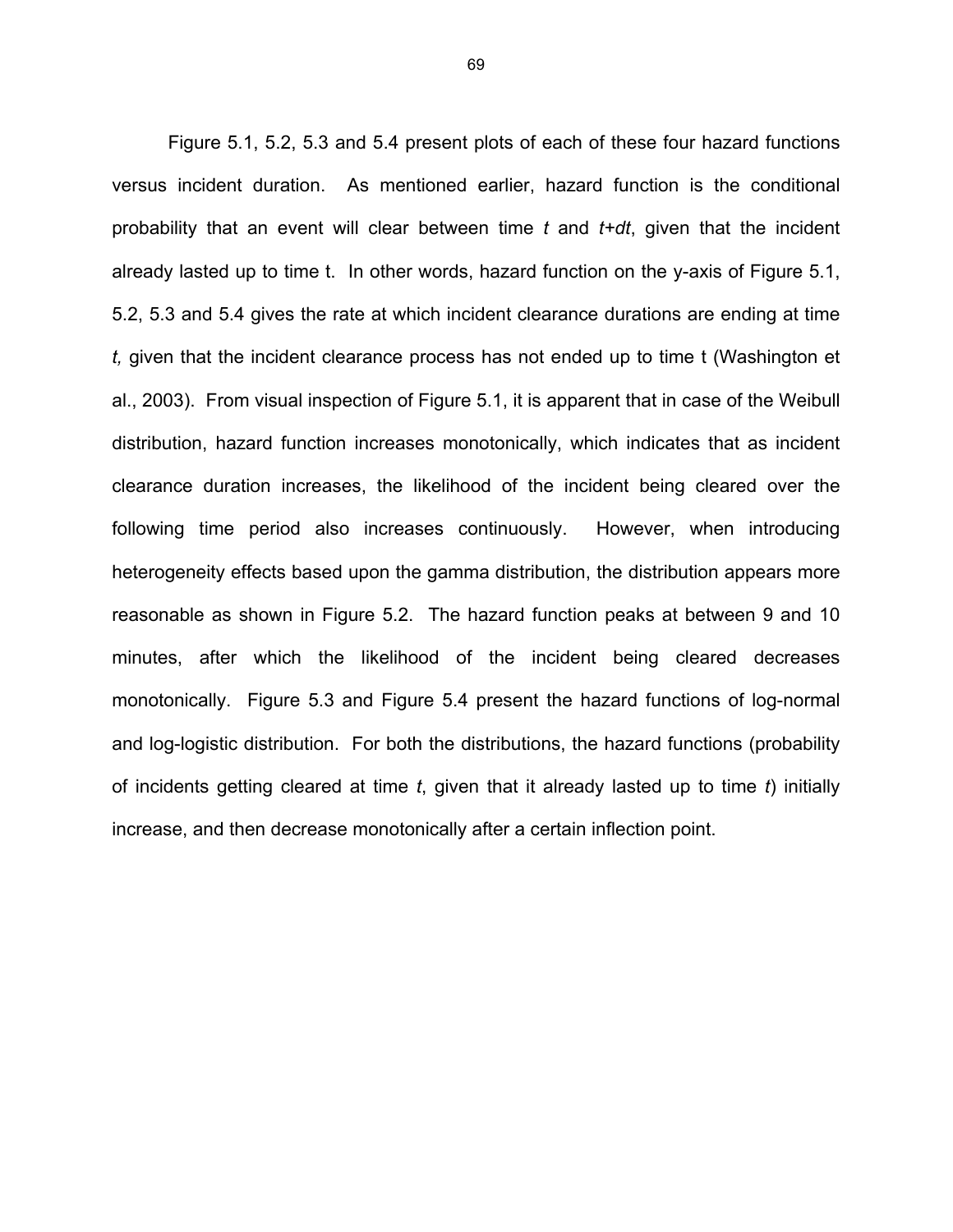

Figure 5.1. Hazard Distribution Function for Weibull Distribution I (No Heterogeneity Effects)



Figure 5.2. Hazard Distribution Function for Weibull Distribution with Gamma Heterogeneity I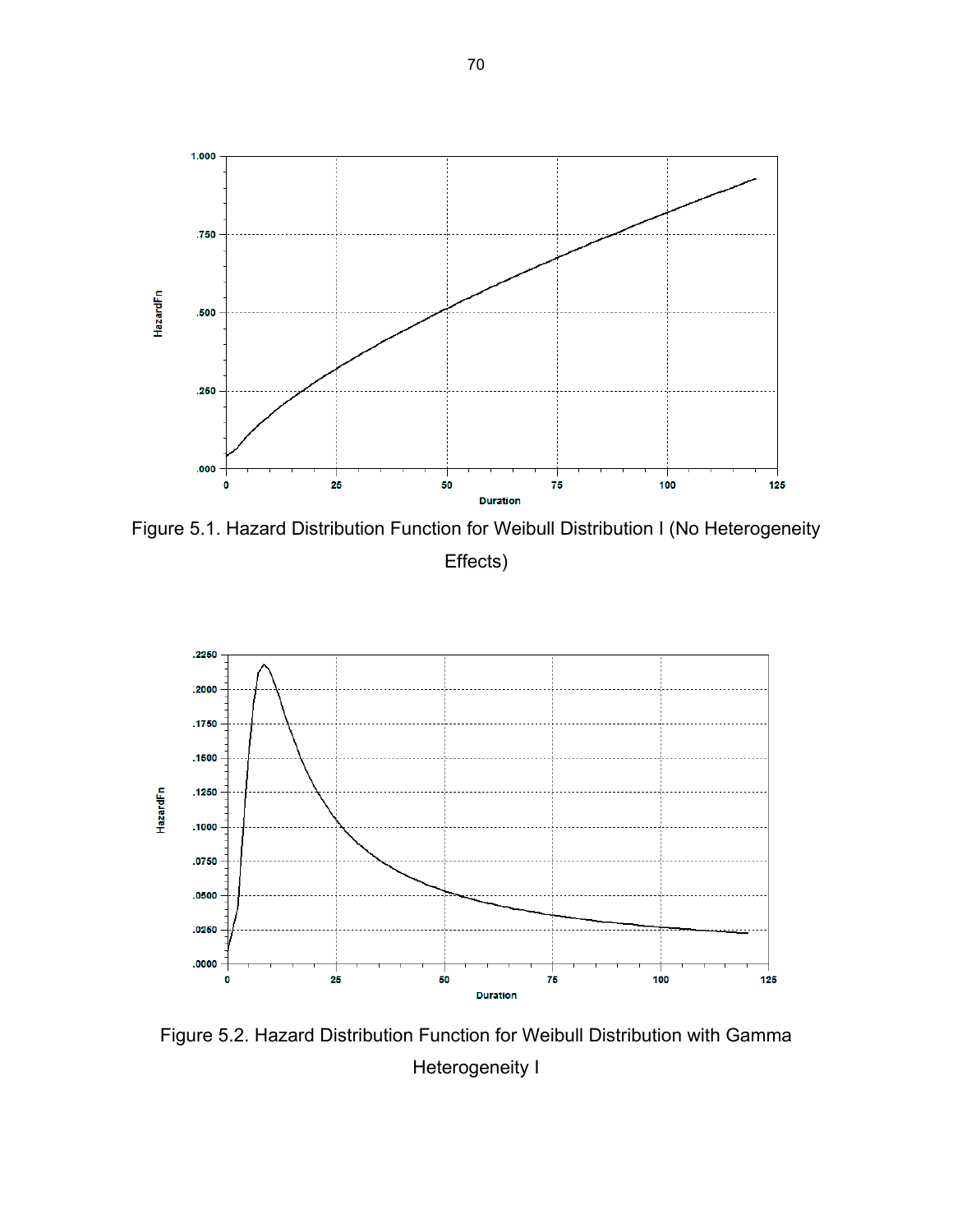

Figure 5.4. Hazard Distribution Function for Log-logistic Distribution I

Results for each of the four preliminary incident clearance duration models are presented in Table 5.1 and Table 5.2, including parameter estimates, log-likelihood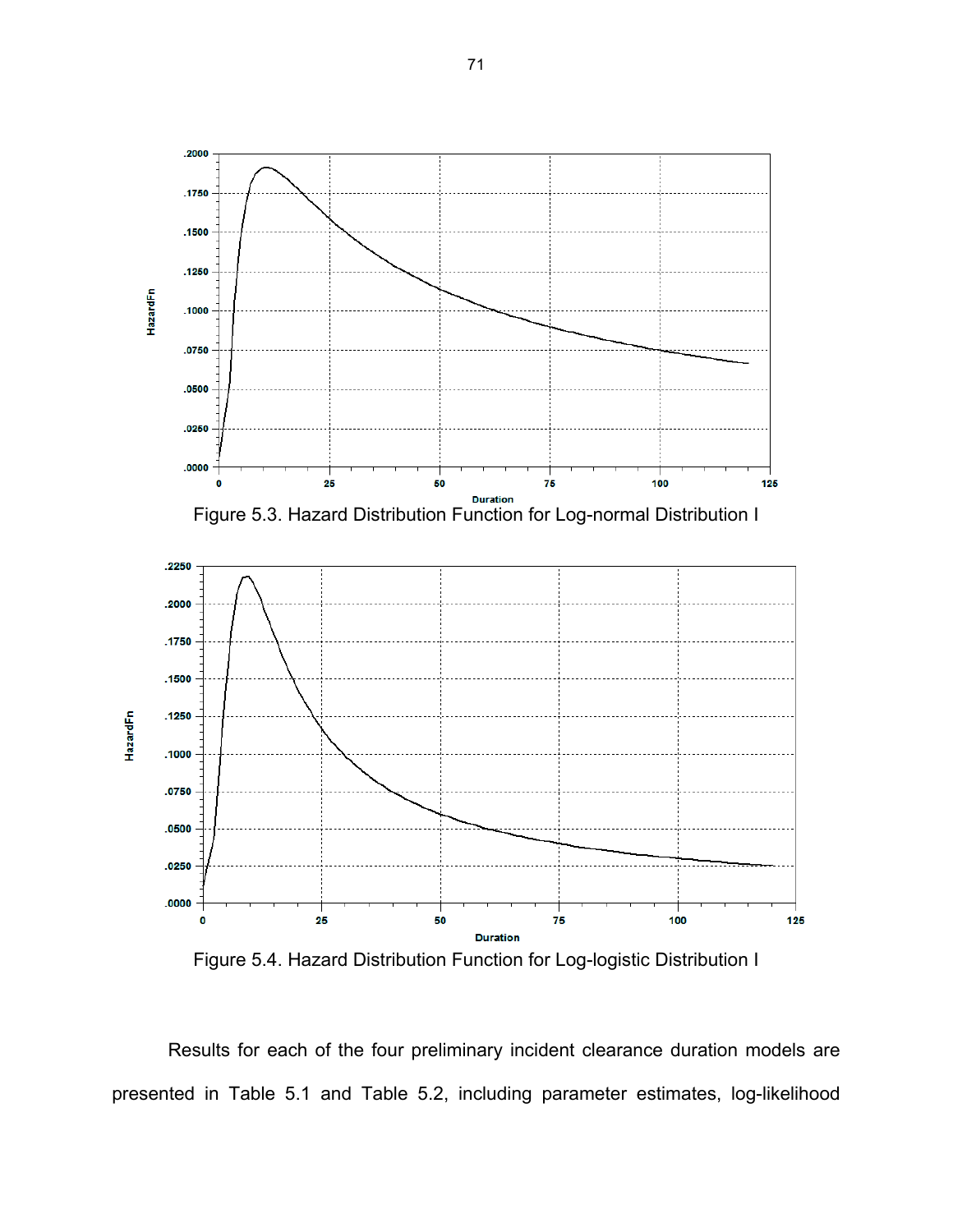values and other particular model outputs. A negative sign of the coefficients in Table 5.1 signifies an increase in the hazard function (i.e., a decrease in incident duration) and a positive coefficient indicates a decrease in the hazard function (i.e., an increase in duration). In general, the effects of most factors are found to be consistent for each of the four parametric models. Specifically, it is found that incidents are likely to have shorter clearance duration during weekday nighttime hours, on weekends, or when only a single vehicle is involved in the incident or a single lane of traffic is affected. In comparison to incidents requiring multiple services and incidents where victims were transported by FCP operators, all other service types are found to be associated with shorter clearance duration.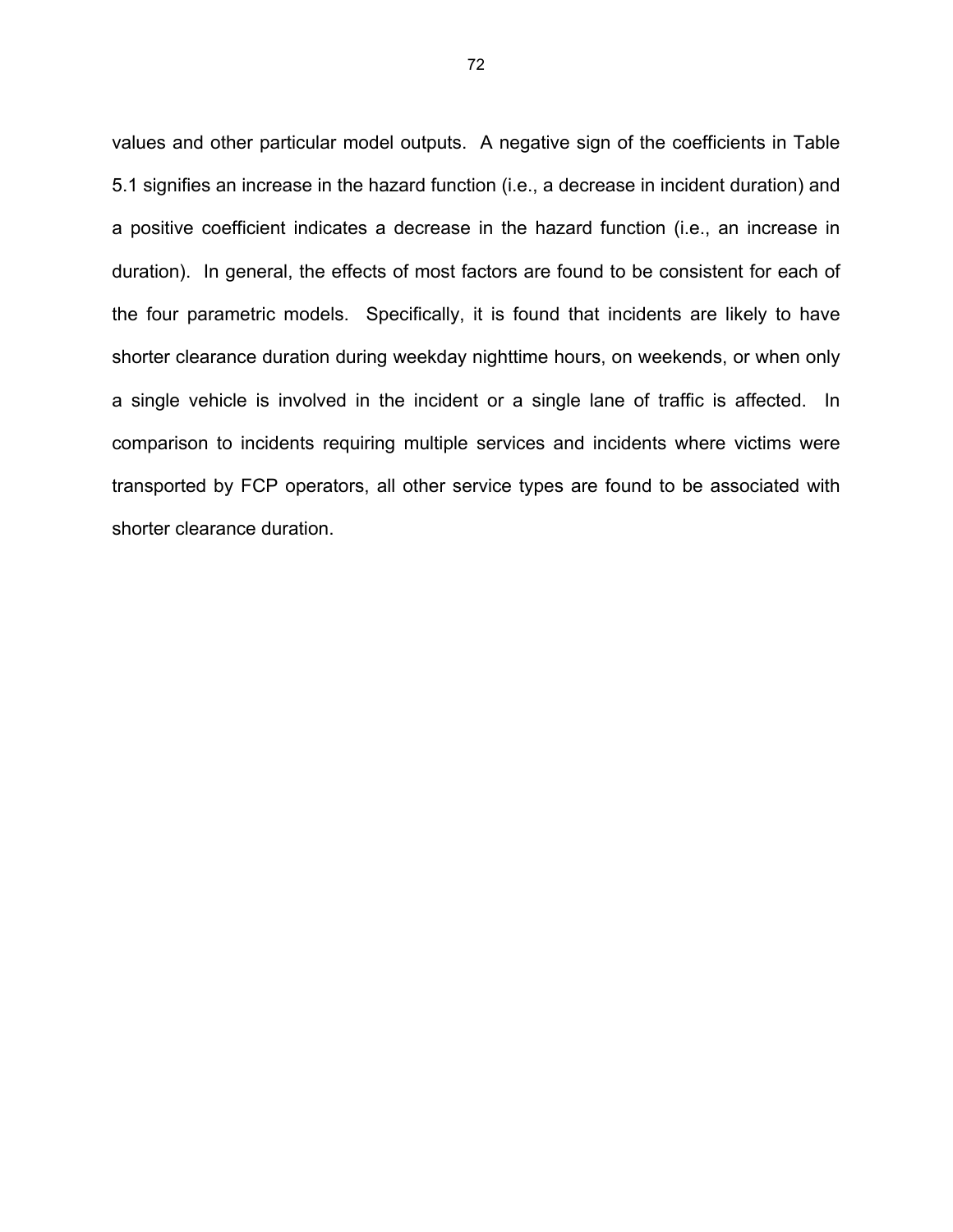| Variable <sup>a</sup>                                   | Weibull                                                                                                     | <b>Weibull with</b><br>heterogeneity | Log-normal        | Log-logistic      |  |
|---------------------------------------------------------|-------------------------------------------------------------------------------------------------------------|--------------------------------------|-------------------|-------------------|--|
| Constant                                                | 3.859(36.163)                                                                                               | 3.572(34.539)                        | 3.535(32.999)     | 3.607(35.135)     |  |
| Weekday first shift<br>$(10 \text{ pm} - 6 \text{ am})$ | $-0.358(-4.488)$                                                                                            | $-0.216(-2.898)$                     | $-0.236(-2.877)$  | $-0.225(-2.983)$  |  |
| Weekend                                                 | $-0.322(-9.229)$                                                                                            | $-0.279(-6.897)$                     | $-0.268(-6.028)$  | $-0.282(-6.984)$  |  |
| One vehicle                                             | $-0.583(-5.995)$                                                                                            | $-0.660(-6.845)$                     | $-0.593(-5.946)$  | $-0.654(-6.686)$  |  |
| Single lane                                             | $-0.117(-2.051)$                                                                                            | $-0.095(-1.496)$                     | $-0.096(-1.548)$  | $-0.105(-1.649)$  |  |
| Service abandoned vehicle                               | $-1.471(-30.545)$                                                                                           | $-1.375(-25.156)$                    | $-1.364(-22.862)$ | $-1.391(-25.340)$ |  |
| Service tire                                            | $-0.363(-7.297)$                                                                                            | $-0.306(-4.727)$                     | $-0.298(-4.077)$  | $-0.323(-4.939)$  |  |
| Service gas                                             | $-1.094(-14.191)$                                                                                           | $-0.952(-11.888)$                    | $-0.966(-11.150)$ | $-0.970(-12.004)$ |  |
| Service mechanical                                      | $-0.536(-8.869)$                                                                                            | $-0.589(-9.032)$                     | $-0.571(-8.305)$  | $-0.584(-8.900)$  |  |
| Service debris                                          | $-1.436(-16.117)$                                                                                           | $-1.436(-15.784)$                    | $-1.441(-15.662)$ | $-1.429(-15.655)$ |  |
| Service traffic                                         | $-0.153(-1.593)$                                                                                            | $-0.300(-3.094)$                     | $-0.311(-3.034)$  | $-0.266(-2.716)$  |  |
| Towing service                                          | $-0.400(-7.201)$                                                                                            | $-0.799(-12.604)$                    | $-0.693(-11.167)$ | $-0.763(-12.145)$ |  |
| Service stand by                                        | $-0.452(-4.126)$                                                                                            | $-0.725(-6.483)$                     | $-0.649(-5.830)$  | $-0.704(-6.282)$  |  |
| Service cell phone                                      | $-2.198(-5.357)$                                                                                            | $-1.908(-8.070)$                     | $-1.956(-6.577)$  | $-1.937(-7.734)$  |  |
| Service gone-on-arrival                                 | $-3.063(-7.886)$                                                                                            | $-2.809(-7.005)$                     | $-2.814(-5.161)$  | $-2.839(-7.339)$  |  |
| Service direction                                       | $-1.611(-9.107)$                                                                                            | $-1.468(-10.730)$                    | $-1.470(-8.411)$  | $-1.478(-10.641)$ |  |
| Service declined                                        | $-1.399(-23.961)$                                                                                           | $-1.412(-21.799)$                    | $-1.403(-20.335)$ | $-1.413(-21.618)$ |  |
| Other services                                          | $-1.165(-14.661)$                                                                                           | $-1.574(-19.224)$                    | $-1.548(-20.776)$ | $-1.490(-18.336)$ |  |
| σ (Distribution parameter)                              | 0.596(51.771)                                                                                               | 1.211(9.555)                         | 0.607(60.250)     | 0.334(45.952)     |  |
| θ (Heterogeneity)                                       |                                                                                                             | 0.310(23.189)                        |                   |                   |  |
| P (Scale parameter)                                     | 1.677                                                                                                       | 3.221                                | 1.648             | 2.991             |  |
| $\lambda$ (Shift parameter)                             | .102                                                                                                        | .143                                 | .138              | .138              |  |
| Log-likelihood at convergence                           | $-1,472.690$                                                                                                | $-1,348.731$                         | $-1,366.844$      | $-1,350.161$      |  |
| Number of parameters                                    | 19                                                                                                          | 20                                   | 19                | 19                |  |
|                                                         | Note: Parameter estimates are provided for each model formulation, followed by t-statistics in parentheses. |                                      |                   |                   |  |

Table 5.1. Survival Model Estimation Results for Preliminary Incident Duration Time

<sup>a</sup> Dependent variable is log of incident clearance time in minutes

Table 5.2 provides duration model output information obtained by using Limdep Version 9 for each of the four types of distribution considered in the present study. In order to determine which of the four distributions provides the best statistical fit, the likelihood ratio statistics as described in the previous chapter (Section 4.4.3) for each model are computed and then compared (Washington et al., 2003). The model that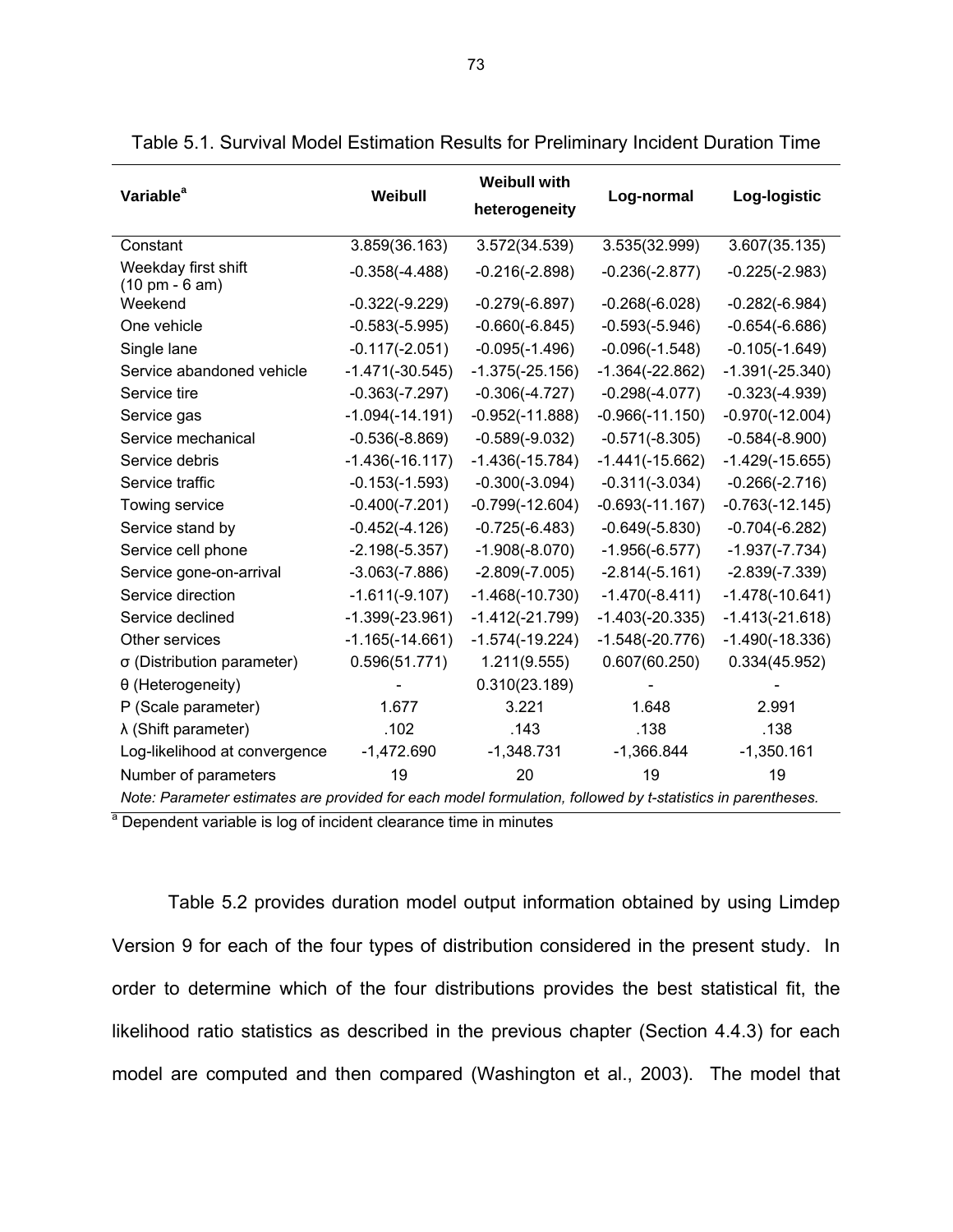provides the highest level of significance for this statistic is chosen as the best one. The results show that the model which uses a Weibull distribution performs the best as it provides the highest level of significance (likelihood ratio statistic of 1158.992), followed by the models with the log-logistic (likelihood ratio statistic of 1126.278), Weibull distribution with gamma heterogeneity effects (likelihood ratio statistic of 1118.732) and log-normal (likelihood ratio statistic of 1053.684). The Weibull model showed a positive duration dependence (P=1.68) indicating an increasing hazard (Table 5.11), which indicates that the probability of an incident being cleared in the immediate future increases over time.

Table 5.2. Selection of Best Preliminary Incident Clearance Time Model

| Variable <sup>a</sup>          | Weibull      | <b>Weibull with</b> | Log-normal | Log-logistic |
|--------------------------------|--------------|---------------------|------------|--------------|
|                                |              | heterogeneity       |            |              |
| Initial log-likelihood         | $-2,052.186$ | $-1,908.097$        | -1,893.686 | $-1,913.300$ |
| Log-likelihood at convergence  | $-1,472.690$ | $-1,348.731$        | -1,366.844 | $-1,350.161$ |
| Likelihood ratio statistics    | 1,158.992    | 1,118.732           | 1,053.684  | 1,126.278    |
| Degrees of freedom             | 17           | 17                  | 17         | 17           |
| Akaike information criterion   | 2.006        | 1.841               | 1.864      | 1.841        |
| Bayesian information criterion | 2.074        | 1.912               | 1.932      | 1.909        |
| Number of parameters           | 19           | 20                  | 19         | 19           |

<sup>a</sup> Dependent variable is log of incident response time in minutes

#### *5.1.1.2 Elasticity calculations*

To gain further insight as to the effects of key covariates, the impacts of each of the model parameters are examined by calculating elasticities as described in the previous chapter (Section 4.9). These elasticities are determined by examining changes in the average duration resulting from changing the value of each binary indicator variable from zero to one. These results, summarized in Table 5.3, show that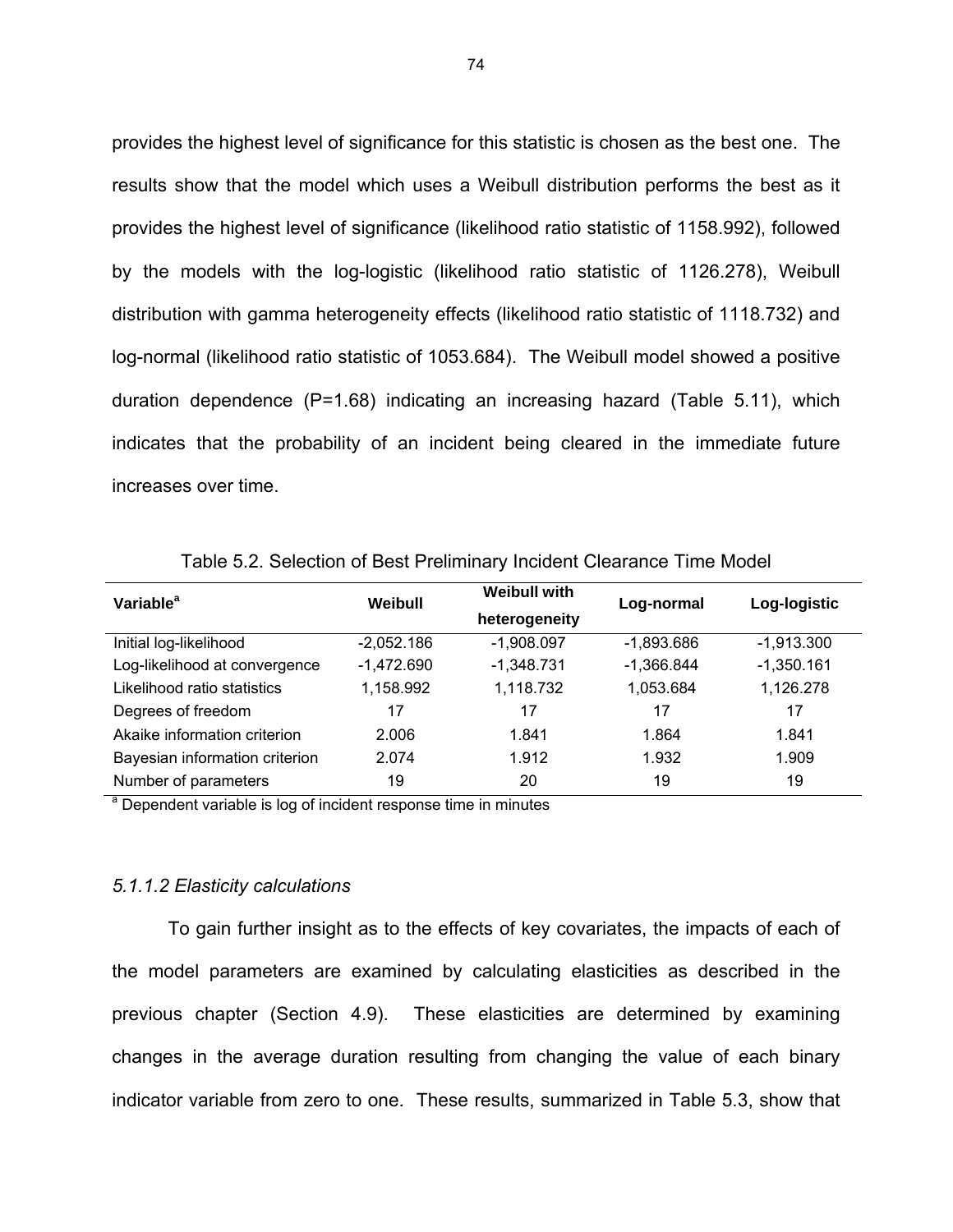the impacts of specific parameters are relatively consistent with some exceptions among the four models.

|                                  |         | <b>Weibull with</b> |                |                  |
|----------------------------------|---------|---------------------|----------------|------------------|
| Variable                         | Weibull | gamma               | Log-<br>normal | Log-<br>logistic |
|                                  |         | heterogeneity       |                |                  |
| Weekday first shift              | 30.09%  | 19.43%              | 21.02%         | 20.15%           |
| $(10 \text{ pm} - 6 \text{ am})$ |         |                     |                |                  |
| Weekend                          | 27.53%  | 24.35%              | 23.51%         | 24.57%           |
| One vehicle                      | 44.18%  | 48.31%              | 44.73%         | 48.00%           |
| Single lane                      | 11.04%  | 9.06%               | 9.15%          | 9.97%            |
| Service abandoned vehicle        | 77.03%  | 74.72%              | 74.44%         | 75.12%           |
| Service tire                     | 30.44%  | 26.36%              | 25.77%         | 27.60%           |
| Service gas                      | 66.51%  | 61.40%              | 61.94%         | 62.09%           |
| Service mechanical               | 41.49%  | 44.51%              | 43.50%         | 44.23%           |
| Service debris                   | 76.21%  | 76.21%              | 76.33%         | 76.05%           |
| Service traffic                  | 14.19%  | 25.92%              | 26.73%         | 23.36%           |
| Towing service                   | 32.97%  | 55.02%              | 49.99%         | 53.37%           |
| Service stand by                 | 36.36%  | 51.57%              | 47.74%         | 50.54%           |
| Service cell phone               | 88.90%  | 85.16%              | 85.86%         | 85.59%           |
| Service gone-on-arrival          | 95.33%  | 93.97%              | 94.00%         | 94.15%           |
| Service direction                | 80.03%  | 76.96%              | 77.01%         | 77.19%           |
| Service declined                 | 80.03%  | 76.96%              | 77.01%         | 77.19%           |
| Other services                   | 68.81%  | 79.28%              | 78.73%         | 77.46%           |

Table 5.3. Variable Elasticities for Preliminary Incident Duration Model

# 5.1.2 Larger incident clearance duration model

After developing preliminary incident duration models using incident database for a certain stretch of Interstate 75, a comprehensive database consisting of incident data along with traffic flow information and site-specific geometrical features are utilized to develop larger incident clearance duration models. Both fully parametric models and semiparametric models are developed along with the elasticities for different parameters.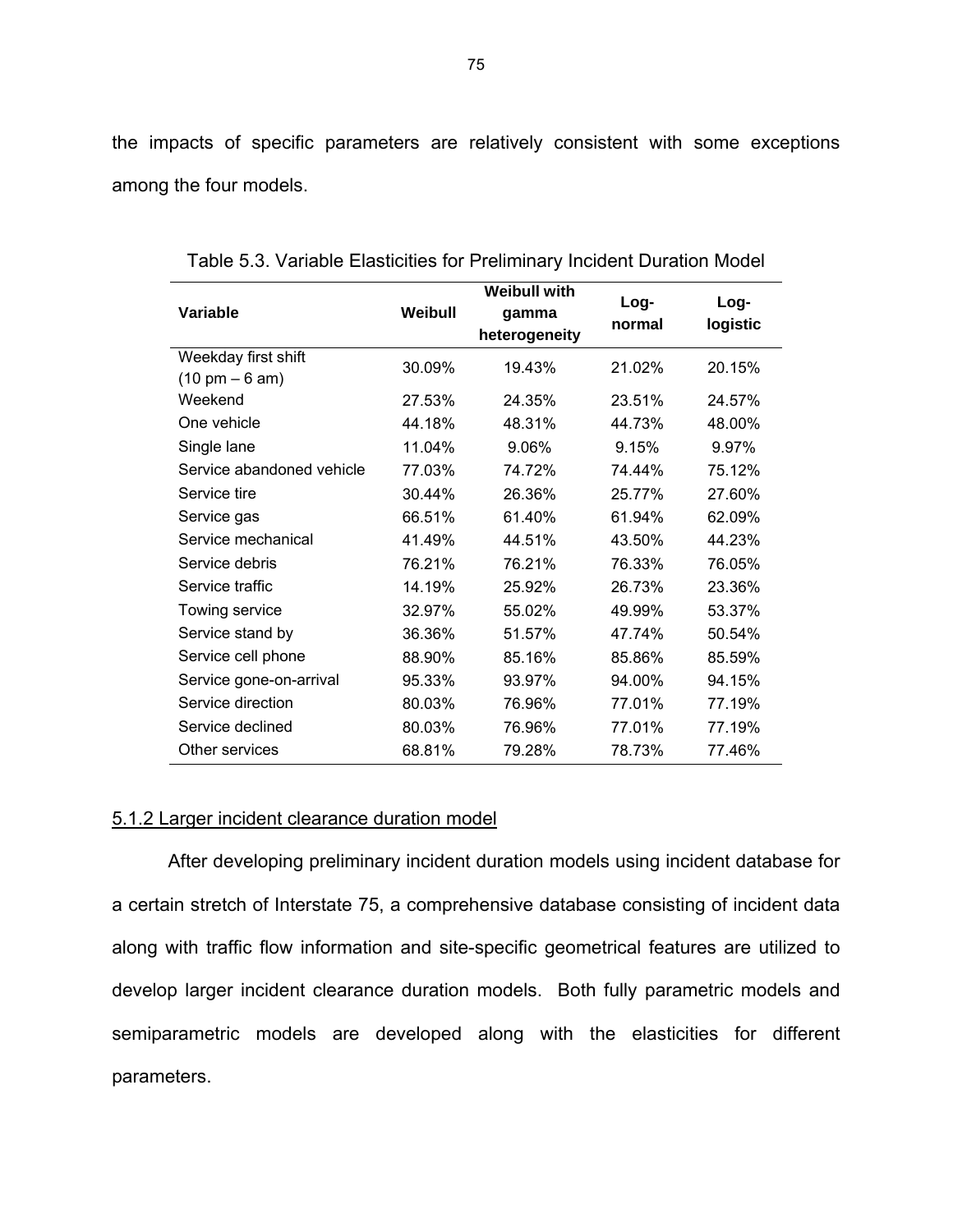### *5.1.2.1 Fully parametric models*

Similar to the preliminary analysis of incident duration along a certain stretch of I-75 just outside the City of Detroit, four hazard based duration models (the hazard function is assumed to follow Weibull distribution, with and without heterogeneity effects, log-normal and log-logistic distributions, respectively) are developed to examine the time required to clear incidents along the sections of four local freeways (I-75, I-94 and I-96). This study identifies the factors responsible for influencing the incident clearance time, which is helpful for the quick clearance practice. The likelihood ratio statistics are compared to select the best model. Table 5.4 and Table 5.5 provide the model results for all the four parametric models considered in the study

Once again, four figures (Figure 5.5, 5.6, 5.7 and 5.8) present plots of each of these four hazard functions against incident duration. The log-logistic hazard function implies that if *P*>1, the hazard increases from zero to a maximum at an inflection point, *t*   $=$   $[(P-1)^{1/P}/\lambda]$ , and decreases toward zero thereafter. The results of the present study (Table 5.4) show the value of P and  $\lambda$  are 2.999 and 0.154, respectively, which determines an inflection point of 8.18 minute. It can be interpreted as the hazard is increasing until 8.18 minutes and decreasing toward zero afterwards, implying that the incidents with clearance time longer than 8.18 minutes are challenging as they become less and less likely to end soon (Nam and Mannering, 2000).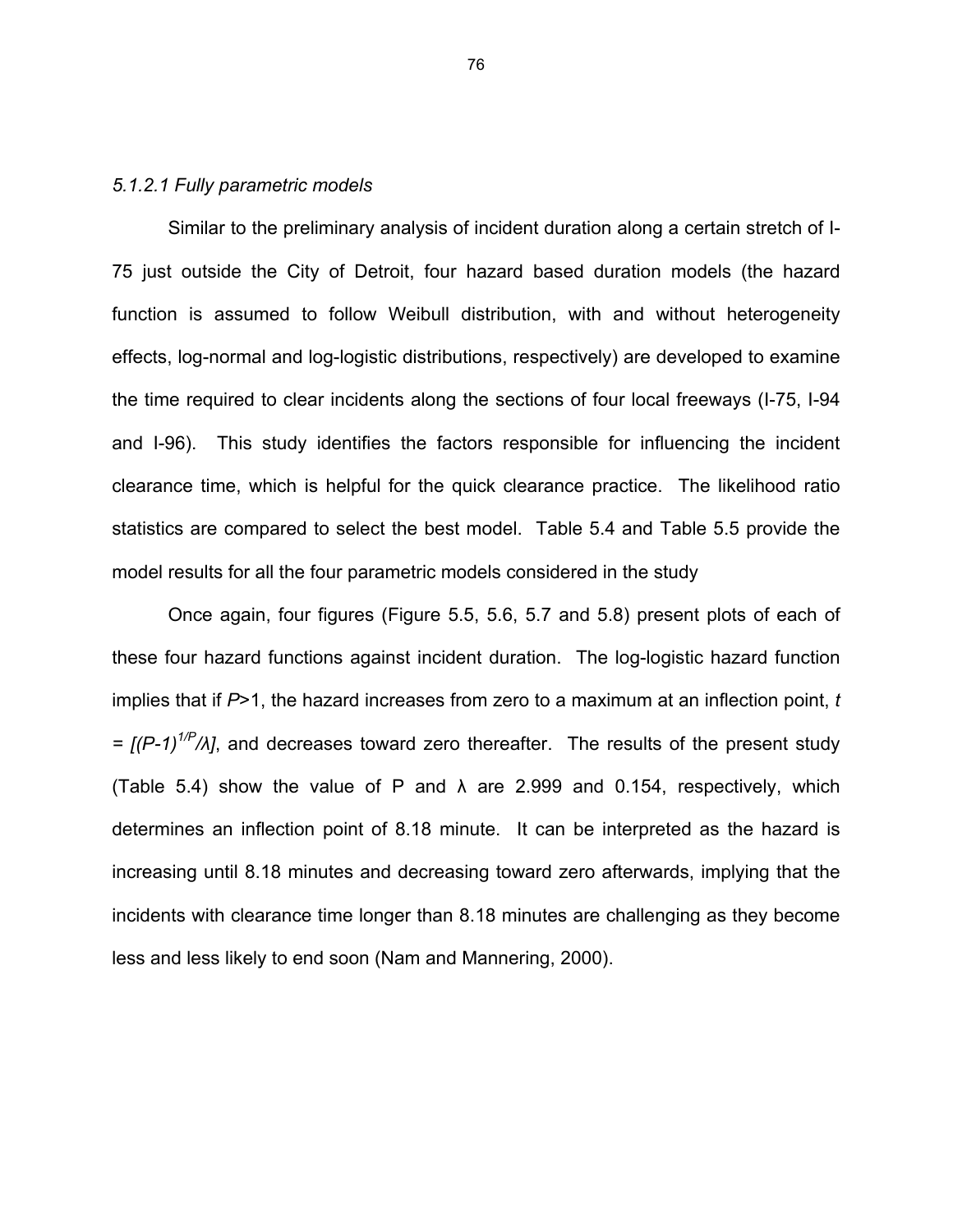

Figure 5.5. Hazard Distribution Function for Weibull Distribution II (No Heterogeneity Effects)



Figure 5.6. Hazard Distribution Function for Weibull Distribution with Gamma Heterogeneity II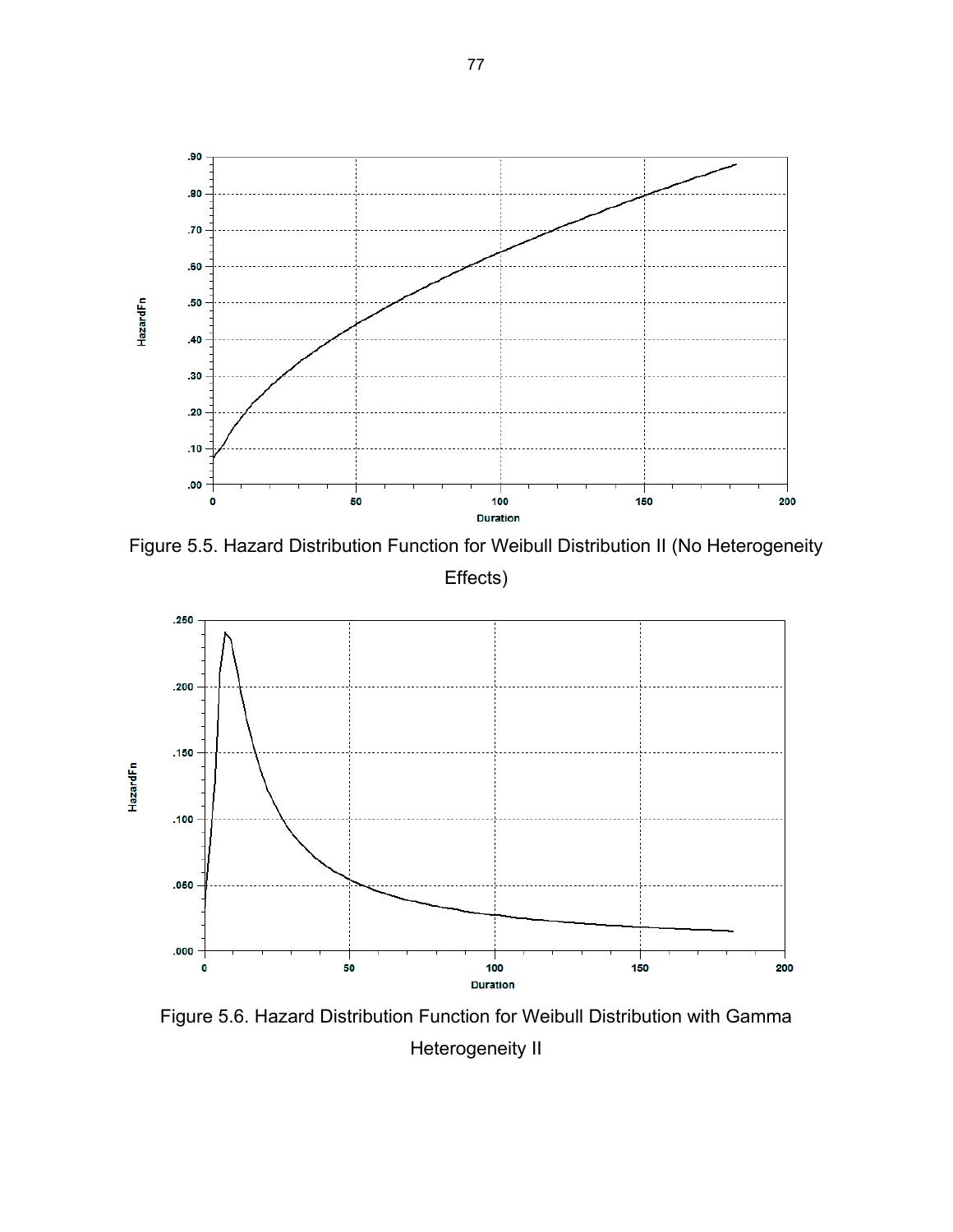

Figure 5.7. Hazard Distribution Function for Log-normal Distribution II



Figure 5.8. Hazard Distribution Function for Log-logistic Distribution II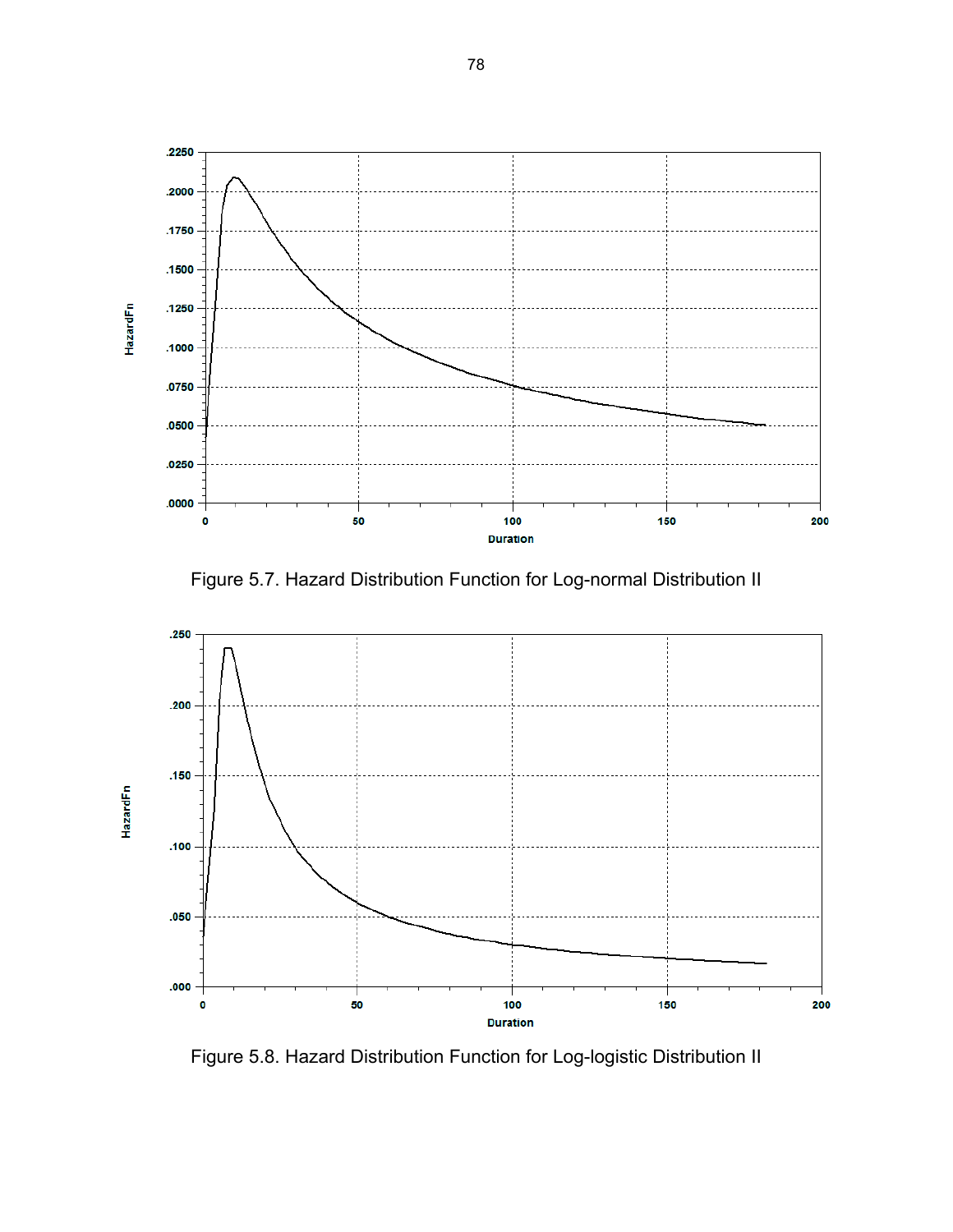| Variable                                                                  | Weibull           | <b>Weibull with</b><br>gamma<br>heterogeneity | Log-normal        | Log-logistic                                                                                                |  |  |  |  |  |  |
|---------------------------------------------------------------------------|-------------------|-----------------------------------------------|-------------------|-------------------------------------------------------------------------------------------------------------|--|--|--|--|--|--|
| Constant                                                                  | 1.234(34.082)     | 0.969(15.917)                                 | 1.038(17.755)     | 0.973(16.332)                                                                                               |  |  |  |  |  |  |
| Weekday first shift                                                       | $-0.121(-13.095)$ | $-0.120(-8.243)$                              | $-0.117(-7.708)$  | $-0.123(-8.403)$                                                                                            |  |  |  |  |  |  |
| Weekend                                                                   | $-0.180(-31.267)$ | $-0.234(-26.026)$                             | $-0.211(-22.358)$ | $-0.235(-26.059)$                                                                                           |  |  |  |  |  |  |
| Winter                                                                    | 0.035(7.018)      | 0.053(7.974)                                  | 0.053(7.513)      | 0.053(7.868)                                                                                                |  |  |  |  |  |  |
| Interstate 75 (I-75)                                                      | 0.168(33.585)     | 0.103(14.190)                                 | 0.113(14.627)     | 0.109(14.958)                                                                                               |  |  |  |  |  |  |
| Interstate 275 (I-275)                                                    | 0.007(0.929)      | $-0.030(-2.660)$                              | $-0.015(-1.220)$  | $-0.027(-2.457)$                                                                                            |  |  |  |  |  |  |
| Tangent section                                                           | $-0.026(-5.445)$  | $-0.030(-4.433)$                              | $-0.029(-4.026)$  | $-0.030(-4.330)$                                                                                            |  |  |  |  |  |  |
| No exit ramp                                                              | 0.027(4.499)      | 0.027(3.117)                                  | 0.027(2.964)      | 0.027(3.045)                                                                                                |  |  |  |  |  |  |
| One vehicle                                                               | $-0.220(-7.777)$  | $-0.493(-16.546)$                             | $-0.436(-14.467)$ | $-0.472(-15.662)$                                                                                           |  |  |  |  |  |  |
| Inside shoulder                                                           | 0.073(7.583)      | 0.049(4.101)                                  | 0.056(4.585)      | 0.053(4.423)                                                                                                |  |  |  |  |  |  |
| Only shoulder                                                             | $-0.457(-26.522)$ | $-0.372(-13.710)$                             | $-0.382(-15.067)$ | $-0.377(-13.862)$                                                                                           |  |  |  |  |  |  |
| Single lane                                                               | $-0.311(-19.313)$ | $-0.322(-11.835)$                             | $-0.327(-12.787)$ | $-0.321(-11.774)$                                                                                           |  |  |  |  |  |  |
| Service abandoned vehicles                                                | 0.924(71.931)     | 1.197(25.899)                                 | 1.092(25.084)     | 1.194(27.037)                                                                                               |  |  |  |  |  |  |
| Service tire                                                              | 2.088(138.070)    | 2.380(50.838)                                 | 2.279(51.200)     | 2.376(53.072)                                                                                               |  |  |  |  |  |  |
| Service gas                                                               | 1.404(100.795)    | 1.674(35.232)                                 | 1.575(34.690)     | 1.668(36.654)                                                                                               |  |  |  |  |  |  |
| Service mechanical                                                        | 1.918(120.464)    | 2.062(43.564)                                 | 1.980(44.124)     | 2.071(45.696)                                                                                               |  |  |  |  |  |  |
| Service debris                                                            | 0.781(45.091)     | 1.004(20.695)                                 | 0.908(19.674)     | 1.005(21.566)                                                                                               |  |  |  |  |  |  |
| Service traffic                                                           | 2.414(127.755)    | 2.317(47.073)                                 | 2.258(48.928)     | 2.350(49.699)                                                                                               |  |  |  |  |  |  |
| Service FCP towing                                                        | 2.235(144.144)    | 2.152(45.334)                                 | 2.096(47.125)     | 2.186(48.139)                                                                                               |  |  |  |  |  |  |
| Service non-FCP towing                                                    | 1.894(101.508)    | 1.684(34.224)                                 | 1.664(36.295)     | 1.719(36.435)                                                                                               |  |  |  |  |  |  |
| Service stand-by                                                          | 2.094(104.074)    | 1.968(39.800)                                 | 1.940(41.751)     | 1.999(42.117)                                                                                               |  |  |  |  |  |  |
| Service transportation                                                    | 2.640(74.338)     | 2.825(49.643)                                 | 2.731(47.992)     | 2.831(51.092)                                                                                               |  |  |  |  |  |  |
| Service cell phone                                                        | 1.065(32.994)     | 1.056(14.813)                                 | 1.028(15.407)     | 1.060(15.317)                                                                                               |  |  |  |  |  |  |
| Service direction                                                         | 0.950(38.921)     | 1.166(21.481)                                 | 1.066(19.768)     | 1.169(22.168)                                                                                               |  |  |  |  |  |  |
| Service declined                                                          | 1.057(79.566)     | 1.206(25.734)                                 | 1.112(25.120)     | 1.210(26.986)                                                                                               |  |  |  |  |  |  |
| Other services                                                            | 1.415(87.212)     | 1.233(25.465)                                 | 1.147(25.550)     | 1.266(27.297)                                                                                               |  |  |  |  |  |  |
| Multiple services                                                         | 2.560(176.075)    | 2.603(55.955)                                 | 2.508(57.456)     | 2.623(59.020)                                                                                               |  |  |  |  |  |  |
| Difference between 85 <sup>th</sup> and<br>$15th$ percentile speed > 7mph | 0.040(7.360)      | 0.021(2.936)                                  | 0.024(3.184)      | 0.022(3.081)                                                                                                |  |  |  |  |  |  |
| $85th$ percentile speed $\leq 70$                                         | 0.042(6.532)      | 0.036(4.021)                                  | 0.034(3.572)      | 0.037(4.151)                                                                                                |  |  |  |  |  |  |
| σ (Distribution parameter)                                                | 0.650(393.436)    | 0.314(115.475)                                | 0.613(321.243)    | 0.334(223.390)                                                                                              |  |  |  |  |  |  |
| θ (Heterogeneity)                                                         |                   | 1.178(51.014)                                 |                   |                                                                                                             |  |  |  |  |  |  |
| P (Scale parameter)                                                       | 1.538             | 3.190                                         | 1.632             | 2.999                                                                                                       |  |  |  |  |  |  |
| $\lambda$ (Shift parameter)                                               | 0.113             | 0.159                                         | 0.153             | 0.154                                                                                                       |  |  |  |  |  |  |
| Number of parameters                                                      | 30                | 31                                            | 30                | 30                                                                                                          |  |  |  |  |  |  |
| Log-likelihood at convergence                                             | $-34,099.790$     | $-29,547.510$                                 | $-30,272.240$     | -29,577.990                                                                                                 |  |  |  |  |  |  |
| Number of observation                                                     | 32,574            | 32,574                                        | 32,574            | 32,574                                                                                                      |  |  |  |  |  |  |
|                                                                           |                   |                                               |                   | Note: Parameter estimates are provided for each model formulation, followed by t-statistics in parentheses. |  |  |  |  |  |  |

Table 5.4. Survival Model Estimation Results for Larger Incident Clearance Time

<sup>a</sup> Dependent variable is log of incident clearance time in minutes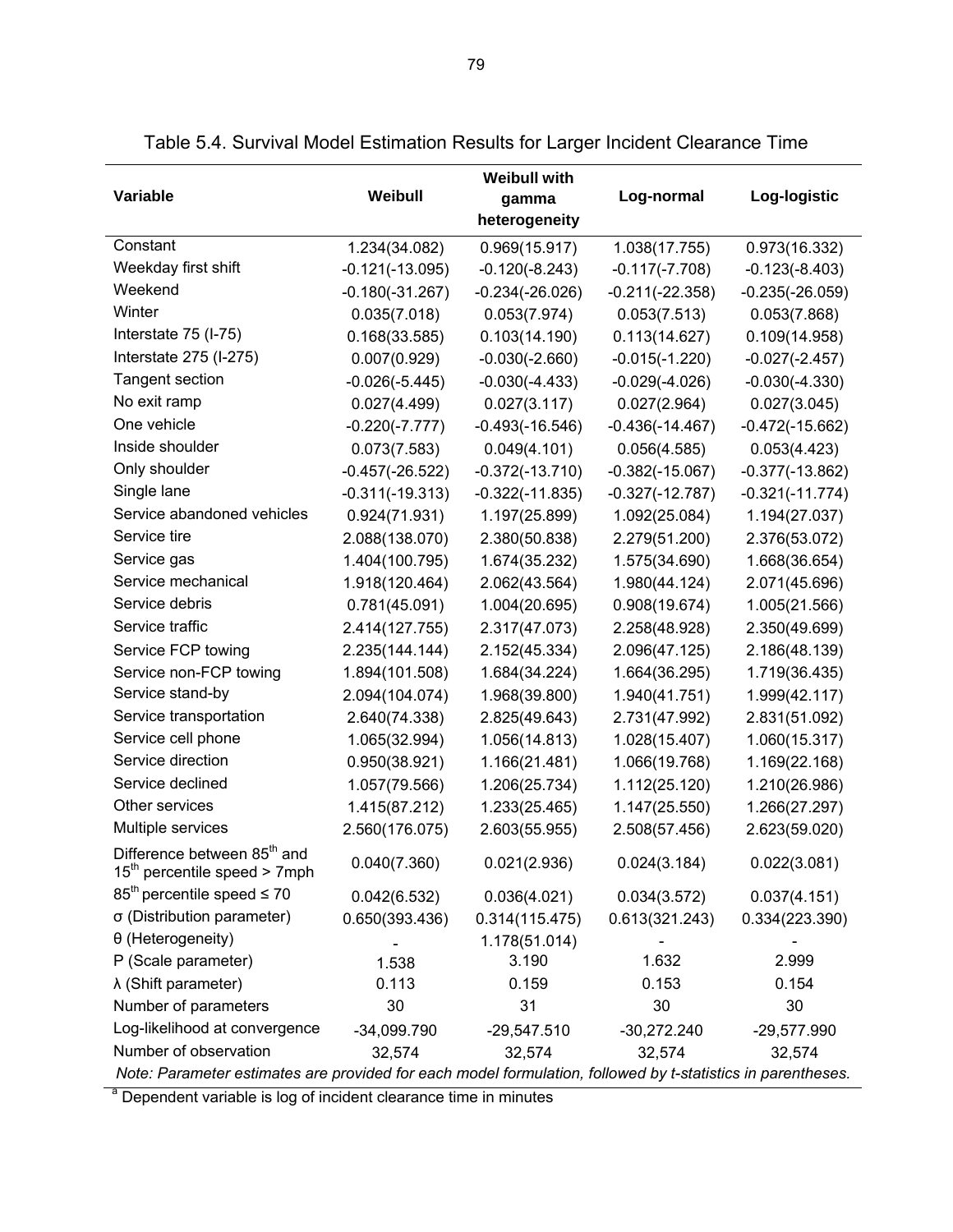Table 5.5 provides the essential information which is useful to decide the best incident clearance duration model among four developed models. Once again, likelihood ratio statistics are computed and evaluated to decide on the best model. It is observed from the likelihood ratio statistics that the model of log-logistic distribution performs the best among all four parametric models as it gives the highest level of significance (likelihood ratio statistics of 24,379.24), followed by the models with Weibull distribution with gamma heterogeneity effects (likelihood ratio statistics of 23,936.96), Weibull distribution without gamma heterogeneity (likelihood ratio statistics of 22,858.74), and the log-normal distribution (likelihood ratio statistics of 22,317.44).

| Variable                       | Weibull       | Weibull with<br>qamma<br>heterogeneity | Log-normal    | Log-logistic  |
|--------------------------------|---------------|----------------------------------------|---------------|---------------|
| Initial log-likelihood         | -45,599.990   | -41,636.210                            | -41,557.210   | -41,885.360   |
| Log-likelihood at convergence  | $-34,099.790$ | $-29,547.510$                          | $-30,272.240$ | $-29,577.990$ |
| Likelihood ratio statistic     | 23,000.400    | 24,177.400                             | 22,569.940    | 24,614.740    |
| Degrees of freedom             | 30            | 31                                     | 30            | 30            |
| Akaike information criterion   | 2.096         | 1.816                                  | 1.861         | 1.818         |
| Bayesian information criterion | 2.103         | 1.824                                  | 1.868         | 1.826         |
| Number of observations         | 32,574        | 32,574                                 | 32,574        | 32,574        |

Table 5.5. Selection of Best Incident Clearance Duration Model

Table 5.4 provides the coefficients of various factors affecting the incident clearance duration along with their t-statistics. It is evident that coefficients are consistent again for all the four parametric models similar to the preliminary incident clearance models. All the variables were found to be significant with 95 percent for model assuming log-logistic distribution. A discussion of the significant variables affecting the incident clearance is provided. Elasticity values of the factors are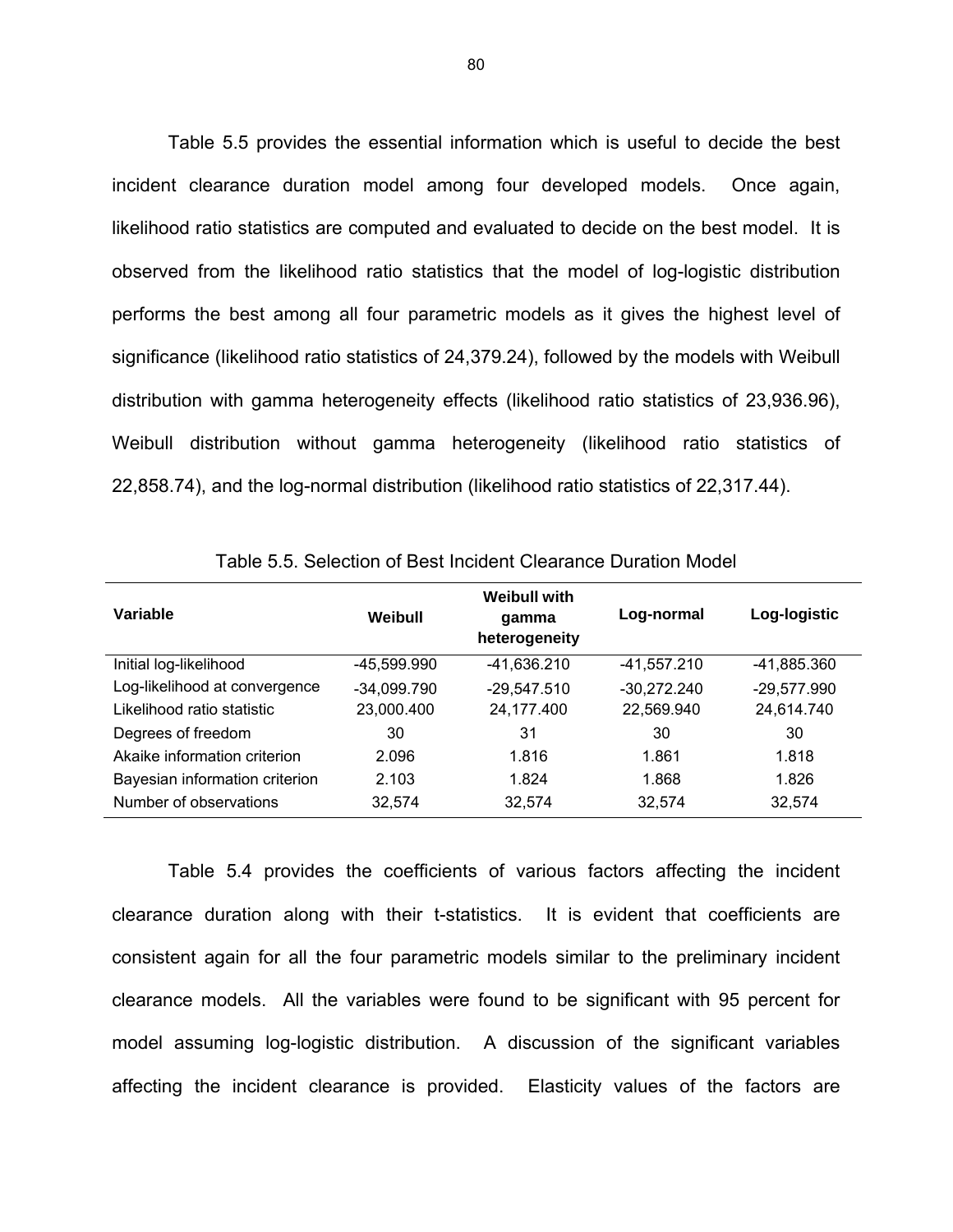presented in Table 5.6 and also discussed to evaluate the impacts of the parameters. The discussion is based upon the results of the hazard model assuming a log-logistic distribution.

|                                                          |             | <b>Weibull with</b> |             |              |
|----------------------------------------------------------|-------------|---------------------|-------------|--------------|
| Variable                                                 | Weibull     | gamma               | Log-normal  | Log-logistic |
|                                                          |             | heterogeneity       |             |              |
| Weekday first shift (10 pm -6 am)                        | 11.40%      | 11.31%              | 11.04%      | 11.57%       |
| Weekend                                                  | 16.47%      | 20.86%              | 19.02%      | 20.94%       |
| Winter                                                   | $-3.56%$    | $-5.44%$            | $-5.44%$    | $-5.44%$     |
| Interstate 75 (I-75)                                     | $-18.29%$   | $-10.85%$           | $-11.96%$   | $-11.52%$    |
| Interstate 275 (I-275)                                   | $-0.70%$    | 2.96%               | 1.49%       | 2.66%        |
| <b>Tangent section</b>                                   | 2.57%       | 2.96%               | 2.86%       | 2.96%        |
| No exit ramp                                             | $-2.74%$    | $-2.74%$            | $-2.74%$    | $-2.74%$     |
| One vehicle                                              | 19.75%      | 38.92%              | 35.34%      | 37.62%       |
| Inside shoulder                                          | $-7.57%$    | $-5.02%$            | $-5.76%$    | $-5.44%$     |
| Only shoulder                                            | 36.68%      | 31.06%              | 31.75%      | 31.41%       |
| Single lane                                              | 26.73%      | 27.53%              | 27.89%      | 27.46%       |
| Service abandoned vehicles                               | $-151.93%$  | $-231.02%$          | $-198.02%$  | -230.03%     |
| Service tire                                             | -706.88%    | -980.49%            | -876.69%    | $-976.18%$   |
| Service gas                                              | $-307.15%$  | -433.35%            | $-383.07%$  | -430.16%     |
| Service mechanical                                       | -580.73%    | $-686.17%$          | $-624.27%$  | $-693.28%$   |
| Service debris                                           | $-118.37%$  | $-172.92%$          | $-147.94%$  | $-173.19%$   |
| Service traffic                                          | $-1017.86%$ | $-914.52%$          | $-856.39%$  | -948.56%     |
| Service FCP towing                                       | $-834.65%$  | -760.20%            | -713.36%    | -789.95%     |
| Service non-FCP towing                                   | -564.59%    | $-438.71%$          | $-428.04%$  | -457.89%     |
| Service stand-by                                         | $-711.73%$  | $-615.63%$          | -595.88%    | $-638.17%$   |
| Service transportation                                   | $-1301.32%$ | -1586.09%           | $-1434.82%$ | -1596.24%    |
| Service cell phone                                       | -190.08%    | $-187.48%$          | $-179.55%$  | $-188.64%$   |
| Service direction                                        | $-158.57%$  | $-220.91%$          | $-190.37%$  | $-221.88%$   |
| Service declined                                         | $-187.77%$  | $-234.01%$          | $-204.04%$  | $-235.35%$   |
| Other services                                           | $-311.65%$  | $-243.15%$          | $-214.87%$  | $-254.66%$   |
| Multiple services                                        | -1193.58%   | $-1250.42%$         | $-1128.03%$ | $-1277.70%$  |
| Difference between 85 <sup>th</sup> and 15 <sup>th</sup> | $-4.08%$    | $-2.12%$            | $-2.43%$    | $-2.22%$     |
| percentile speed > 7mph                                  |             |                     |             |              |
| $85th$ percentile speed $\leq 70$ mph                    | $-4.29%$    | $-3.67%$            | $-3.46%$    | $-3.77%$     |

Table 5.6. Variable Elasticities for Larger Incident Clearance Duration Model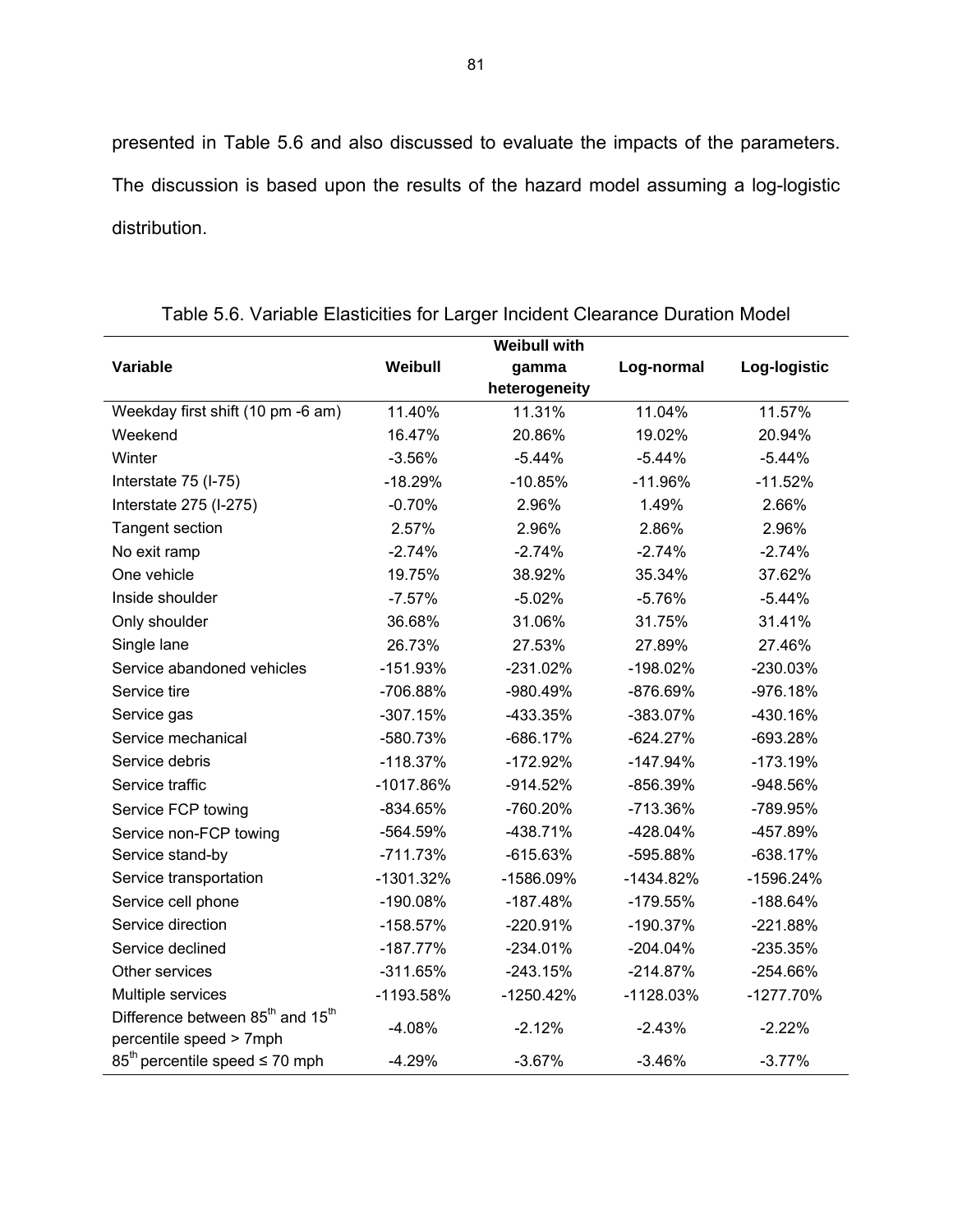# Time of Incident Clearance

#### *Weekday first shift hours*

It is observed from Table 5.4 that incidents have shorter clearance time during weekday first shift hours (10 pm to 6 am) which may be due to light traffic conditions during this time period. It is easier for the FCP operators to clear the incidents as soon as possible when fewer vehicles travel on roadways. Incidents tended to be cleared 11.6 percent sooner during the weekday midnight shift.

### *Weekends*

Incident clearance times are likely to be shorter during weekends (Saturdays and Sundays). This is probably due to lower number of vehicular traffic the FCP operators are exposed to in the process of incident clearance. Incidents tended to be cleared 21.0 percent faster during on weekend days compared to weekdays.

# *Winter Season*

Incidents tended to take longer to clear during the winter season, which is likely due to the effects of inclement weather deterring the clearance process. Incidents in winter season experienced 5.4 percent more time for the incident clearance process than other seasons.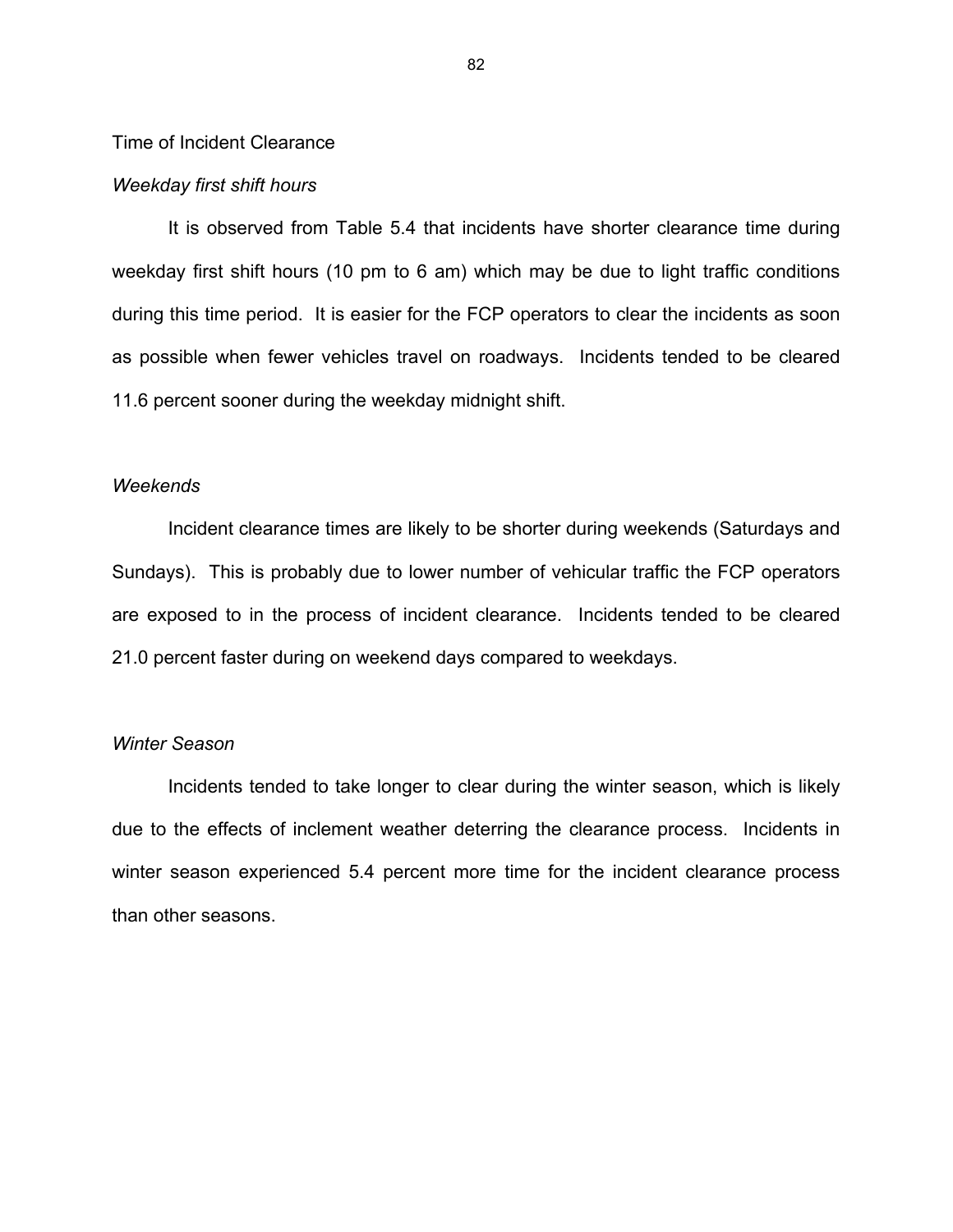Incident Location

#### *Interstate 75 and Interstate 275*

Incidents on Interstate 75 tend to have longer clearance times compared to Interstate 94 and Interstate 696, which may be due to the exposure of FCP responders and victim motorists to heavy traffic condition on Interstate 75. On the contrary, Interstate 275 is associated with shorter incident clearance duration due to lower traffic volumes on that corridor. While incidents on Interstate 75 tended to have 11.5 percent longer clearance times, incidents on Interstate 275 tended to experience 2.7 percent shorter clearance times.

# *Exit ramps*

Incidents occurring on freeway sections with no exit ramps are likely to be associated with longer clearance times. Exit ramps help other non-involved motorists to take alternative routes and thus result in quick clearance of incidents by the FCP operators. Freeway sections with no exit ramps are likely to take 2.7 percent more clearance times.

### *Tangent sections*

Incidents occurring on tangent sections with no horizontal curvatures are likely to have shorter clearance times. It may be due to enough available sight distance for the motorists to notice the incident well ahead of time and their subsequent cautious driving to avoid the possible conflict resulting in secondary incidents. All of these facts help the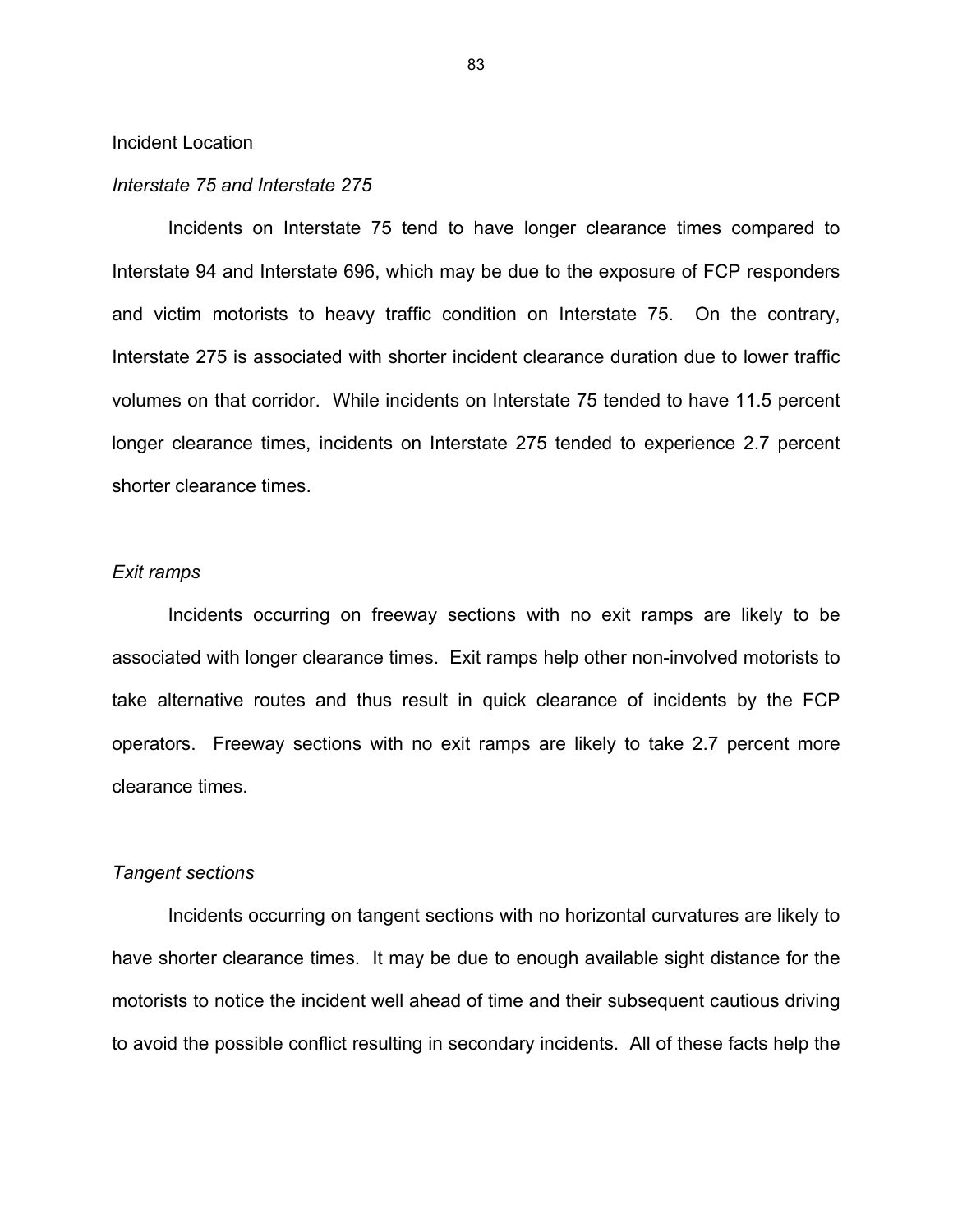FCP operators clear the incident in an effective way. Incidents on tangent freeway sections are likely to experience about 3.0 percent less delay in the clearance process.

#### Incident characteristics

#### *One vehicle*

Incidents involving only one vehicle are likely to have shorter clearance duration. Involvement of only one vehicle makes the clearance process easier for the incident responders compared to incidents involving multiple vehicles. Single-vehicle incidents tended to clear 37.6 percent sooner compared to multi-vehicle incidents.

# *Single lane*

Incidents blocking only one lane on freeways are likely to have shorter incident clearance times as such incidents do not as much of a hazard for FCP operators by minimizing their exposure to the adjacent passing traffic. Incidents involving only one lane are likely to be cleared 27.5 percent faster.

## *Roadway Shoulder*

In case of incidents affecting only the roadway shoulders, non-involved motorists can use all freeways lanes, reducing potential traffic conflicts that may delay incident clearance. On the other hand, incidents blocking the left shoulder are likely to take additional time for the clearance activity due to the proximity of incident location to the left lane with fast moving traffic. Incidents blocking only the shoulder cleared 31.4 percent sooner while incidents on the left shoulder cleared 5.4 percent later.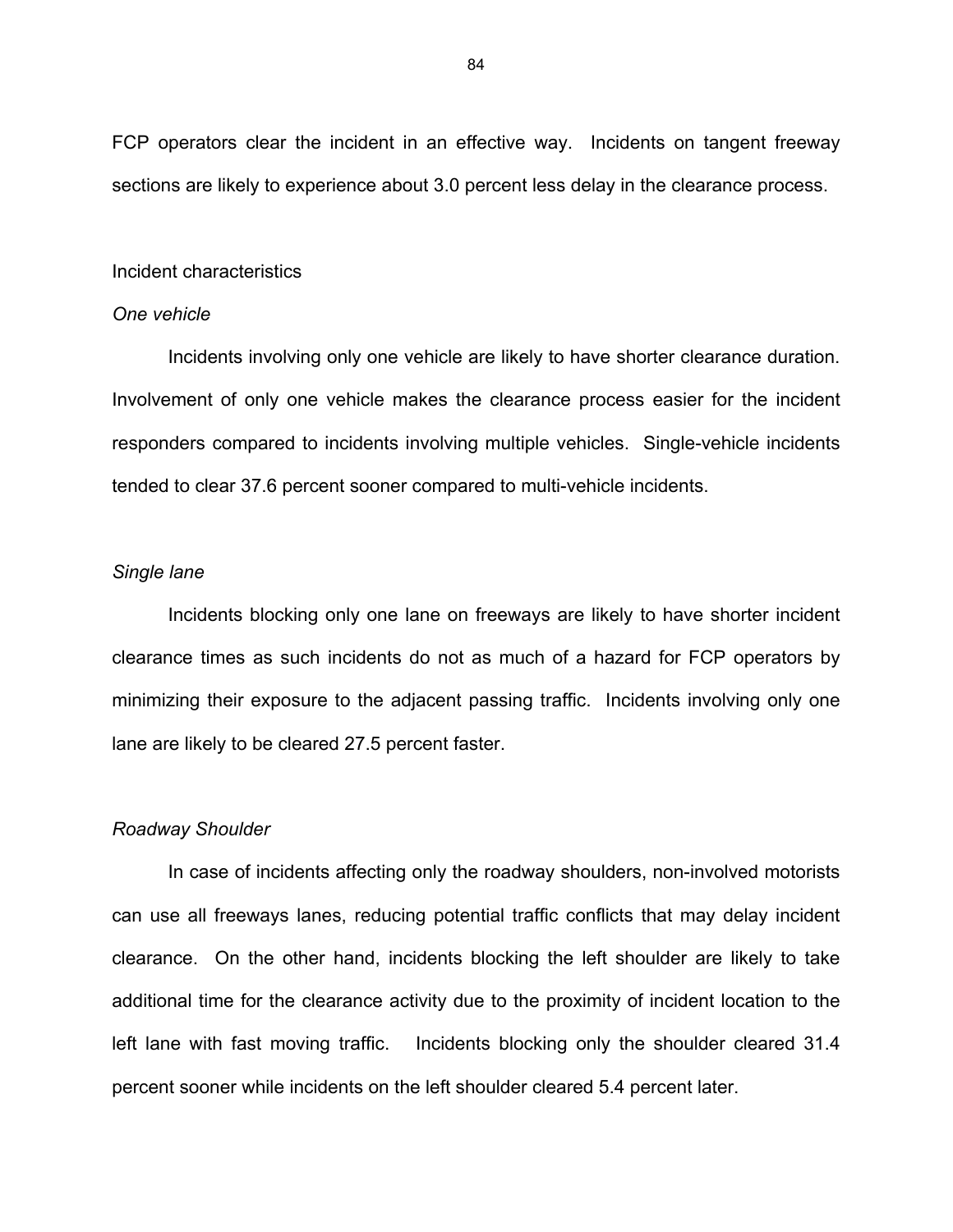# *FCP service types*

FCP operators respond to various types of incidents, including abandoned vehicles, flat tires, motorists running out of gas, mechanical failure, removal of debris from roadways, providing traffic control at the incident scene, towing damaged vehicles from the roadway (both FCP related and non-FCP related), providing stand-by service for emergency response, providing motorists with cell phones or directions, as well as multiple types of services. Incidents with multiple services requirement generally are of higher severity (for example, the clearance process of a crash involves multiple services like Police, EMS, Tow truck, etc in addition to the FCP operator). Additionally, incidents where transportation was provided to the victim motorists and/or passengers, as well as occupants, took significant longer to clear the incidents as these scenarios could refer to either severe incidents resulting in completely non-drivable condition of the vehicles or vehicle breakdown cases due to mechanical failure of the vehicles or running out-of-gas circumstances. These situations are associated with higher clearance duration due to longer waiting time for the incident victims. Incidents where no victim motorists were found when FCP operators arrive on the incident site or incidents were cleared before the FCP arrival (termed as service gone-on-arrival scenarios in the present dataset) generally are of lower severity compared to other incidents requiring different type of services. That is the major reason behind the particular finding of all types of FCP services associated with longer clearance time compared to gone-on-arrivals situations. Removal of debris from roadway, offering fuel to run out-of-gas vehicles, helping stranded motorists by providing direction scenarios were cleared 173.2 percent, 430.2 percent and 221.9 percent slower, respectively, than incidents where involved motorists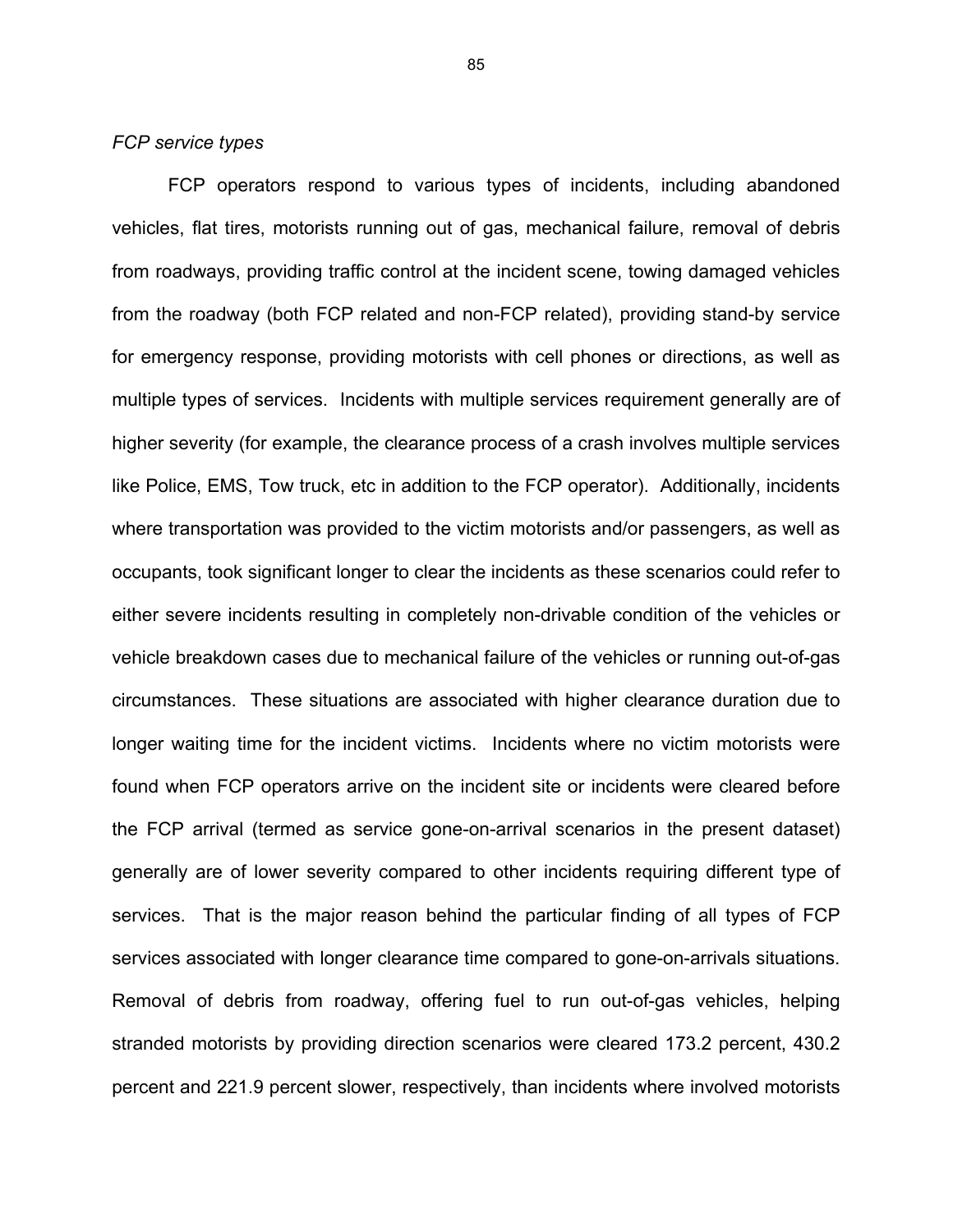left the incident scene before the FCP responders arrived on site. Similarly, offering involved motorists with a cell phone tended to increase the incident clearance duration by 188.6 percent. Incidents requiring service to the abandoned vehicles and incidents involving denial of FCP service by motorists were cleared 230.0 percent and 235.4 percent sooner, respectively. The incidents requiring service for the flat tire, mechanical failure, managing the traffic, towing of broken vehicles as well as the incidents requiring stand by situations took longer clearance time (in the range of 600-900 percent) compared to gone-on-arrival scenarios. Providing other types of services by the FCP operators are likely to increase the incident clearance duration by 254.7 percent. Incidents where transportation was offered to the involved motorists experienced 1596.2 percent more time in the clearance process.

### Traffic characteristics

# *85th percentile speed, 15th percentile speed*

Differences between the  $85<sup>th</sup>$  percentile and  $15<sup>th</sup>$  percentile speeds of more than 7 mph and when the  $85<sup>th</sup>$  percentile speeds were less than or equal to 70 mph are found to be associated with longer clearance times. As differences between  $85<sup>th</sup>$  percentile and 15<sup>th</sup> percentile speeds are increased, this condition is indicative of stop-and-go traffic due to the presence of high traffic volumes, which result in additional time for the FCP operator to clear the incident. Similarly,  $85<sup>th</sup>$  percentile speed of 70 mph or less also indicates high traffic volume situations which disrupt the clearance process of the incident. Freeway sections with the differences of  $85<sup>th</sup>$  percentile speed and  $15<sup>th</sup>$ percentile speed more than 7 miles per hour and  $85<sup>th</sup>$  percentile speed less than or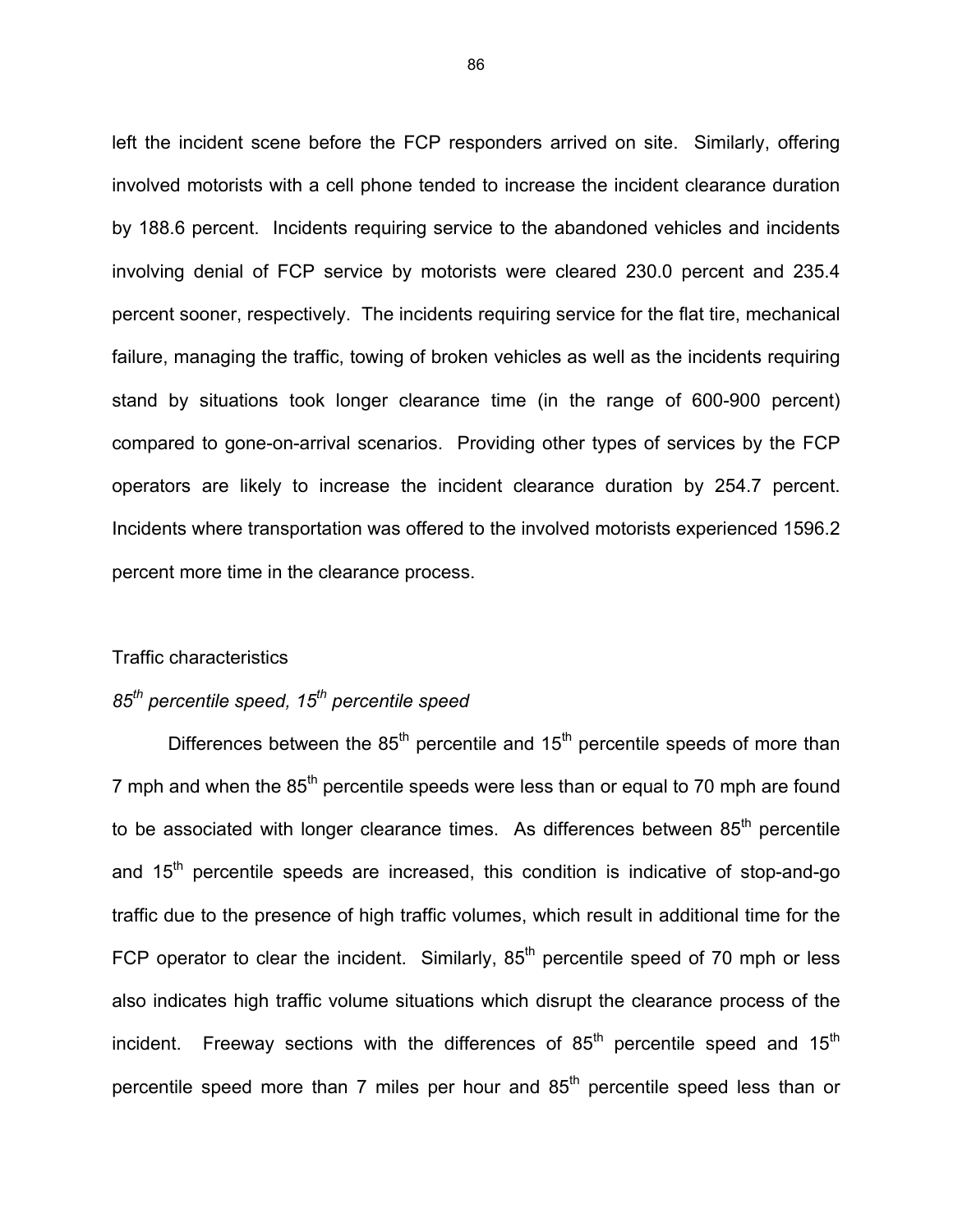equal to 70 miles per hour tended to experience 2.2 percent and 3.7 percent more time, respectively, during incident clearance.

#### *5.1.2.2 Semiparametric model*

The estimation results for the Cox proportional hazard model of incident clearance time duration utilizing comprehensive database for four freeways in southeastern Michigan region are presented in Table 5.7. A negative coefficient in semiparametric models for clearance duration analysis signifies increase in the clearance duration, whereas a positive coefficient indicates reduction in clearance time. Once again, the results obtained from the semiparametric model are found to be consistent with the parametric model results obtained using parametric approach.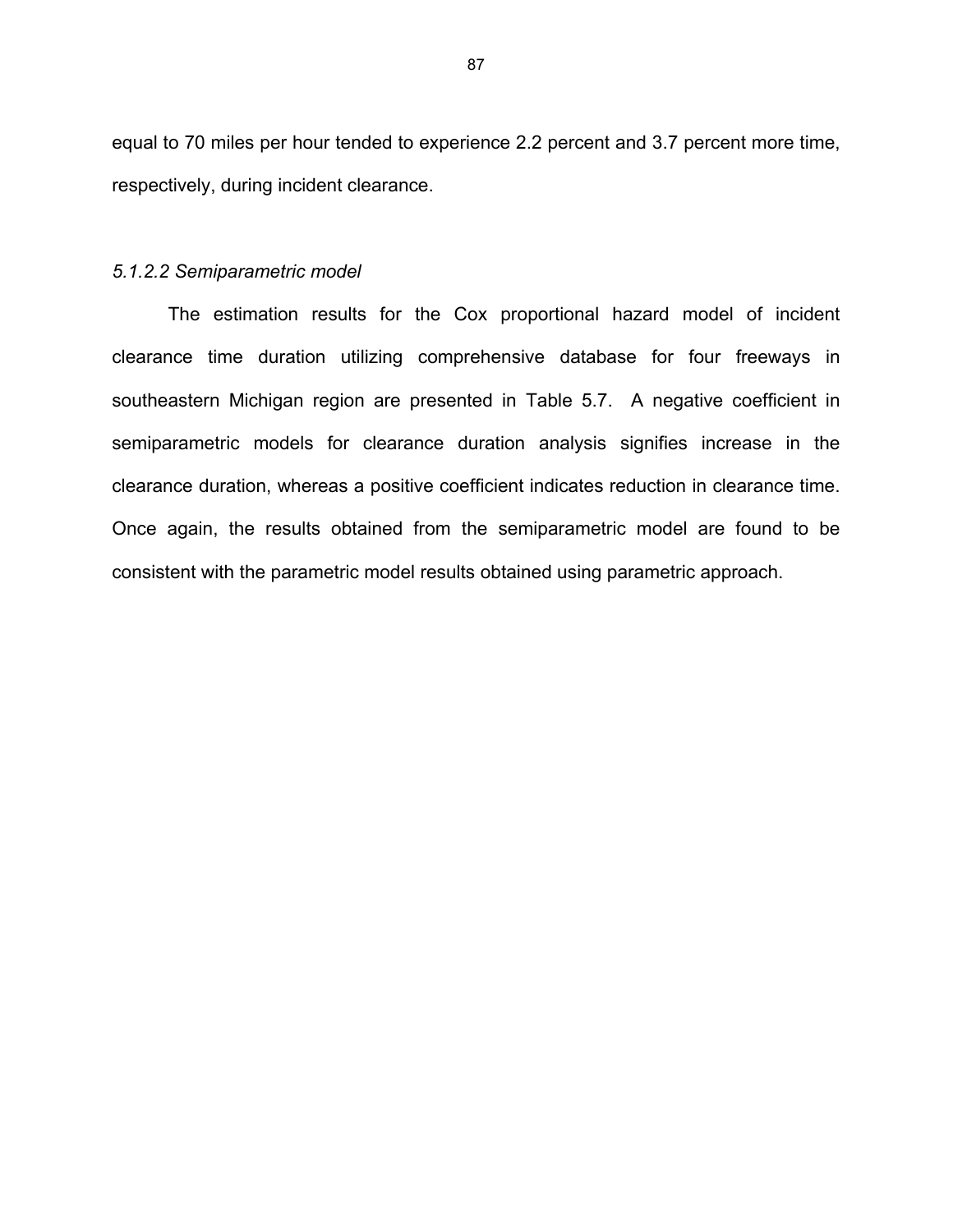| Variable <sup>a</sup>                                        | <b>Coefficient (t-statistics)</b> |
|--------------------------------------------------------------|-----------------------------------|
| Weekday first shift $(10 \text{ pm} - 6 \text{ am})$         | 0.202(8.461)                      |
| Weekend                                                      | 0.313(20.765)                     |
| Winter                                                       | $-0.061(-5.253)$                  |
| Interstate 75 (I-75)                                         | $-0.218(-17.112)$                 |
| Interstate 275 (I-275)                                       | 0.018(0.974)                      |
| One vehicle                                                  | 0.326(5.845)                      |
| Inside shoulder                                              | $-0.078(-3.676)$                  |
| Only shoulder                                                | 0.557(10.320)                     |
| Single lane                                                  | 0.421(8.006)                      |
| Service abandoned vehicles                                   | $-1.392(-20.379)$                 |
| Service tire                                                 | $-3.028(-43.535)$                 |
| Service gas                                                  | $-2.103(-29.939)$                 |
| Service mechanical                                           | $-2.761(-38.721)$                 |
| Service debris                                               | $-1.219(-16.455)$                 |
| Service traffic                                              | $-3.231(-41.152)$                 |
| Service FCP towing                                           | $-3.075(-42.038)$                 |
| Service non-FCP towing                                       | $-2.627(-33.665)$                 |
| Service stand-by                                             | $-2.893(-36.892)$                 |
| Service transportation                                       | $-3.596(-39.597)$                 |
| Service cell phone                                           | $-1.585(-14.168)$                 |
| Service direction                                            | $-1.447(-17.249)$                 |
| Service declined                                             | $-1.559(-22.313)$                 |
| Other services                                               | $-2.041(-26.942)$                 |
| Multiple services                                            | $-3.457(-49.185)$                 |
| Difference between $85th$ and $15th$ percentile speed > 7mph | $-0.047(-3.875)$                  |
| $85th$ percentile speed $\leq 70$ mph                        | $-0.066(-4.278)$                  |
| <b>Tangent section</b>                                       | 0.038(3.270)                      |
| No exit ramp                                                 | $-0.033(-2.232)$                  |
| Restricted log likelihood                                    | -307,959.800                      |
| Log likelihood function                                      | -299,457.800                      |
| Number of observations                                       | 32,574                            |

Table 5.7. Semiparametric Model Estimation Results for Incident Clearance Time

 $a$  Dependent variable is log of incident clearance time in minutes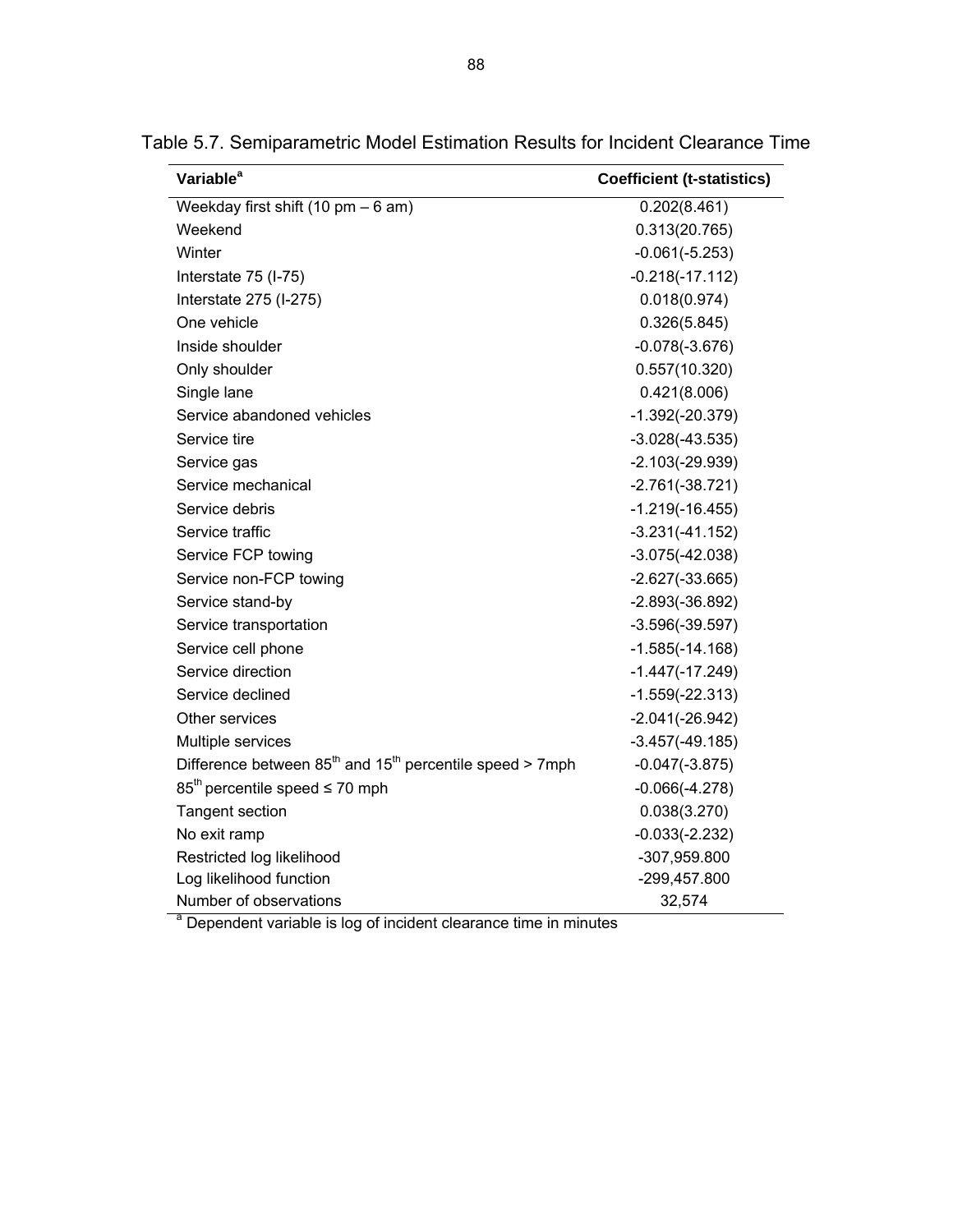# **5.2 Results of response time duration model**

As discussed in the previous chapter, incident response time duration models are developed utilizing incident data for four local freeways in Detroit metro area. In addition to incident data, various site related information as well as traffic flow data are included in the models.

### 5.2.1 Fully parametric model

Survival analysis is conducted to analyze the response time of the FCP responders for the four local freeways (I-75, I-275, I-94 and I-96) in southeastern Michigan region. Once again, Weibull distribution, with and without heterogeneity effects, log-normal and log-logistic distributions are assumed as underlying distribution for the hazard function. Table 5.8 and Table 5.9 provide the model results for all the four parametric models considered in the study.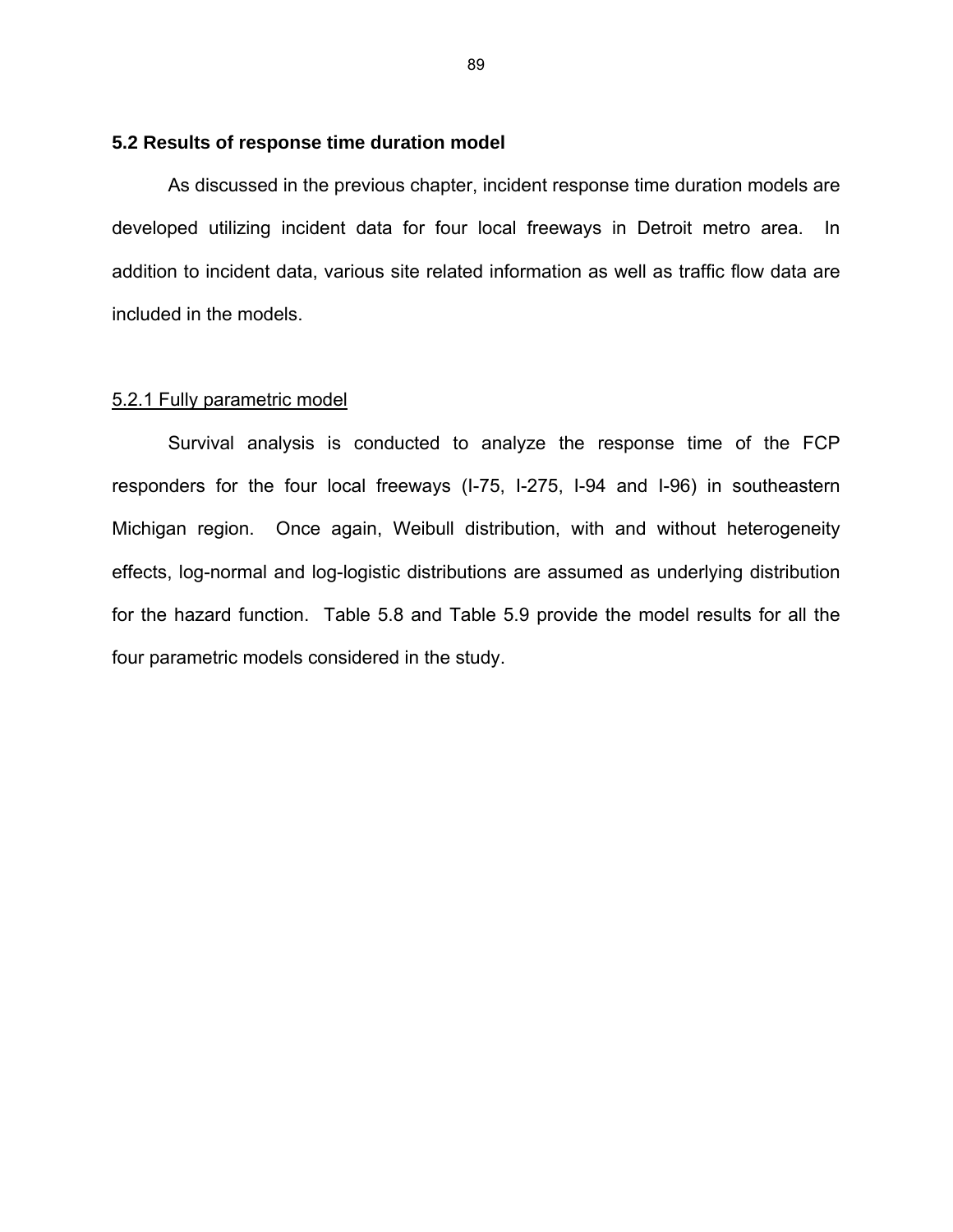| Variable <sup>a</sup>                                                       | Weibull          | <b>Weibull with</b><br>heterogeneity | Log-normal      | Log-logistic     |
|-----------------------------------------------------------------------------|------------------|--------------------------------------|-----------------|------------------|
| Constant                                                                    | 2.691(113.832)   | 2.563(82.480)                        | 2.294(71.362)   | 2.356(76.070)    |
| Weekend                                                                     | .189(6.675)      | .223(7.382)                          | .269(8.000)     | .263(8.314)      |
| Weekday second shift<br>$(6 am - 2 pm)$                                     | $-0.159(-8.032)$ | $-.149(-6.041)$                      | $-.091(-3.219)$ | $-0.106(-3.986)$ |
| May                                                                         | $-113(-3.046)$   | $-106(-2.488)$                       | $-.093(-1.928)$ | $-.092(-2.003)$  |
| Interstate 94 (I-94)                                                        | $-0.075(-3.738)$ | $-0.076(-3.214)$                     | $-.065(-2.452)$ | $-061(-2.433)$   |
| Section with at least one entrance                                          | $-.116(-4.820)$  | $-.098(-3.358)$                      | $-.099(-3.015)$ | $-0.104(-3.273)$ |
| $\sigma$ (Distribution parameter)                                           | .625(97.285)     | .526(47.746)                         | .733(90.636)    | .402(69.934)     |
| $\theta$ (Heterogeneity)                                                    |                  | .250(8.330)                          |                 |                  |
| P (Scale parameter)                                                         | 1.600            | 1.900                                | 1.364           | 2.484            |
| $\lambda$ (Shift parameter)                                                 | .078             | .087                                 | .110            | .105             |
| Number of parameters                                                        | 7                | 8                                    | 7               | 7                |
| Log-likelihood at convergence                                               | $-3,872.731$     | $-3,816.532$                         | $-3,995.178$    | $-3,938.651$     |
| Number of observations                                                      | 3,604            | 3,604                                | 3,604           | 3,604            |
| <sup>a</sup> Dependent variable is log of incident response time in minutes |                  |                                      |                 |                  |

| Table 5.8. Fully Parametric Model Estimation Results for Incident Response Time |  |  |
|---------------------------------------------------------------------------------|--|--|
|---------------------------------------------------------------------------------|--|--|

Table 5.9 provides the necessary information about all four parametric model distributions which is helpful to choose the best duration model among all. Once again, likelihood ratio statistics are evaluated to select the best model. It is observed from the likelihood ratio statistics that the model of Weibull distribution without heterogeneity effects performs the best among all as it provides the highest level of significance (likelihood ratio statistics of 177.042), followed by the models with Weibull distribution with gamma heterogeneity (likelihood ratio statistics of 175.854), log-logistic distribution (likelihood ratio statistics of 143.958) and the log-normal distribution (likelihood ratio statistics of 125.134). Though the difference of the likelihood ratio statistics is very small for Weibull distribution without and with gamma heterogeneity, Weibull distribution without gamma heterogeneity was chosen as the best model because of the non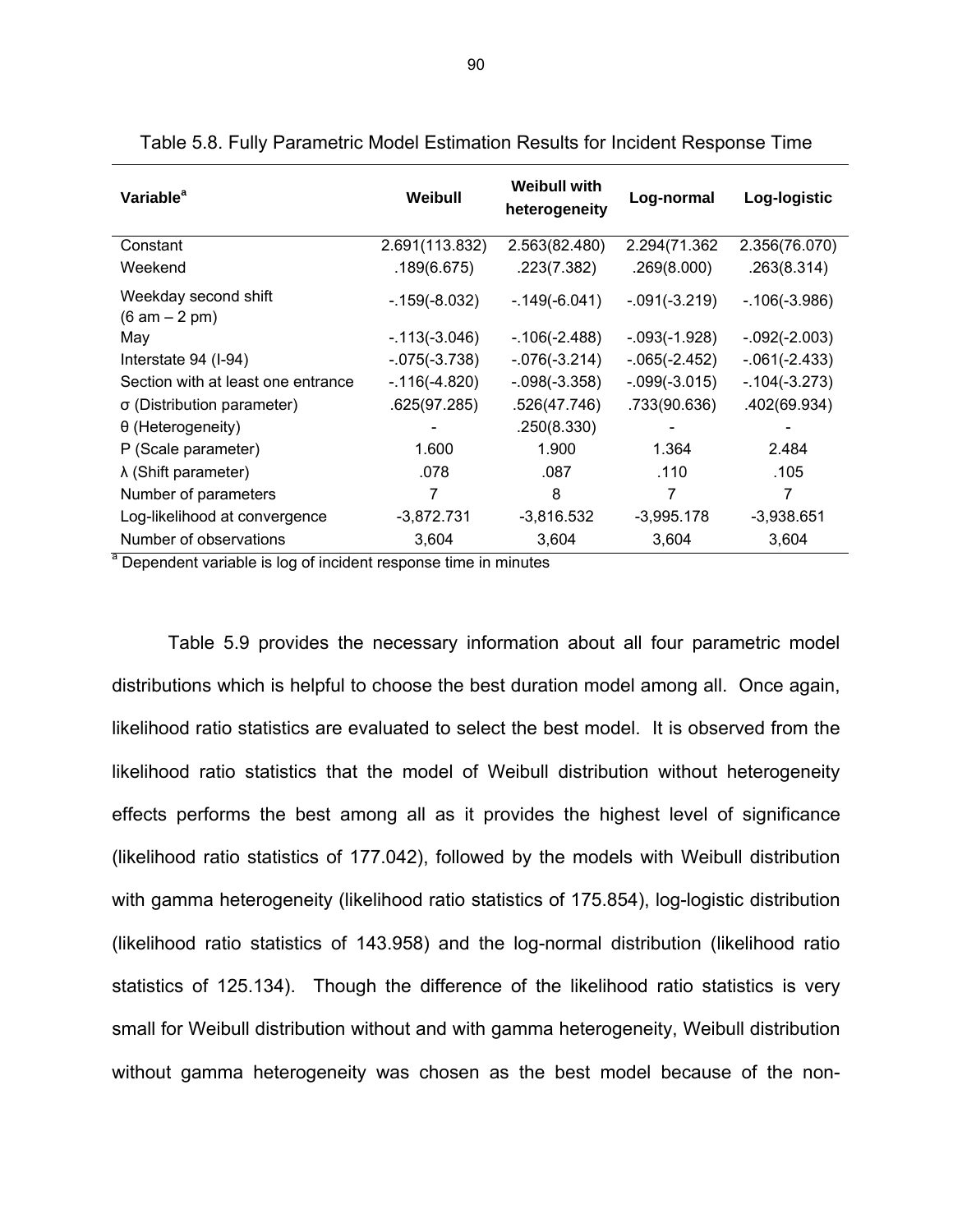significance of heterogeneity term associated with Weibull distribution with gamma heterogeneity. T-statistic of the heterogeneity effect term for Weibull distribution with gamma heterogeneity indicates that it plays marginally significant role (t-statistic=0.250). It implies that survivor function in the response process is relatively homogeneous across incident observations (Nam, 1997). The Weibull model showed a positive duration dependence (P=1.6) indicating an increasing hazard (Table 5.11). This means that the longer the incident response time has lasted, the more likely that the incident is going to end soon.

| Variable <sup>a</sup>                                                       | <b>Weibull with</b><br>Weibull |               | Log-normal   | $Log-$   |
|-----------------------------------------------------------------------------|--------------------------------|---------------|--------------|----------|
|                                                                             |                                | heterogeneity |              | logistic |
| Initial log-likelihood                                                      | $-3,961.252$                   | $-3,904.459$  | $-4,057.745$ |          |
| Log-likelihood at convergence                                               | $-3,872.731$                   | $-3,816.532$  | $-3,995.178$ |          |
| Likelihood ratio statistics                                                 | 177.042                        | 175.854       | 125.134      | 143.958  |
| Degrees of freedom                                                          |                                | 8             | 7            | 7        |
| Number of observations                                                      | 3,604                          | 3,604         | 3,604        | 3,604    |
| Akaike information criterion                                                | 2.100                          | 1.823         | 1.868        | 1.825    |
| Bayesian information criterion                                              | 2.107                          | 1.831         | 1.876        | 1.833    |
| <sup>a</sup> Dependent variable is log of incident response time in minutes |                                |               |              |          |

Table 5.9. Selection of Best Incident Response Time Model

Table 5.8 provides the coefficients of various factors significant at 95 percent confidence interval affecting the response time duration along with their t-statistics. It is observed that coefficients are consistent again for all the four parametric models similar to the incident clearance models. A discussion of the significant variables affecting the incident clearance is provided. Elasticity values are again calculated (Table 5.10) and discussed based upon the results of the hazard model assuming a Weibull distribution to examine the impacts of the parameters.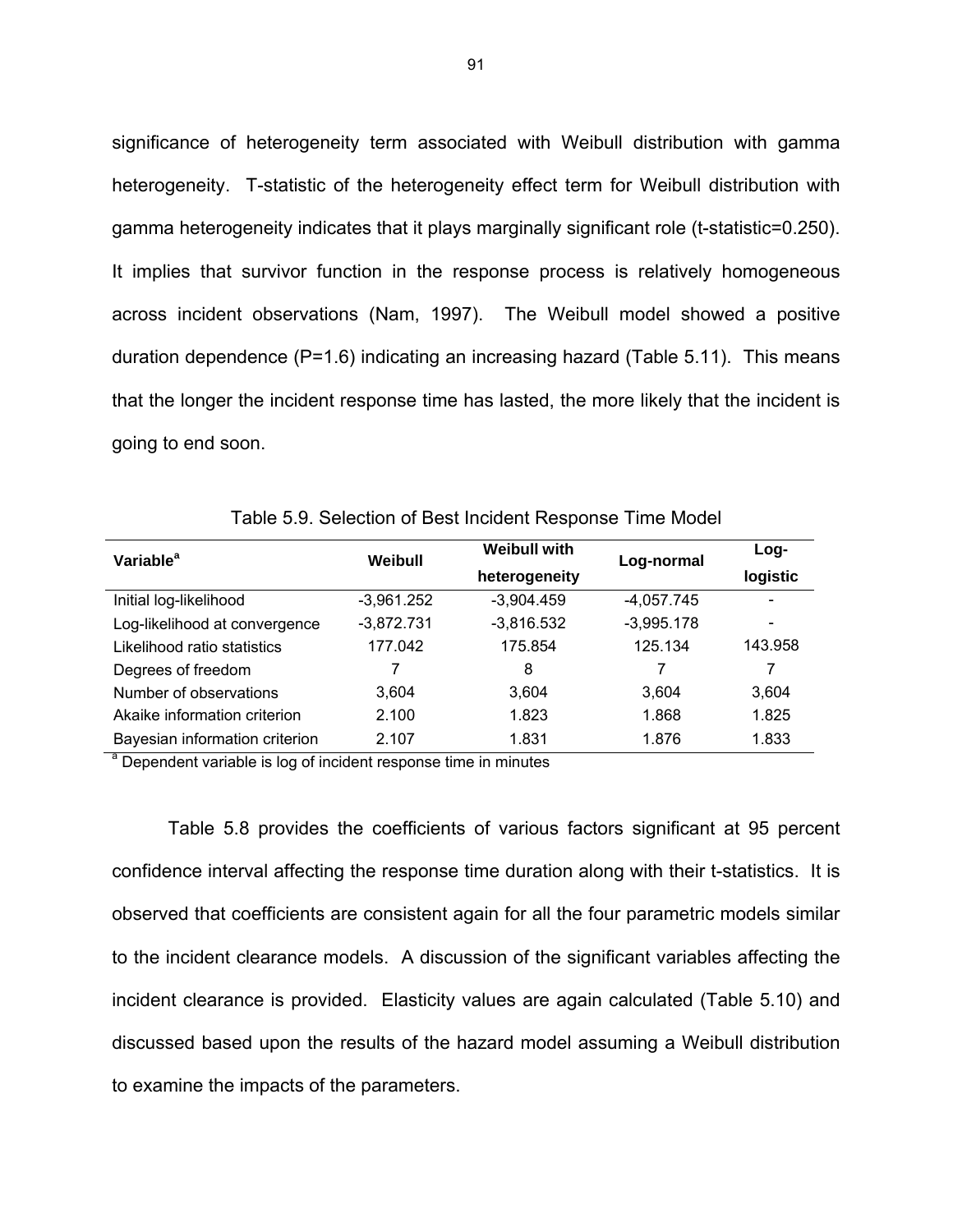Time of incidents

#### *Weekends*

From Table 5.8, it is observed that incidents occurring on the weekends have longer response times. This could be due to the lower number of assigned FCP operators during the weekend days compared to typical weekdays. Incidents occurring during weekend days tended to experience 20.8 percent more response time as compared to incidents on weekdays.

#### *Weekday second shift hours*

Incidents those occurred during weekday second shift hours (6 am to 2 pm) are likely to have shorter response times. Morning and early afternoon hours experience relatively less traffic volume on the four freeways compared to the afternoon and evening hours (2 pm to 10 pm). At the same time, more number of FCP operators are allotted on freeways compared to nighttime and early morning hours (from 10 pm to 6 am) making weekday second shift hours (6 am to 2 pm) less likely to have longer response time. Incidents on weekday second shift hours (6 am to 2 pm) are likely to be responded 14.7 percent early than other shifts.

# *Month of May*

Weather condition is generally good during the month of May and rarely bad weather condition is experienced, thus making the incidents likely to have shorter response time in May. The month of May also tended to have responded 10.7 percent early than other months of the year.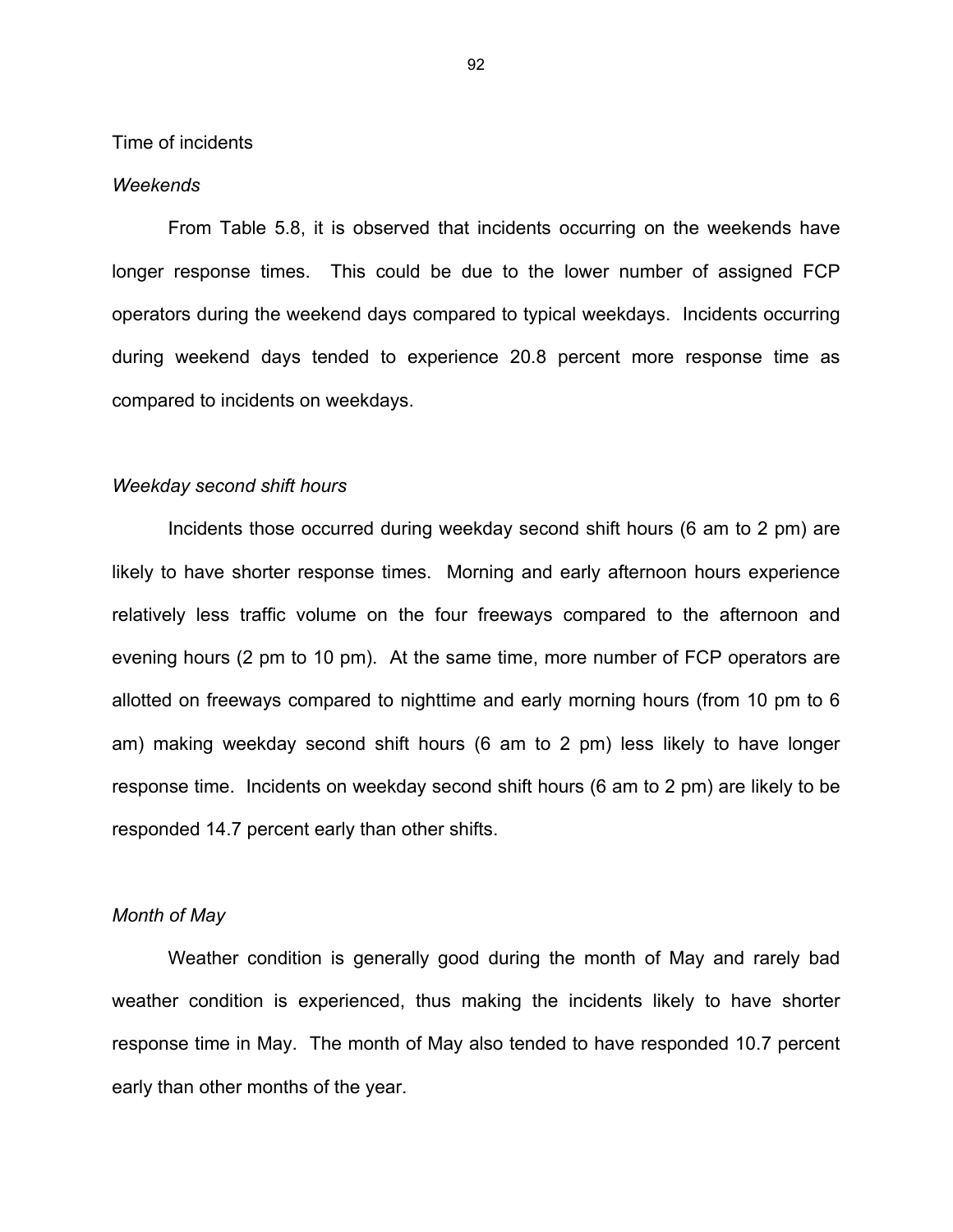Incident locations

#### *Interstate 94*

Incidents that occurred on the Interstate 94 (I-94) show negative correlation with response duration. The probable reason behind it could be due to higher number of assigned FCP operators on Interstate 94 corridor, being it one of the most important and busy corridors in Detroit freeway network. This makes incidents on this freeway likely to be associated with shorter response duration. Incidents on Interstate 94 are likely to get a response from the FCP operators 7.23 percent early in comparison to other freeways.

## *Presence of entrance ramp*

Incidents on freeway sections with at least one entrance ramp have shorter response times due to relatively less time taken by of FCP operators to arrive on the incident scene using the entrance ramp(s). Incident that occurred on freeway sections with at least one entrance ramp is found to be responded about 11 percent early compared to sections with no entrance ramps.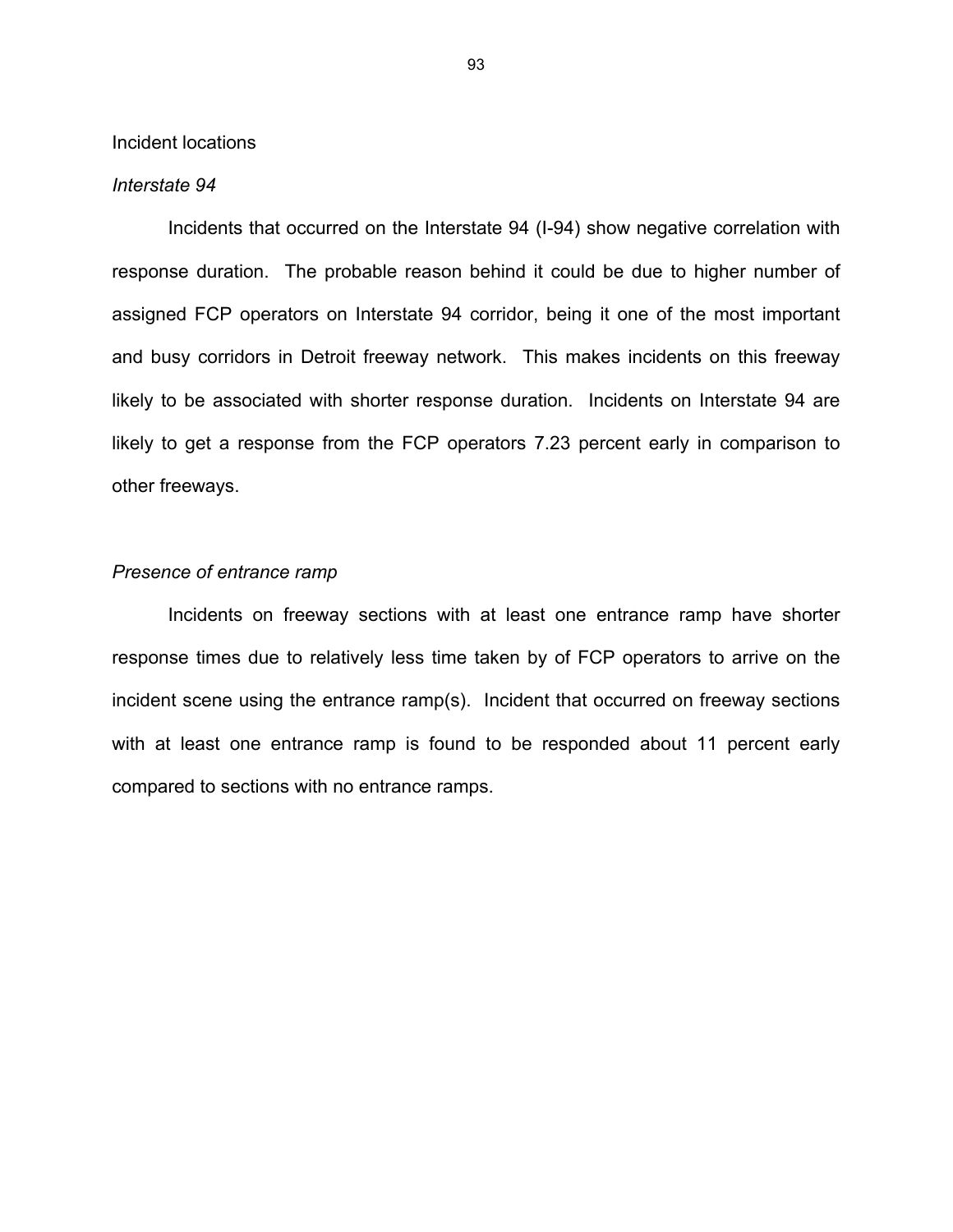|                                         |            | Weibull with  |            |              |
|-----------------------------------------|------------|---------------|------------|--------------|
| Variable <sup>a</sup>                   | Weibull    | qamma         | Log-normal | Log-logistic |
|                                         |            | heterogeneity |            |              |
| Weekend                                 | $-20.80\%$ | $-24.98%$     | $-30.87%$  | $-30.08\%$   |
| Section with at least one entrance ramp | 10.95%     | 9.34%         | 9.43%      | 9.88%        |
| Weekday second shift $(6 am - 2 pm)$    | 14.70%     | 13.84%        | 8.70%      | 10.06%       |
| Interstate 94 (I-94)                    | 7.23%      | 7.32%         | 6.29%      | 5.92%        |
| May                                     | 10.68%     | 10.06%        | 8.88%      | 8.79%        |

# Table 5.10. Variable Elasticities for Incident Response Duration Model

<sup>a</sup> Dependent variable is log of incident response time in minutes

# 5.3.2 Semiparametric model

It is observed from Table 5.11 that the results obtained from the semiparametric

model are consistent with the parametric model results obtained earlier.

| Table 5.11. Semiparametric Model Estimation Results for Incident Response Time |  |  |  |
|--------------------------------------------------------------------------------|--|--|--|
|--------------------------------------------------------------------------------|--|--|--|

| Variable <sup>a</sup>                   | <b>Coefficient (t-statistics)</b> |
|-----------------------------------------|-----------------------------------|
| Weekend                                 | $-0.292(-6.472)$                  |
| Weekday second shift $(6 am - 2 pm)$    | 0.237(6.211)                      |
| May                                     | 0.157(2.449)                      |
| Interstate 94 (I-94)                    | 0.115(3.216)                      |
| Section with at least one entrance ramp | 0.146(3.247)                      |
| Restricted log likelihood               | $-26, 112.690$                    |
| Log likelihood at convergence           | -26,037.600                       |
| Number of observations                  | 3,604                             |

<sup>a</sup> Dependent variable is log of incident response time in minutes

# **5.3 Results of spatial transferability**

To check the spatial stability of the developed models, likelihood ratio test is performed to check the stability of coefficients over various locations (different freeways in Detroit metro area). This test checks the difference between the transferred model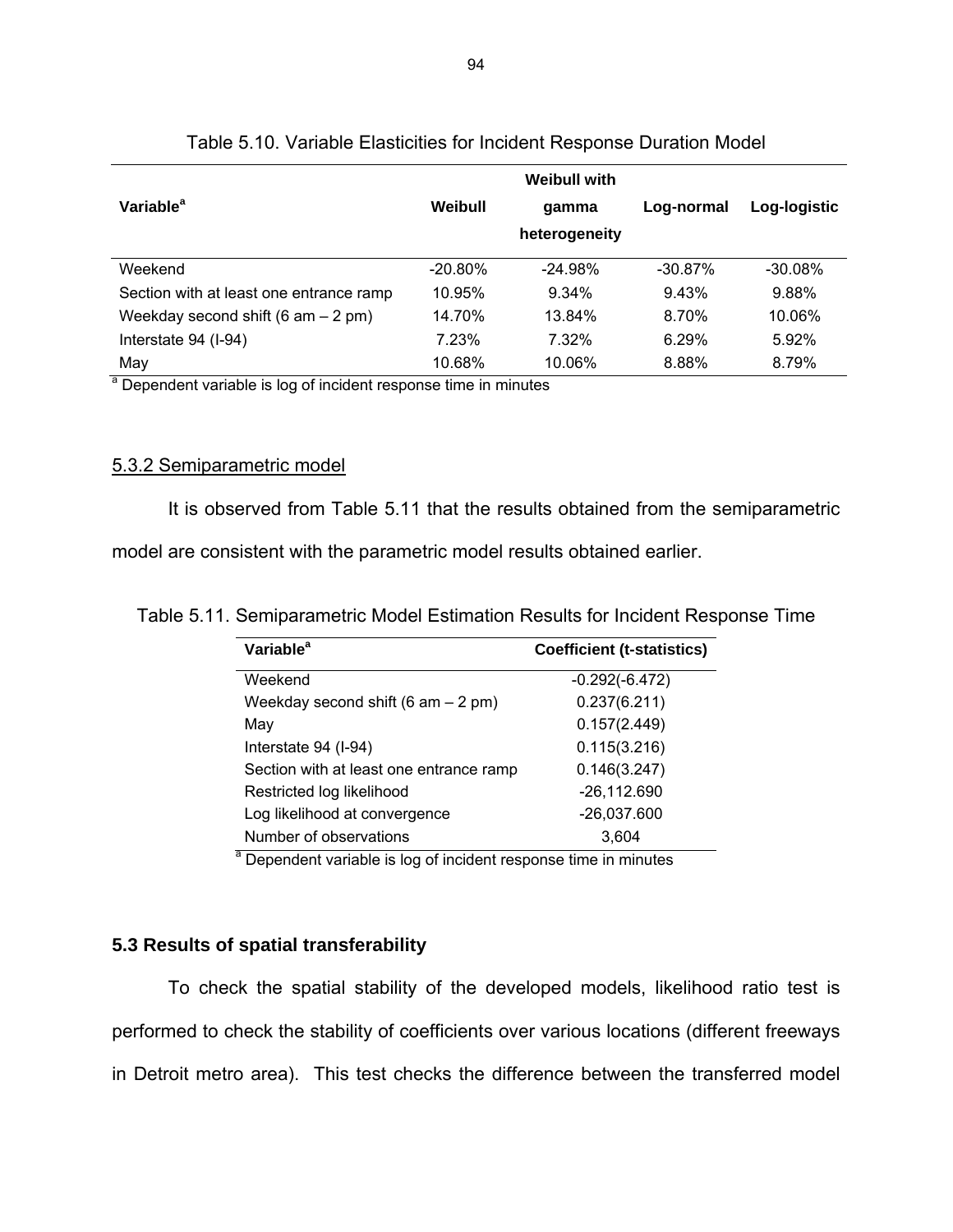and the model estimated from the entire set of application context data. The null hypothesis is that the coefficients of the transferred model do not deviate significantly from the coefficients estimated from the entire set of application context data. Both the developed incident clearance time and response time duration models are checked for the spatial satiability using the likelihood ratio test described in previous chapter (Section 4.7). It is already found that assumption of log-logistic distribution for the hazard function performs the best for clearance time duration model, whereas Weibull distribution exhibits the best performance for response time duration model. Table 5.12 and Table 5.13 summarizes the results of likelihood ratio test for incident clearance time duration model assuming log-logistic distribution and response time model with the assumption of Weibull distribution, respectively, for the underlying hazard functions.

| <b>Models</b>                                    | Log likelihood at convergence |  |
|--------------------------------------------------|-------------------------------|--|
| Clearance time model (Log-logistic distribution) |                               |  |
| Interstate 75                                    | -10,400.770                   |  |
| Interstate 275                                   | $-3,237.309$                  |  |
| Interstate 94                                    | -11,348.900                   |  |
| Interstate 696                                   | $-4,269.522$                  |  |
| Summation of all individual Freeway model        | $-29,256.501$                 |  |
| Overall model                                    | $-29,577.990$                 |  |
|                                                  |                               |  |
| $X^2$                                            | 321.489                       |  |
| Degrees of freedom                               | 82                            |  |
| p-value                                          | 0.000                         |  |

Table 5.12. Results of Spatial Transferability Test for Clearance Duration Model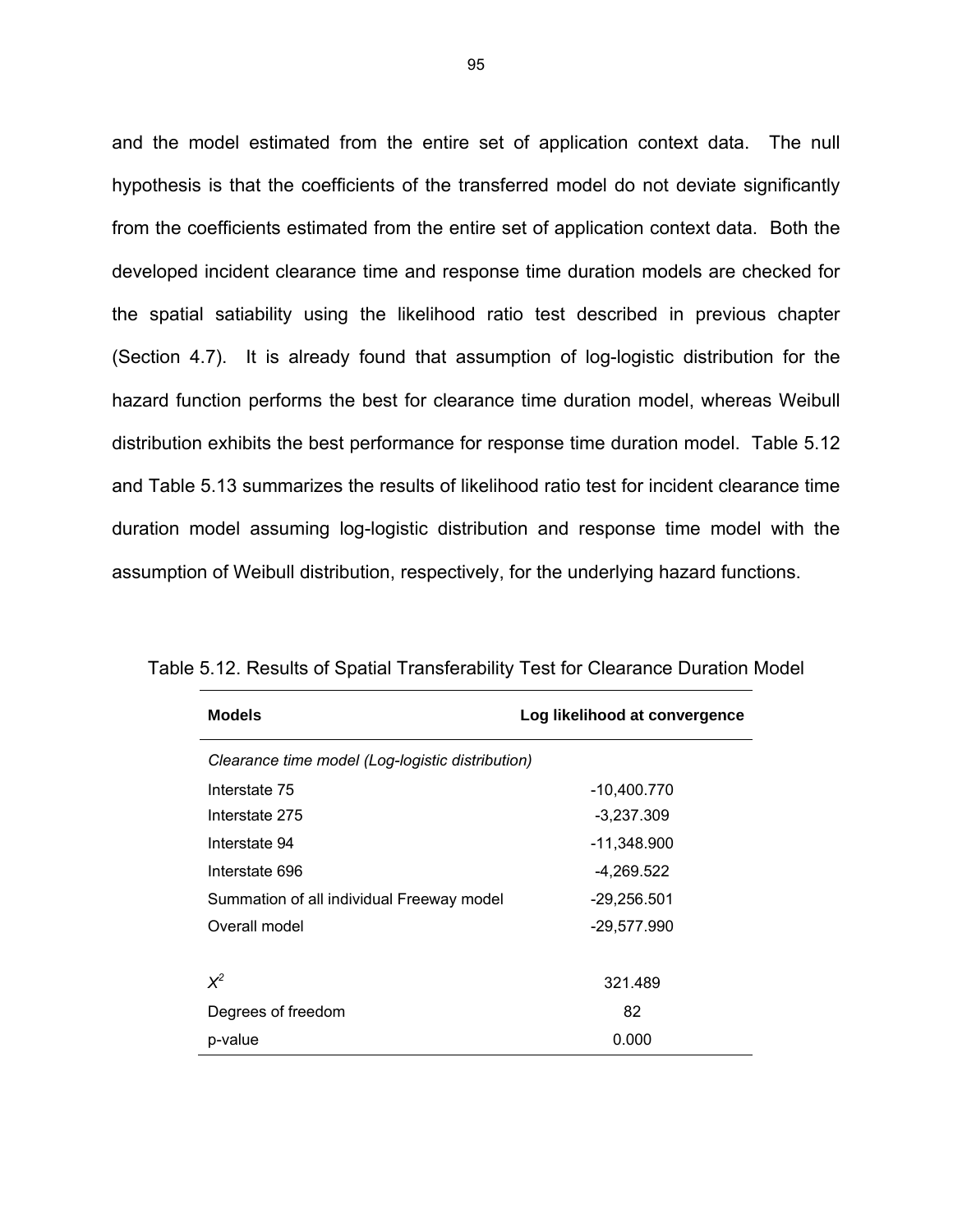| <b>Models</b>                              | Log likelihood at convergence |
|--------------------------------------------|-------------------------------|
| Response time model (Weibull distribution) |                               |
| Interstate 75                              | $-1,190.220$                  |
| Interstate 275                             | $-521.774$                    |
| Interstate 94                              | -1,354.550                    |
| Interstate 696                             | -781.332                      |
| Summation of all individual Freeway model  | $-3,847.876$                  |
| Overall model                              | $-3,872.731$                  |
|                                            |                               |
| $X^2$                                      | 49.71                         |
| Degrees of freedom                         | 12                            |
| p-value                                    | 0.000                         |

Table 5.13. Results of Spatial Transferability Test for Response Duration Model

It is observed from Table 5.12 and Table 5.13 that the assumption of transferability of effects across freeways can be rejected with a confidence level of more than 99 percent. The test results show that the parameter effects vary over the freeways in the Detroit metro area and thus it can be concluded that spatial instability is present for both response and clearance duration models. The source of this instability is possibly due to varying traffic conditions and change in geometrical features along various freeways, as well as different incident characteristics and subsequent types of services provided by the FCP operators on various freeways.

To provide insight on factors responsible for the spatial instability of the developed models, separate models have been developed for each of the four individual freeways considered in the study. Table 5.14 provides the coefficients of different variables along with their t-statistics for clearance duration models assuming log-logistic distribution. It is evident from Table 5.14 that coefficients of some of the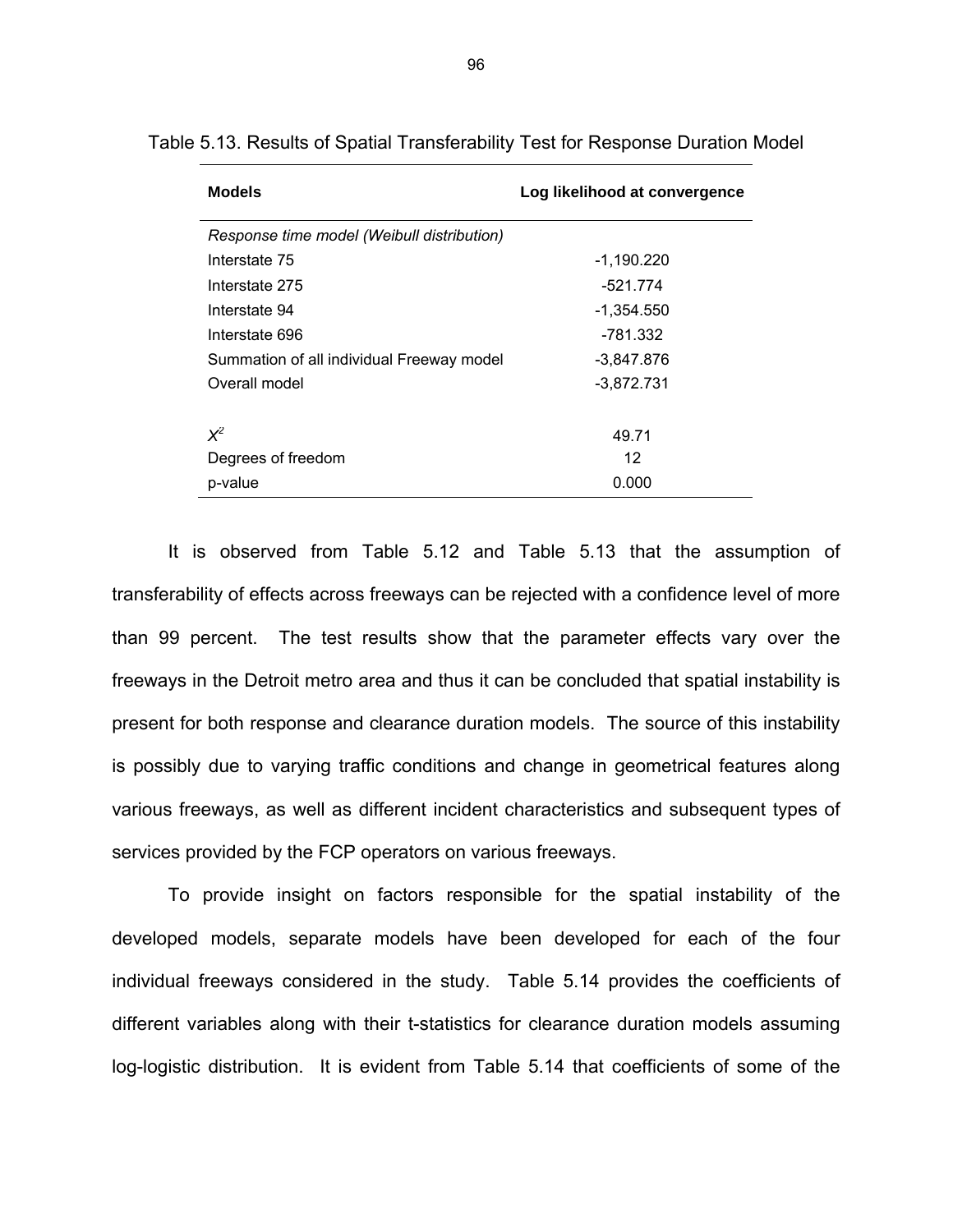variables are not consistent over models for different freeways. For example, winter season is more likely to be associated with longer clearance times for incidents on Interstate 75, Interstate 275 and Interstate 94, but less likely to be associated with longer clearance duration on Interstate 696. Similarly, incidents blocking left shoulder on Interstate 275 are found to less likely associated with longer clearance times, whereas incidents on other three interstates involving left shoulder are more likely associated with longer clearance times. Similar type of inconsistency exists in case of incidents on sections where difference of  $85<sup>th</sup>$  and  $15<sup>th</sup>$  percentile speed is more than 7 miles per hours, incidents on sections with  $85<sup>th</sup>$  percentile less than or equal to 70 miles per hour, incidents on tangent sections, as well as in case of incidents on sections with no exit ramps. Those variables with coefficients which exhibited opposite signs for particular freeway(s) were found to be statistically insignificant for those freeways where the effects were found to be in the opposite direction. For example, inside or left shoulder variable is not significant for Interstate 275 and Interstate 696. In addition to that some variables which are significant for all the freeway models found to have varying effect of significance on the clearance duration time of incidents for certain freeways. For example, the weekday first shift hour variable is significant for all the four freeway models, but it has different value of t-statistics for various freeway models indicating varying effect on the incident clearance time.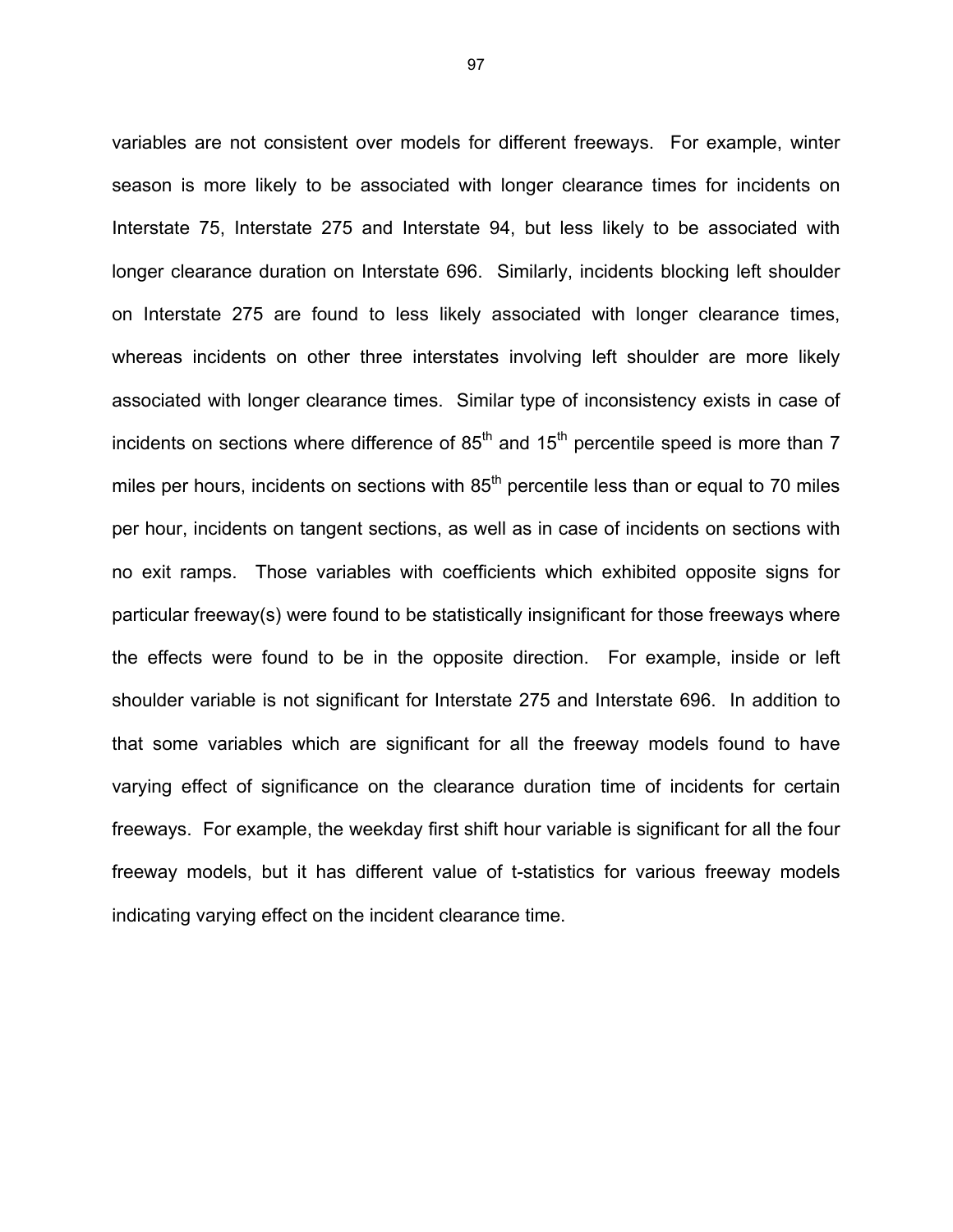|                                                                           | <b>Log-logistics Distribution for Hazard Function</b> |                   |                   |                   |
|---------------------------------------------------------------------------|-------------------------------------------------------|-------------------|-------------------|-------------------|
| <b>Variables</b>                                                          | Interstate 75                                         | Interstate 275    | Interstate 94     | Interstate 696    |
| Constant                                                                  | 1.146(10.522)                                         | 0.831(4.408)      | 1.004(10.835)     | 0.735(5.583)      |
| Weekday first shift<br>$(10 \text{ pm-}6 \text{ am})$                     | $-0.213(-7.240)$                                      | $-0.120(-2.815)$  | $-0.045(-2.132)$  | $-0.162(-4.677)$  |
| Weekend                                                                   | $-0.320(-19.447)$                                     | $-0.264(-10.104)$ | $-0.163(-11.884)$ | $-0.238(-10.745)$ |
| Winter                                                                    | 0.030(2.371)                                          | 0.128(7.031)      | 0.070(6.676)      | $-0.007(-0.423)$  |
| One vehicle                                                               | $-0.514(-9.495)$                                      | $-0.272(-3.355)$  | $-0.512(-9.514)$  | $-0.330(-5.742)$  |
| Inside shoulder                                                           | 0.065(2.868)                                          | $-0.025(-0.915)$  | 0.086(4.542)      | 0.039(1.326)      |
| Only shoulder                                                             | $-0.475(-9.894)$                                      | $-0.392(-4.217)$  | $-0.335(-7.292)$  | $-0.243(-4.330)$  |
| Single lane                                                               | $-0.375(-7.836)$                                      | $-0.362(-3.934)$  | $-0.288(-6.270)$  | $-0.217(-3.753)$  |
| Service abandoned vehicles                                                | 1.299(15.777)                                         | 1.059(7.160)      | 1.132(17.592)     | 1.222(12.165)     |
| Service tire                                                              | 2.397(28.663)                                         | 2.298(15.435)     | 2.377(36.394)     | 2.368(23.255)     |
| Service gas                                                               | 1.733(20.466)                                         | 1.618(10.705)     | 1.634(24.546)     | 1.645(15.781)     |
| Service mechanical                                                        | 2.104(24.813)                                         | 2.115(14.064)     | 2.029(30.801)     | 2.066(19.910)     |
| Service debris                                                            | 1.030(11.897)                                         | 0.842(5.513)      | 0.965(14.099)     | 1.171(10.874)     |
| Service traffic                                                           | 2.353(26.723)                                         | 2.348(14.724)     | 2.277(32.831)     | 2.510(23.418)     |
| Service FCP towing                                                        | 2.297(27.165)                                         | 2.110(13.968)     | 2.099(31.673)     | 2.190(21.000)     |
| Service non-FCP towing                                                    | 1.861(21.012)                                         | 1.724(11.293)     | 1.562(22.380)     | 1.796(16.789)     |
| Service stand-by                                                          | 2.207(24.355)                                         | 2.368(14.889)     | 1.917(27.975)     | 1.682(15.593)     |
| Service transportation                                                    | 2.963(28.870)                                         | 2.720(15.105)     | 2.750(33.733)     | 2.818(22.105)     |
| Service cell phone                                                        | 0.959(6.840)                                          | 2.268(8.256)      | 1.034(10.138)     | 1.117(7.636)      |
| Service direction                                                         | 1.288(12.647)                                         | 1.184(7.372)      | 1.084(14.168)     | 1.041(8.059)      |
| Service declined                                                          | 1.263(15.052)                                         | 1.137(7.605)      | 1.191(18.290)     | 1.187(11.610)     |
| Other services                                                            | 1.315(15.209)                                         | 1.500(9.734)      | 1.244(18.335)     | 1.034(9.735)      |
| Multiple services                                                         | 2.560(30.792)                                         | 2.737(18.405)     | 2.591(40.110)     | 2.767(27.380)     |
| Difference between 85 <sup>th</sup> and<br>$15th$ percentile speed > 7mph | 0.068(5.016)                                          | 0.052(2.571)      | $-0.014(-1.306)$  | $-0.015(-0.703)$  |
| $85th$ percentile speed $\leq 70$ mph                                     | 0.057(3.427)                                          | $-0.004(-0.215)$  | 0.036(2.270)      | 0.059(2.116)      |
| <b>Tangent section</b>                                                    | $-0.024(-1.876)$                                      | $-0.039(-1.933)$  | $-0.034(-3.072)$  | 0.000(0.015)      |
| No exit ramp                                                              | 0.062(3.558)                                          | 0.012(0.589)      | 0.057(3.113)      | $-0.028(-1.600)$  |
| σ (Distribution parameter)                                                | 0.355(123.655)                                        | 0.313(76.249)     | 0.322(142.780)    | 0.314(90.923)     |
| P (Scale parameter)                                                       | 2.813                                                 | 3.191             | 3.109             | 3.186             |
| λ (Shift parameter)                                                       | 0.142                                                 | 0.165             | 0.161             | 0.155             |
| Number of parameters                                                      | 28                                                    | 28                | 28                | 28                |
| Initial log-likelihood                                                    | -13,943.680                                           | $-4,961.093$      | $-16,449.010$     | $-6,424.096$      |
| Log likelihood at convergence                                             | $-10,400.770$                                         | $-3,237.309$      | $-11,348.900$     | $-4,269.522$      |
| Number of observations                                                    | 10,760                                                | 3,828             | 12,981            | 5,005             |
| а<br>Dependent variable is log of incident clearance time in minutes      |                                                       |                   |                   |                   |

Table 5.14. Estimation Result of Variable Coefficients for Clearance Duration Models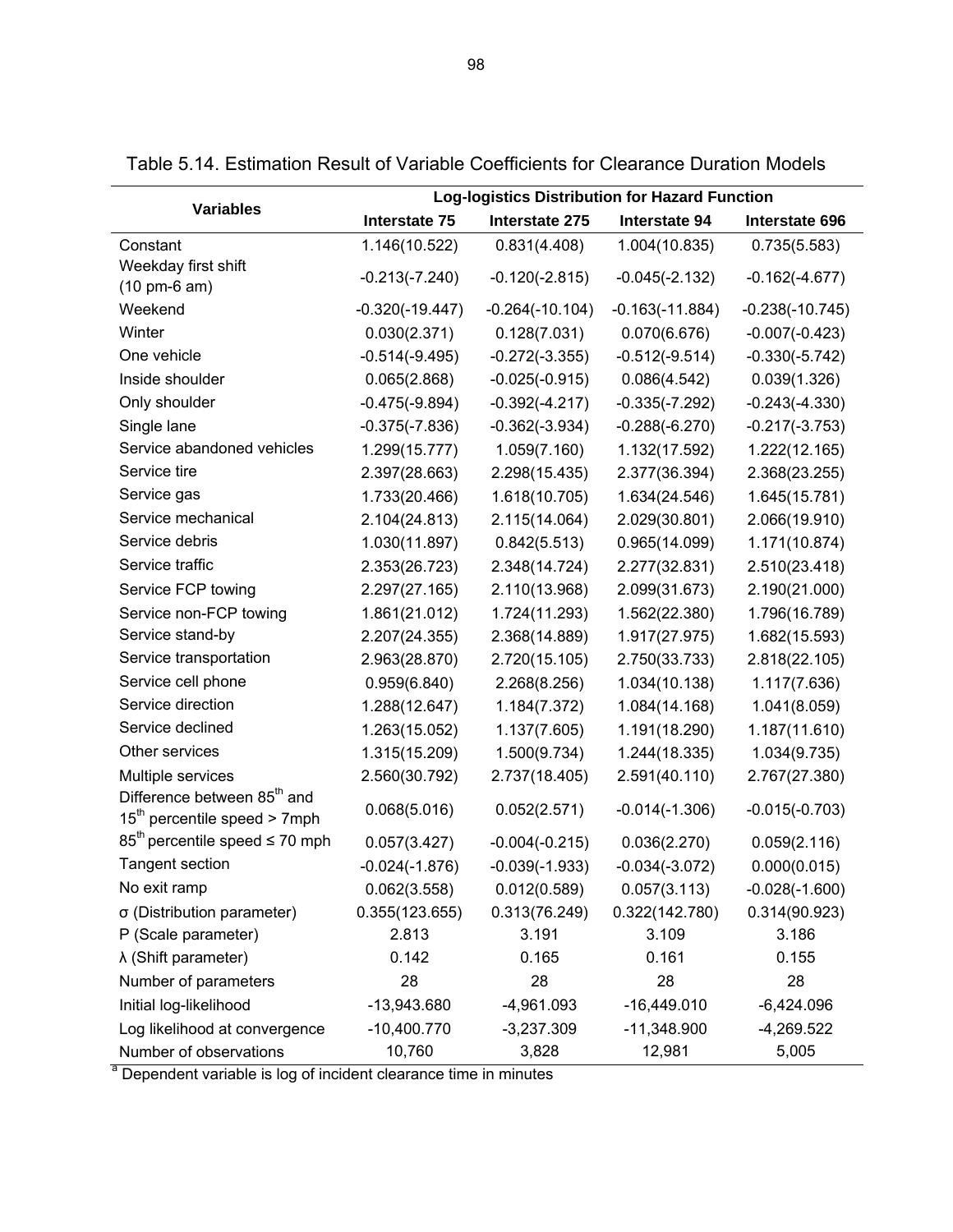Table 5.15 provides the coefficients of different variables along with their tstatistics for response time duration models assuming Weibull distribution. It is found that incidents on freeway sections with at least one entrance ramp are less likely to be associated with longer response time for all freeways except Interstate 94, where it is not found to be significant. Additionally some significant variables found to have varying effect of significance on the response time duration time for certain freeways. For example, weekend variable has different values of t-statistics for various freeway models indicating varying effect on the incident response time.

| <b>Variables</b>                                               | <b>Weibull Distribution for Hazard Function</b> |                  |                  |                  |
|----------------------------------------------------------------|-------------------------------------------------|------------------|------------------|------------------|
|                                                                | Interstate 75                                   | Interstate 275   | Interstate 94    | Interstate 696   |
| Constant                                                       | 2.734(45.304)                                   | 2.774(61.407)    | 2.520(31.053)    | 2.698(60.691)    |
| Weekend                                                        | 0.253(4.573)                                    | 0.095(1.145)     | 0.135(2.787)     | 0.249(4.589)     |
| Section with at least one<br>entrance ramp                     | $-0.221(-4.136)$                                | $-0.055(-1.015)$ | 0.002(0.020)     | $-0.140(-3.216)$ |
| Weekday second shift<br>$(6 am - 2 pm)$                        | $-0.050(-1.134)$                                | $-0.350(-6.148)$ | $-0.174(-5.470)$ | $-0.191(-3.794)$ |
| May                                                            | $-0.204(-2.833)$                                | $-0.171(-1.644)$ | $-0.055(-0.753)$ | $-0.121(-1.403)$ |
| σ (Distribution parameter)                                     | 0.666(44.075)                                   | 0.589(29.045)    | 0.618(65.514)    | 0.579(36.864)    |
| P (Scale parameter)                                            | 1.502                                           | 1.697            | 1.617            | 1.728            |
| $\lambda$ (Shift parameter)                                    | 0.077                                           | 0.074            | 0.083            | 0.076            |
| Number of parameters                                           | 6                                               | 6                | 6                |                  |
| Initial log-likelihood                                         | $-1,212.992$                                    | -545.692         | $-1,375.367$     | $-810.065$       |
| Log likelihood at convergence                                  | $-1,190.218$                                    | $-521.774$       | $-1,354.552$     | -781.332         |
| Number of observations                                         | 1047                                            | 504              | 1280             | 773              |
| Dependent variable is log of incident response time in minutes |                                                 |                  |                  |                  |

Table 5.15. Estimation Result of Variable Coefficients for Response Duration Models

## **5.4 Results of count data model**

As discussed in the previous chapter (Section 4.8), count data models are developed using incident data for four local freeways (Interstate 75, Interstate 275,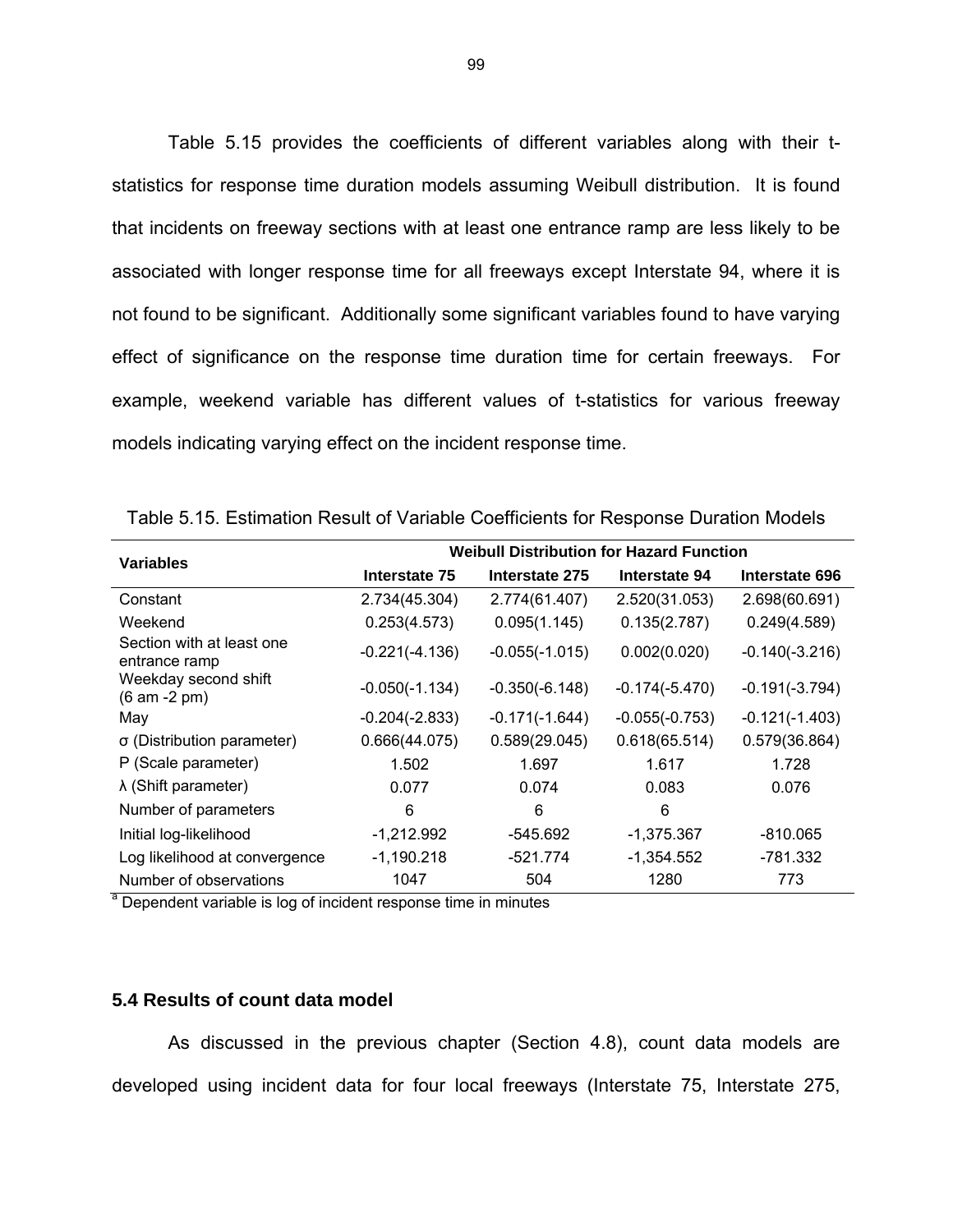Interstate 94 and Interstate 696) in Detroit freeway network. Variables related to time and location of incident occurrence along with various site specific characteristics and traffic flow information have been included in the models.

### 5.4.1 Poisson and negative binomial models

The study area of Detroit freeway network is divided into fixed length (one mile long) sections to analyze the effects of highway geometrics and traffic flow characteristics along with other factors on incident frequency per month basis. Table 5.16 and Table 5.17 summarize the estimation results of the Poisson and negative binomial regression models, respectively. Twelve variables are found to be statistically significant in determining incident likelihood. For both the tables (Table 5.16 and Table 5.17), the variables with a positive sign indicate that they can significantly increase the likelihood of incidents. On the contrary, variables with a negative sign imply that they can significantly reduce the incident likelihood. It is observed from Table 5.17 that the dispersion parameter, α, is significantly different from zero, confirming the suitability of the negative binomial model compared to the Poisson model for the present study. Additionally, higher pseudo R-square value support the appropriateness of negative binomial model in comparison to the Poisson regression model.

Table 5.16 and Table 5.17 provides the coefficients of various factors significant at 95% confidence level affecting the incident frequency along with their t-statistics for the Poisson and negative binomial models, respectively. As negative binomial model is found to be the more suitable model, a discussion of the significant variables affecting the incident frequency in negative binomial model is provided. The impacts of each of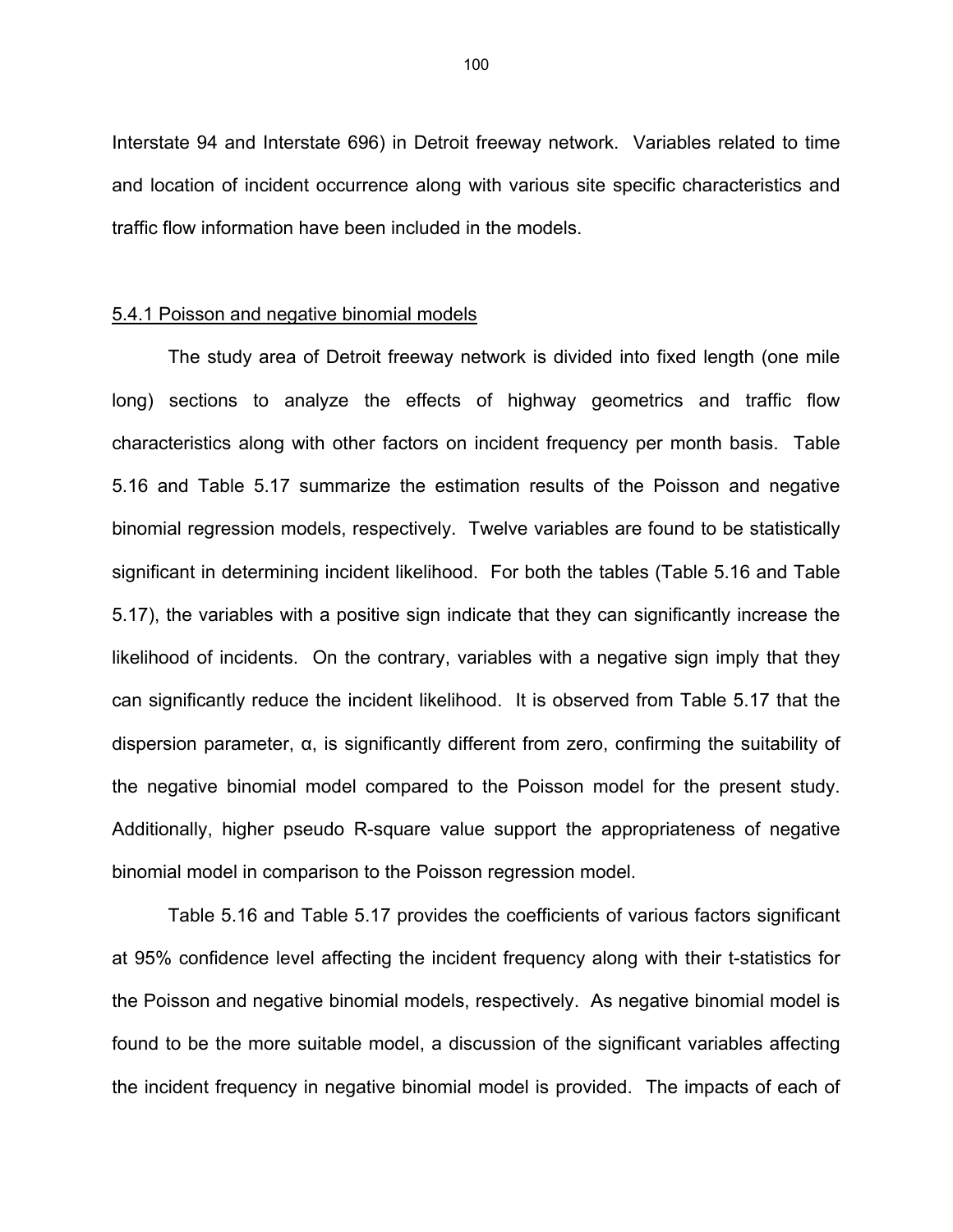the model parameters are explored by calculating elasticities. These calculated elasticity values in Table 5.18 show that the impacts of specific parameters are relatively consistent among the two models with one exception. As negative binomial model was found to be more suitable than the Poisson model, the impacts of model parameters are studied based upon the results of the negative binomial model.

| Variable                                 | <b>Estimated</b><br>t-statistics |           |
|------------------------------------------|----------------------------------|-----------|
|                                          | <b>Coefficient</b>               |           |
| Constant                                 | 1.954                            | 97.104    |
| Winter                                   | $-0.164$                         | $-14.381$ |
| Interstate-75 (I-75) north bound         | $-0.146$                         | $-9.154$  |
| Interstate -275 (I-75) north bound       | $-0.252$                         | $-10.185$ |
| Interstate-94 (I-94) east bound          | 0.277                            | 17.934    |
| Less than four lanes                     | 0.067                            | 3.945     |
| Minimum radius>1,850 ft                  | $-0.162$                         | $-9.593$  |
| Maximum radius>2,700 ft                  | $-0.160$                         | $-8.261$  |
| No entrance or exit ramp                 | $-0.753$                         | $-56.82$  |
| <b>Tangent section</b>                   | $-0.156$                         | $-11.525$ |
| Peak hour volume more than 4,500 vph     | 0.247                            | 17.632    |
| 85 <sup>th</sup> percentile speed>70 mph | 0.114                            | 6.97      |
| 15 <sup>th</sup> percentile speed>55 mph | 0.497                            | 34.625    |
| Number of observations                   |                                  | 5,064     |
| Number of parameters                     | 13                               |           |
| Restricted log likelihood                | $-23,295.51$                     |           |
| Log likelihood at convergence            | $-18,342.58$                     |           |
| Akaike information criterion             | 7.249                            |           |
| Bayesian information criterion           | 7.266                            |           |
| McFadden Pseudo R <sup>2</sup>           | 21.26%                           |           |

Table 5.16. Poisson Estimation Results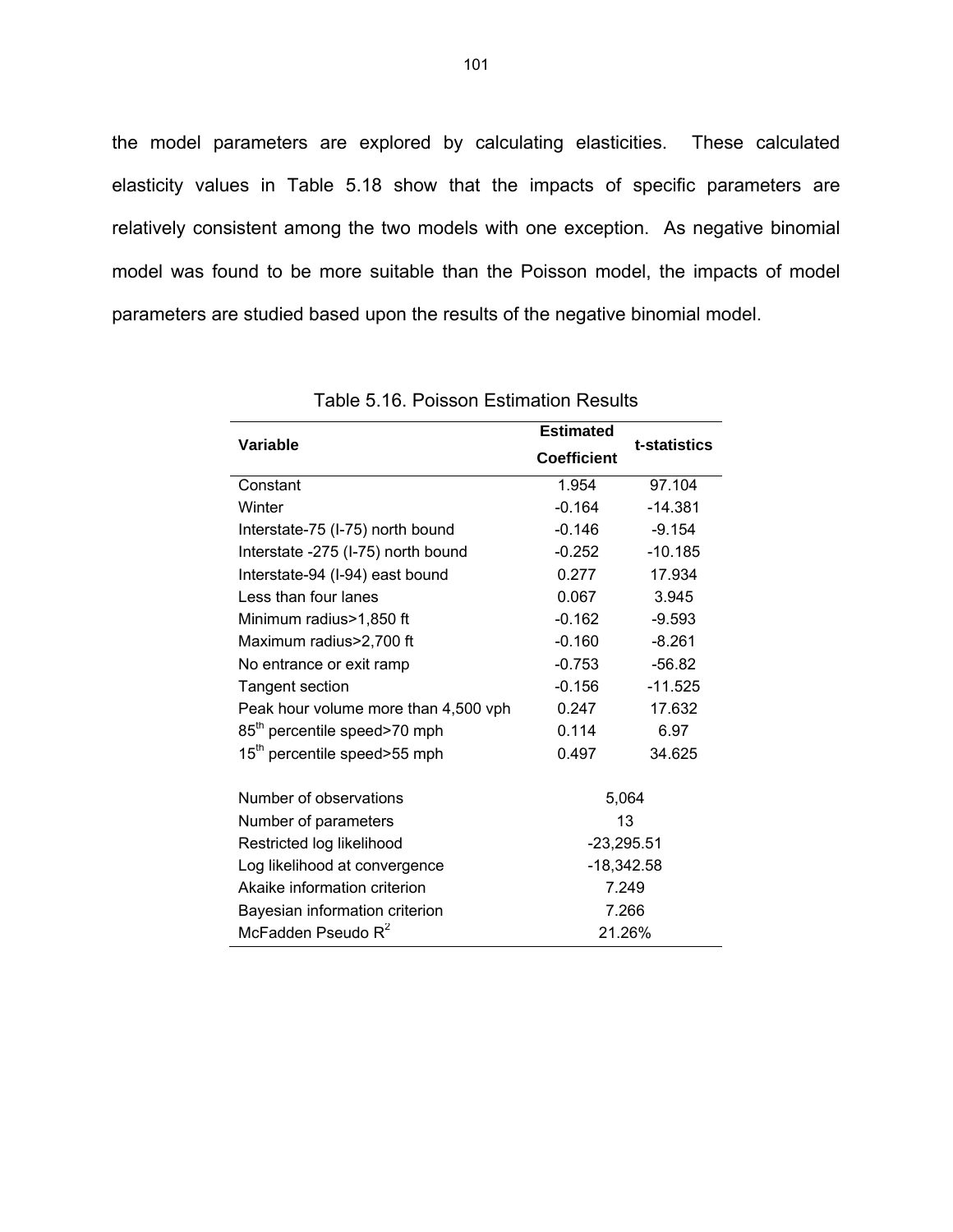|                                          | <b>Estimated</b>   |              |  |
|------------------------------------------|--------------------|--------------|--|
| Variable                                 | <b>Coefficient</b> | t-statistics |  |
| Constant                                 | 2.166              | 38.295       |  |
| Winter                                   | $-0.161$           | $-5.784$     |  |
| Interstate-75 (I-75) north bound         | $-0.214$           | $-6.118$     |  |
| Interstate -275 (I-75) north bound       | $-0.182$           | $-3.429$     |  |
| Interstate-94 (I-94) east bound          | 0.340              | 7.088        |  |
| Less than four lanes                     | $-0.134$           | $-2.787$     |  |
| Minimum radius>1,850 ft                  | $-0.221$           | $-5.102$     |  |
| Maximum radius>2,700 ft                  | $-0.187$           | $-4.161$     |  |
| No entrance or exit ramp                 | $-0.824$           | $-28.502$    |  |
| <b>Tangent section</b>                   | $-0.201$           | $-5.45$      |  |
| Peak hour volume more than 4500          | 0.236              | 5.078        |  |
| 85 <sup>th</sup> percentile speed>70 mph | 0.181              | 3.257        |  |
| 15 <sup>th</sup> percentile speed>55 mph | 0.513              | 12.42        |  |
| a (Dispersion coefficient)               | 0.690              | 36.353       |  |
| Number of observations                   |                    | 5,064        |  |
| Number of parameters                     | 14                 |              |  |
| Restricted log likelihood                | $-18,342.58$       |              |  |
| Log likelihood at convergence            | $-14,033.36$       |              |  |
| Akaike information criterion             | 5.548              |              |  |
| Bayesian information criterion           | 5.566              |              |  |
| McFadden Pseudo R <sup>2</sup>           | 23.49%             |              |  |

Table 5.17. Negative Binomial Estimation Results

### Time of incidents

#### *Winter season*

The winter season is less likely to experience incidents compared to other seasons of the year. During the winter months specifically saying during the months of December, January, February and March, motorists tend to drive more watchfully. In addition, it has been found that motorists check their vehicles on a regular basis before starting their journey as well as repair any small problems of their vehicles without further delay to stay away from the possible vehicle breakdown situations and as a consequence of that to avoid seeking help from others while standing outside in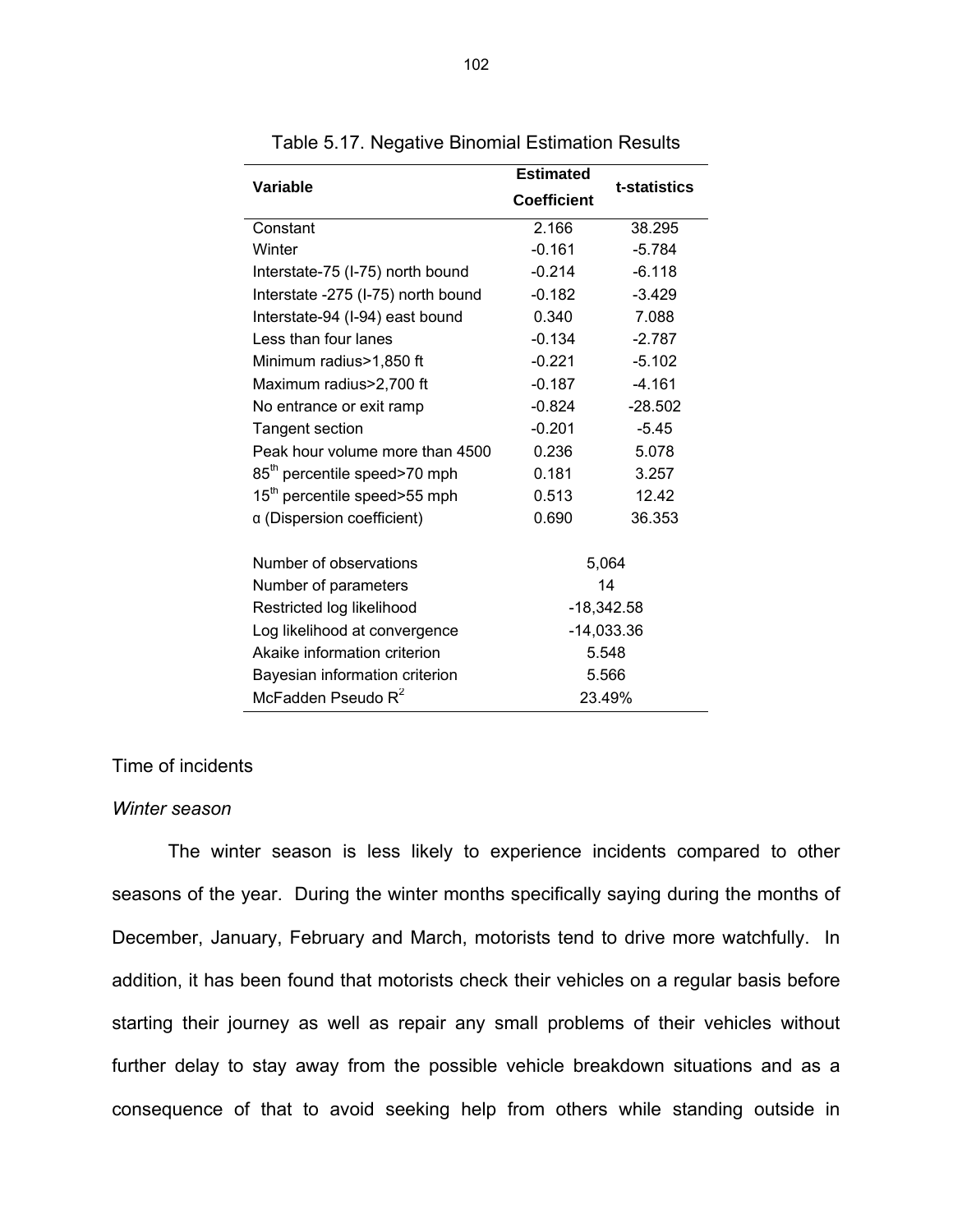inclement weather condition. All of these reasons combined probably resulted in lower incident frequency. Incident frequencies are found to be 17.5 percent lower in the months of winter season than others.

| <b>Variables</b>                         | <b>Poisson</b> | <b>NB</b>  |
|------------------------------------------|----------------|------------|
| Winter                                   | $-17.87\%$     | $-17.51%$  |
| Interstate-75 (I-75) north bound         | $-15.76%$      | $-23.84\%$ |
| Interstate -275 (I-75) north bound       | $-28.67%$      | $-19.93%$  |
| Interstate-94 (I-94) east bound          | 24.22%         | 28.80%     |
| Less than four lanes                     | $6.50\%$       | $-14.35%$  |
| Minimum radius>1,850 ft                  | $-17.59\%$     | $-24.75%$  |
| Maximum radius>2,700 ft                  | $-17.33\%$     | $-20.52%$  |
| No entrance or exit ramp                 | $-112.34%$     | $-127.87%$ |
| <b>Tangent section</b>                   | $-16.94\%$     | $-22.24%$  |
| Peak hour volume more than 4500 vph      | 21.86%         | 20.98%     |
| 85 <sup>th</sup> percentile speed>70 mph | 10.79%         | 16.52%     |
| 15 <sup>th</sup> percentile speed>55 mph | 39.17%         | 40.14%     |

Table 5.18. Variable Elasticities for Incident Frequency Model

### Location of incidents

### *Interstate 94, Interstate 75 and Interstate 275*

Interstate 94 (I-94) is likely to experience more number of incidents in the eastbound direction in comparison to westbound direction. Eastbound I-94 is exposed to higher traffic conditions than westbound direction resulting in higher incident frequency. Northbound direction on Interstate 75 (I-75) and Interstate 275 (I-275) are likely to have less incident frequencies than southbound direction. Northbound directions of Interstate 75 and Interstate 275 have lower traffic than southbound direction which is more likely to result in lower incident frequency. Northbound direction of Interstate 75 and Interstate 275 are tended to have 23.8 percent and 19.9 percent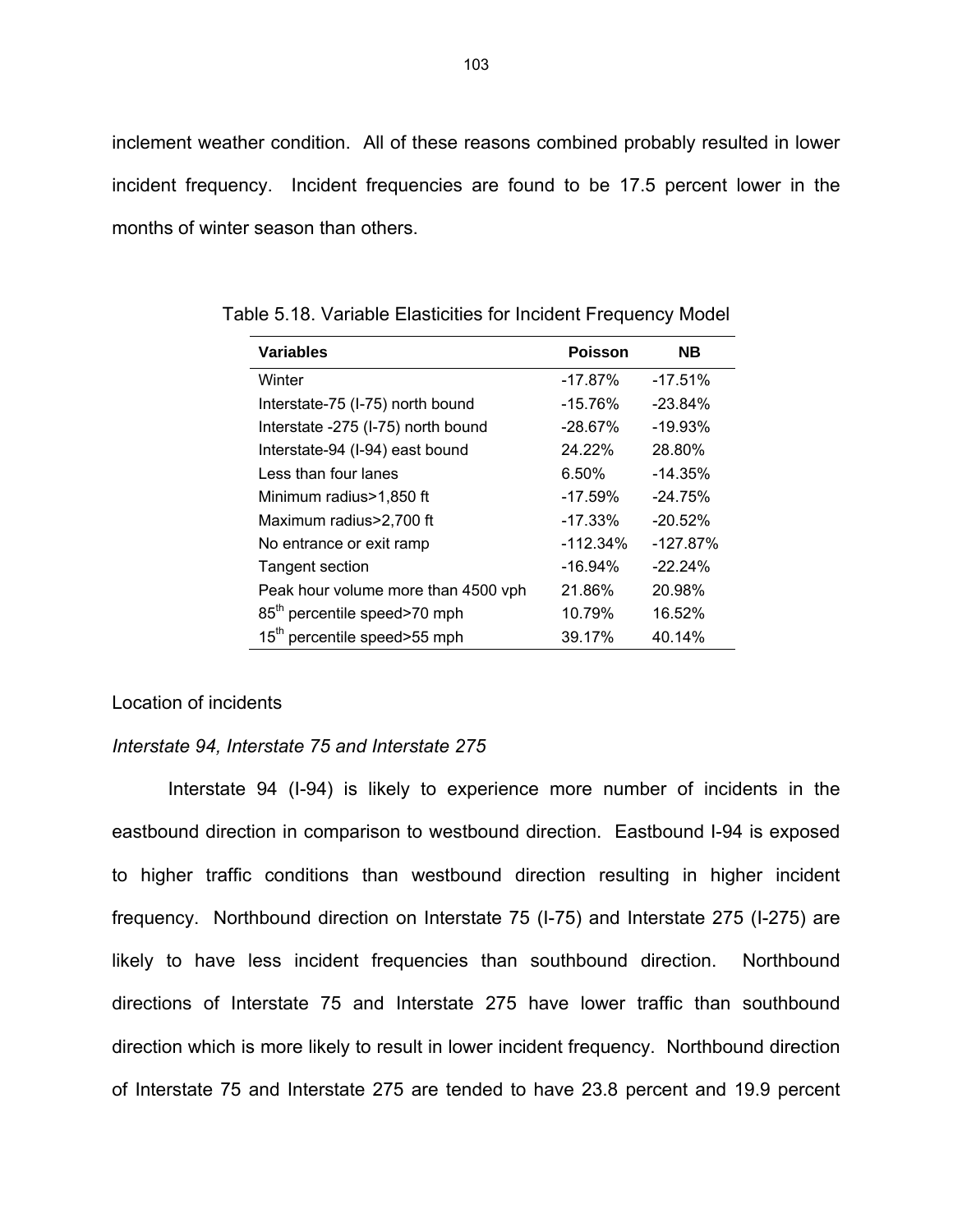lower number of incidents, respectively, than the southbound direction. On the other hand, eastbound direction of Interstate 94 experienced 28.8 percent more incidents than westbound direction.

### *Number of lanes*

Freeway sections with less than four lanes are found to be less likely to experience incidents. Four lanes on freeways are generally present on the sections near the exit and entrance ramp locations which are associated with increased likelihood of incident occurrence. Freeway sections with less than four lanes tended to have 14.4 percent lower number of incidents.

### *Maximum and minimum radii of horizontal curve*

Sections with minimum radii of horizontal curves greater than 1,850 feet and maximum radii of horizontal curves greater than 2,700 feet are less likely to have incidents. Higher radii of horizontal curves form favorable driving condition for motorists due to absence of sharp turns and ensure less control of the vehicle steering and thus minimize the chances of incident occurrence. Sections with minimum radius greater than 1850 ft and maximum radius of 2,700 ft are likely to experience 24.8 percent and 20.5 percent less number of incidents, respectively.

### *Entrance and exit ramp*

Freeway sections with no entrance and exit ramps are less likely to experience incidents due to the absence of traffic conflict situations which are generally formed due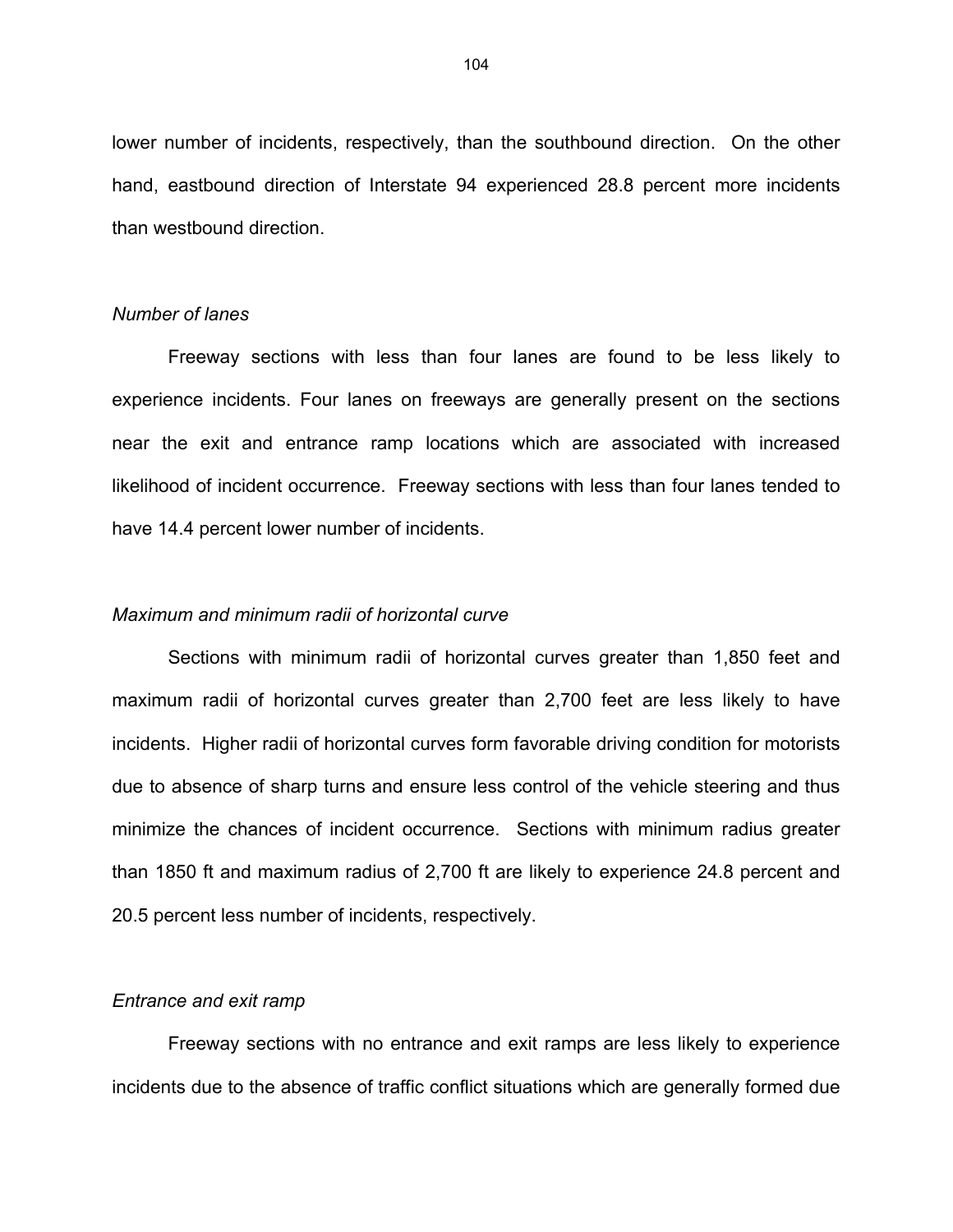to merging, diverging or weaving movement of traffic on freeways in the vicinity of entrance or exit ramps. Freeway sections with no entrance or exit ramps have a tendency to experience 127.9 percent less number of incidents.

### *Tangent section*

Tangent sections with no horizontal curvatures are less likely to experience incidents compared to sections with horizontal curves. Absence of horizontal curves on freeway sections allows more comfortable driving condition (least control over steering) to the motorists which results in lower incident frequencies. Freeway tangent sections are likely to experience 22.2 percent less number of incidents.

### Traffic characteristics

#### *Peak hour volume*

Sections with higher peak hour traffic volume are more likely to experience incidents compared to sections with lower peak hour traffic volume. Probability of incident occurrence increases with increase in traffic volume, consequently raising the incident frequency. Sections with peak hour traffic volume of 4,500 vehicles per hour are likely to experience about 21.0 percent more incidents.

# *85th percentile speed, 15th percentile speed*

Freeway sections having  $85<sup>th</sup>$  percentile speed over 70 mph and  $15<sup>th</sup>$  percentile speed over 55 mph are likely to experience higher frequency of incidents. Both of these variables indicate high speed of vehicles on those freeway sections. Chances of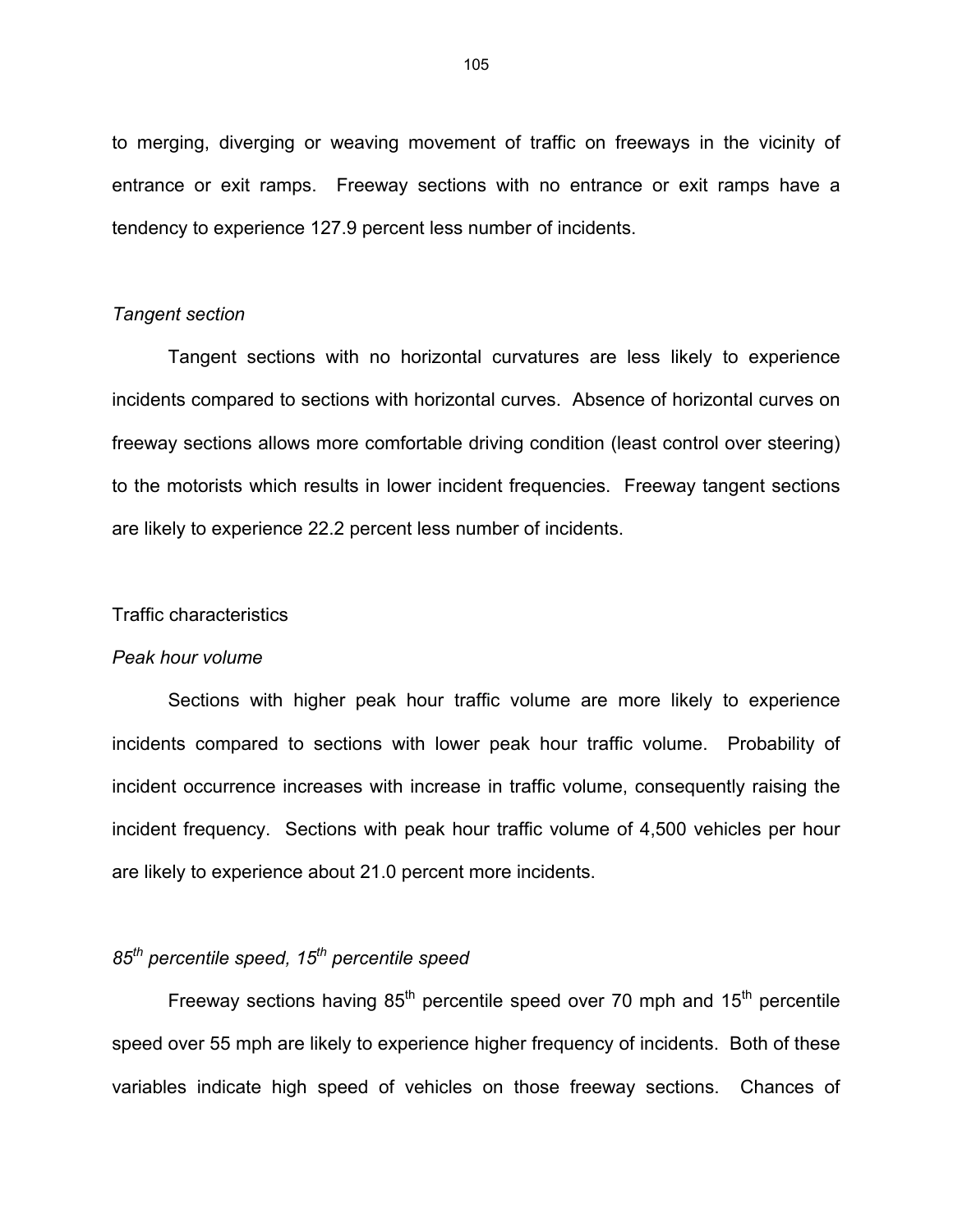incident occurrence increase with the increment in speed, which results in higher incident frequency on the sections with higher vehicular speed. Freeway sections with 85<sup>th</sup> percentile speed over 70 miles per hour and 15<sup>th</sup> percentile speed of 55 miles per hour tended to have 16.5 percent and 40.0 percent more incidents, respectively.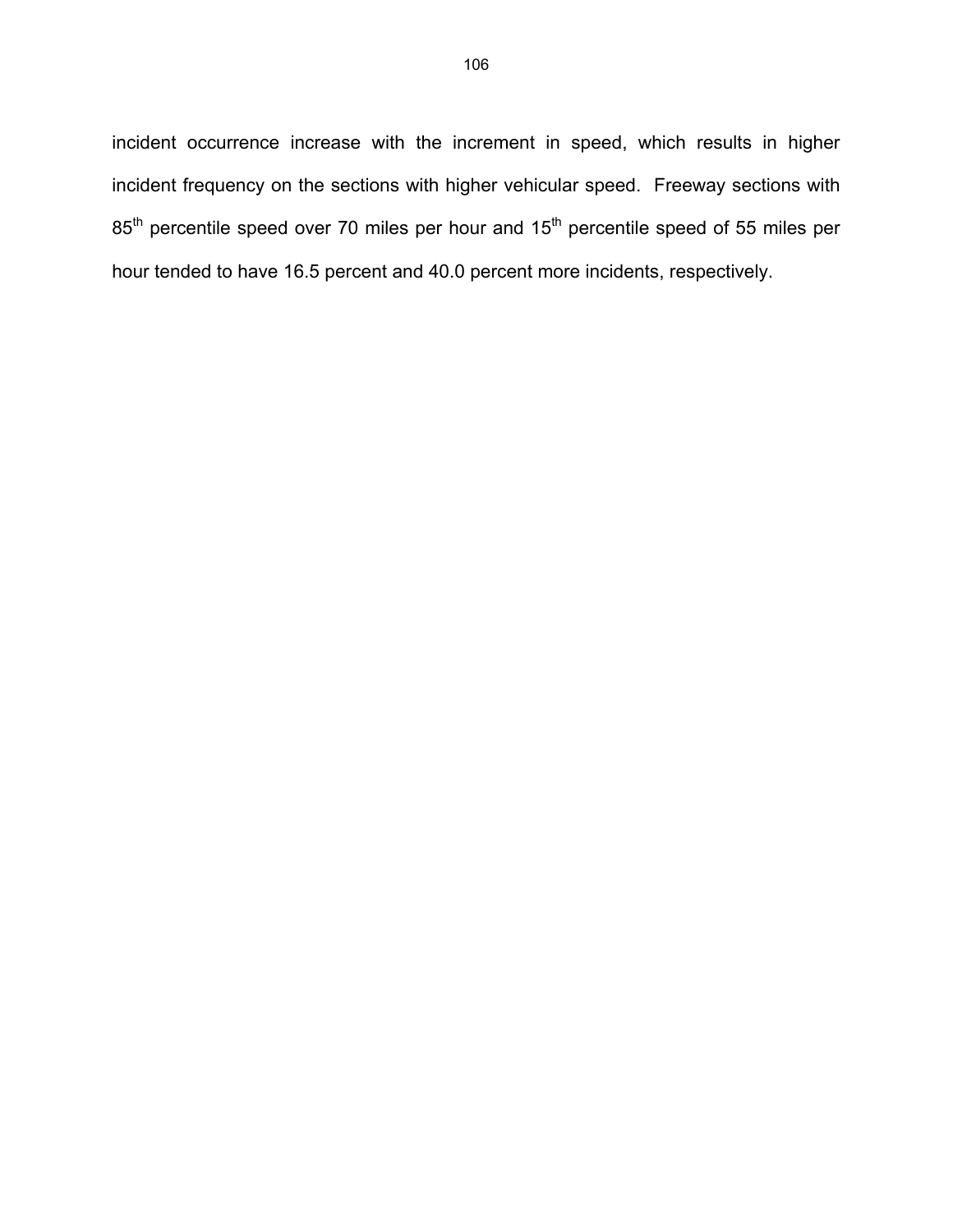# **Chapter 6 Conclusions and Research Contributions**

This research aimed to assess freeway operations in metropolitan Detroit, with particular emphasis on the impacts of traffic incidents. A software interface program was developed to combine traffic flow data (e.g., volume, speed, and occupancy) with incident response data provided by the Michigan Department of Transportation (MDOT) Freeway Courtesy Patrol (FCP). A framework was developed to analyze the effects of traffic incidents and the resultant congestion, as well as to identify important factors that impact the frequency of incidents and the time required by FCP operators to respond to and clear incidents. This framework was tested on data for a sample freeway segment and then applied more broadly across four major freeways in southeastern Michigan.

 The research began with a comprehensive review of past work related to incident modeling, with a focus on studies related to incident frequency and duration. An assessment was conducted of the data currently collected and maintained by the MDOT Michigan Intelligent Transportation Systems (MITS) Center. This included traffic flow data collected by both MDOT in-pavement loop detectors, as well as Traffic.com data collected through microwave side-fire detectors. The traffic flow data obtained from Traffic.com was integrated with FCP incident response data in order to create a rich database that was subsequently used to assess the interrelationships between traffic, roadway geometry, and incident response data. The MDOT traffic flow database could not be integrated due to data limitations and similar limitations were found in regard to the dynamic message sign data that is maintained by the MITS Center.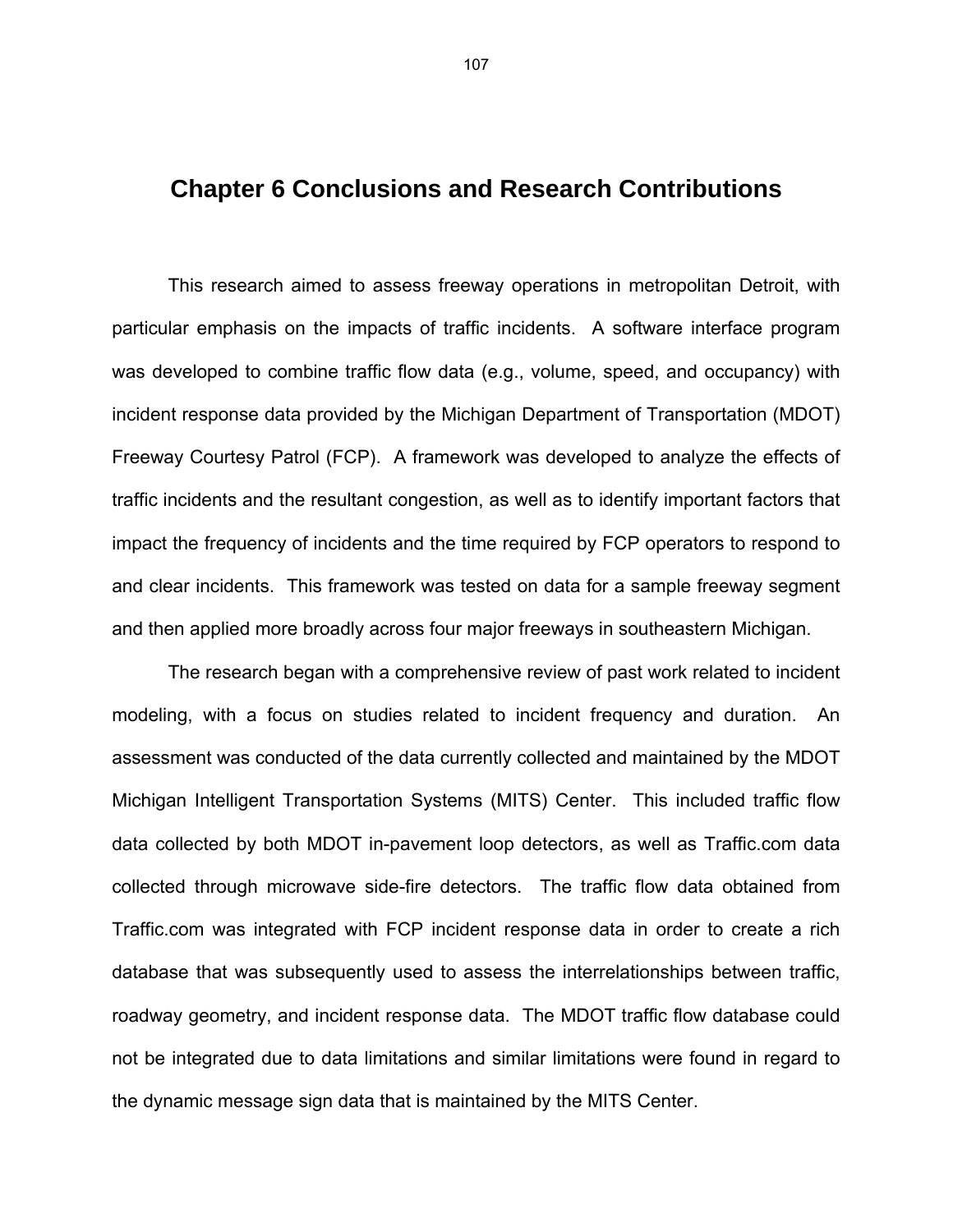### **6.1 Research Findings, Contributions, and Conclusions**

 One of the initial tasks of the research was to examine whether the traffic flow data provided through Traffic.com could be used to identify the occurrence of incidents in near real-time by detecting changes in traffic flow parameters over time. While differences could be detected through a manual review of the location-specific detector data for severe incidents (e.g., crashes), the traffic flow data generally did not provide sufficient precision in order to identify incident in an automated fashion, due in part to the fact that the data were aggregated into 5-minute intervals.

This study is first of its kind because of the novel application of count data model for incidents. Both Poisson model and negative binomial regression models were developed in order to model the frequency of freeway incidents and compared to identify factors affecting incident occurrence. The negative binomial modeling structure was shown to outperform the Poisson model due to the presence of overdispersion in the incident count data. The month of year and direction of travel were also shown to impact incidents on a per-mile basis. Incident occurrence is less frequent for the winter months due to more careful driving and more frequent checking up process of the vehicles by the motorists. Northbound direction of Interstate 75 and Interstate 275 were observed to experience lower number of incidents than southbound direction which may be due to lower congestion in the northbound direction during high-activity periods. For similar reason, eastbound direction of Interstate 94 was observed to experience higher number of incidents in comparison to westbound direction. The roadway geometry factors that were shown to be significant determinants of incident occurrence included horizontal curvature (presence of curves, as well as maximum and minimum horizontal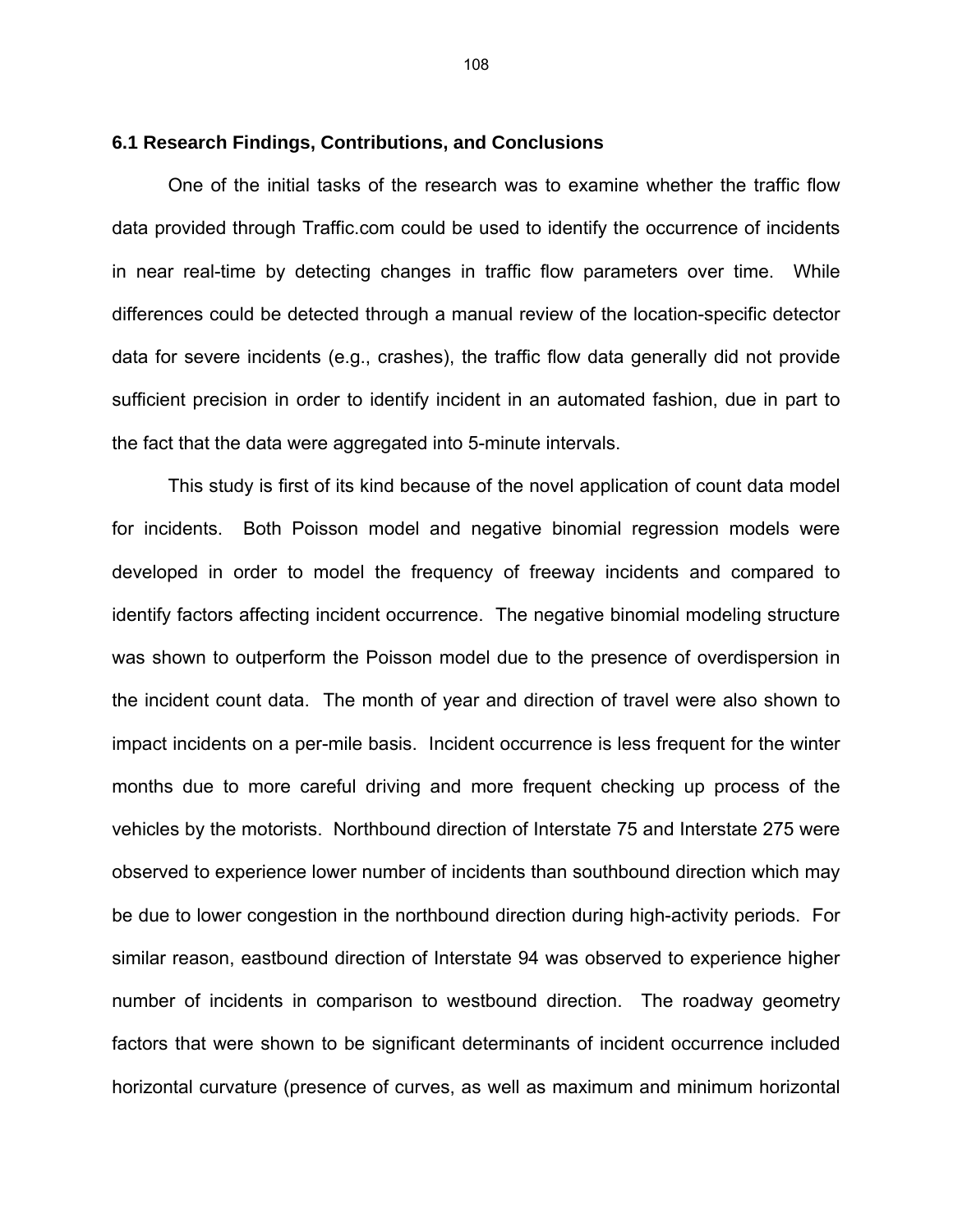radii), number of lanes, and presence of entrance and exit ramps. Freeway sections with three or fewer lanes were observed to have lower incident frequency. Additionally, minimum and maximum radii of horizontal curves more than 1,850 feet and 2,700 feet, respectively, were associated with lower number of incident frequency. Freeway sections with no merging/weaving movements due to the absence of entrance or exit ramps were associated with lower frequency of incident occurrences. Tangent sections with no horizontal curves have been found to experience less number of incidents. Various geometric and traffic factors were found to affect the number of incidents experienced on a particular one-mile freeway segment during the study period. Among the traffic flow data, travel speeds  $(85<sup>th</sup>$  percentile and  $15<sup>th</sup>$  percentile) and variability in traffic volumes (e.g., peak hour factor) were found to significantly impact incident frequency. Incident occurrences are more frequent with higher speeds. The freeway sections where average 85<sup>th</sup> percentile speed was found to be more than 70 mile per hours, were associated with higher number of incidents. Similar situations of higher incident occurrences were observed for freeway sections with average  $15<sup>th</sup>$  percentile speed of more than 55 miles per hour. Incident frequency is more for sections with peak hour traffic volume of 4,500 vehicles per hour or higher.

Survival analyses were conducted in order to identify those characteristics that impacted both the response time of FCP operators, as well as the time required by FCP personnel to clear the incident scene. Various model formulations were examined, with the results demonstrating that the Weibull distribution provided the best fit to the incident response data while the log-logistic distribution provided a better fit for the incident clearance data in comparison to other parametric models.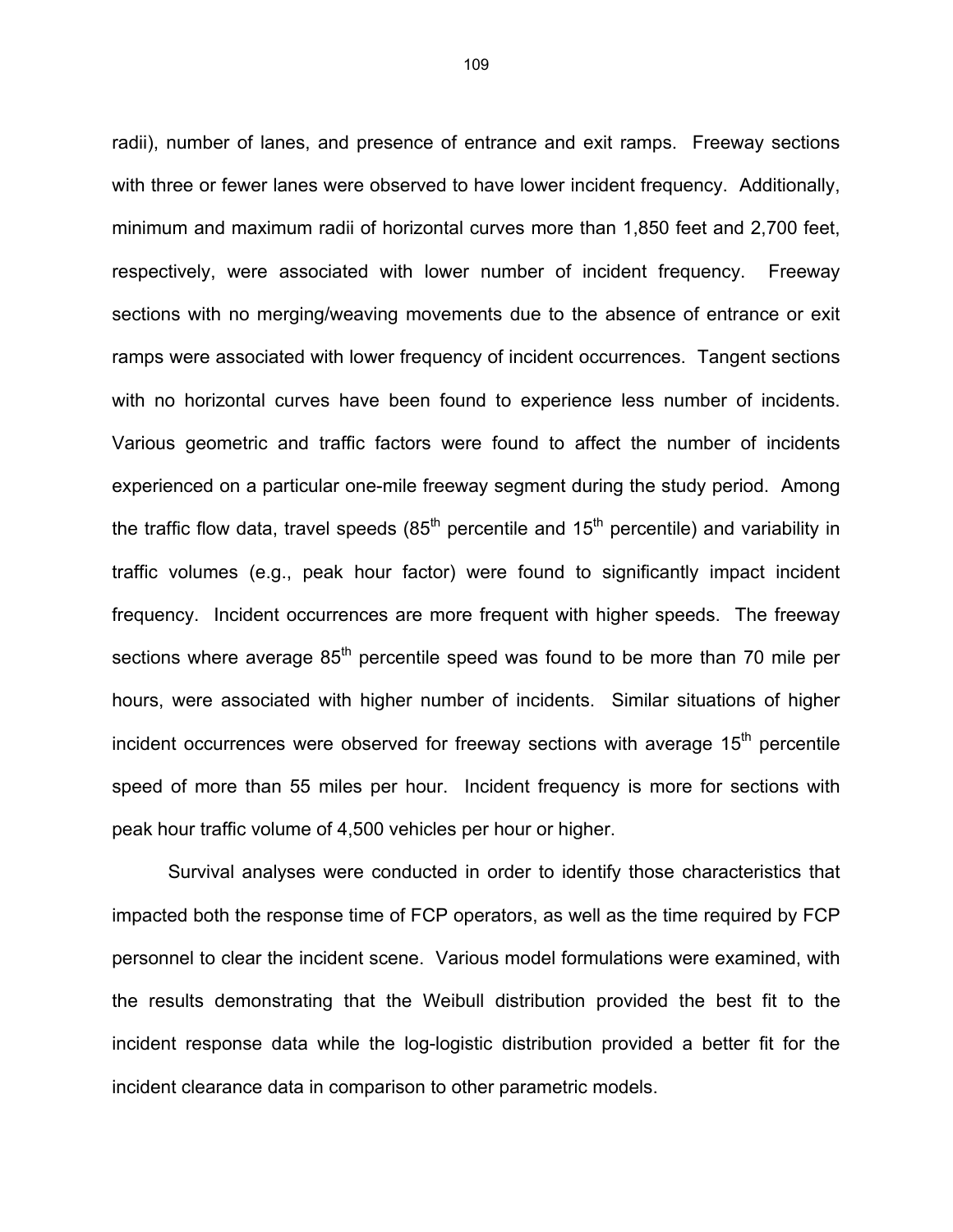Incident response rates varied based upon the day of week, month of the year, and time of day (during weekdays), as well as whether entrance ramps were present near the incident location. Incidents during weekends were observed to be associated with longer response time due to lower staffing level. Because of higher number of staffs, incidents were responded faster during the weekday second shift hours (6 am to 2 pm). Incident response times were shorter for incidents on Interstate 94 (I-94) in comparison to the other three freeways under examination. Incidents that occurred on freeway sections with at least one entrance ramp had shorter response time. Shorter response times were observed for the incidents occurring in the month of May due to clear weather conditions.

Clearance times varied based upon the day of week and time of day (during weekdays). Shorter clearance times were observed for the incidents that occurred during the weekends due to lower number of vehicular traffic movements which result in minimum exposure of the involved motorist and incident responders to the other passing traffic. Inclement weather conditions during the winter months were responsible for longer clearance durations of incidents. Incident clearance times were higher along Interstate 75 (I-75) and lower on Interstate 275 (I-275). Interstate 75 experience greater congestion compared to other freeways, whereas Interstate 275 is exposed to least congestion among all the freeways considered in this study. As expected, clearance times varied substantially based upon the type of incident that necessitated the FCP response, the number of vehicles involved, and whether a lane or shoulder was blocked by the occurrence of the incident. Incidents that necessitate involvement of multiple services from various agencies associated with the incident

110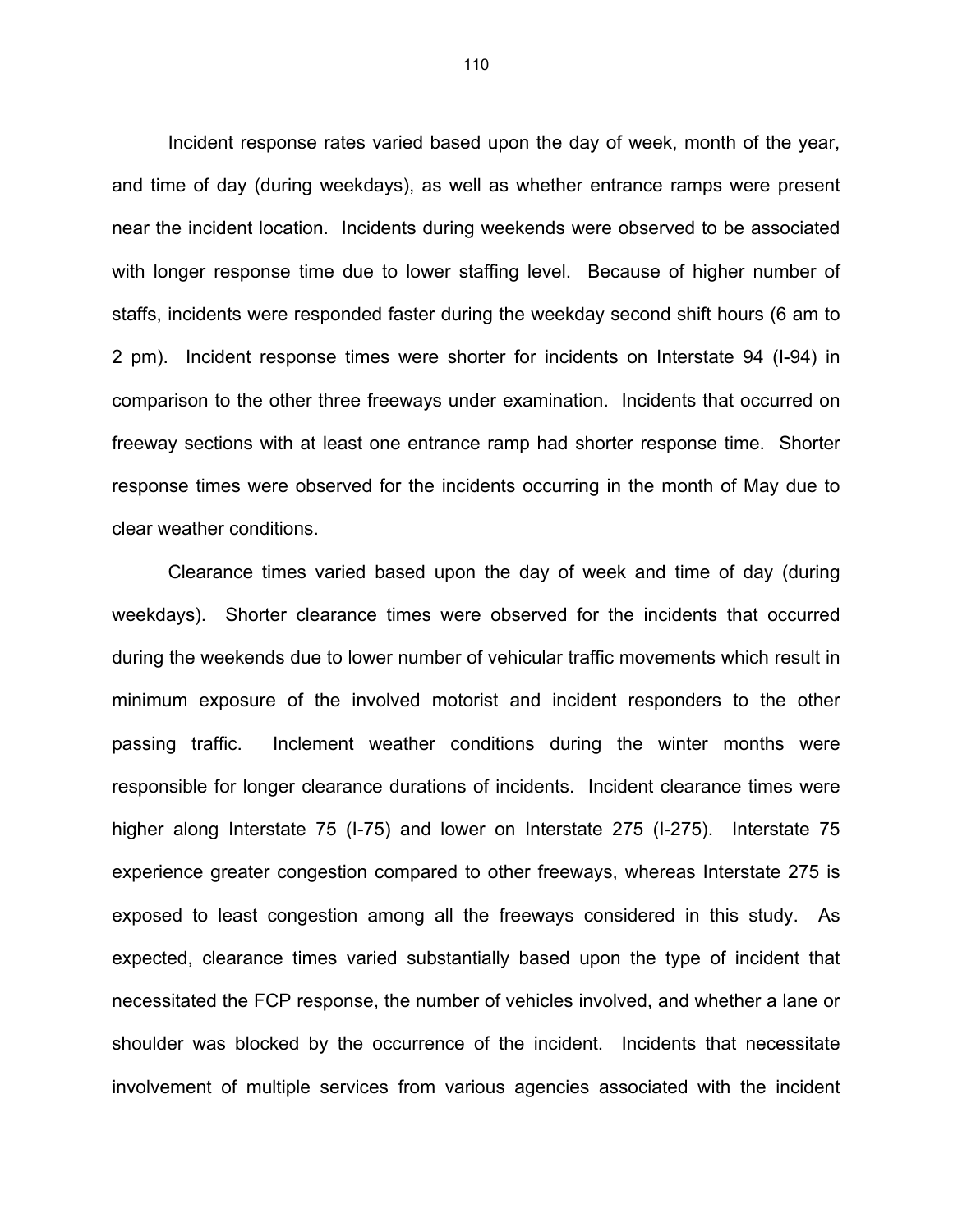management program and incidents requiring the transportation of involved motorists by the FCP operators were found to have longer clearance duration periods. Incidents involving single vehicle and incidents blocking only one lane had shorter clearance times, whereas incidents blocking left shoulder took longer time for the clearance procedure. Traffic conditions  $(85<sup>th</sup>$  percentile speed and difference between the 15<sup>th</sup> and 85<sup>th</sup> percentile speeds) and the presence of exit ramps and horizontal curves were also found to affect clearance duration. Incidents on freeway sections with no exit ramps took longer times for the clearance process due to greater congestion. Incidents on tangent freeway sections experienced shorter clearance times due to the availability of enough sight distance for the other non-involved motorists in advance and their subsequent decisions of cautious driving near the incident sites or taking exit ramp(s) to avoid the incident scene.

The framework developed as a part of this research identified several important factors that influence frequency of incidents, as well as FCP response time and the time required by responders to clear such incidents. By identifying freeway segments and operating conditions that are most prone to incidents, MDOT may be able to find avenues for improving their incident management process.

From an analytical standpoint, the framework developed over the course of this research showed that hazard-based duration models provide an appropriate tool for assessing incident durations. Such duration models can be used by MDOT to more efficiently manage incident response and clearance process. Additionally, these models may be used in the future to assess changes in incident management performance over time or to estimate the potential impacts of policy changes. Similarly, the count data

111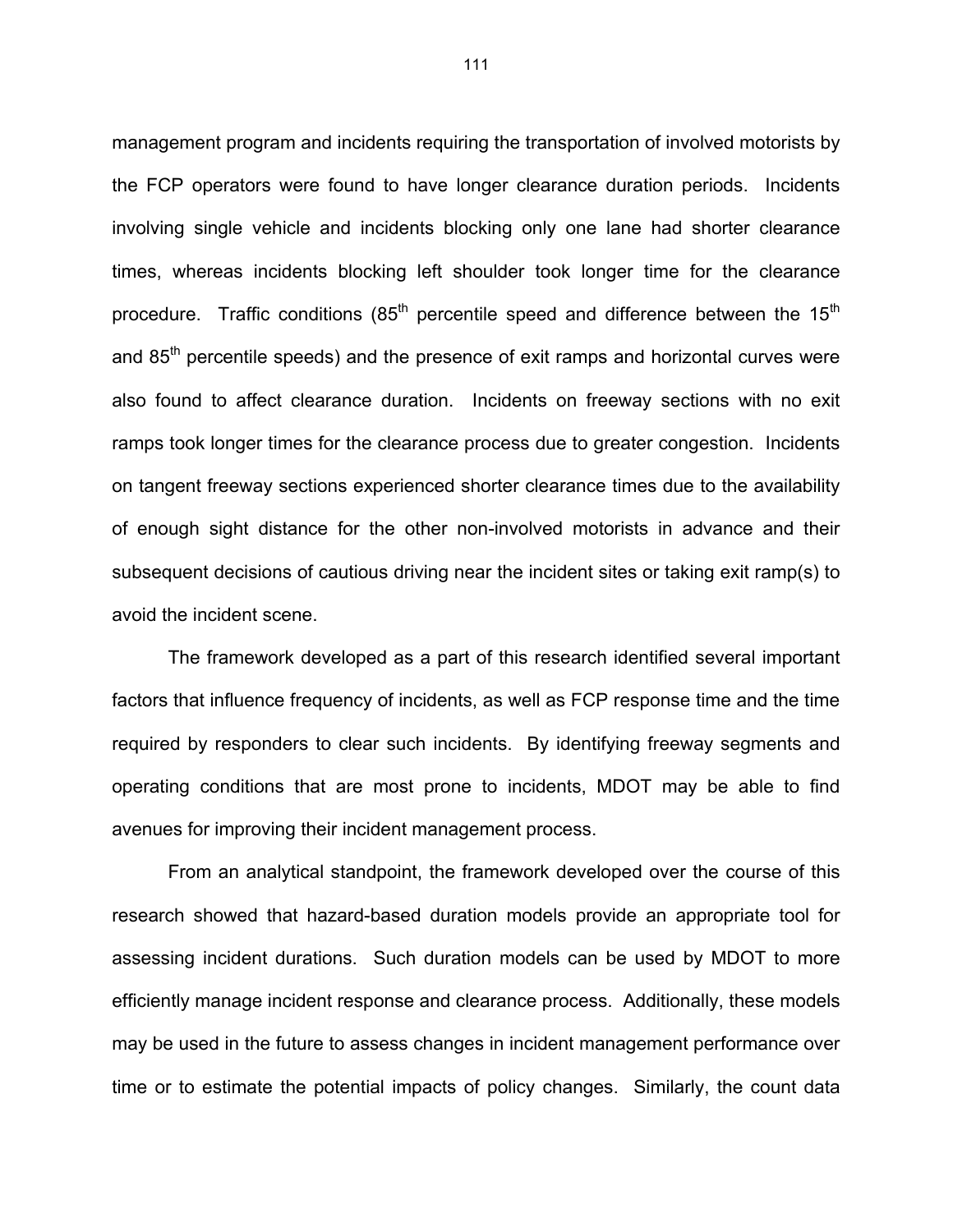models were able to identify the effects of various traffic and geometric conditions on incident frequency and the results of this analysis can be used by MDOT to optimize staffing and logistics for FCP operations.

The framework also provides suitability of developing different modeling structures for incident response and clearance durations. Test of spatial transferability reveals that impacts of most of the significant factors were consistent across freeways, but freeway specific models are more appropriate as geometrical features, traffic conditions as well as nature of incidents and consequent services provided by FCP vary significantly across freeways. The findings from the crash frequency and duration models would not only benefit the MITS Center, but may also provide insight to other communities and metropolitan areas throughout the country with similar traffic management centers (TMC) and present potential opportunities for improving the efficiency of their operation.

### **6.2 Future research directions**

This research creates a starting point for future initiatives aimed at investigating freeway operations and safety. The analytical framework can be expanded or supplemented in order to conduct further investigations. For example, if more detailed sensor data become available, it may be possible to identify incidents or potential incidents based upon changes in traffic flow parameters. Data collected in 30-second or 1-minute intervals would also increase the precision of the incident response and clearance models. Furthermore, it would allow for an examination of overall incident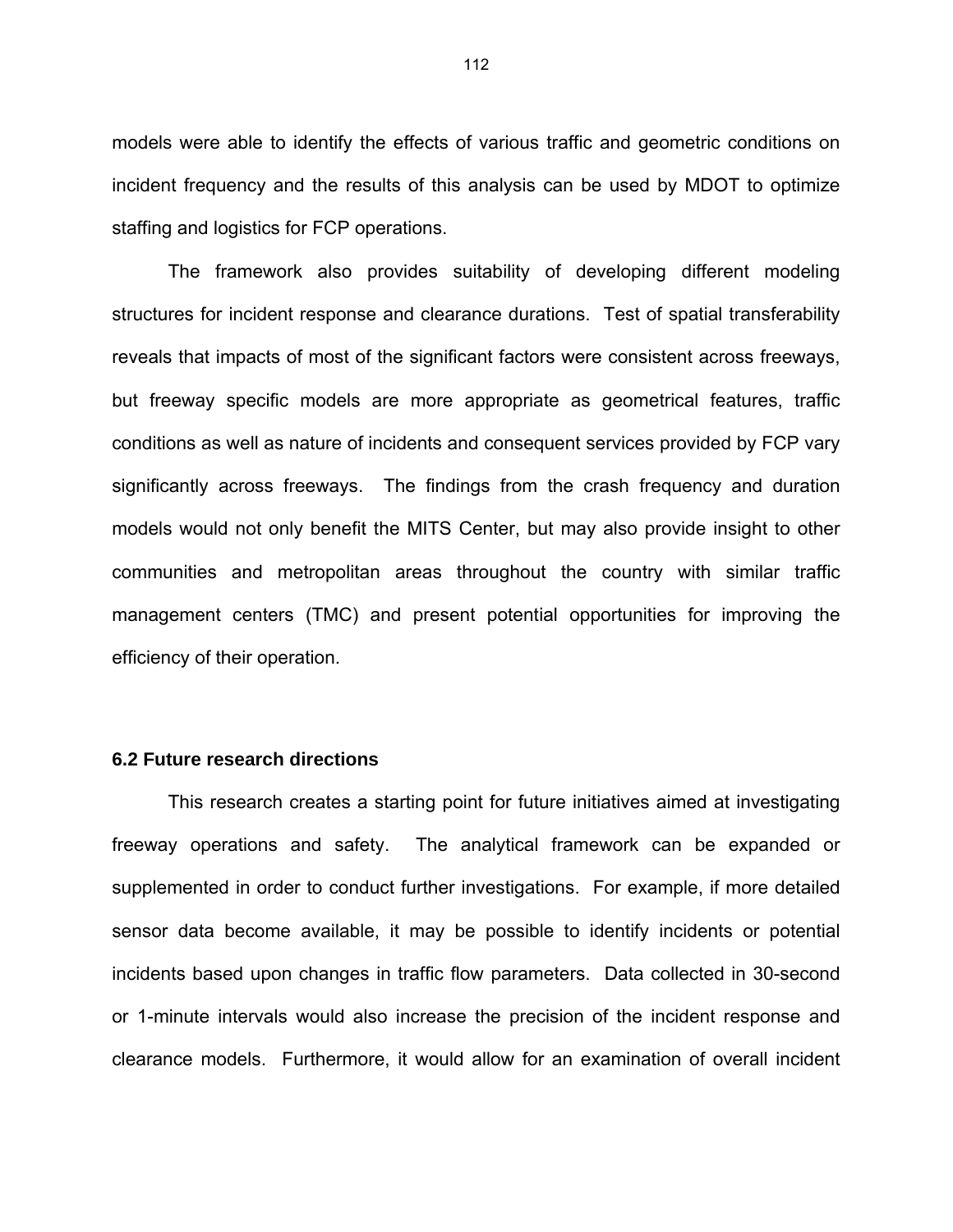duration from the time the incident first occurs until the freeway is restored to its preincident capacity.

Another potential extension of this research would be to examine the effects of dynamic message signs (DMS) on freeway operations. While the MITS Center maintains a database of the messages displayed on the DMS across the freeway network, this data is not in a format by which it can be easily linked to the incident and traffic flow data. If these data sources can be linked, information could be disseminated in a more optimal manner to road users regarding incidents, including potential detour routes. The existing incident database can also be enhanced in order to provide richer information through which other research questions can be analyzed. Other data that may be of value include additional geometric characteristics (e.g., number of vertical curves, maximum and minimum grade) and site-specific weather information.

From a methodological point of view, there are alternatives in assessing freeway operations, including analyzing homogeneous freeway sections as opposed to sections of equal length for the incident count models. The duration models were found to vary across locations, but examining their transferability over time is also warranted. Both fully parametric and semiparametric models can be developed using pooled data over a number of years. Other parametric and non-parametric forms of the hazard function can also be assumed and checked for spatial and temporal transferability. The models developed as a part of this research can also be applied in other areas to determine how impacts may differ based upon regional or agency-specific factors. Additional research can be conducted to develop more flexible statistical models by accounting for heterogeneity effects within and across freeways.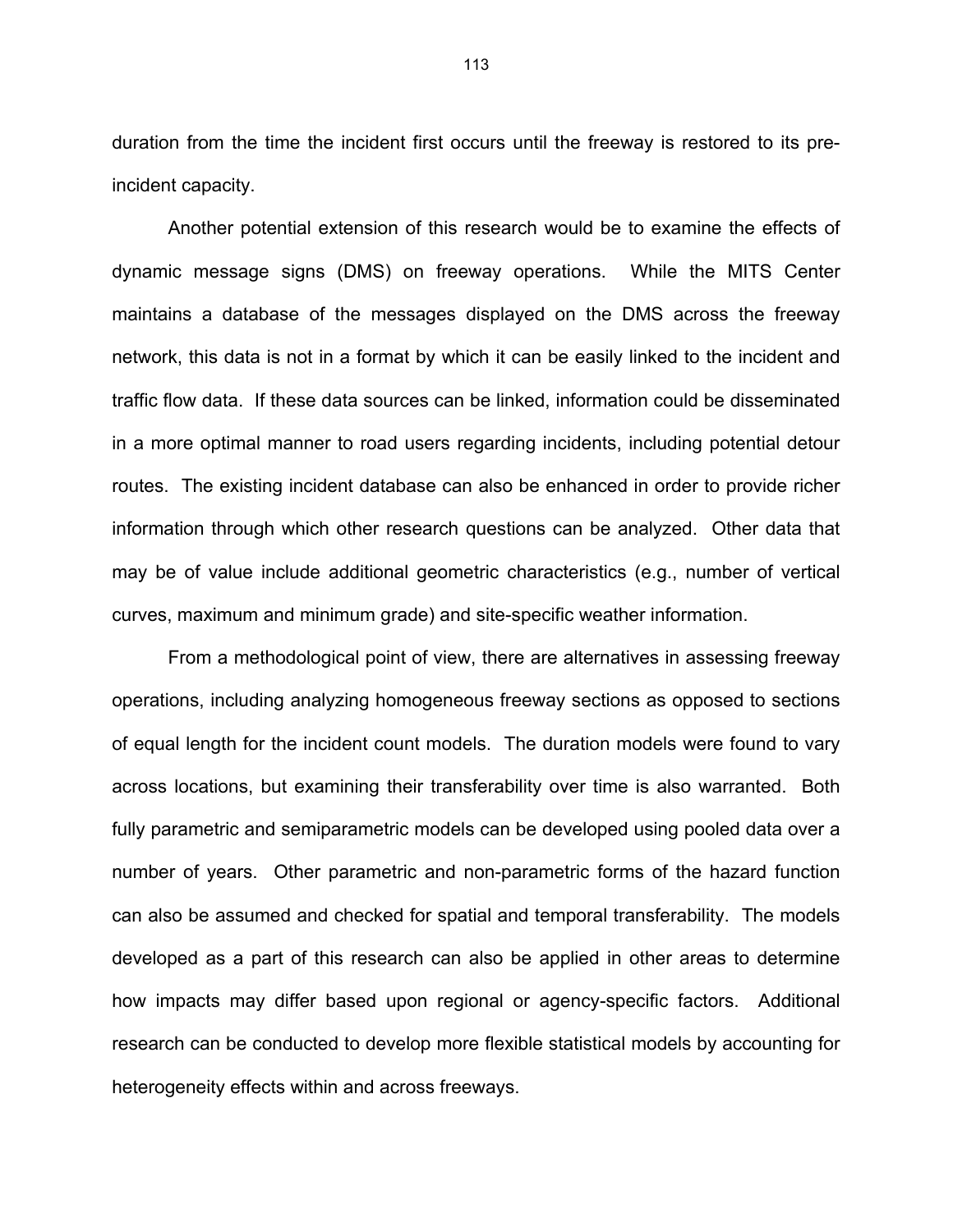# **REFERENCES**

- Abdel-Aty, M. and A. Pande, (2008). The Variability of Real-Time Prediction and Prevention of Traffic Accidents. *Proceeding of the Fourth International Gulf Conference on Roads*, Doha, Qatar, November 2008, pp. 215-226.
- Abdel-Aty, M. and A. Pande, (2005). Identifying Crash Propensity Using Specific Traffic Speed Conditions, *Journal of Safety Research*, 36 (1), pp. 97-108.
- Bhat, C. R. (1996). A Hazard-Based Duration Model of Shopping Activity with Non-Parametric Baseline Specification and Non-Parametric Control for Unobserved Heterogeneity. *Transportation Research Part B: Methodological*, 30 (3), pp. 189–207.
- Bhat, C. R. (1996). A Generalized Multiple Durations Proportional Hazard Model with an Application to Activity Behavior during the Evening Work-To-Home Commute, *Transportation Research Part B: Methodological*, 30 (6), pp. 465– 480.
- Bhat, C. R., Frusti, T., Zhao, H. Schönfelder, S. and K. W. Axhausen, (2004). Intershopping Duration: An Analysis Using Multiweek Data. *Transportation Research Part B: Methodological*, 38 (1), pp. 39-60.

Bing.com, (2010). www.bing.com. Assessed April 10, 2010.

Burnham, K. P. and D. R. Anderson, (2002), *Model Selection and Inference - A Practical Information-Theoretic Approach*, Springer, New York.

114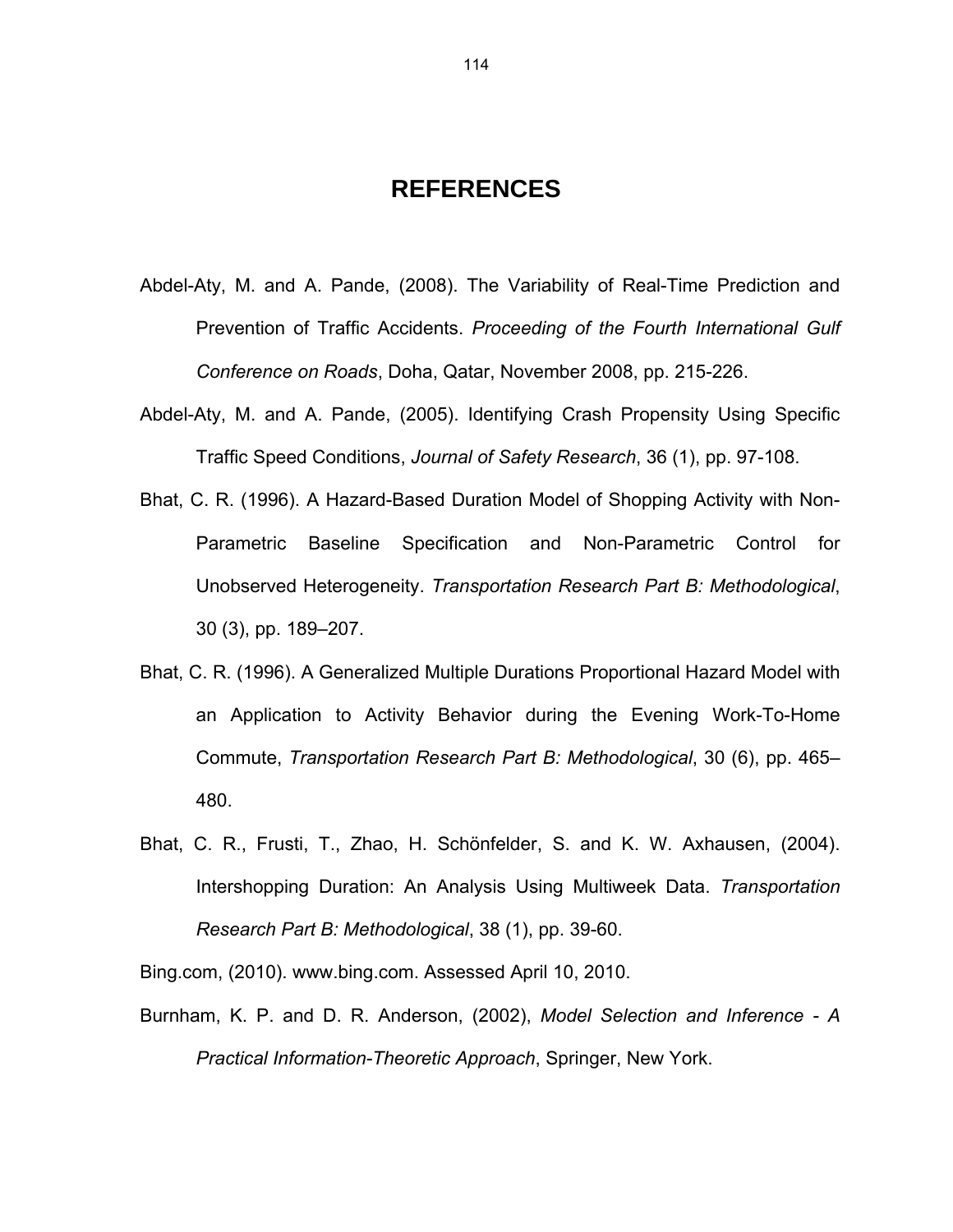- Carvell, J. D. Jr., Balke, K., Ullman, J., Fitzpatrick, K., Nowlin, L. and C. Brehmer, (1997). Freeway Management Handbook, *Report Number FHWA-SA-97-064*, August 1997, Texas Transportation Institute, Federal Highway Administration, U.S. Department of Transportation.
- Chang, Hsin-Li and Paul P. Jovanis, (1990). Formulating Accident Occurrence as A Survival Process, *Accident Analysis and Prevention*, 22 (5), pp. 407-419.
- Chen, C., Skabardonis, A. and P. Varaiya, (2003). Travel-Time Reliability as a Measure of Service, In *Transportation Research Record: Journal of the Transportation Research Board*, No. 1855, Transportation Research Board of the National Academies, Washington, D.C., pp. 74-79.
- Chung, Y. (2010). Development of an Accident Duration Prediction Model on the Korean Freeway Systems*, Accident Analysis and Prevention*, 42 (1), pp. 282- 289.
- Collett, D. (2003). *Modelling Survival Data in Medical Research*. Chapman & Hall/CRC, Boca Raton, Florida.
- Cox, D. R., (1972). Regression Models and Life Tables. *Journal of the Royal Statistical Society: Series B (Methodological),* 34 (2), pp. 187-200.
- De Jong, G. A. (1996). Disaggregate Model System of Vehicle Holding Duration, Type Choice and Use, *Transportation Research Part B: Methodological*, 30 (4), pp. 263–276.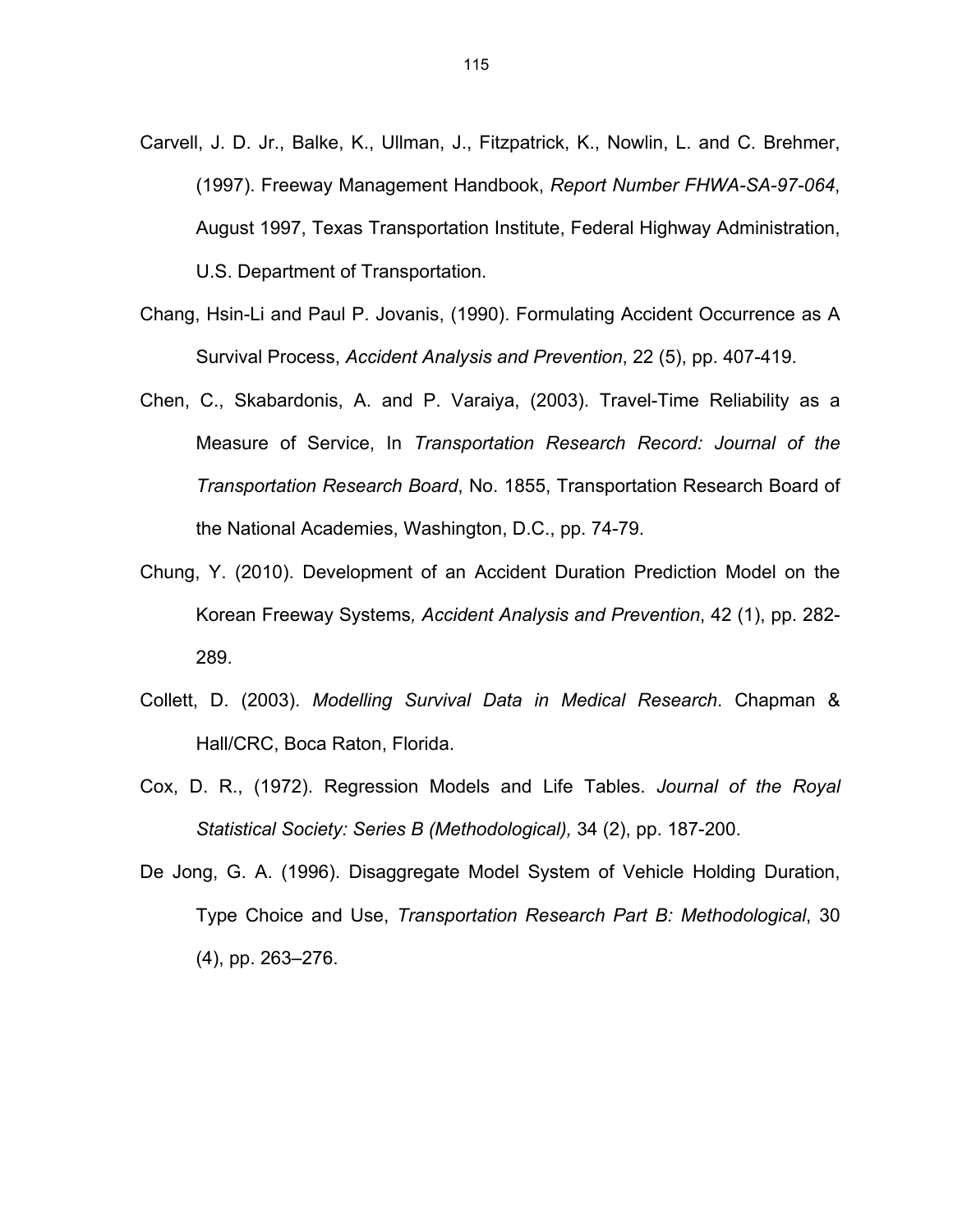- Dougald, L. E. and M. J. Demetsky, (2008). Assessing Return on Investment of Freeway Safety Service Patrol Programs, In *Transportation Research Record: Journal of the Transportation Research Board*, No. 2047, Transportation Research Board of the National Academies, Washington, D.C., pp. 19-27.
- Efron, B. (1977). Efficiency of Cox's Likelihood Function for Censored Data. *Journal of the American Statistical Association*, 72 (359), pp. 557-565.
- Farradyne, P. B., (2000). Traffic Incident Management Handbook, *Federal Highway Administration*, Office of Travel Management, November 2000.
- Garib, A., Radwan, A. E. and H. Al-Deek, (1997). Estimating Magnitude and Duration of Incident Delays, *Journal of Transportation Engineering,* 123 (6), pp. 459–466.
- Gilbert, C. A. (1992). Duration Model of Automobile Ownership. *Transportation Research Part B: Methodological*, 26 (2), pp. 97–114.
- Giuliano, G. (1988). Incident Characteristics, Frequency, and Duration on a High Volume Urban Freeway. *Report Number UCI-ITS-WP-88-7*, June 1988, Institute of Transportation Studies, University of California, Irvine.
- Golob, T. F., Recker, W.W. and J. D. Leonard, (1987). An Analysis of the Severity and Incident Duration of Truck-Involved Freeway Accidents. *Accident Analysis and Prevention,* 19 (5), pp. 375–395.

Google, (2010). *http://maps.google.com*. Accessed on March 21, 2010.

Goolsby, M. E. (1971). Influence of Incidents on Freeway Quality of Service, *Highway Research Record*, 349, pp. 41-46.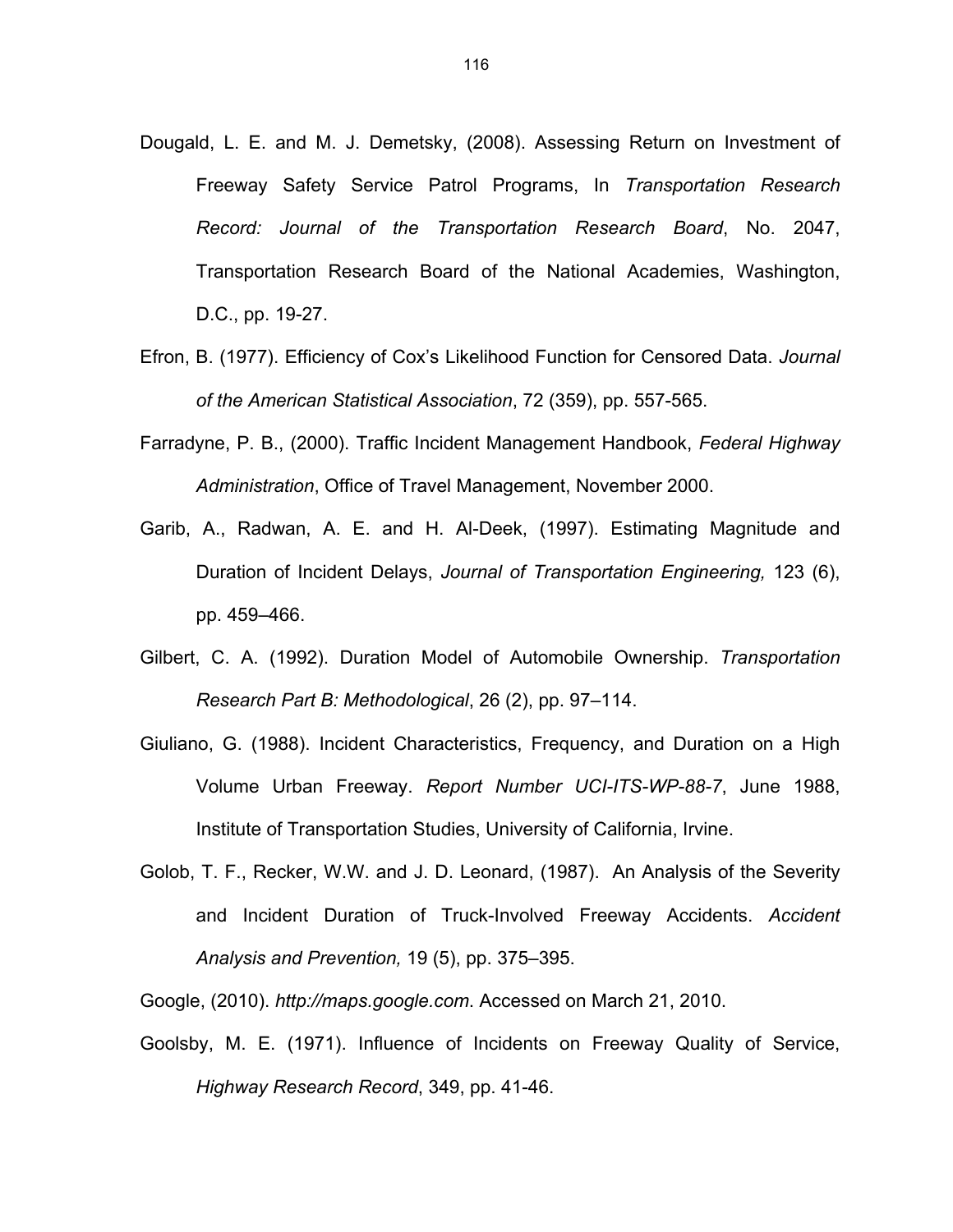- Gourieroux, C.,Monfort, A., and A. Trogon (1984). Pseudo Maximum Likelihood Methods: Theory. *Econometrica 52*, pp. 681-700.
- Greene, W. H. (2002). *LIMDEP Version 8.0 Econometric Modeling Guide*, Econometric Software, Inc.
- Hamed, M. and F. Mannering, (1993). Modeling Travelers' Post-Work Activity Involvement: Toward A New Methodology. *Transportation Science* 17, pp. 381–394.
- Hellinga, B., Alamillo, M. and L. Fu, (2004). Development of a Freeway Crash Duration Prediction Model, *Proceedings of the Annual Conference of the Canadian Institute of Transportation Engineers*, June 2004, Moncton, New Brunswick, Canada.
- Jones, B., Janssen, L. and F. Mannering, (1991). Analysis of the Frequency and Duration of Freeway Accidents in Seattle, *Accident Analysis and Prevention,* 23 (4), pp. 239–255.
- Jovanis, P. P. and H. L. Chang, (1989). Disaggregate Model of Highway Accident Occurrence Using Survival Theory, *Accident Analysis and Prevention*, 21 (5), pp. 445–458.
- Kalbfleisch, J. D. and R. L. Prentice, (2002). *The Statistical Analysis of Failure Time Data*, J. Wiley, Hoboken, NJ.
- Khattak, A., and N., Rouphail, (2004). *Incident Management Assistance Patrols: Assessment of Investment Benefits and Costs*. NCDOT 2003-06, Center for Urban & Regional Studies, Department of City and Regional Planning, University of North Carolina at Chapel Hill, North Carolina.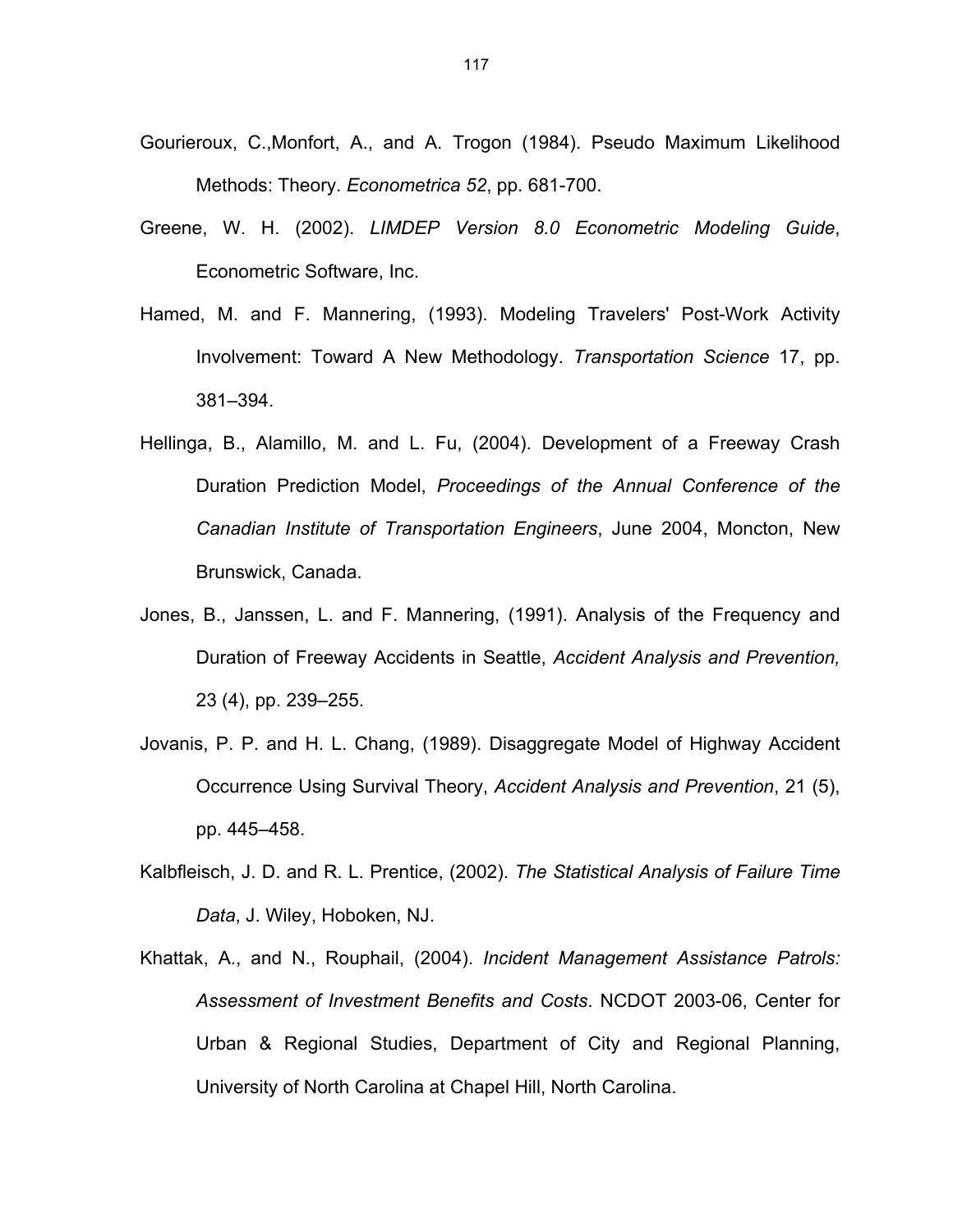- Khattak, A., Schofer, J. and M. H. Wang, (1995). A Simple Procedure for Predicting Freeway Incident Duration, *IVHS Journal,* 2 (2), pp. 113–138.
- Kim, H. J. and H. Choi, (2001). A Comparative Analysis of Incident Service Time on Urban Freeways. *Journal of International Association of Traffic and Safety Sciences*, 25 (1), pp. 62-72.
- Kockelman, K. M. and J. Ma, (2007). Freeway Speeds and Speed Variations Preceding Crashes, Within and Across Lanes. Journal of the Transportation Research Forum, 46 (1), pp. 43-61.
- Konduri, S, Labi, S, and K. C. Sinha, (2003). Incident Occurrence Models for Freeway Incident Management, In *Transportation Research Record: Journal of the Transportation Research Board*, No. 1856, Transportation Research Board of the National Academies, Washington, D.C., pp. 125-134.
- Lee, C., Saccomanno, F, and B. Hellinga, (2002). Analysis of Crash Precursors on Instrumented Freeways. In *Transportation Research Record: Journal of the Transportation Research Board*, No. 1784, Transportation Research Board of the National Academies, Washington, D.C., pp. 1-8.
- Lee, C., Hellinga, B., and F. Saccomanno, (2003). Real-Time Crash Prediction Model for Application to Crash Prevention in Freeway Traffic. In *Transportation Research Record: Journal of the Transportation Research Board*, No. 1840, Transportation Research Board of the National Academies, Washington, D.C., pp. 67-77.
- Lee, E. T. and J. W. Wang, (2003). *Statistical Methods for Survival Data Analysis*, John Wiley & Sons, Hoboken, NJ.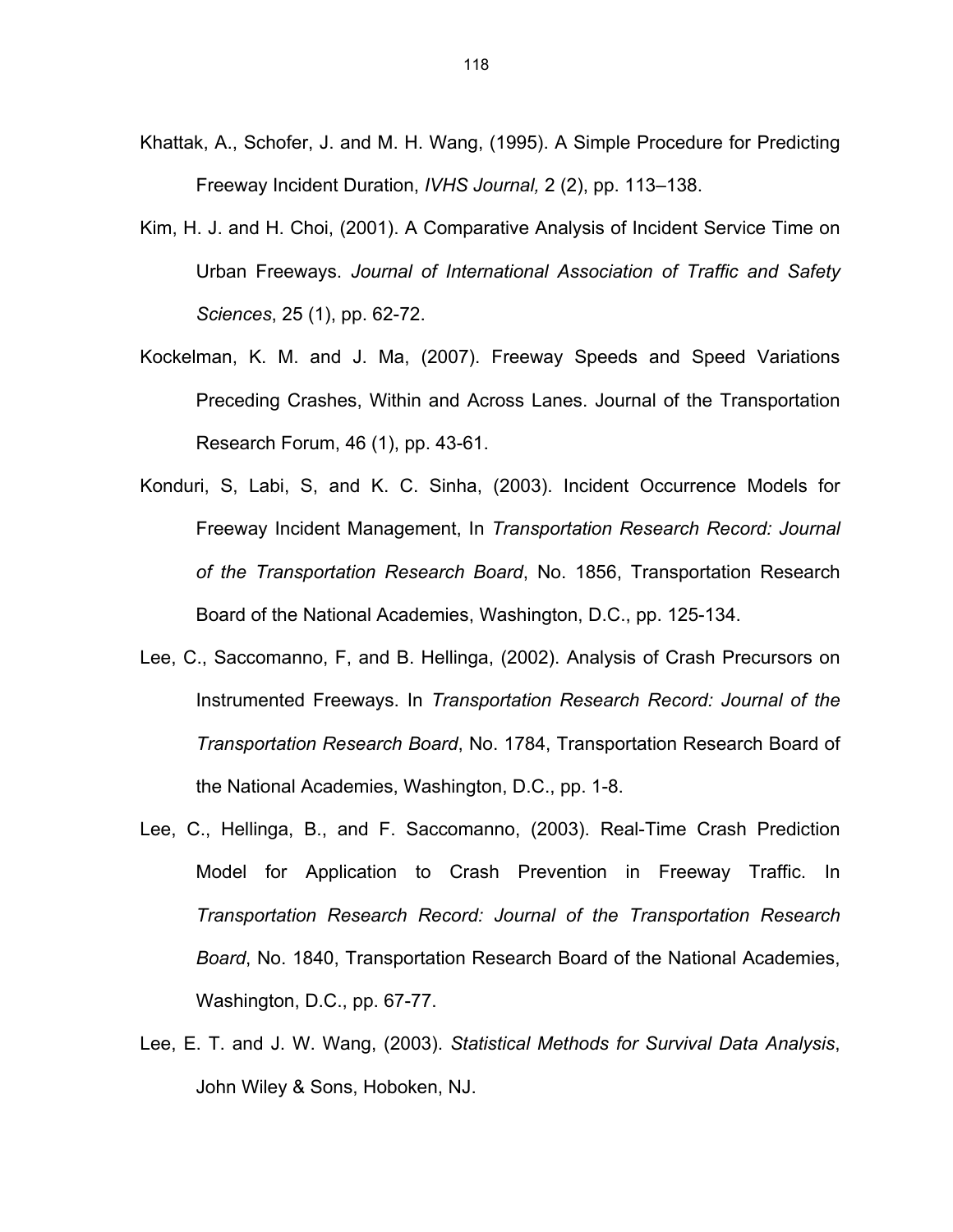- Lindley, J, (1987). Urban Freeway Congestion: Quantification of the Problem and Effectiveness of Potential Solutions. *ITE Journal*, 57 (1), pp. 27-32.
- Lu, Y., Garber, N. J., and L. Luo, (2006). Classification Of Pre-crash Traffic Characteristics To Identify Freeway Crash Conditions: Is A Pattern Recognition Approach Applicable? *Presented in TRB 86th Annual Meeting, Washington D.C.*
- Madanat, S. and A. Feroze, (1997). Prediction Models for Incident Clearance Time for Borman Expressway. *Report Number FHWA/IN/JHRP-96/10*, Joint Highway Research Project, March 1997, Purdue University.
- Mannering, F. (1993). Male/Female Driver Characteristics and Accident Risk: Some New Evidence. *Accident Analysis and Prevention*, 25 (1), pp. 77–84.
- Mannering, F. L. and M. M. Hamed, (1990). Occurrence, Frequency, and Duration of Commuters' Work-To-Home Departure Delay, *Transportation Research Part B: Methodological*, 24 (2), pp. 99–109.
- Mannering, F. and C., Winston, (1991). Brand Loyalty and the Decline of American Automobile Firms. Brookings Papers on Economic Activity. *Microeconomics*, pp. 67–114.
- MDOT, (2010). *http://www.michigan.gov/images/map\_93406\_7.jpg,* Michigan Department of Transportation, Accessed on March 27, 2010.
- MDOT, (2010). *http://www.michigan.gov/documents/mdot/MDOT\_ITS\_Annual\_ \_Report\_2009\_306771\_7.pdf*, Michigan Department of Transportation, Accessed March 27, 2010.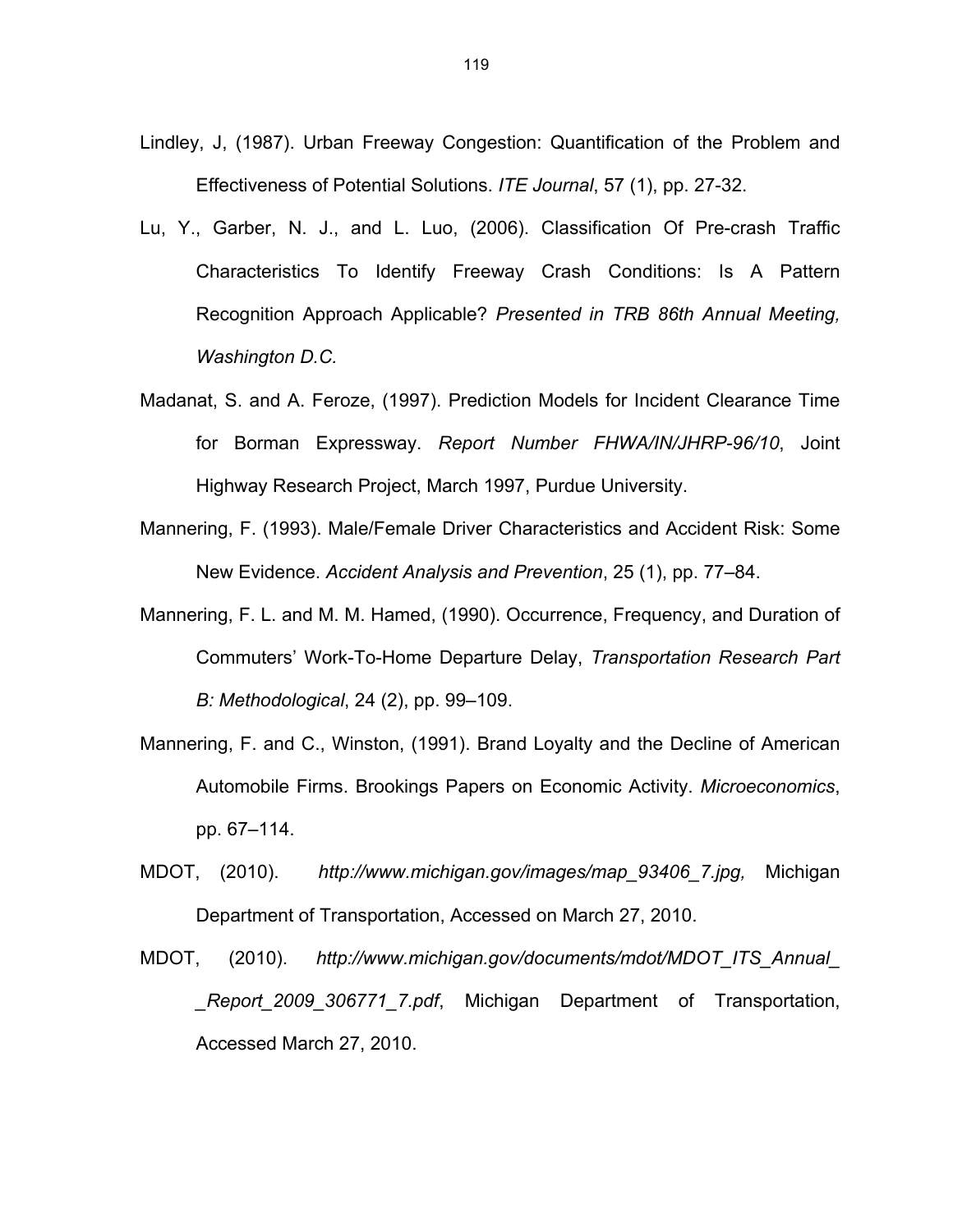- Nam, D. (1997). Econometric *Analysis of Highway Incident Duration, Public Perceptions and Information for Advanced Traveler Information Systems*. Doctor of Philosophy Dissertation, University of Washington, Seattle, Washington.
- Nam, D. and F. Mannering, (2000). An Exploratory Hazard-Based Analysis of Highway Incident Duration, *Transportation Research Part A: Policy and Practice,* 34 (2), pp. 85–102.
- NCHRP, (2003). Safe and Quick Clearance of Traffic Incidents. A Synthesis of Highway Practice. *National Cooperative Highway Research Program Synthesis 318*, Transportation Research Board, Washington, D.C.
- Neudorff, L. G., Randall, J. E., Reiss, R. and R. Gordon, (2003). Freeway Management and Operations Handbook. *Report Number FHWA-OP-04-003*. Federal Highway Administration, September 2003, Washington D.C.
- Oaks, D. (1977). The Asymptotic Information in Censored Survival Data. *Biometrika*, 64 (3), pp. 441-448.
- Paselk, T. A. and F. L. Mannering, (1994). Use of Duration Models for Predicting Vehicular Delay at a US/Canadian Border Crossing. *Transportation*, 21 (3), pp. 249-270.
- Pearce, V., (2000). *Incident Management Successful Practices: A Cross Cutting Study, Improving Mobility and Saving Lives,* U.S. Department of Transportation, Federal Transit Administration and Federal Highway Administration, April 2000, Washington D.C.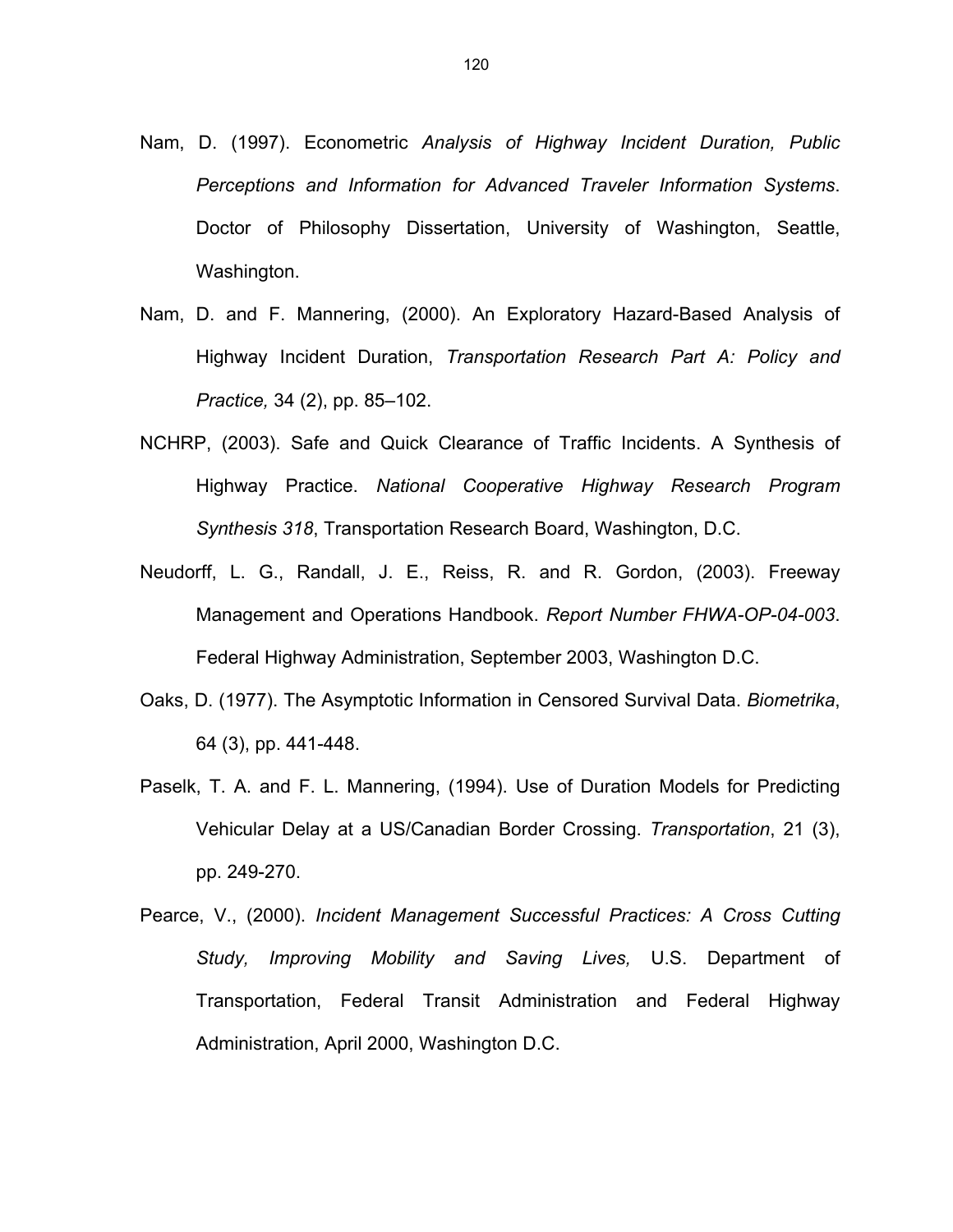- Robinson, M. D. and P. M. Nowak (1993). An Overview of Freeway Incident Management in the United States. www.michigan.gov, 2003
- Schrank, D. and T. Lomax, (2009). *2009 Urban Mobility Report*. Texas Transportation Institute, The Texas A&M University System. July 2009.
- Sethi, V., Koppelman, F. S., Flannery, C. P., Bhandari, N. and J. L. Schofer, (1994). Duration and Travel Time Impacts of Incidents. *ADVANCE Project Technical Report TRF-ID-202*. Evanston, IL: Northwestern University, November 1994.
- Skabardonis, A., Petty, K. F., Bertini, R. L., Varaiya, P. P., Noeimi, H., and D. Rydzewski, (1997). I-880 Field Experiment: Analysis of Incident Data, In *Transportation Research Record: Journal of the Transportation Research Board*, No. 1603, Transportation Research Board of the National Academies, Washington, D.C., pp. 72-79.
- Skabardonis, A., Petty, K. F., and P. P. Varaiya, (1999). Los Angeles I-10 Field Experiment: Incident Patterns, In *Transportation Research Record: Journal of the Transportation Research Board*, No. 1683, Transportation Research Board of the National Academies, Washington, D.C., pp. 22-30.
- Skabardonis, A., Varaiya, P. and K. F. Petty, (2003). Measuring Recurrent and Nonrecurrent Traffic Congestion, In *Transportation Research Record: Journal of the Transportation Research Board*, No. 1856, Transportation Research Board of the National Academies, Washington, D.C., pp. 118–124.
- Smith, B. L., Qin, L. & R. Venkatanarayana, (2003). Characterization of Freeway Capacity Reduction Resulting From Traffic Accidents, *Journal of Transportation Engineering*, 129 (4), pp. 362-368.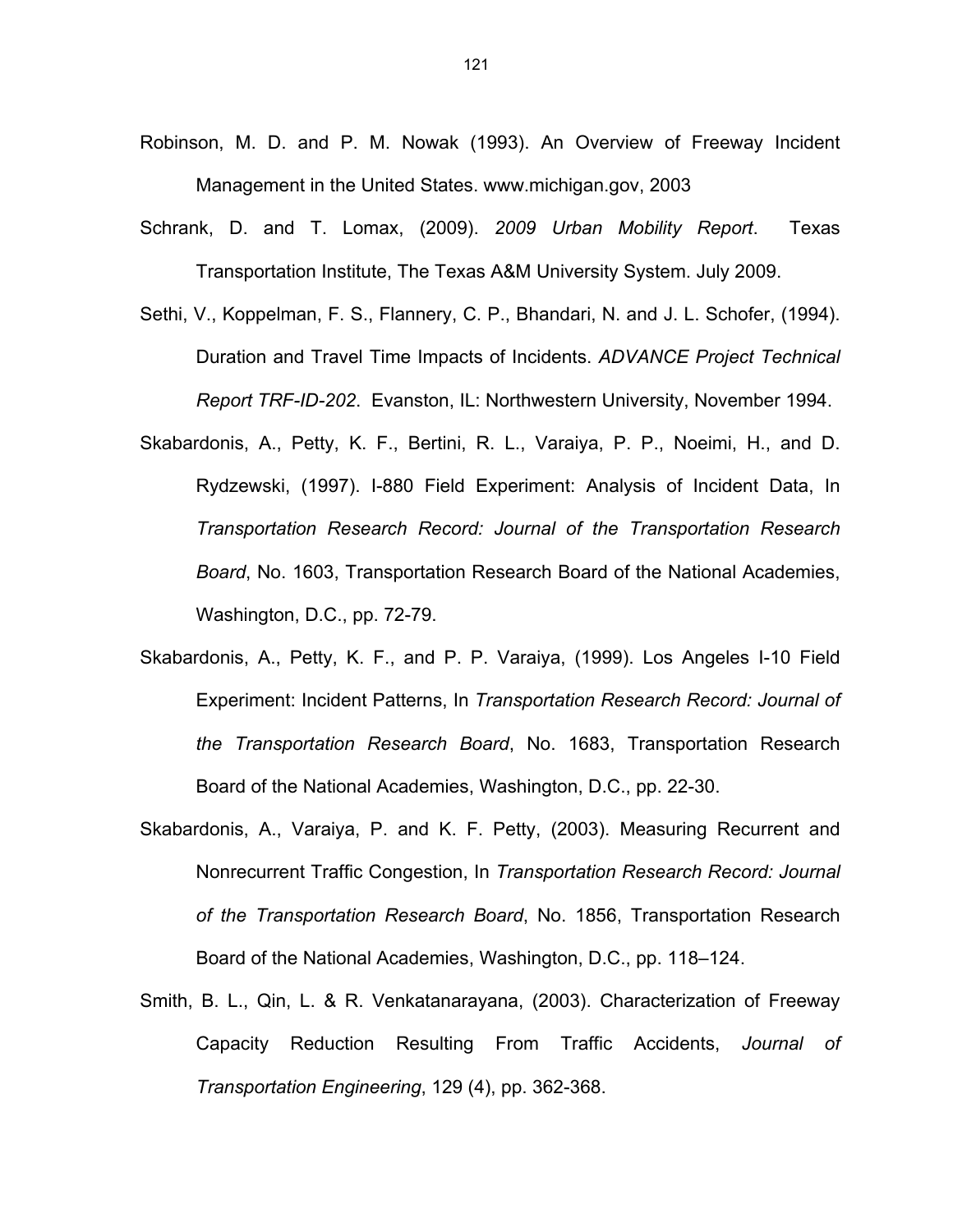- Smith, K. and B. L. Smith, (2001). Forecasting the Clearance Time of Freeway Accidents. *Report No. STL-2001-01*, Center for Transportation Studies (University of Virginia), Charlottesville, VA.
- SEMCOG, (2009). *MDOT Freeway Courtesy Patrol in Southeast Michigan*: *FY 2008 Evaluation Report*, February 2009, Southeast Michigan Council of Governments, Detroit, MI.
- Stathopoulos, A. and M. G. Karlaftis, (2002). Modeling Duration of Urban Traffic Congestion, *Journal of Transportation Engineering,* 128 (6), pp. 587–590.
- *Traffic.com*, (2010). http://stakeholder.traffic.com/mainmenu/stakeholder/index.html. Accessed April 12, 2010.
- TRB, (1994). *Highway Capacity Manual: Special Report 209*. Transportation Research Board, National Research Council, Washington, D.C.
- Ullman, G. L. and M. A. Ogden, (1996). Analysis of Major Freeway Incidents in Houston, Texas**,** In *Transportation Research Record: Journal of the Transportation Research Board*, No. 1554, Transportation Research Board of the National Academies, Washington, D.C., pp. 221–227.
- Valenti, G., Lelli, M. and D. Cucina, (2010). A Comparative Study of Models for the Incident Duration Prediction. European Transportation Research Review, 2, pp. 103-111.
- Wang, W., Chen, H. and M. C. Bell, (2002). A Study of Characteristics of Motorway Vehicle Breakdown Duration, *11th IEE International Conference on Road Transport Information and Control*, London, England: IEE Press.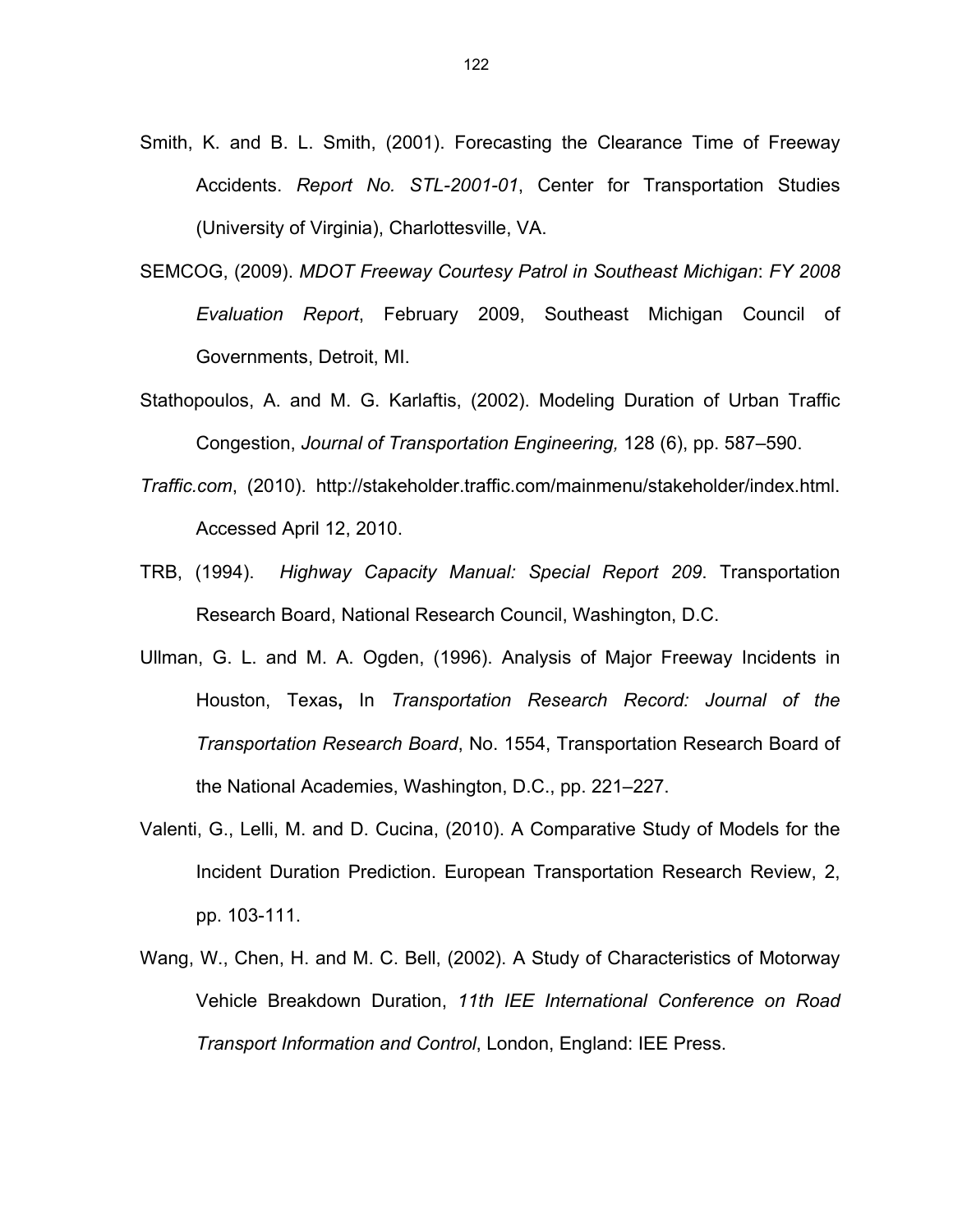- Wang, W., Chen, H. and M. C. Bell, (2005). Vehicle Breakdown Duration Modelling, *Journal of Transportation and Statistics,* 8 (1), pp. 75-84.
- Wang, W., Chen, H. and M. C. Bell, (2005). A Review of Traffic Incident Duration Analysis, *Journal of Transportation Systems Engineering and Information Technology*, 5 (3), June 2005, pp. 127-140.
- Washington, S. P., Karlaftis, M. G., and F. L. Mannering, (2003). *Statistical and Econometric Methods for Transportation Data Analysi*s, Chapman and Hall/CRC, Boca Raton, Fl.
- *Weather Underground*, (2010) http://www.wunderground.com/history/, Accessed April 19, 2010.
- Yamamoto, T. and R. Kitamura, (2000). An Analysis of Household Vehicle Holding Durations Considering Intended Holding Durations, *Transportation Research Part A: Policy and Practice*, 34 (5), pp. 339–351.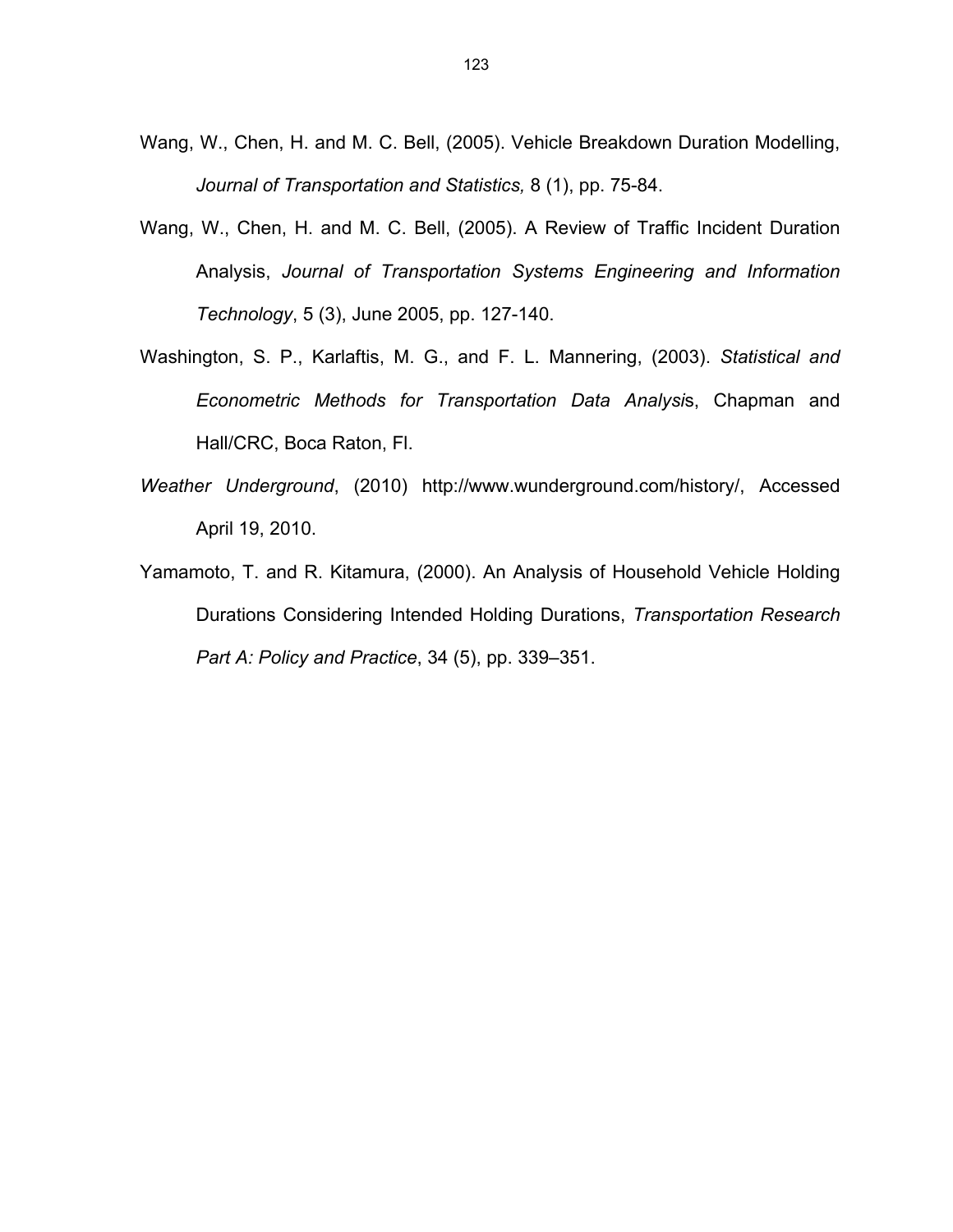# **ABSTRACT**

# **EXAMINATION OF FACTORS AFFECTING THE FREQUENCY, RESPONSE TIME, AND CLEARANCE TIME OF INCIDENTS ON FREEWAYS**

by

# **INDRAJIT GHOSH**

## **December 2010**

**Advisor:** Dr. Peter Tarmo Savolainen

**Major:** Civil Engineering (Transportation)

**Degree:** Doctor of Philosophy

Traffic incidents are the primary cause of non-recurrent congestion in urban areas, resulting in reductions in roadway capacity and significant safety hazards to other motorists, as well as first responders. Many communities have initiated incident management programs that detect and respond to incidents and restore freeways to full capacity by clearing the incident scene as soon as possible. In the Detroit metro area, the Michigan Department of Transportation (MDOT) operates a Freeway Courtesy Patrol (FCP) program as part of its larger freeway incident management program from the Michigan Intelligent Transportation Systems (MITS) Center in downtown Detroit. The MITS Center maintains a series of databases that detail freeway operations, as well as the activities of the FCP. However, these databases are independent of one another and no research has concurrently examined the interrelationships between freeway operations and the services provided by the MITS Center. This study aims at analyzing operations on the Detroit freeway network.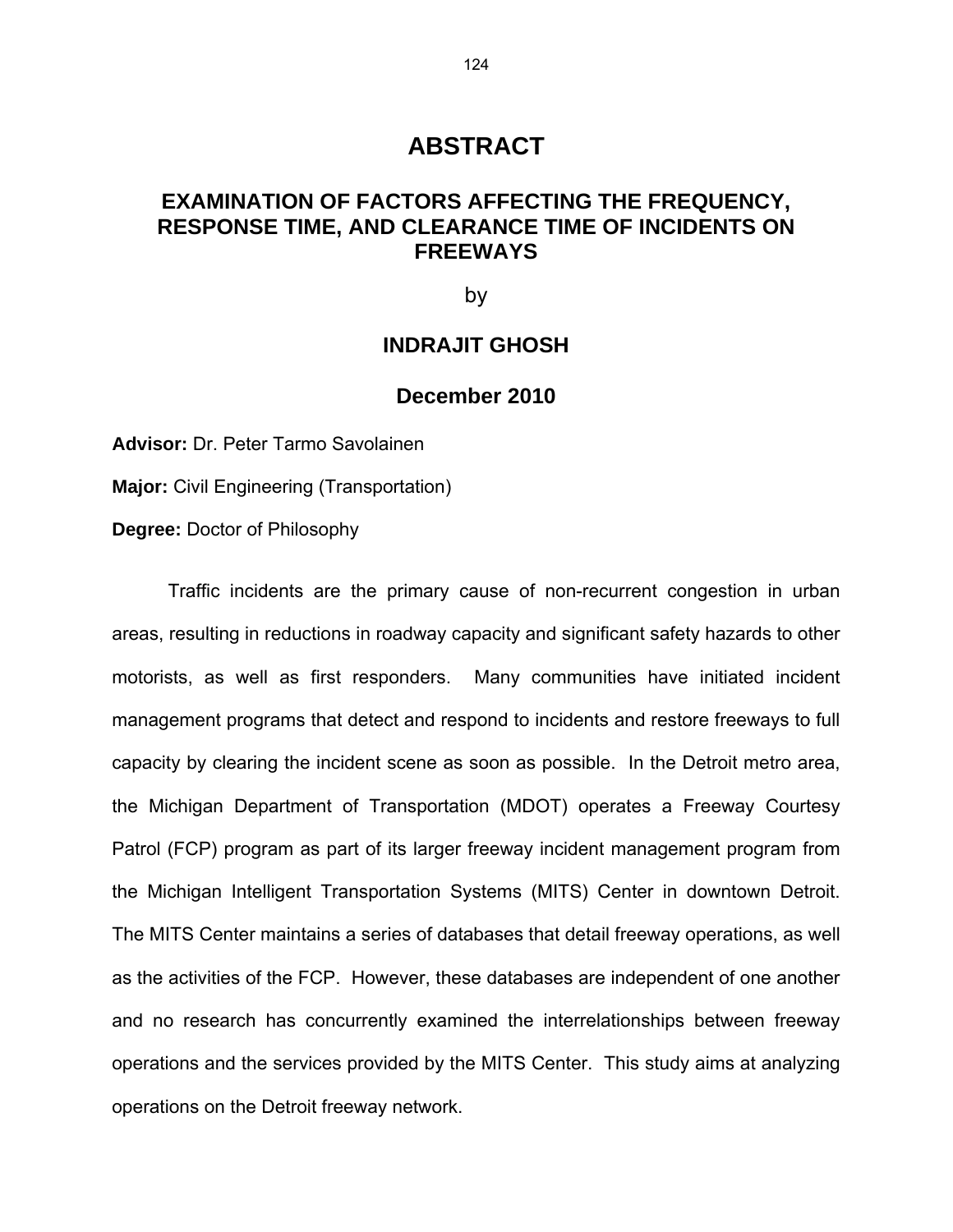This study assesses the data maintained by the MITS Center and involves the development of a software interface that was used to combine data from these various sources. These data include traffic flow information obtained from side-fire sensors, as well as data related to FCP operations in the Detroit freeway network. In addition to linking these independent data sources, preliminary data analyses are conducted in order to identify important factors influencing the incident clearance time. A comprehensive database along with traffic flow characteristics is prepared and statistical analyses are conducted to identify important factors that impact the frequency and duration of incidents on various freeway sections in Detroit metro area. It allows the consideration of the effect of various site-specific variables across different locations as well as the transferability of developed models. Consequently, this assessment highlights different areas of opportunity, uncovers the underlying strong and weak areas of existing MDOT freeway incident management program and offers important directions for the possible improvement that can collectively result in the development of better freeway traffic operations in Detroit metro area.